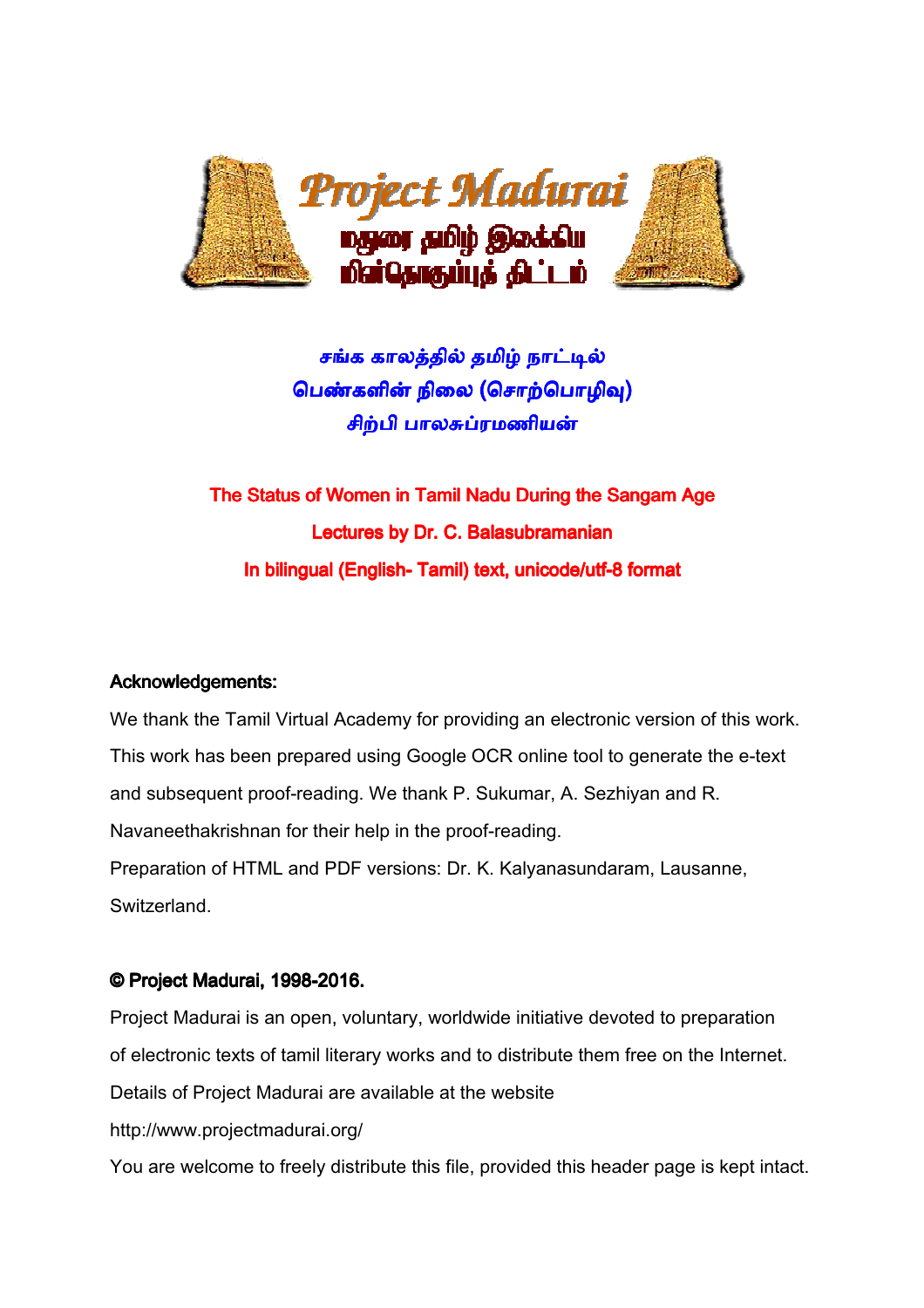## The Status of Women in Tamil Nadu During the Sangam Age Lectures by Dr. C. Balasubramanian

#### Source:

The Status of Women in Tamil Nadu During the Sangam Age Dr. C. Balasubramanian, Vice - Chancellor. Tamil University, Τhanjavur - 613 005. Мarumalarppatippakam, Madras - 6OO O29 Selling rights : Paari Nilayam, 184, Prakasam Salai, Madras-600 1 08. ------------------

### **FOREWORD**

#### Dr. MALCOLM. S. ADISESHIAH,

Vice-Chancellor, University of Madras

It is appropriate that 1975 which was proclaimed by the United Nations as the International Women's Year and the following year 1976 which was declared by that same august body as the start of the United Nations Decade for Women should see the publication by the University of Madras of the Diwan Bahadur K. Krishnaswami Rao Endowment Lectures 1971-72 devoted to the subject, "The Status of Women in Tamil Nadu during the Sangam Age." The status of women is a theme which has no beginning and no end. It is perennially alive and insistently challenging.

Reading through this clear, concise and illuminating historical commentary on the status of women in this part of our vast country at the time of Valluvar's famous writings and Nakkirar's memorable poems, two thoughts come to my mind.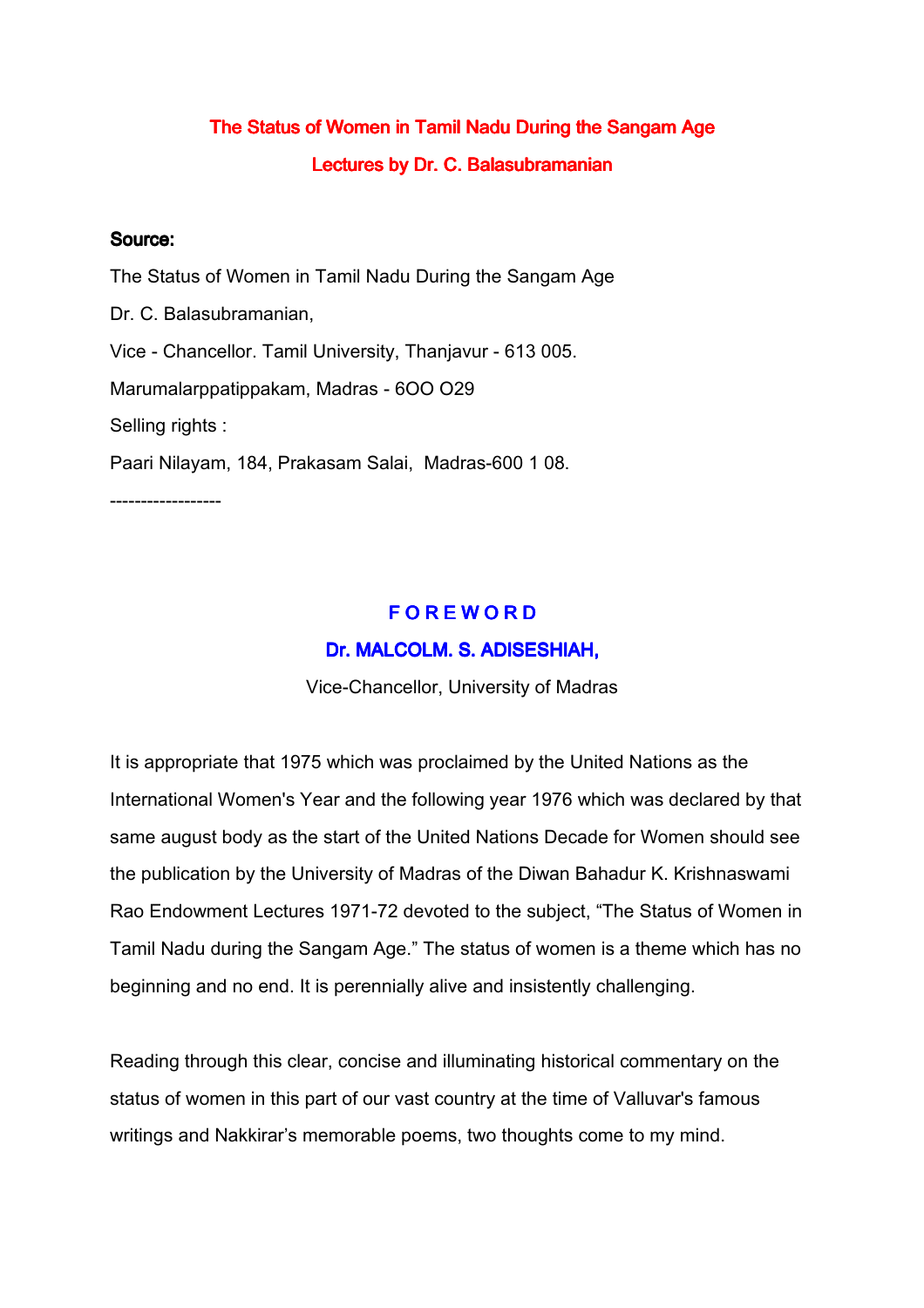The first is whether we, the people of India, the community in Tamil Nadu, will learn from history. This is an important issue because nothing that has been adumbrated on the status of women either internationally in the World Plan of Action adopted by the United Nations Conference on the Status of Women held last year in Mexico city of set forth in detail, precision and majestic sweep in our National Report on the Status of Women in India entitled, "Towards Equality," contains anything that has not been recorded two thousand years ago, as evidenced in the lectures published in this monograph. And so the question is, will we learn from history or will we once more live up to the generalisation that the only lesson that men (and women) learn from history is that they never learn from history?

The second issue is related to our capacity for verbalisation and the consequences of our normative lifestyles. How far are the characterisations, rights and qualities attributed to women in the Sangam Age a reflection of what was in fact the practice, the reality in existence? Are the various facets of the portrayal of the Status of Women normative standards set forth or descriptions of conditions as they existed. On the capacity for verbalisation, we, as a people, seem to possess somewhat unique abilities. Anyone reading through two thousand years from now - say in 4001 A.D.— our laws, exhortations, economic, social and juridicial writings and political manifestos and rhetoric that issued between 1970-75 about eradicating poverty would naturally come to the conclusion that we had abolished poverty in this land by the nineteen seventies. Again our sacred literature is really a series of normative essays in the nature and being of God, man and the duties and obligations incumbent on us as a consequence of the God-Man equation. It has little relation to how we conduct our religious and secular life in the daily round which makes up our being. And so the question is whether we can slow down on our capacity for verbalism and practice a little of what we preach, can we close even a little the yawning and growing gap between the normative and positive in our lives?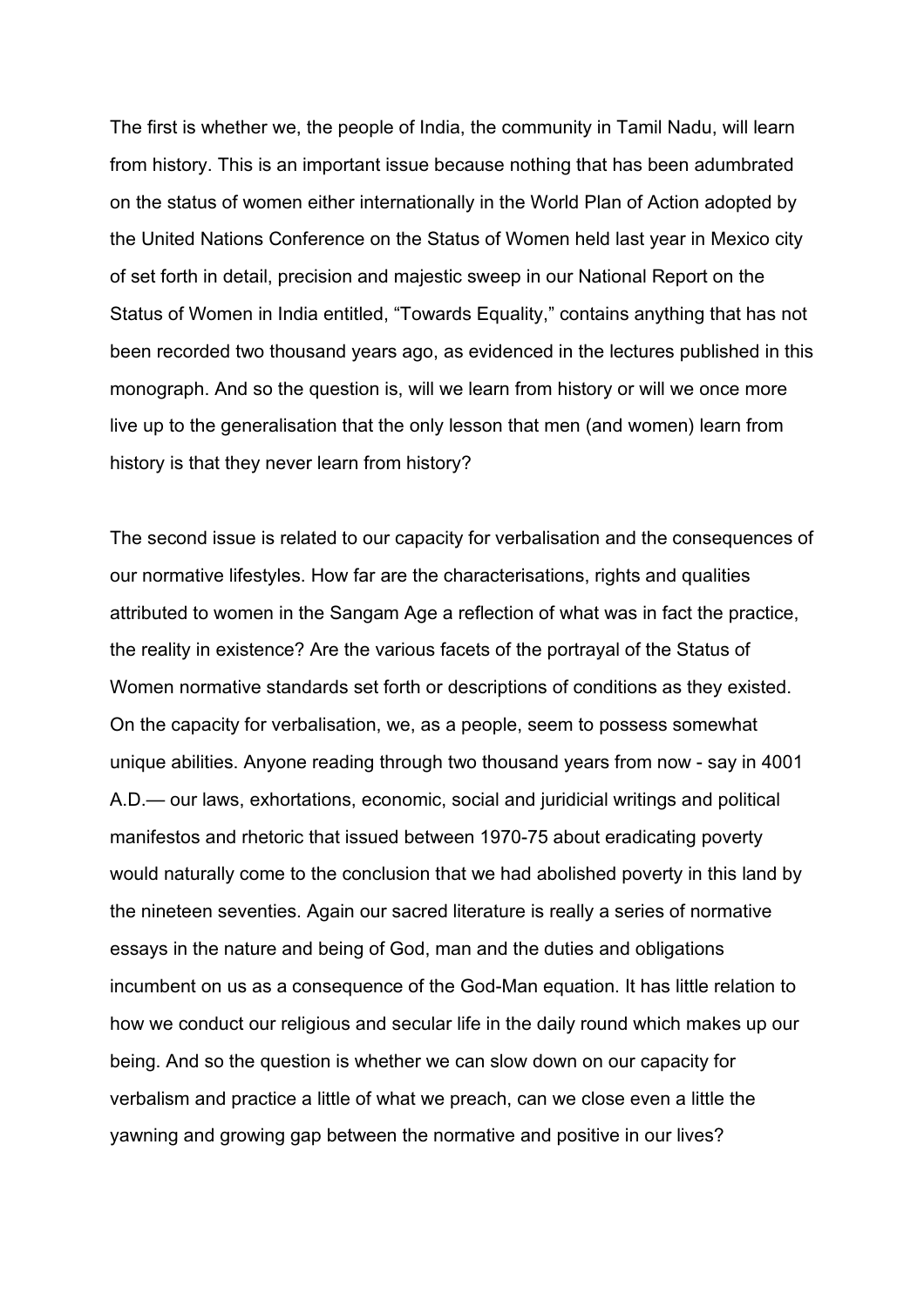If we can move a little further forward on both these issues—learn from our history and live by what we say — then, | believe this monograph by Dr. Balasubramanian would have served a useful and necessary purpose.

31st May 1976. Vice-Chancellor.

----------------

University Buildings, MALCOLM. S. ADISESHIAH,

#### A Word Ere you Read…

Sangam age is regarded as the \* Golden Age" in the history of Tamil Literature. As rightly pointed out by Xavier S. Thaninayagam, "Sangam Tamil has the characteristic of being extremely concise and curt of delineating magnificient word—pictures with great economy of language." To put it in a nutshell, 'brevity was the soul of Sangam wit." But, it is noteworthy that a number of comprehensive volumes have been published on Sangam Literature, and yet to be in the future also. Such is the greatness of Sangam classics.

The present volume deals precisely with the status of women in all dimensions in Tamil Nadu during the Sangam age. It is to be remembered that the scope of this study is limited for obvious reason. But, I hope it will certainly inspire the scholars to take up further profound studies.

With a deep sense of gratitude, I sincerely thank Dr. Malcolm S. Adiseshiah for having adorned this volume with his venerable and valuable foreword and Prof. Dr. N. Sanjeevi for his excellent encouragement. I am also deeply indebted to Thiru C. K. Kumaraswamy, the Registrar, University of Madras for his prompt help in bringing this volume to light.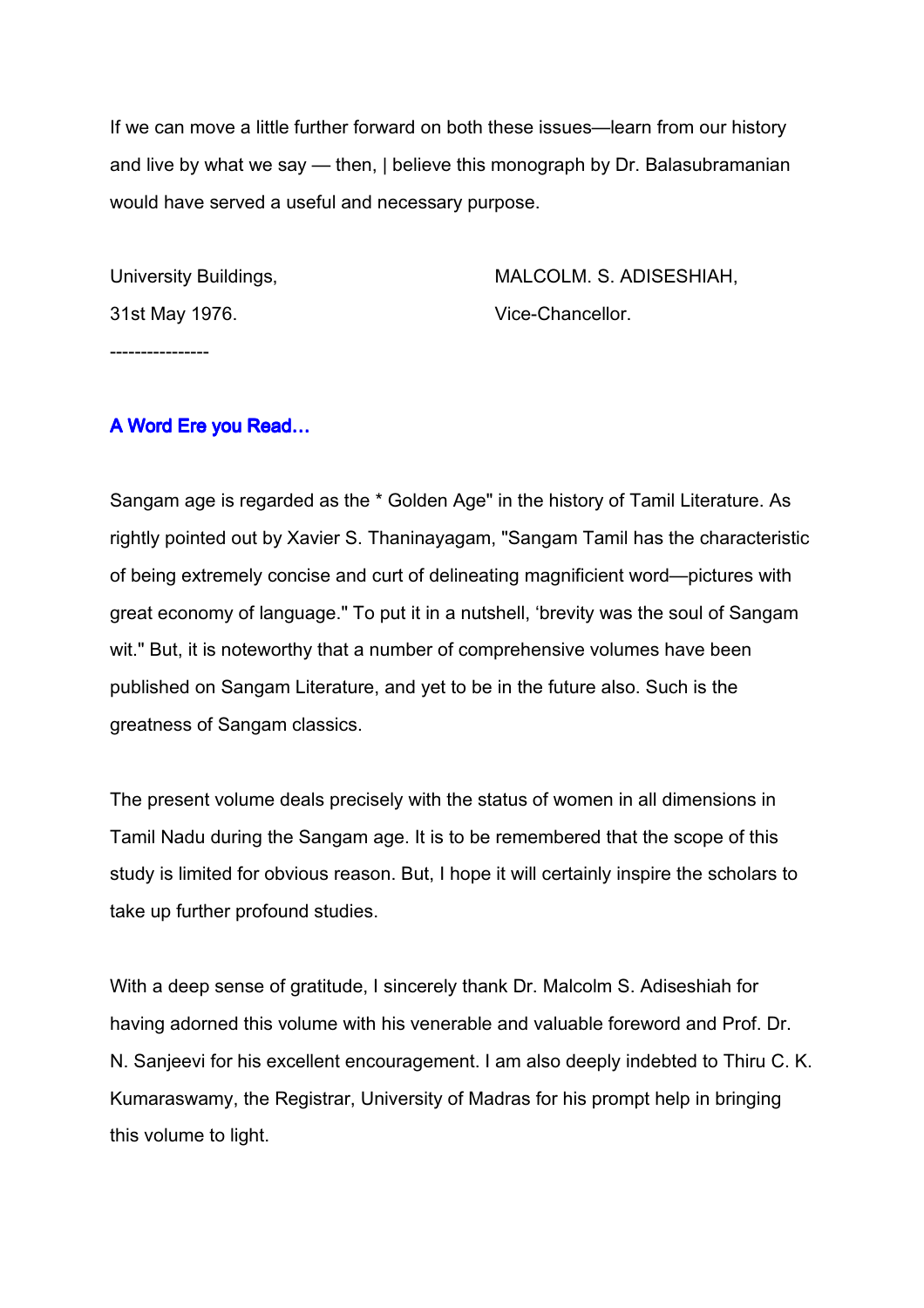I hope the Tamil world would warmly welcome this volume.

9-6- 1976, Dr. C. BALASUBRAMANIAN Madras-600 005

---------------

## The Diwan Bahadur K. Krishnaswami Rao Endowment Lectures 1971-72 **BY** DR. C. BALASUBRAMANIAN THE STATUS OF WOMEN IN TAMIL NADU DURING THE SANGAM AGE

Revered President, Ladies representing Motherhood,

Learned Colleagues, Scholars and Gentlemen!

The honour of delivering the Diwan Bahadur Krishnaswami Rao Endowment lectures this year has been graciously extended to me by the University of Madras; and for this I am extremely beholden to the distinguished Vice-Chancellor of the University, Padmasri N. D. Sundaravadivelu and the members of the Syndicate of the University. My heartfelt thanks are due to Thiru. C. E. Ramachandran, Head of the Department of History and Dr. N Sanjeevi, Head of the Department of Tamil, University of Madras, but for whose encouragement and assistance, I could not have accepted this great responsibility.

| deem it a great honour and privilege to deliver this talk under the Presidentship of Padmabhushan Dr. T. M. P. Mahadevan, who is one of the outstanding Philosophers in modern India, nay in the whole world. His vast erudition and comprehension of the Philosophy of Sankara i.e. Advaita have been recognised the world over, and his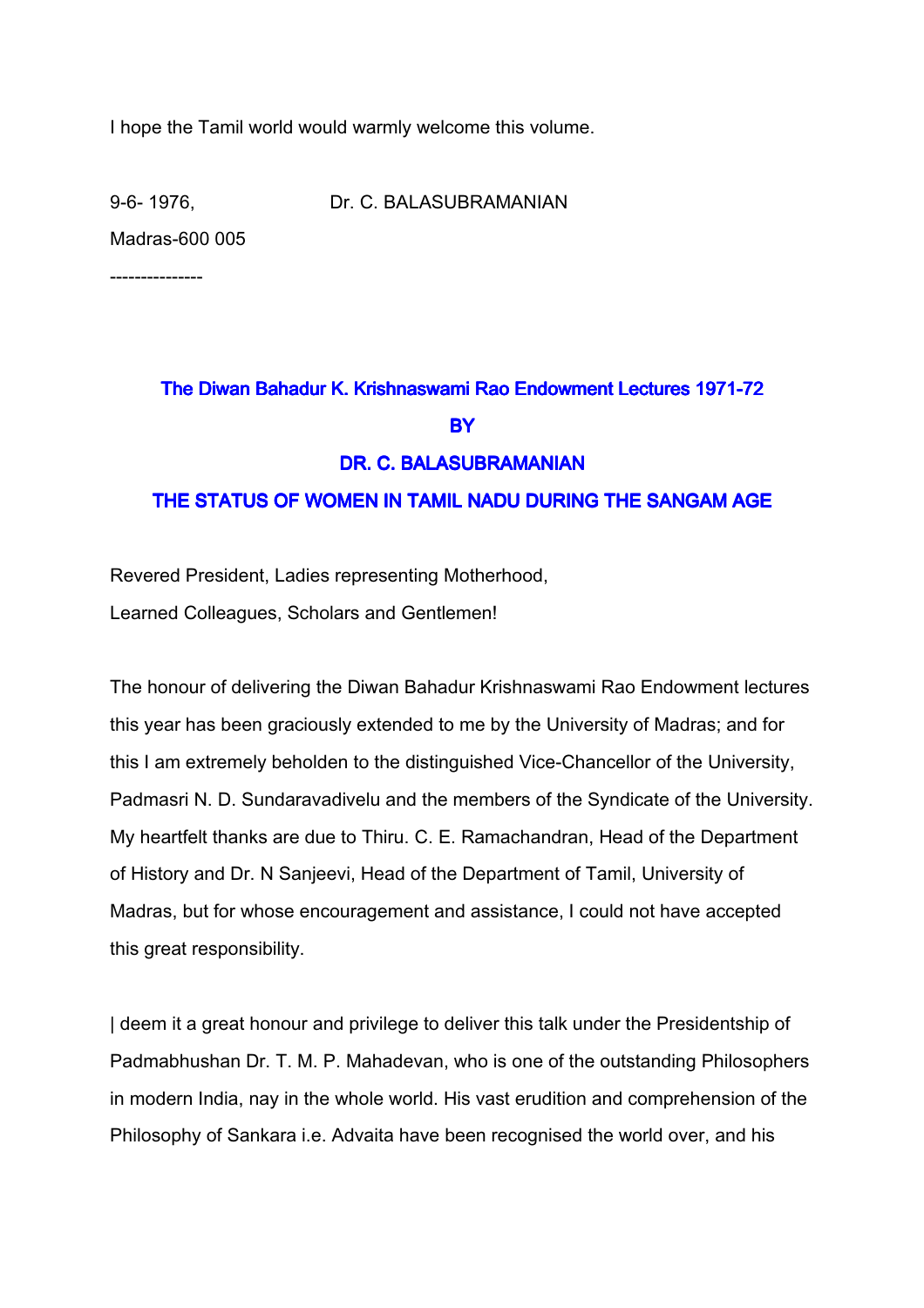illuminative exposition of the Philosophy has been frequently sought after, by scholars of India as well as foreign.

Under the convention governing this Endowment I am obliged to deliver the lectures in English, even though Tamil would have been the appropriate medium. However I shall be supplementing my English talk with a few relevant quotations from the Tamil classics.

The subject of my talk today and tomorrow is "The status of women in Tamil Nadu during the Sangam age." You are all aware that the matter has already been thoroughly discussed by many scholars, and much light has been focussed on the social conditions of women during the Sangam period.

I hope my sense of humility will not be misunderstood if I may disclose to you that I myself had been interested in this study for a pretty long time, in fact from the days I had been an undergraduate in the Government Arts College, Madras. I am happy to state that during my teenages, I was inspired to compose a poem on the "Rights of Women," and I am gratified to mention that among the competitors drawn from three Universities, I won the distinction of being awarded the first prize for the poem.

My interest in the conditions and welfare of women of Tamil Nadu was kept sustained by the valuable and close contacts I had with one of the greatest of scholars of all time Thiru. Vi Ka. and the distinguished poet, Baaratidasan who was at once a visionary and a revolutionary.

I should like to take this opportunity to acknowledge with love and respect, that the greatest source of inspiration in my literary pursuits had been my mentor, Dr. M. Varadarajanar. It was a unique experience for me to find that all these three distinguished men of letters possessed a very tender heart, towards women and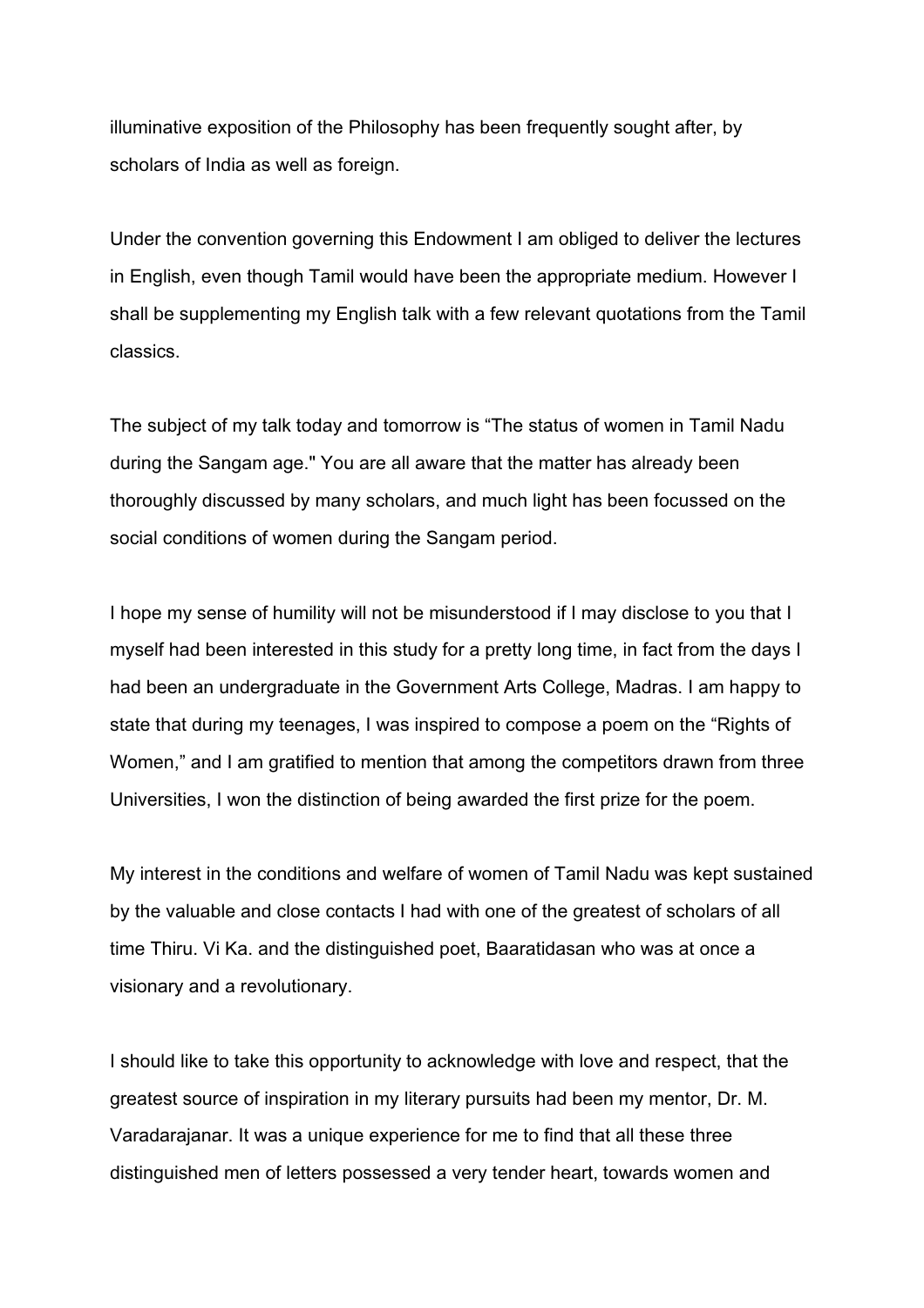advocated the enthronement of women as goddesses of the earth. As a student I sat at the feet of the learned Professors and Lecturers of Pachaiyappa's College and drank deep at the founts of the ancient Sangam literature, and I learnt more and more of the greatness of womanhood. Now that an opportunity had presented itself, I seized it quickly to express the results of my own examination of the condition and status of women of the Sangam Age.

The Tamils have enriched the Hindu philosophy by contributing to it the Sakti-Sivam Tatva which is peculiar to the Saiva Siddhanta system of thought. The Tamils have always believed in the manifestation of God as Sivam and Sakti in a single form. Saint Appar realised at Tiruvaiyāru in his ripe old age that the Supreme God had manifested Himself in this Sakti-Sivam aspect in all the categories of life on earth. He has described the Vision he had of this aspect in one of the most beautiful soul stirring and oft quoted hymns commencing with "Mādhar Piraikkanniyānai."

Kavimani Dösika Vināyakam Pillai, one of the most loved and respected modern poets sings in simple and chaste Tamil, that one should have performed severe penance in the previous births to be gifted to be born a woman on earth [1]. Poet Bhāratidasan sings that a wife sublimates her husband's life and guides him on the correct path. [2] . He further exalts the womanhood of Tamil Nadu and states that it is due to the feminine touch that man becomes generous, attains moral height and acquires all the masculine virtues [3] . His appreciation of the fair sex reaches sky high when he says that a woman values her husband's grace towards her as the very essence of her life even though he might have forsaken her [4] .

The Sangam literature uniformly praises the womanhood of Tamil Nadu. The women of the Sangam period had distinguished themselves in their cultural attainments and virtuous living. Avvaiyār, the great poetess of very high literary attainments, untrammelled wisdom, and strength of purpose addresses the land in these words: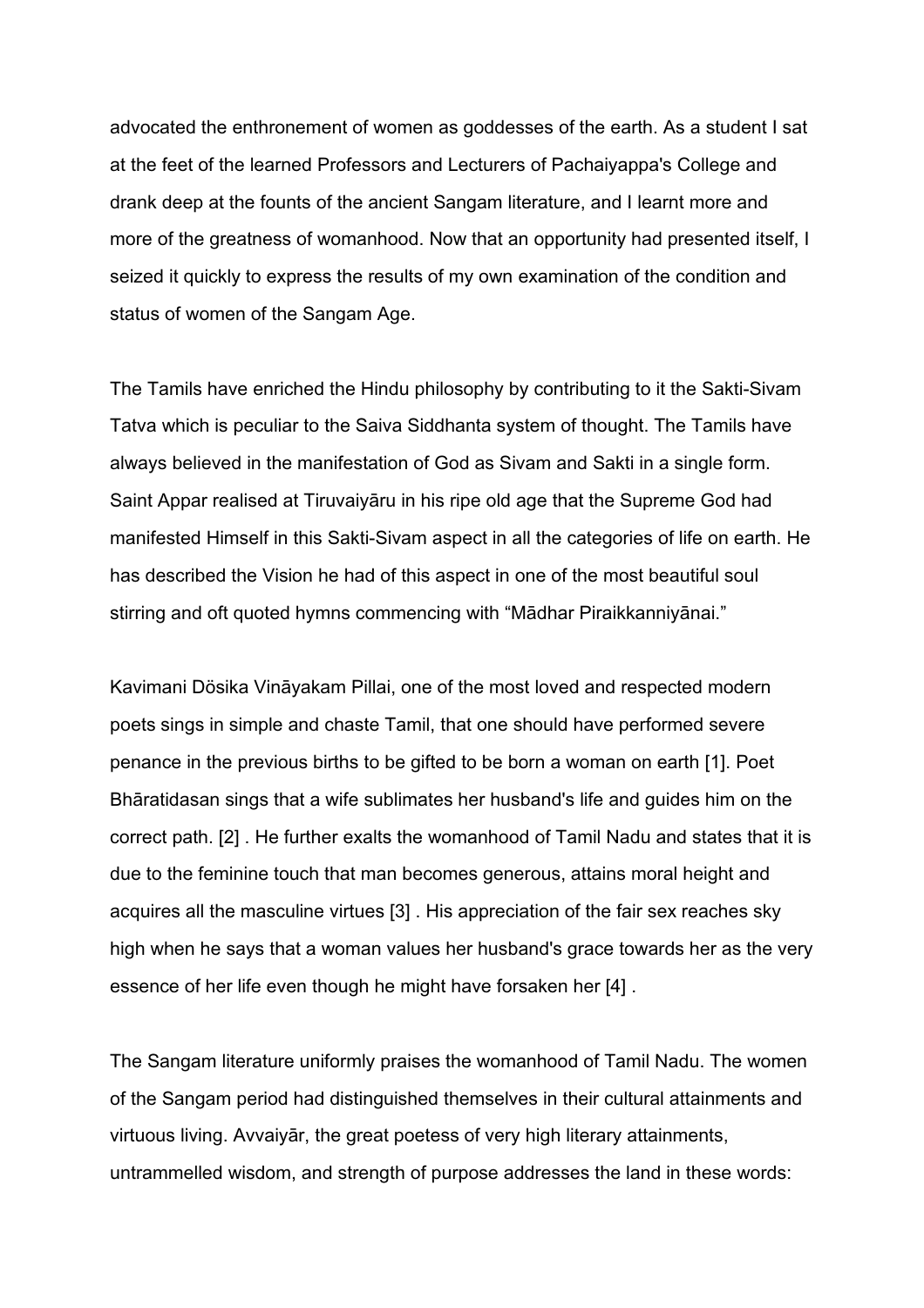"O Land, you may be a plain ground; you may be a forest; you may be a dale or a vale; when reighteous men live on You, you are righteous too [5] ." In her effusion embodied in these lines the poetess emphasises on the truth that a land has no significance or meaning of its own unless it is peopled by men possessing unsullied morality, character and action.

We shall now see what Tolkāppiyar has to say about womanhood in his famous grammar. He states that a woman is guarded by the three great feminine virtues, "Accam." "Nanam" and "Madam [6] ." A woman's innate fear of hurt to her modesty is "Accam", Coyness and dissociation with anything that is incompatiable with womanhood is "Nānam," and feigning ignorance even though a woman may be a repository of learning is "Madam."

Tolkāppiyar further credits the womanhood with the virtues of Self-restraint, mental peace, uprightness, uttering only purposeful words, discrimination between good and evil, and unfathomable mind [7]. The grammarian defines the term "Mādhar" as love [8] leaving us to infer that women are to be the objects of love. The norm that he sets for the conduct of women is, that sense of shame is superior to her love for her own life, and chastity, in its turn, surpasses the sense of shame in value [9] . At the same time he prescribes that fear of censure and sin and acquisition of knowledge are masculine virtues [10] .

A woman gifted with fascinating beauty of form, and the loveliness and charm attractive to males, was called Karikai". Women endowed with sufficient graces to win the iove of men were called "Mädhar". Women who were pleasurable to all the five senses were said to possese "Sayal". This particular characteristic of woman was capable of undoing the heroism of a man, according to a verse in Kuruntokai,[11] " In this verse a woman's softness and grace is compared to water, and the might of man to fire. Because women possessed softness and grace, they were called "Melliyalār"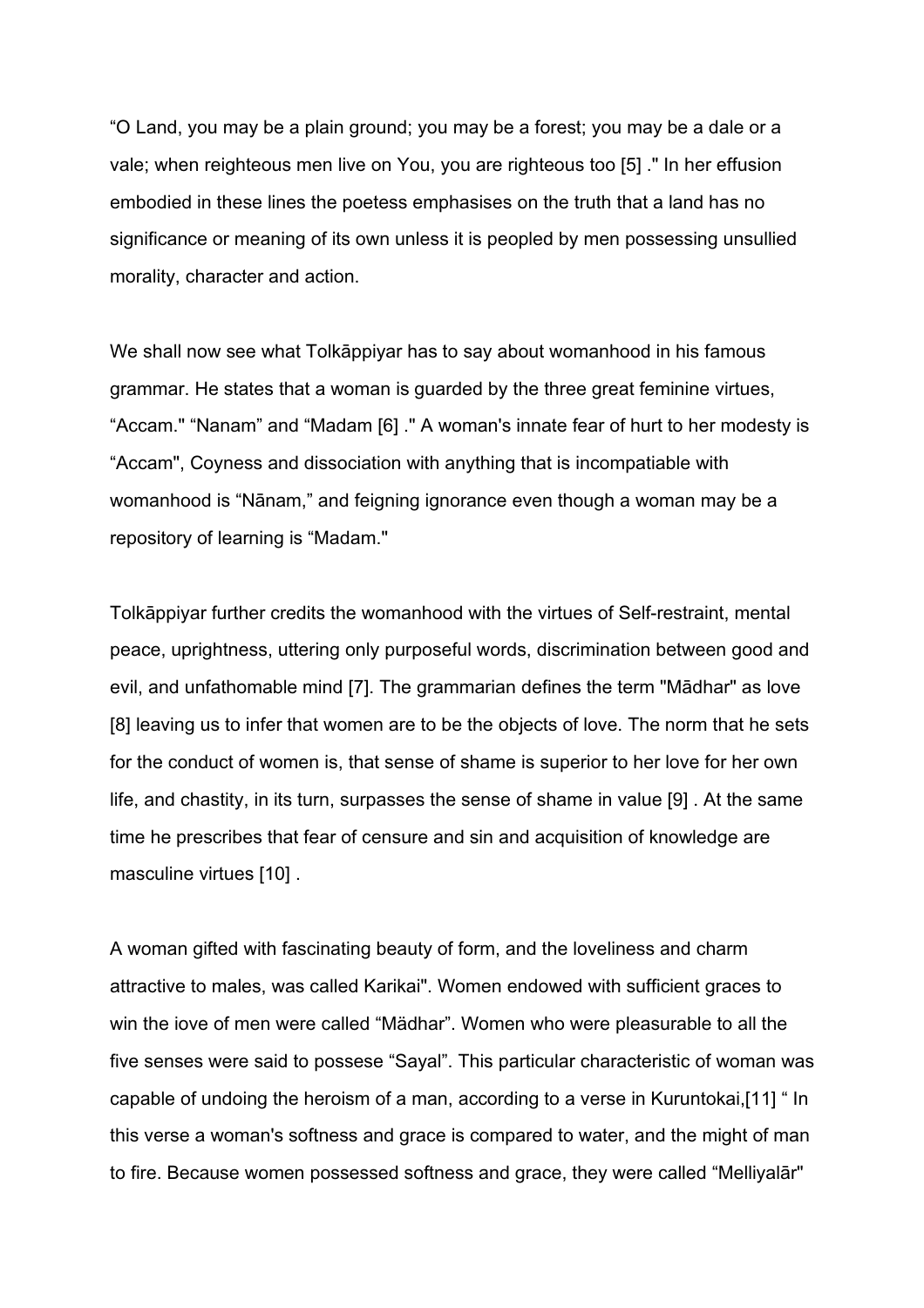(frail persons). But women are endowed with enough strength and stamina to control their mind, keep it well balanced, and shun evil ways.

#### THE LOVELINESS OF FEMALE FORM

Women possessed liquid charms,[12] the swaying gait of a peacock,[13] and a physical body endowed with tenderness,[14]" natural fragrance [15] and susceptibility to sallowness due to Iove Ianguishes [16].

Women possessed soft flowerlike eyes, arms comparable to round bamboo pieces and fascinating foreheads curved and shining like the moon a few days young [17].

I invite you to an eyeful feast of feminine charms provided by a song in Kalittokai. Therein, the lover extols the beauty of his lady-love as follows. "'O my love! you have arms like rounded bamboos; you have done your fragrant hair into five thrilling styles; your frightened look puts a fawn to shame; you have the gait of a peacock. The pebbles of your anklets tingling, the jewels you are wearing shedding their brilliance, do go to me swaying like a frail creeper, flitting like a streak of lightning and shining like a goddess. I stole a look at your waist so insubstantial as to be invisible to my eyes. In the city of wealty and affluence belonging to your father you have thrown your ball, with the throb of a youth, and have followed it here". [18]

The physical charms of his lady-love were sure to kindle the fire of love in the heart of the lover. Tolkāppiyar has prescribed ten dispositions that should exist between the young lovers. They are: Aptness in birth, status, virtues, conduct, knowledge, age, physical charm, manifestation of love-attainment of knowledge and wealth. [19]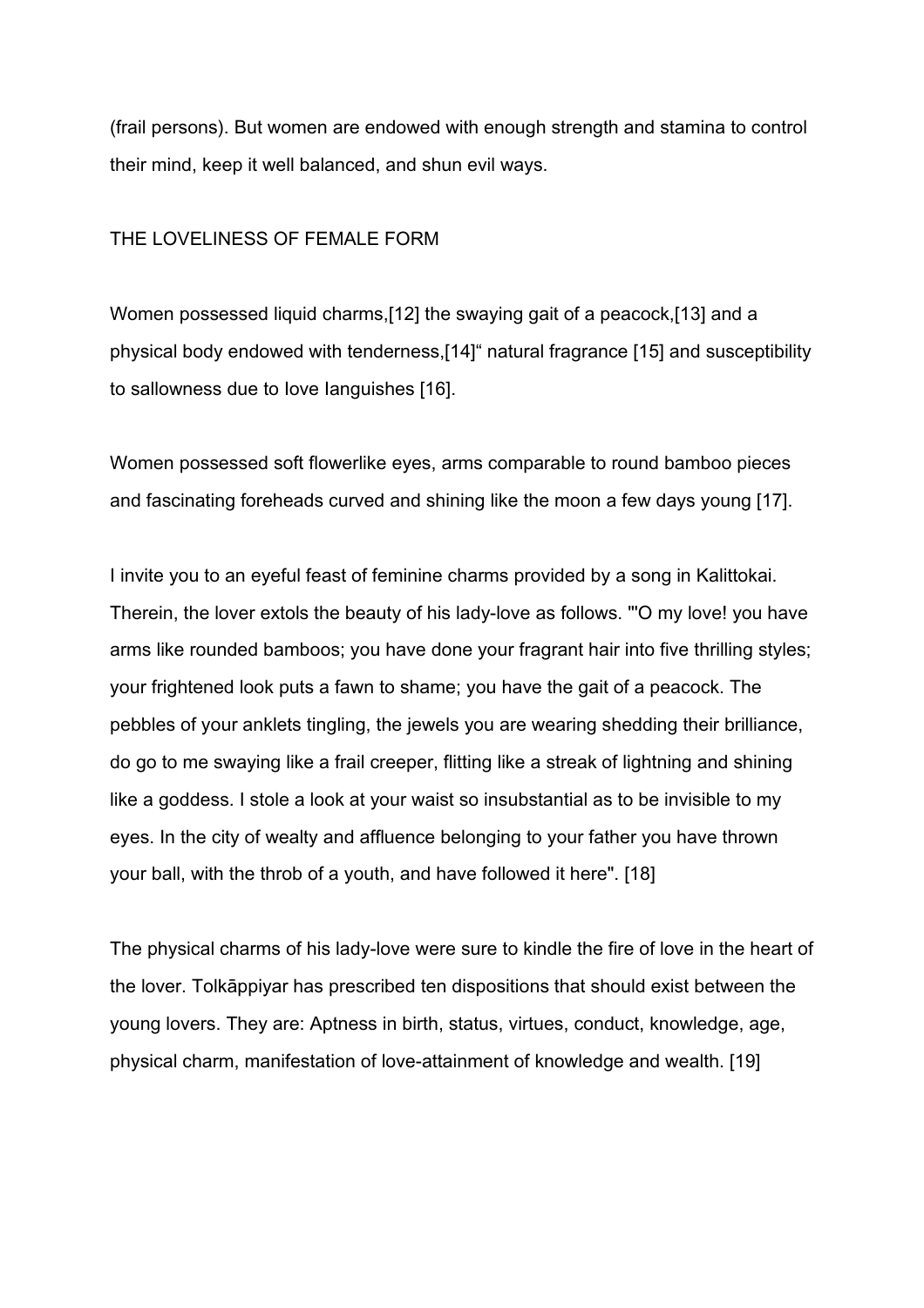Fascinating beauty of form causes the birth of the feeling of love between the lovers. Tolkāppiyar, speaks of lovers possessing apt characteristics [20] . In Poruliyal, Ilampuranar comments that these charms lead to their ultimate union.

The life time of a woman can be broadly divided into two periods. The first period relates to the life she leads with her parents up to her marriage, and the second is that she spends with her husband.

#### LIFE OF A WOMAN BEFORE THE MARRIAGE

There is ample proof in Sangam literature to the fact that heroism in war had been the chief characteristics in men. Ponmugiyār, a Sangam poetess sings that a young man should find it his prime duty to destroy the enemy elephants on the battle-field and to return home victoriously [21]. Another verse in Purand giru refers to the masculine virtue that a man was born to fight on the battle-field [22]." It speaks of yet another virtue, that he should surpass on the battle-field [23].

As contrasted with these male characteristics, a woman was expected to be loving and graceous. The Tamil Community anxiously developed such a womanhood. An Ainkurunuru song bears evidence to this fact. It is a composition by Kapilar, a Brahman of unsullied character [24]. He has been praised for his morals even by his contemporaries, themselves [25]. In this song Kapilar says that the chief of the hilly country prayed to God and begged for a daughter [26]. . It is an incontrovertible proof that during the Sangam period people had welcomed baby girls. The Modern Tamils feel it a great burden to bear and bring up female children. "What a contrast, gentleman! How far we have fallen from our ancient ideals!"

#### THE SPORTS OF YOUNG GIRLS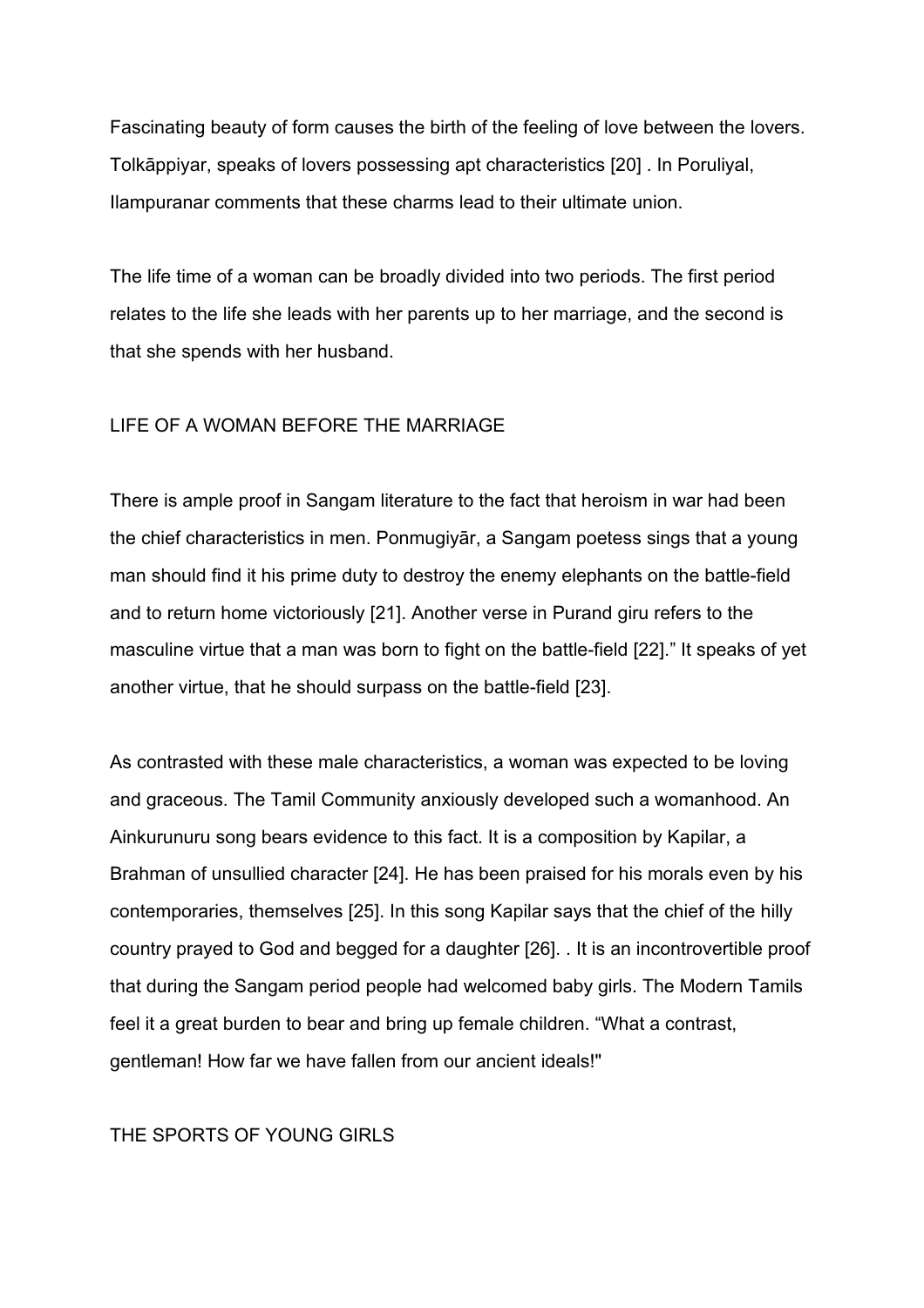The Sports of young girls in the ancient Tamil society conformed to their tender age and limited capacity. They plucked flowers, plunged in tanks and rivers, rocked in swings, threw balls, built sand-houses, and played with small balls in games like "Ammānai."

The Kurinji girls drove away the birds that infested the Tinai fields with "Tattais." They knew how to string. beautiful flower garlands too.[27] Kapilar mentions 99 varieties of flowers in Kuriñiippattu.

The young women were never melancholic; were always cheerful, were romping and lively. The little groups of girls indulging in sports and amusements were called "Āyam" or "Orai Āyam." A Narrinai poet speaks disparagingly of girls who sulked in their houses without mingling with their companions in play and amusements. He says that sulking is not a correct conduct, and it will ruin their health. In his composition the maid-companion invites the lady-love to go with her and plunge in the milky, bubbling freshes of the river. [28]

Young ladies made dolls of a kind of kōrai grass and played with them [29] Dolls were also made of pollin dust. [30] An innocent little girl suckles her doll with her immature breast. [31] The lady-love builds a toy house with her toy vessels and dolls. [32] There is yet another maid who, along with her girlfriends, decks herself with a variety of jewels and engages herself in the performance of 'Tai Nōnbu" praying to be blessed with a suitable husband. [33]" A little girl goes house to house singing, and distributes to the immates whatever gifts she had got from others. [34]

The Neytal girls frolic with the crabs on the sea-shore; [35] beatrice in the wooden mortars with pestles and string garlands of Valli flowers. [36]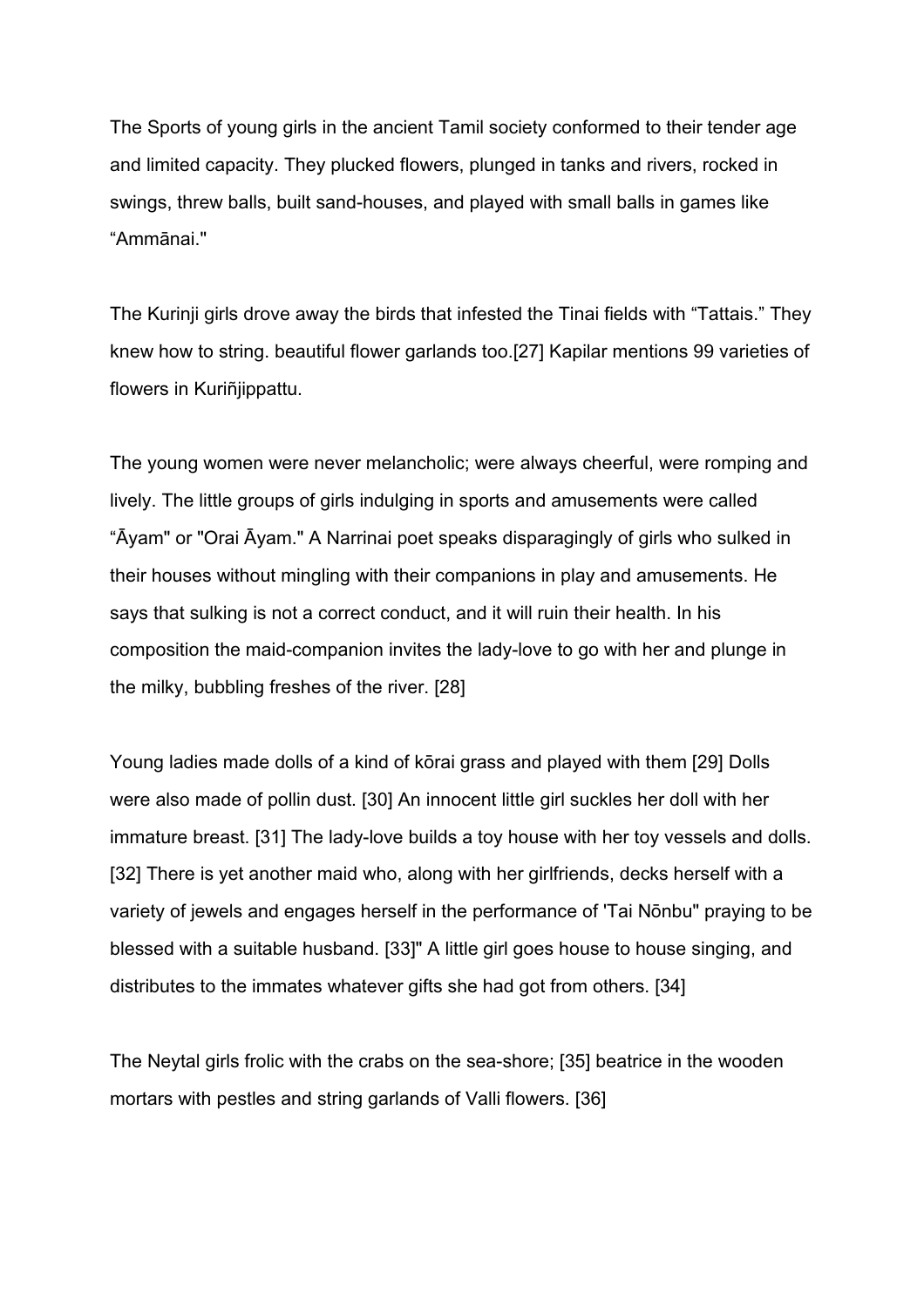Ancient Tamil families, some of them, appear to have been so very affluent that the girls played with golden-balls standing on the sand-dunes. [37] Some girls played throwballs with Molucca beans. [38]

The Tamil girls appear to have had a fascination for plunging in beautiful streams. [39]

#### EDUCATION OF GIRLS

The girls of the Sangam age were given a good training in literature, music and drama. The Sangam literature bears ample evidence to the fact that many women had distinguished themselves in the art of music. The education received by women was different from that imparted to men. Young men were taught the art of warfare, the ambassodorial assignments, town policing and various professions for earning a living. On the other hand the girls were given a good training in domestic science, to use the modern term. Even the mother liked only her educated son. Puranānūru says that a king followed the path prescribed by men of wisdom. [40]

The education imparted to the young men of the Sangam age was well designed to promote their physical health, balanced growth, and to fit them to their married life to follow. The girls got their instructions on the maintenance of their house-hold from their foster-mothers and lady companions (the daughters of foster-mothers).[41] The companion sits on the same side of the boat where the lady-love sits; and follows her during her sports in water. [42]

The preliminary instruction, a girl receives from her lady-friend and foster-mother blossoms into a full fledged knowledge in Iyal, Isai and Nāṭakam, even before she outgrows her adolescence. [43] Such a girl was called "Mudukkuraivi." In Cilappatikāram, Kannaki is hailed as a "Mudukkuraivi. [44]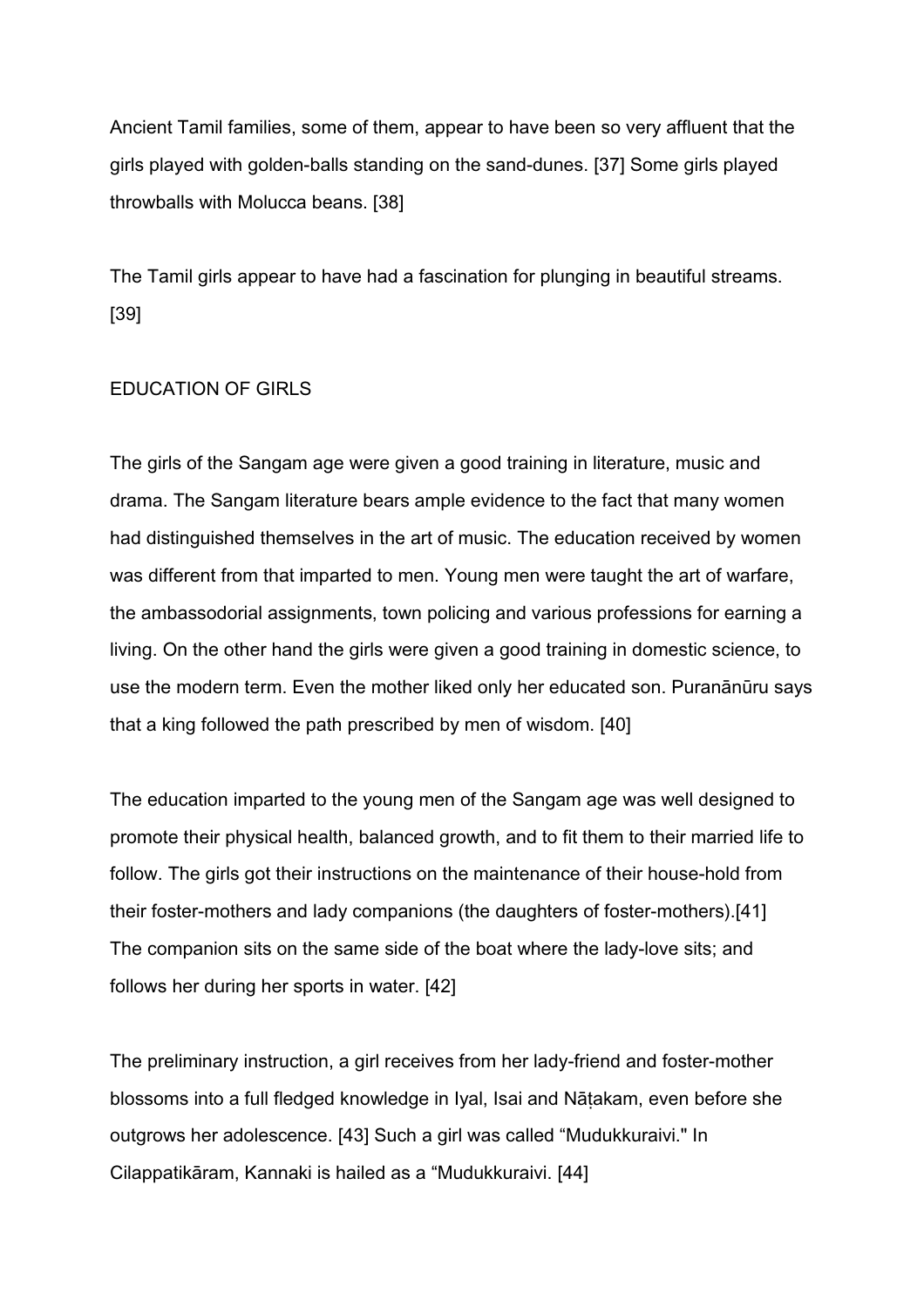More than fifty women have been ranked among the Sangam poets. Outstanding among the poetesses were: Añji Attai Makaļ Nakaiyār, Allur Nan Mullaiyār, Ādi mandiyār, Uttiyār, Unpittaiyār, Okkūr Māsāttiyār, Avvaiyār, Nannākaiyār, Kākkaippātiniyār, Nachellaiyār, Kāvarpendu, Kuramaka! Ilaveyiņiyår Nakkaņņaiyār, Nettimaiyār, Nețumpalliyattai, Pāri Makalir, Pünkan Uttiraiyār, Būdappāņdiyan Dēvi, Peruňkõppeņdu, Pēymakaļ llaveyiņi, Pottiyār, Põndaippasalaiyār, Mārokkattu Nappasalaiyar, Varumulaiyāritti, Veņņikkuyatttiyār, Vellividiyār, Veri pâtiya Kāmākkaņņiyār.

Of the above women poets Avvaiyar outshines as the most distinguished, one who could tender sage counsel even to mighty monarchs. Kākkaippatiniyār has contributed two works on prosody namely, Kākkaippatiniyam, and Sirukakkaippadi ṇiyam, The most equisite and soul-stirring pieces contributed by the Tamil poetesses of Sangam period have been praised as the repositories of poetic excellence and fertile wisdom.

#### WOMEN'S KNOWLEDGE OF MUSIC

By nature women were soft and tender, and their tone was sweet. They nursed the art of music as they nursed their babies, singing them lullaby songs. Even the beasts of the forests were charmed by the music of women. In one of the Sangam poems an interesting episode is related, A 'Kurava' girl sang the 'Kuriṇci-p-pan," a melody native to the Kuriñci tract, so sweetly, that an elephant, which came to forage the well ripe ears of Thinai corn, was fascinated by the music and fell into slumber. [45]

When women sang the Pālai-p-pan, even the cruel hearts of the Maravars of the Palai tract melted, and the hunting weapons slipped from their hands. [46]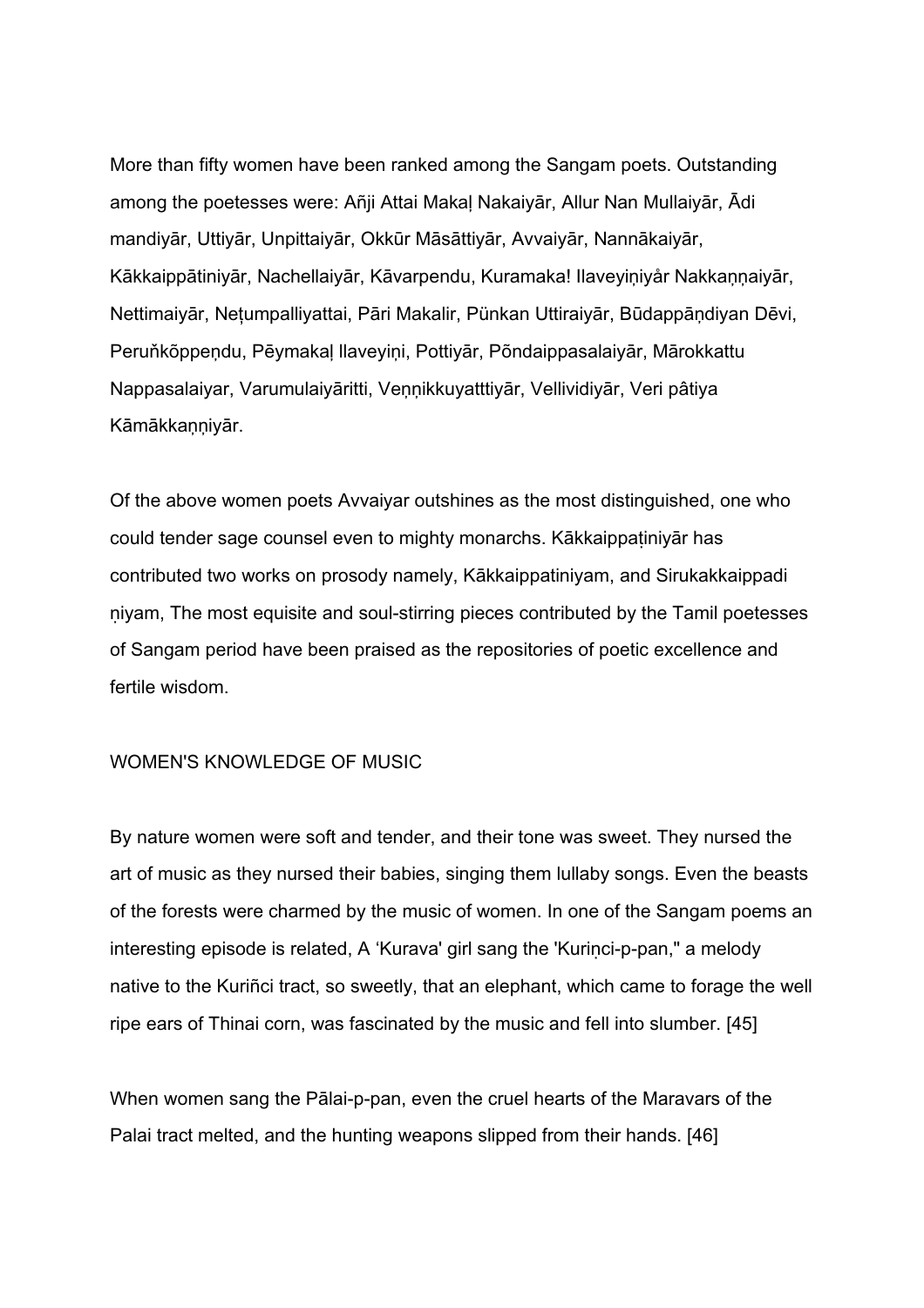It was not unusual for women to sing sweetly into the ears of their husbands and nurse their war wounds. [47]

Malaipatukatām, one of the ten idylls, contains reference to such instances. [48]

#### GIRLS PRACTISING DRAMA

Dancing is an art in which the participants could express by physical signs the emotions which surge through their hearts. The ancient Tamil women were well versed in this art too. A dancer who knew the art of physically expressing her emotions (Viral) was called a Virali. Malaipatukatām gives a graphic account of the accomplished Viralis who could dance to the mellow tunes of Yāl.

We shall now pass on to consider the life of women led subsequent to their marriage.

A little girl and a boy would have been quarelling with one another and would have pulled each other's hair even though their foster-mother tired to stop them. But later when these children grew up, and blossomed into youth, their hearts got locked up in love, and they appeared like beautiful twin garlands. They marry and lead a happy life. Here, in the lives of these young persons. we see the fingers of fate moving. Those who have observed the life of this happy couple have blessed the "fate" for its contribution to their falicity. The entire drama is embodied in a short song by Mötāsanār.49" The stage setting now turns. We now witness a different drama. A young man and a girl meet together for the first time. Till this happy and accidental meeting they were strangers; yet they fall in love with one another. The lover addresses his lady-love in these words : "Your mother and father and my mother and father are not relatives at all. Till this moment we too have not seen each other. The showers fall from the skies and mix with the red soil they soak into. Similarly we have now become inseparable ones." [50]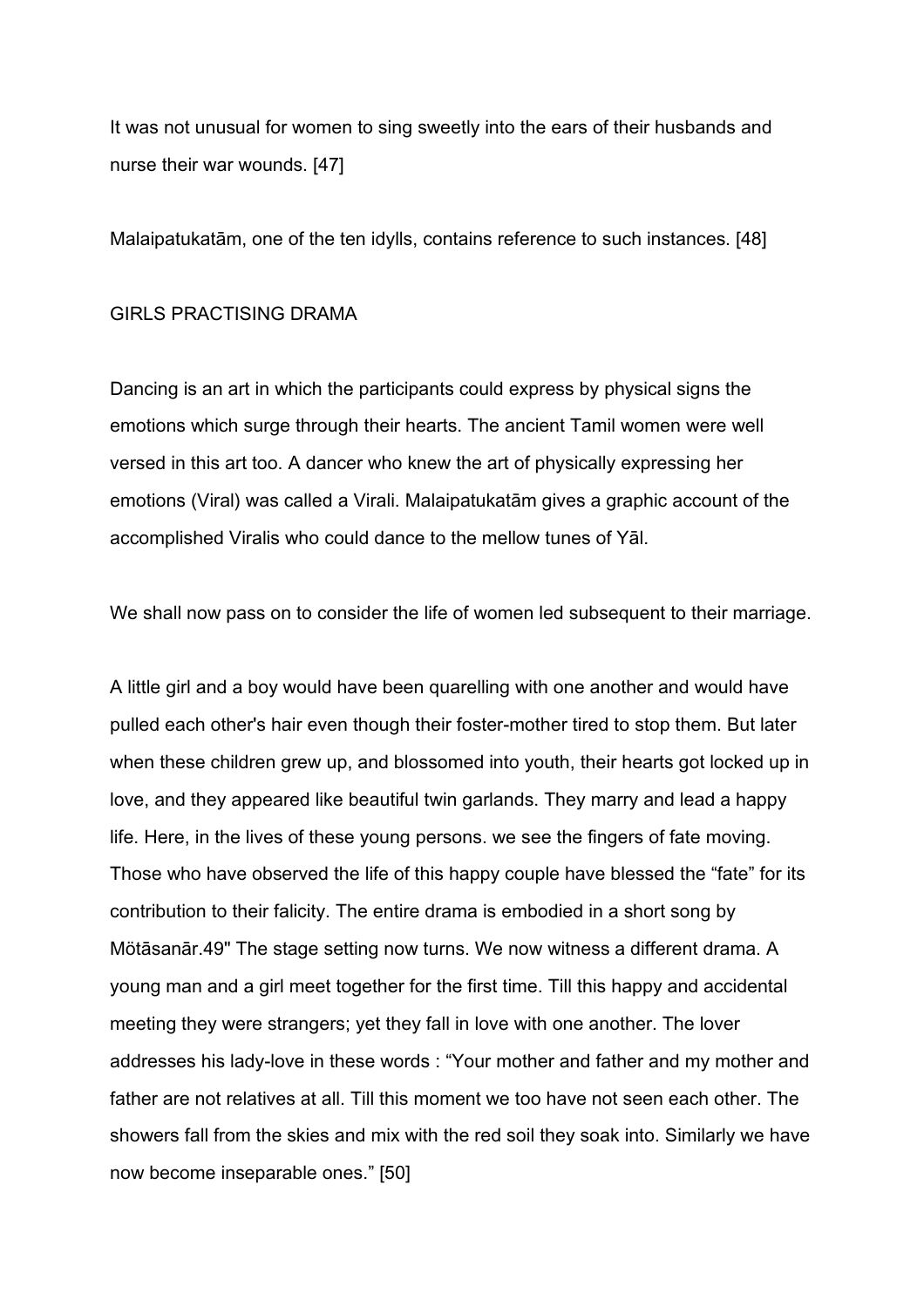In the ancient Tamilagam, in most cases a short period of love preceded marriage. A girl would like to marry only the youngman whom she cared for. To achieve this purpose she would pray to her God offering Him flowers and incense. Poet Kapilar in one of his songs included in Ainkurunūru paints a beautiful picture of such a girl. [51]"

#### GIRLS WHO OFFERED THEIR HEARTS TO THE WINNERS IN BULL FIGHTS

Young women born of Mullai tract would like to marry only those heroes who came out successful in bull fighting games. They never dream of marrying a coward who was afraid of the games.52 Girls of long beautiful tresses could be won only by the heroes who had over-mastered the bull. [53] From these internal evidences we have to infer that bullfighting and success in the fierce game was a condition precedent to a match between a young man and a young women of the Mullai tract.

In the ancient Tamil Society a huge amount was offered by the bridegroom's party for purchase of jewels for the embellishment of the bride. But a father would never agree to give his daughter in marriage to a young man, even though he had brought out very large gifts of wealth, if only he was otherwise ineligible to her hand. [54]

When once a lady-love elected to marry a youngman, she accepted him as her lord finally, and never rejects him later. A lady-love who had lost her heart to her lover feigns to be carried only away by fresh floods while she was sporting in the river along wirh her maid friends. The lover who, she know was in the vicinity, plunged in the stream, caught hold of the girl, hugged her to his bosom, and rescued her from her danger. Her parents and villagers decided to marry them, because their physical bodies united in contact, as did their hearts already. The maid friends of the lady love wonders how, at the apt moment, the lady could have called for rains at her command to bring freshes in the river. [55] " In this context I am tempted to bring to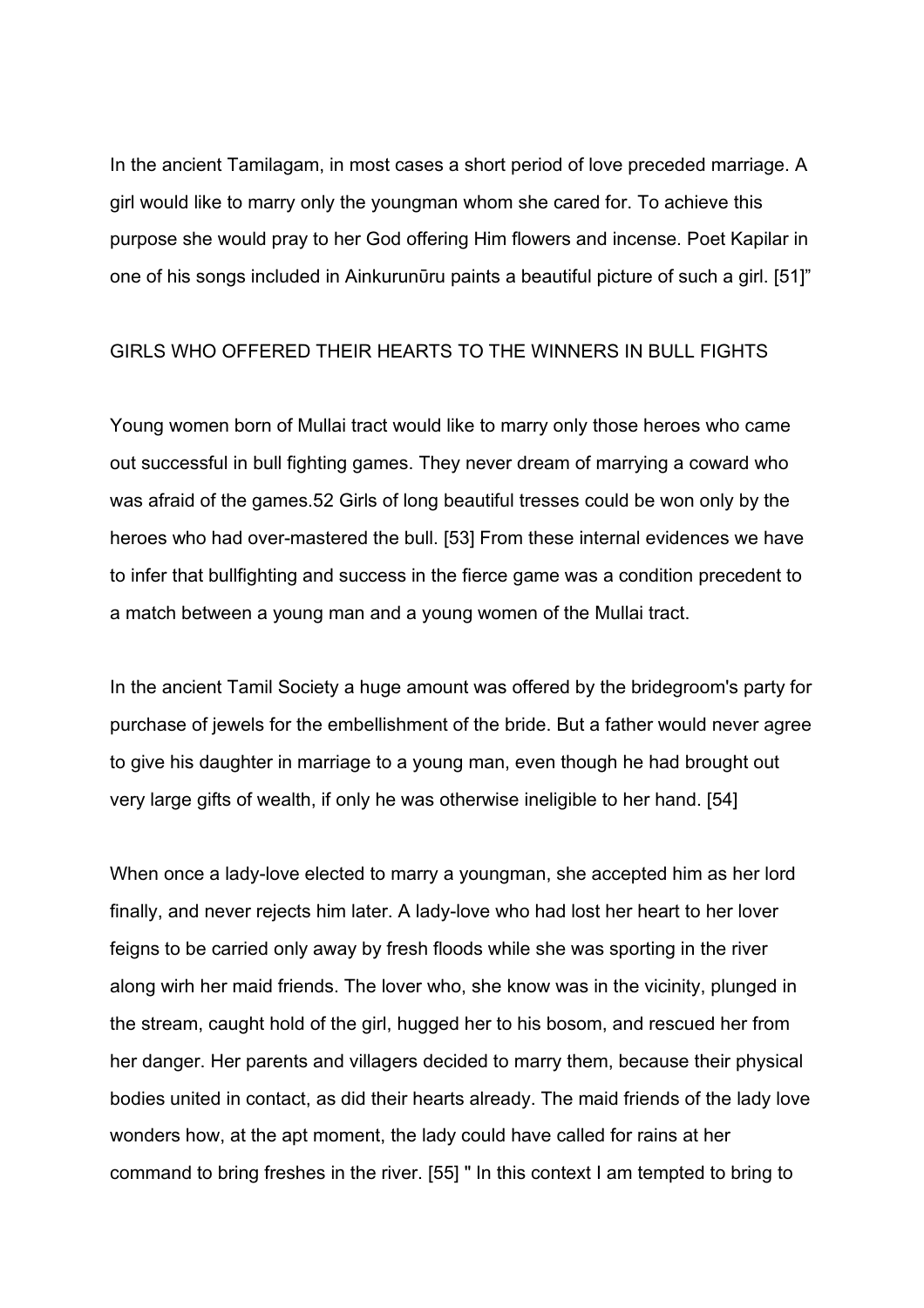your attention a parallel ideal embodied by Tiruvalluvar In his famous, oft quoted Kural, "The Lady who worships no God but her husband could bid even untimely rains to fall [56]." As the Kuriṅci girls marry only the suitor of their choice rains came in abundance and in time. And the Kuriñci men had plenty of game for their food. What more; because of the chastity of the girls who worshipped no God than their husband, even her brothers could aim some arrows at their targets. [57]"

The girls of Mullai tract also follow those of the Kuriñci girls in the practice of this matrimonial virtue. The Neytal girls do not lag behind in these high morals. A Mullai girl can never think of marrying anyone other than her lover, even though she could have the world offered to her as prize. [58]"

A Kuriñci lady-love decked her dark hair with the little string of flowers offered by her lover, but she is afraid of her mother and her reproach. Her lady companion comforts her by these words:

"He is the son of a shepherd; you are the daughter of a shepherd. You love him. Now where is the question for your mother rebuking you for the act? The heart of your mother is similar to yours, be assured. [59]"

A poet of Küruntokai has also confirmed in one of his verses the existence of the practice of love marriages, and none of other among the ancient Tamils. [60]

#### TOLKAPPIYAR'S REMARKS ON THE VIRTUES OF WEDDED WOMEN

Tolkāppiyar says that the transcendent virtue of a married women consisted of chastity, love, feminine patience, strength of mind, anxiety to entertain guests, love and generosity to relatives and many other good traits.[61]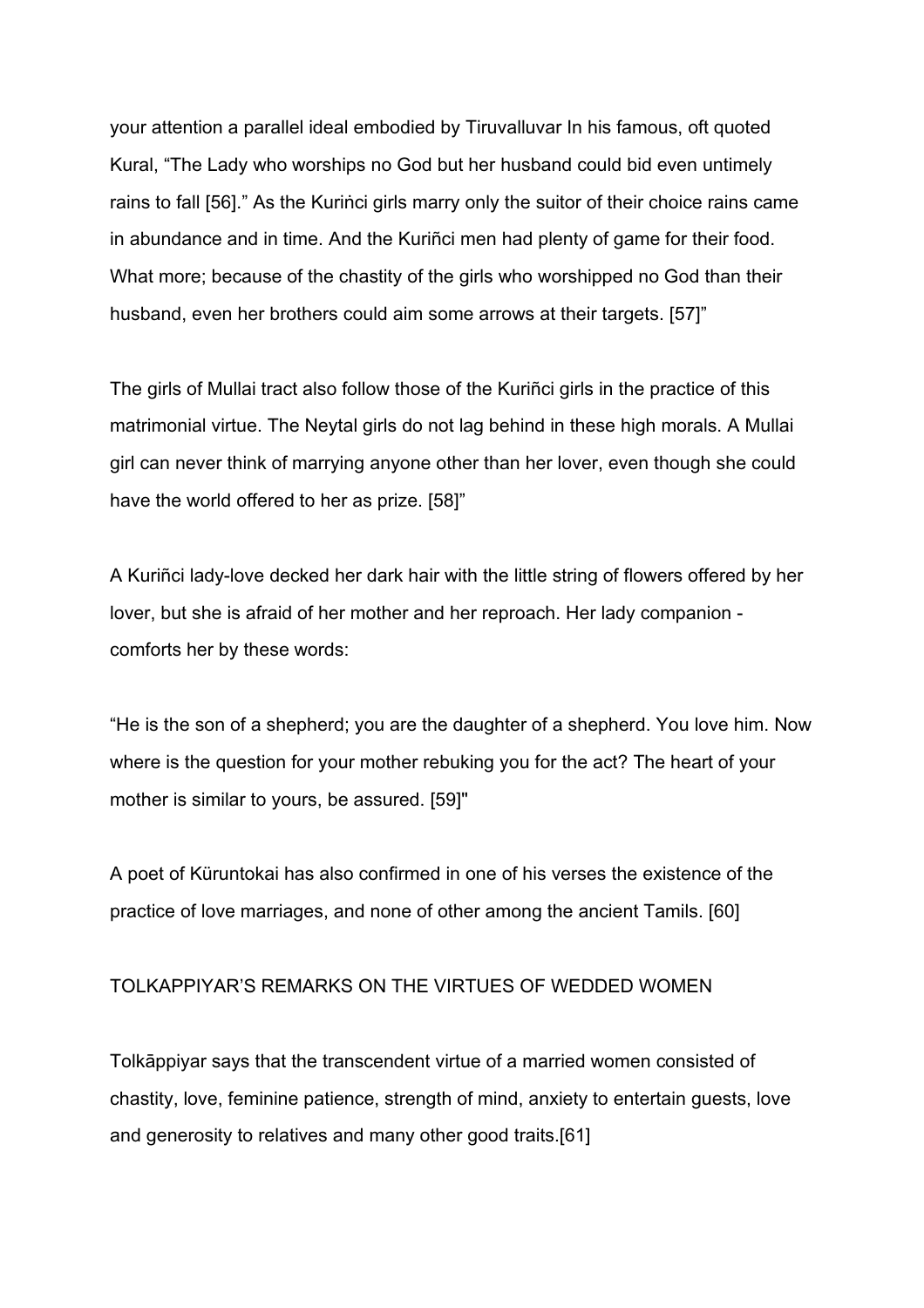The lady is the King-pin to the chariot of wedded life. The word "Illal" in Tamil means "the governor of a house hold." The term "Manaivi" and "Manai Mutal" also denote a wife.

Bhāratiyār would like women to afford her fullest sympathy and co-operation to all the household functions and charity of her husband. [62]\*

A woman who has united herself with her husband in ties of everlasting love is called "A woman of unswerving chastity" (ஒருமை மகளிர்) [63] and "life's companion"  $\,$ (வா
ைகைண) [64] by Tiruvalluvar.

The maid-companion informs the lover of the lady-love that even at the moment she met him for the first time she had mentally accepted him as her wedded lord and had been behaving as his wife. [65]

According to the first commentator of Ainkurunūru chastity does not commence with the marriage ceremonies but exists even during the period of courtship. [66]. He avers that the lady commenced her wedded life even from the moment she fell in love with her lord. Dr. V. Sp. Manickam has explained that "Karanam" or "Catanku" represents the stage in which a girl gave up her virginity and entered into wedlock. [67], We have to presume that it was the occasion when the girl was given away in marriage to her lover [68].

But the force of true love is as strong as destiny than, as it is now. When the lovers met with obstruction to their cause of love from their parents they could elope and marry clandestinely. 69" According to Tolkāppiyar marriage ceremonies had to be introduced later when, by passage of time, morals became loose. [70] " On this statement of the grammarian I|ampūranar comments thus : "Falsehood and loose morals appeared only after the deluge; during the period before the deluge, married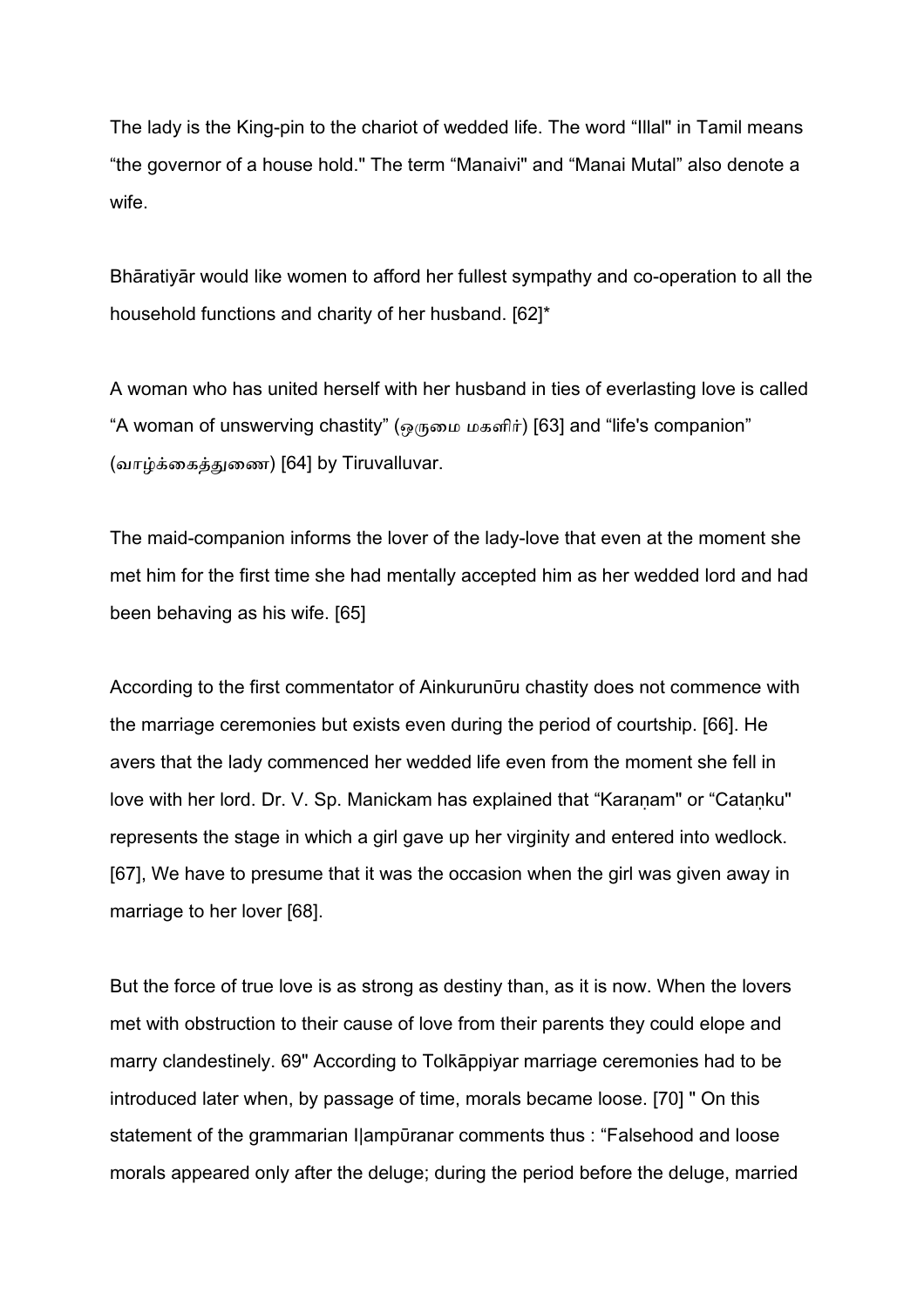life commenced without any open ceremony; and, after the deluge, marriage rites had to be introduced. [71]"

Gentlemen ! Now I shall examine what were the characteristics and duties enjoined upon married life by the Tamils of the Sangam period.

Chastity : The term "Karpu" has been defined variously. According to one definition, "Karpu" denotes the path laid by her husband which a woman should follow in her married life. Some explain the term as "possessing the rocky strength of a moral purpose." "Nanam" is superior to one's life, and chastity surpasses "Nänam" in valuesays Tolkāppiyar.[72]

Tiruvalluvar raises a mighty question, "what is more transcendent for a wife than the possession of stable chastity? [73]" The immortal author of Silappatikāram remarks through the mouth of Kavunthi Adikal that chastity is an absolute necessity for women, and Kannaki is the only Goddess on earth possessing the mighty virtue and none-else.[74]

Love : Then we shall see what Iove meant to the ancient Tamil girls. Love is possession of a heart filled with an undying affection toward the lover. "The world cannot sustain without water. [75]. My lord knows that, without him. I cannot live"— Wails a Narrinai woman. Tiruvalluvar represents a lover as remarking that the relationship between him and his loved one is comparable to the relation between body and soul.[76]"

The royal poet Peruńkaturkö, who sang on Pālai tract asserts that, while exercise of a profession was the life of a man, to a woman, in her wedded life, her husband was her |ife. [77]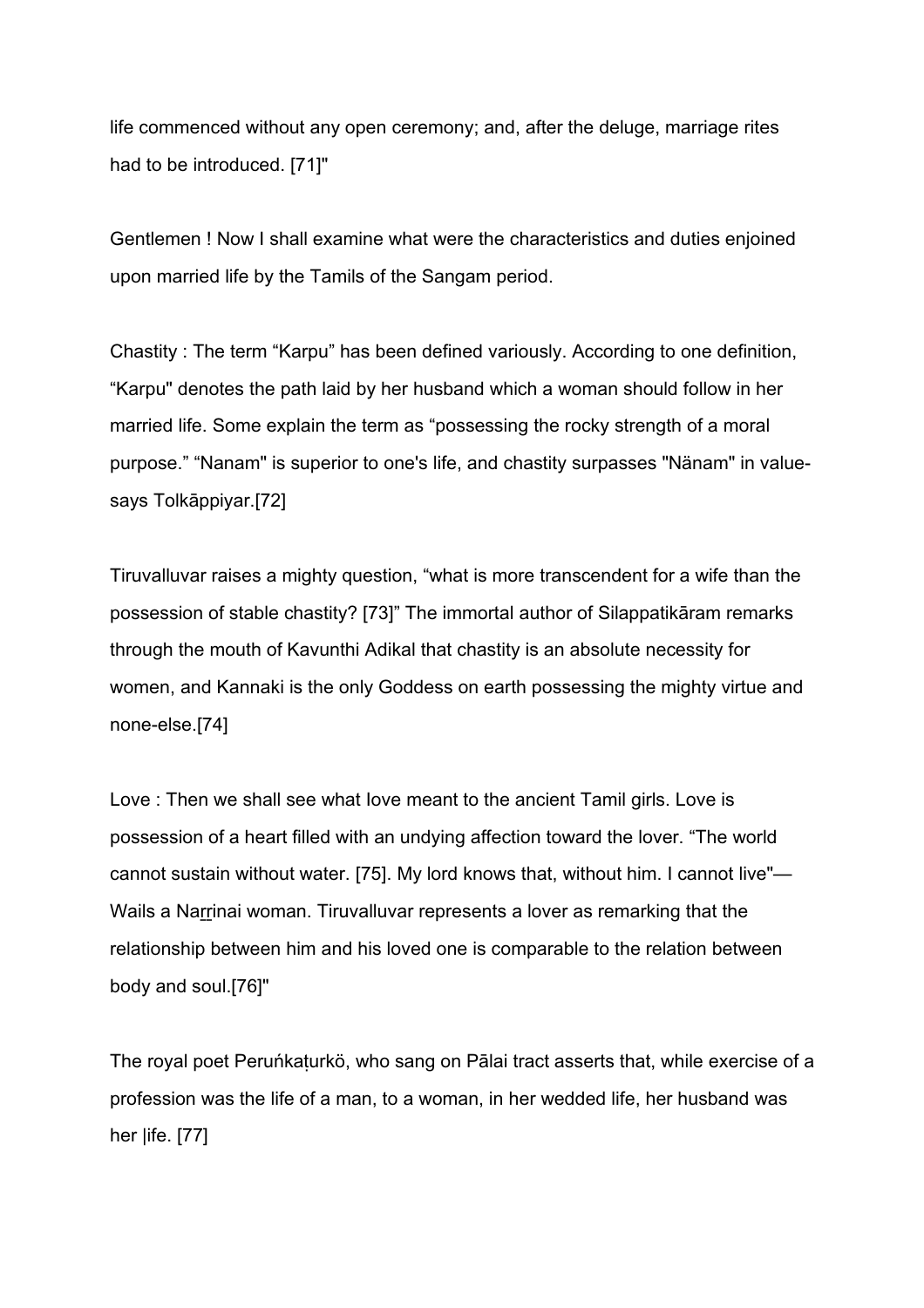#### ΝΟΒΙLΙΤΥ ΟF ΒΙRΤΗ

Character is behaving in conformity with the canons of right conduct prescribed for observance.

The husband of a lady who had been sporting with a harlot for some days wanted to resume to the company of his wife after sometime, and sent a Pānan as a messenger to negotiate peace with her [78]. But the lady refused her husband entry into the household stating that she was not angry with him, but he was only eligible to be respected as her lord, and not share her amorous company.[79].

Another lady, whose husband returned to her after a few days stay with a harlot, said thus: "'my husband's cruelty is unbearable. But I have to yield to him because I am born of a virtuous family [80]." We see how much, nobility of birth is valued by the lady. A woman did not fear death, but, she was afraid, that, if she died she would lose the company of her lord. [81]" Another lady tells that even in the next birth the same must be her husband. [82]

When Kövalan abandoned Mādhavi and returned to the arms of her wife, Kannaki, and regretted his conduct toward her, she remarked "you had been leading a life of moral turpitude condemned by men of wisdom. But, I am a woman of immutable fidelity. Hence when you announced your wish to go to Madurai to eke out a living agreed to accompany you to that city. [83]"

A woman of virtue could not restrain her husband from pursuing loose morals, nor could she forsake him for it. She would be always faithful to him. [84"

Here is a picture painted by Bödhanar-the picture of a girl, who had miserable turns in her fortunes in life, but still stuck on to the nobility of her character and birth. She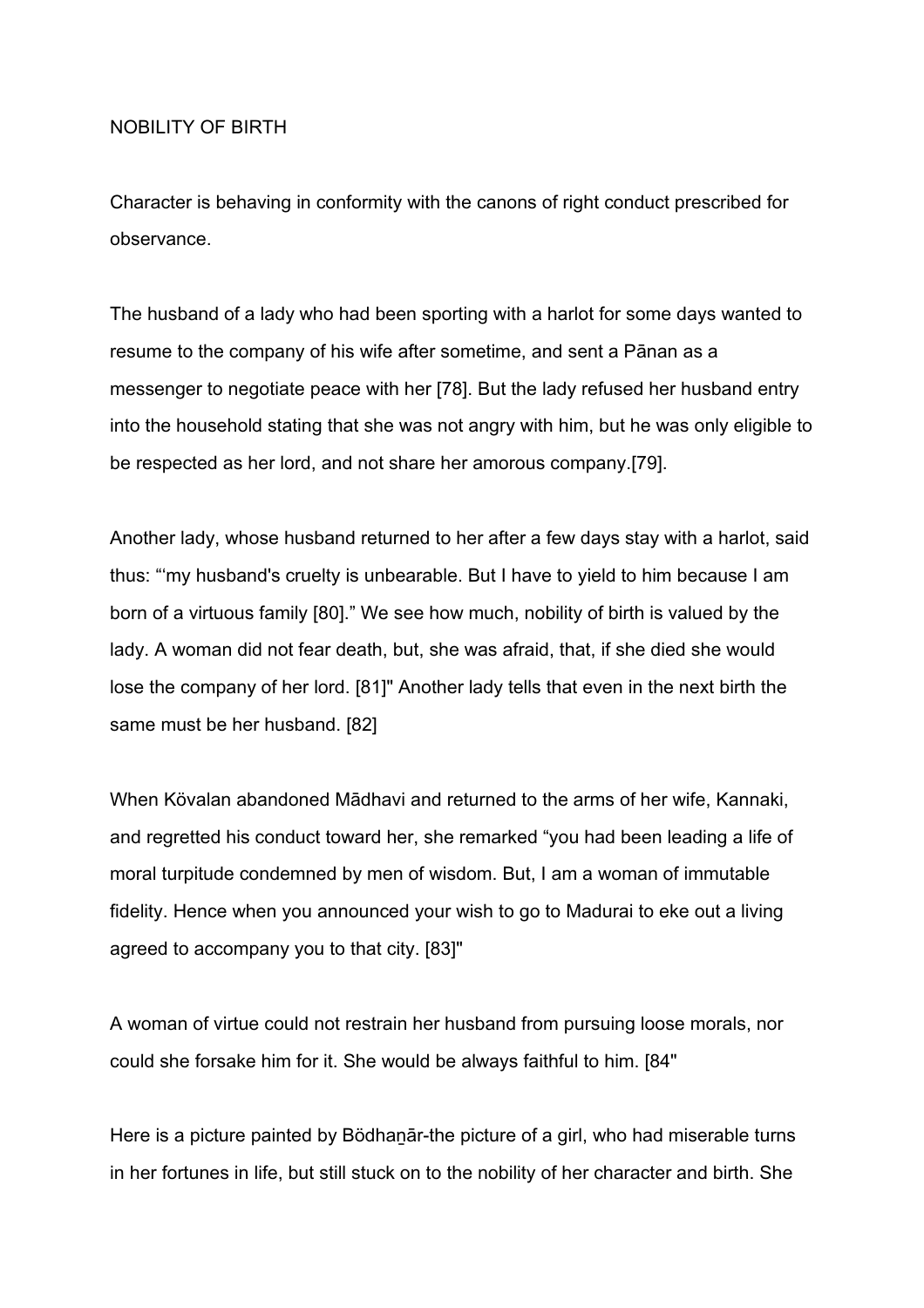was the child of rich parents. As a little child, she was offered food with milk in a golden cup by her foster-mothers, but would not eat, and giving them slip, hid herself under flower creepers. She grew up to maidenhood and loved and married. But, unfortunately, her husband fell into wants, and could not afford to provide a square meal to his wife. The father of the lady learnt of the plight of his daughter, and sent her sumptuous food from his own house. But the noble birth of the lady would not permit her to accept the dole. She elected to lead a life of poverty, denying herself alternate meals. [85]" The long carridor of time now vanishes before our eyes. A domestic scene, painted by the poet two thousand years back, stands out in glare; and brings tears to our eyes. ¨

Here is another word-picture painted by another Sangam poet. A young lady finds the water in the well in her husbands place, in which leaves rotted and animals drank, sweeter than a mixture of milk and honey in the garden of her birth place. [86]

#### ΡΑΤΙΕΝCΕ

Forbearance is a virtue that springs from a tender heart. Tiruvalluvar rules that it is the prime duty of a person to put up with the taunts of others, just as the earth supports even those who dug deep into it. [87]" There is a separate chapter allotted in Tirukkural emphassing on the necessity of cultivating this supreme virtue. We could easily find that this virtue manifests itself in women, more than in men.

Even while the mother beats her child it cries "Ammā, Ammā." Similarly a lady will always yearn for the graces of her lover even though he might indulge in acts of cruelty toward her.[88]"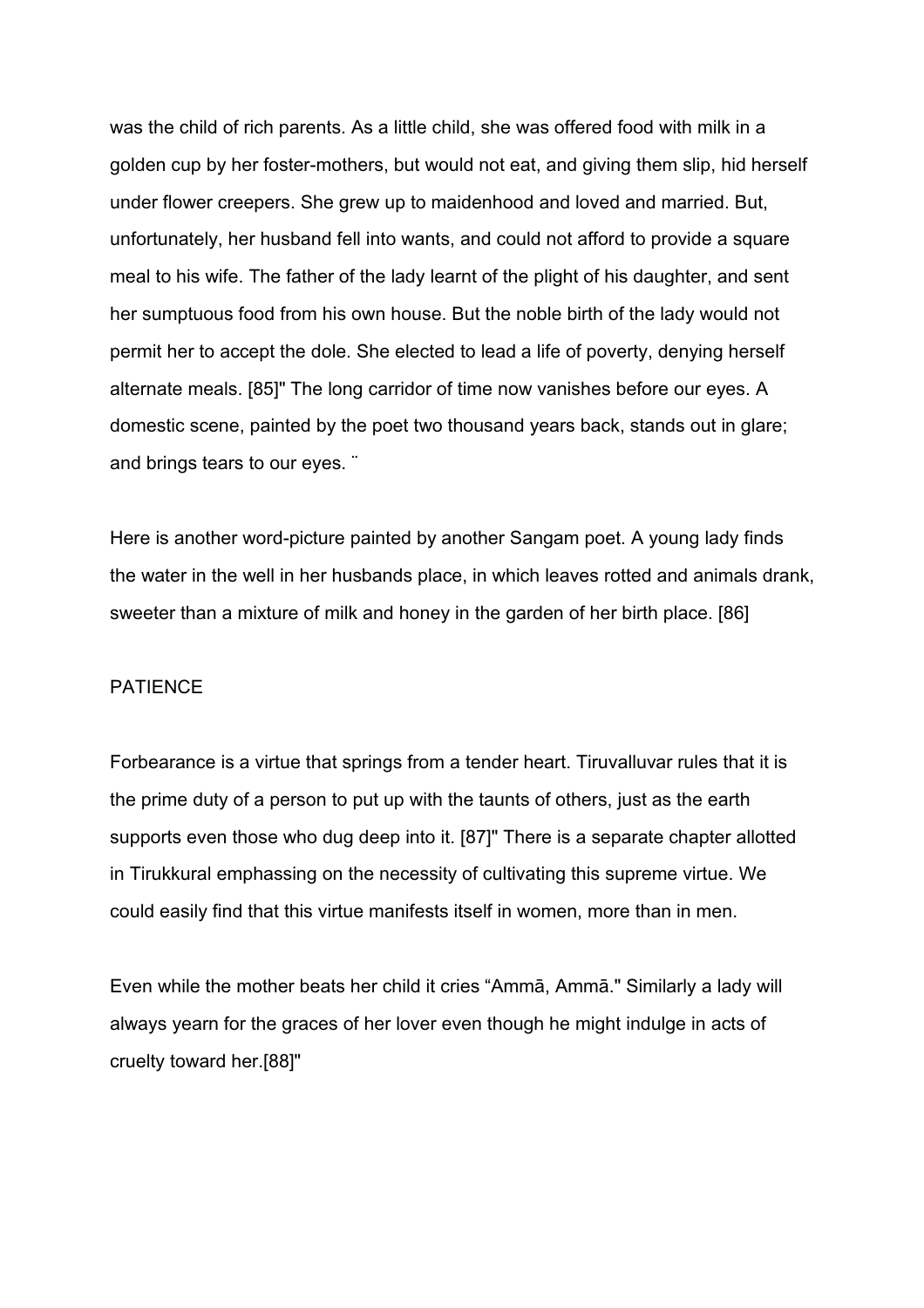Konkuvēlir, the famous author of Peruńkatai, the epic on which I am now carrying on my research, says that one born as a woman should put up patiently with the wrong doings of her husband that might even hurt her. [89]"

The late poet Kambar describes in his own inimitable style the virtues of Sita. He says that the heroine of the great Kavya bore the characteristics of noble birth, and was the mainstay of patience and an embellishment of chastity. [90]"

A later-day Avvaiyār advises woman to afford her husband a mother's protection, the services of a maid, the charms of Goddess Lakshmi, the embraces of a harlot, the counsels of a minister and the patience of earth.[91]

Nalatiyär, an eminent vvork on didactics included in the Patinenkilkka\*nakku anthology contains a poem in which certain rare virtues of a woman are counted. A woman should be fascinating to her husband, should act according to his restraint, and should learn when to indulge in petty quarrels with her husband, and, when to compose the differences [92]

#### FIRM ADHERENCE TO A LIFE OF CHASTITY

Nacchinārkkiniyar, the eminent commentator of Tolkāppiyam defines "Nirai" (unswerving adherence to life of chastity) as the virtue of not exposing to others, the troubles and travails a woman may be undergoing [93]."

A lady might be aware of the loose morals of her husband and the mental cruelty afflicted to her by him, yet, she would patiently bear with him, [94] and would not reveal his lapses and her troubles even to her maid [95]. Such was the high degree of chastity of the ancient woman of the Tamil society.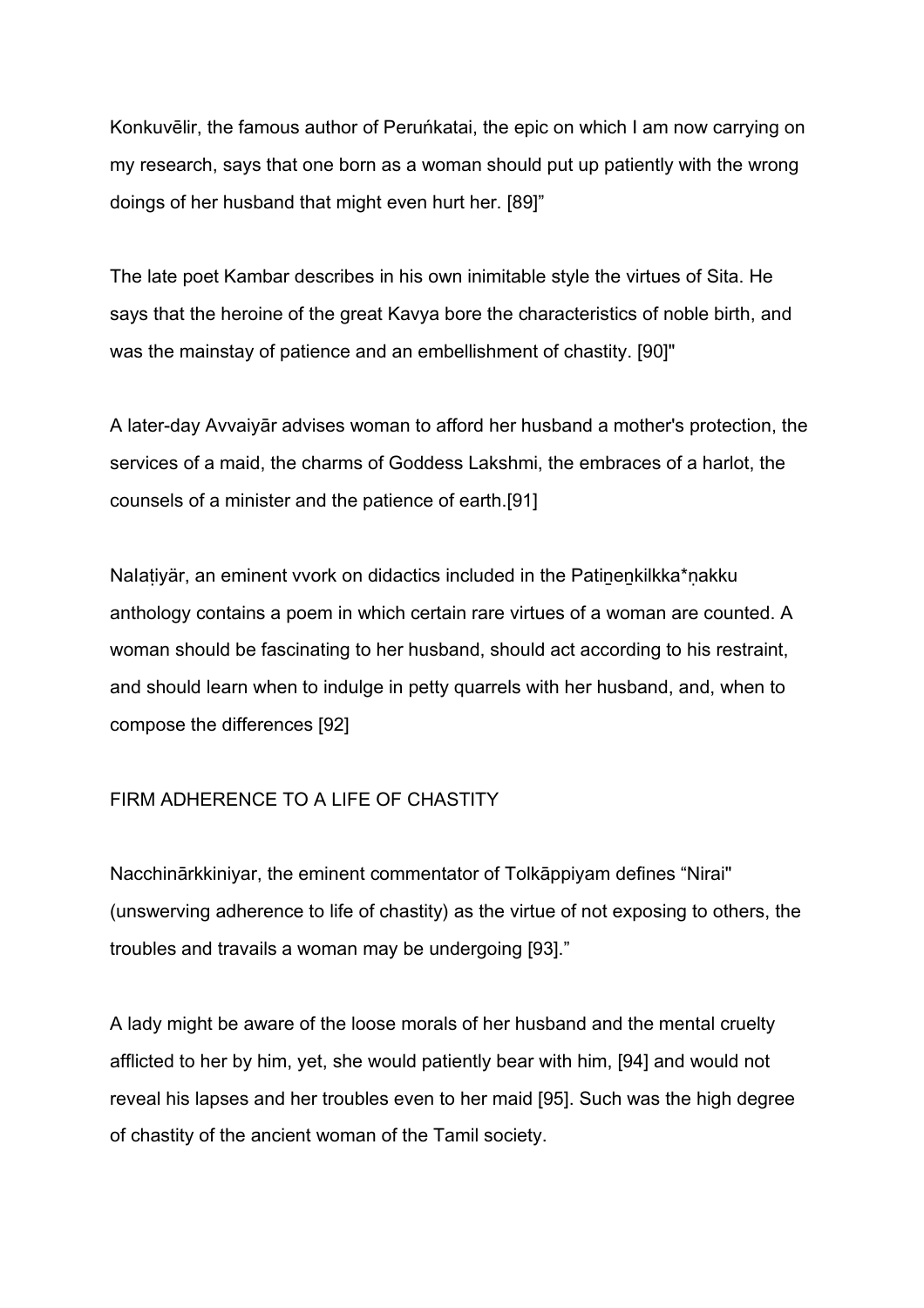#### ENTERTAINING GUESTS

The arrangement of chapters in the ''Illara Iyal" in Tirukkural has a meaning and a purpose. It is not a haphazard setting. In the first chapter Tiruvalluvar defines Iife of a householder; in the next, he details with the virtues of the lifelong companion, the wife; in the next he extols the duty of giving birth intelligent and useful children; in the next chapter he deals with the love one should feel for other human beings; ultimately he emphasises on the duty of a house holder to receive and entertain guests cordially.

Tolkāppiyar has included entertainment of guests as one of the virtues of mistress of the household. He has defined "Viruntu" as "a thing that is quite new". [96].

The author of Silappatikāram has enjoined entertainment of guests as one of the important domestic duties of a person [97]. Kannaki bemoans the fate that had overtaken her on being abandoned by Kövalan in these words: "Alas! I have lost, in my life, the rare opportunity of giving gifts to men of wisdom, Anthanars, ascetics, and entertaining guests...." [98]

Sita laments while at Lanka, that what could her husband do without her when he had guests to entertain. [99]

The women of Sangam period would be very much happy to receive guests even at the untimely hours in the night.[100]

A lady calls the main gate of her house as "Palar puku Väyil" (that is the door through which many used to enter).[101]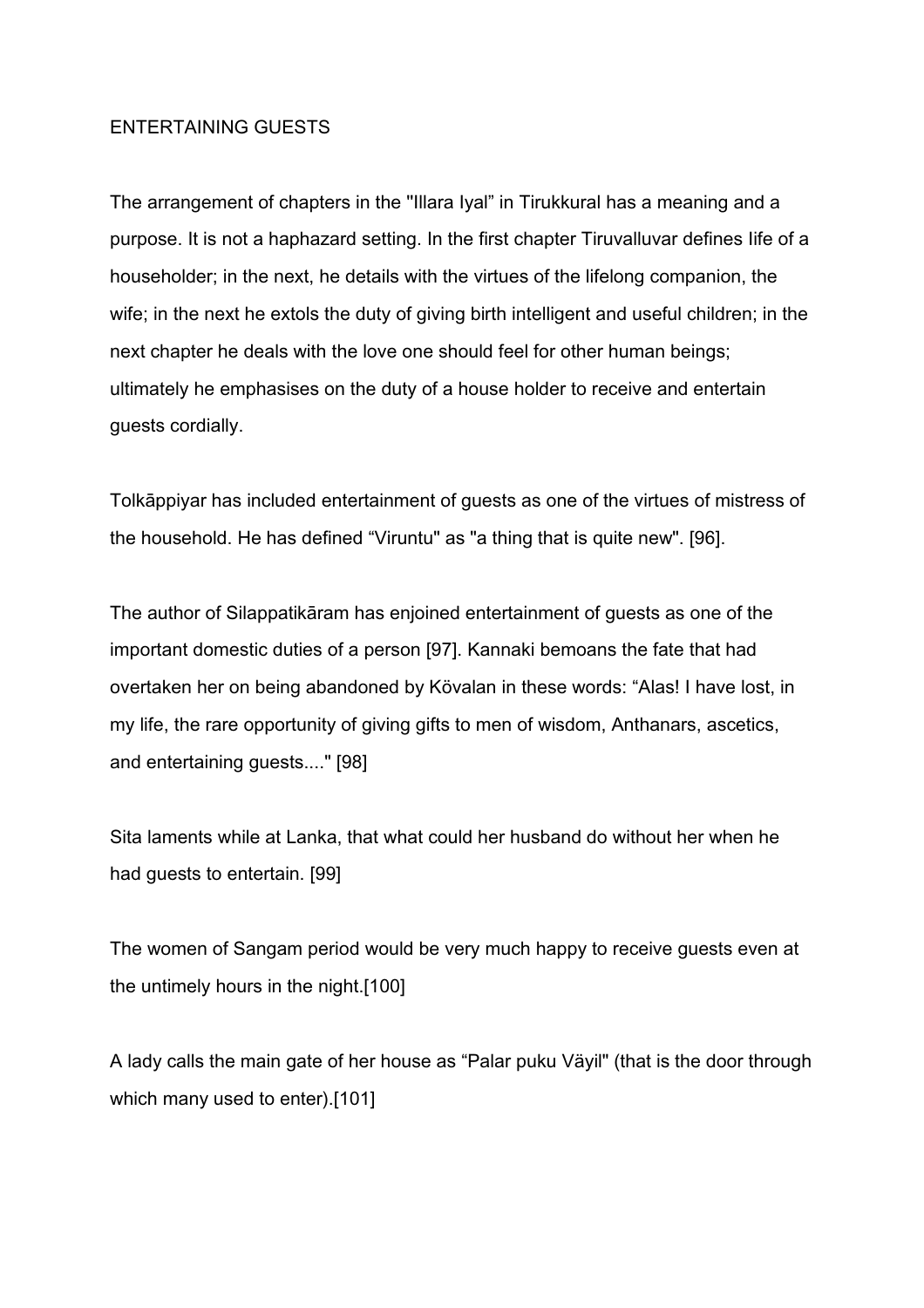It was an admirable custom in those days to let in all the guests for the night, call out if there was any one left out, and then close the gate.[102]

Households have been glorified as places of inexhaustible resources wherein any one could get at any time a warm reception, and even a world of guests can find food and entertainment.[103]

The petty quarrels between the lord of the house and his wife used to be made up briefly in the presence of a guest.104

I need not tell you that, even today, the guests often \*times serve a similar purpose and sometimes the other way also.

#### Cherishing of relatives

Nacchinārkkiniyar comments on what is to be cherished of relatives. The householder should first see that his friends, relatives, beasts of burden, men bearing weapons of war have had their food, and, then only he should proceed to satisfy his hunger. [105]

A girl was first trained to cook tasty food for her husband. A foster mother who happened to witness her daughter newly wed, feeding her husband, reported to the lady's mother as follows: "The girl crushed curds with her tender petal like fingers, spiced it with fried mustard seeds, the smoke from the spoon irritating her dark eyes, wiped her fingers on the cloth and forgot to wash the saree, served the dainty dish to her husband, and enjoyed her husband's words of praise for the delicacy." [106]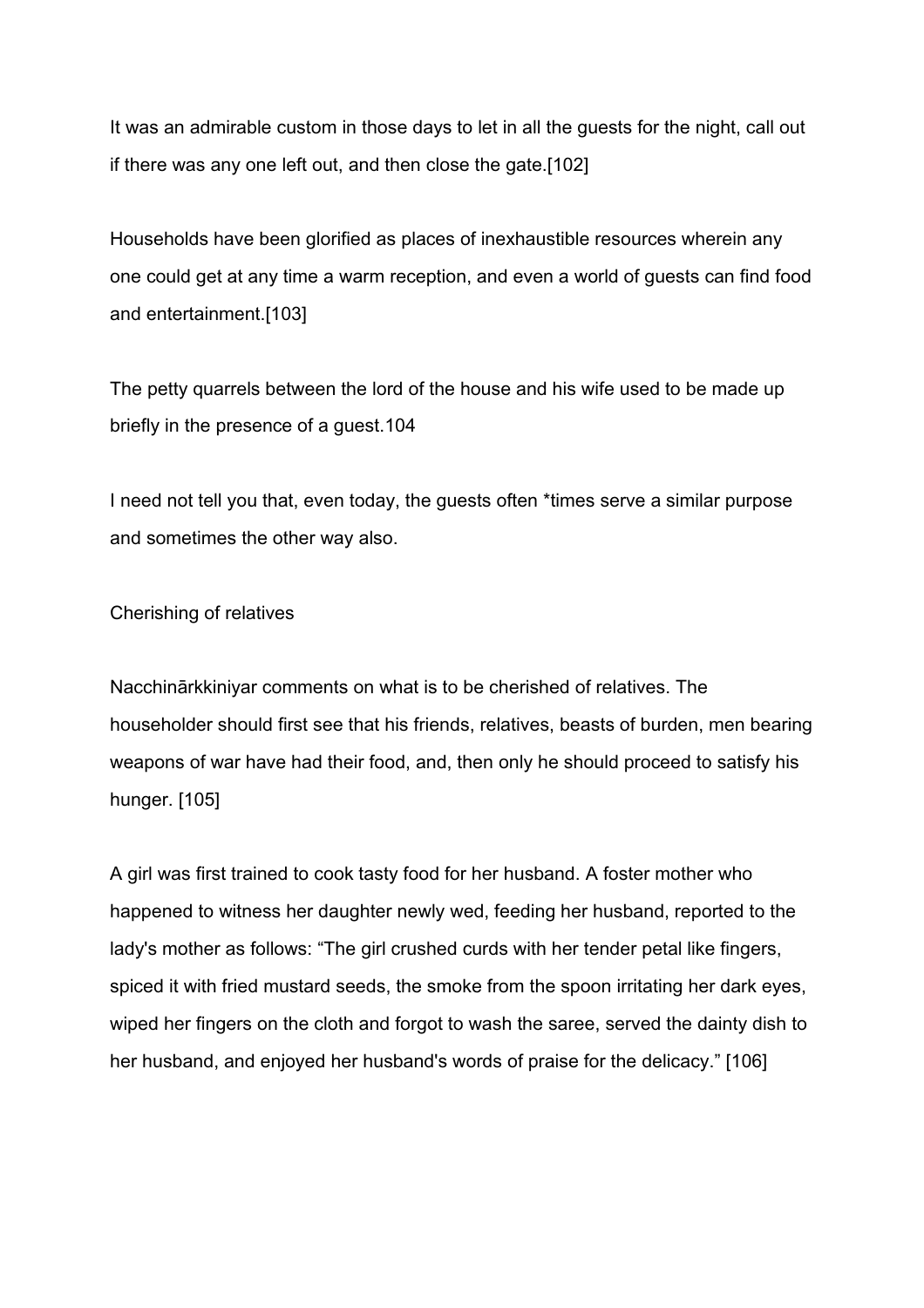Bharatidasan also describes a similar scene in one of his poems [107]. Kamban says that Sita Devi was cursing her fate with remorse that as she was being a captive in Lanka she could not provide her dear husband with tasty food [108].

The lover would tell his loved one that even if she served him poison, it would be nectar to him, [109] A lady-companion recalls the endearing words of the lover spoke to his loved" one before marriage. He praised the margosa fruits given to him by his loved one as sheer delicacies made of jiggery [110]. A later composition, Tiruvengaikkövai, also contains an allusion to a similar sweet and endearing comment of a husband [111].

#### ΤΗΕ ΗΕRΟΙSΜ ΟΡ ΤΑΜΙL WΟΜΕΝ

The heroism of women is called "Mūdin Mullai" in Purapporul Grammar. Women born of families dedicated to defence of their country were also called "Mῡdin Makalir". We find from Puranānru interesting evidences regarding the extraordinery valour and intrepedity displayed by women during times of war. A brave woman had the misfortune of losing her elder brother and husband on the battle field. She had only a young male child left to her. She called him, dressed him in white, dressed his tuft, put a lance in his hand and directed him toward the battle field. It is to be noted here that the famous poet who has given an account of this dauntless act of a Tamil mother is none other than OkkūrMāsāththiyār, a woman poet. [112]

#### WΟΜΕΝ, ΤΗΕ LIGΗΤ ΟF ΗΟΜΕ

Women have been glorified in Tamil literature as tha "lamp of home". [113] "A young woman sheds lustre to a home" says Nānmani-k-kadikai [114]. It also negatively lays down that "A home is a void without a woman to run it." [115] Tiruvalluvar has stated that a man whose wife could not save the honour of her home could not walk boldly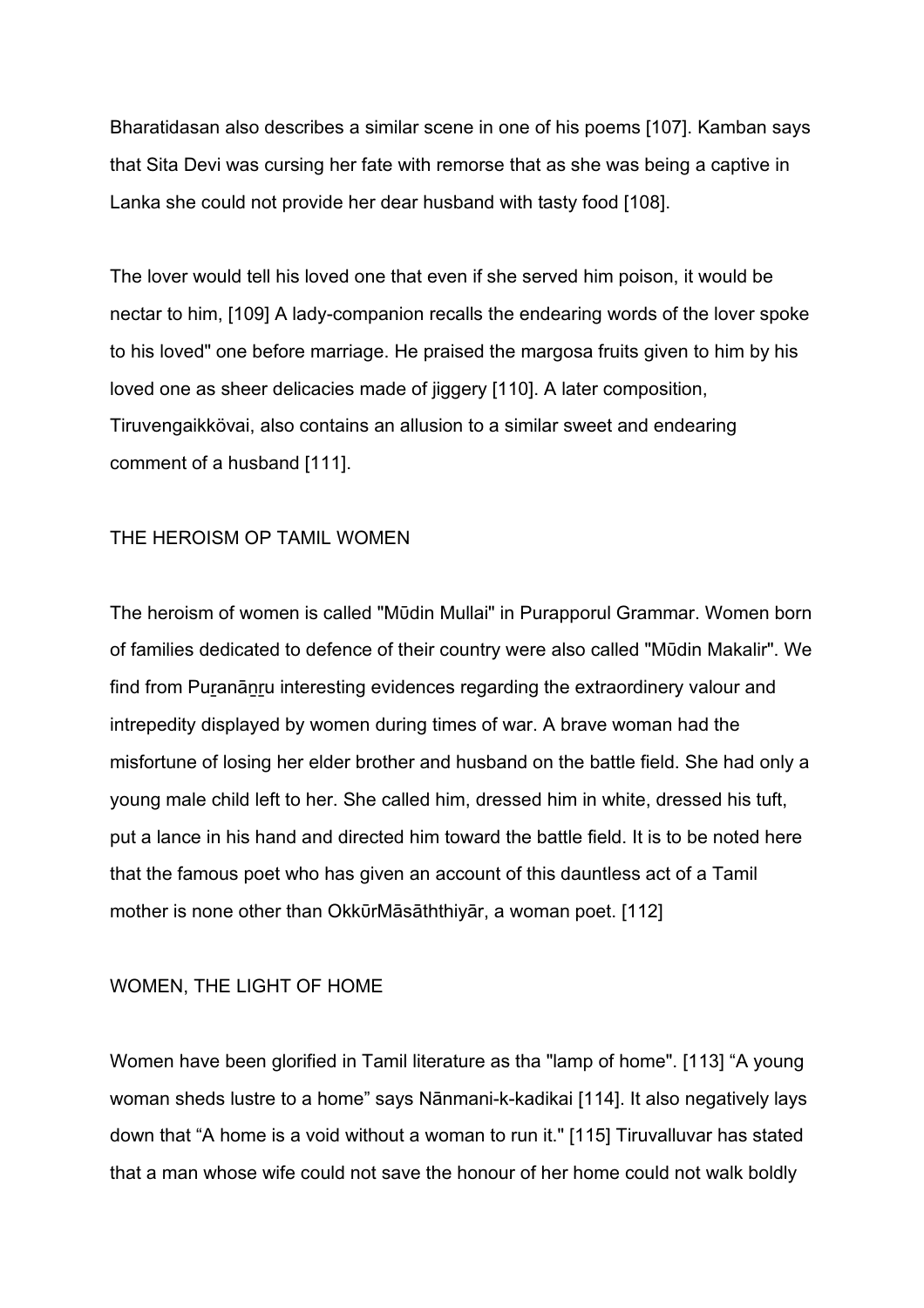like a bull before his enemies. [116] A wife possessing all feminine virtues and homely cultures is an asset to a family.[117] An accomplished wife illumines a home. [118] A poem in Pālai-kkali contains in a nut-shell the philosophy of married life. It says that the husband and wife may be so indigent as to wear only a single piece of cloth and not a shred more, but they should live a united, inseparable life [120] In Sangam literature we could find a young man and his wife leading a life of love and affection, being called "A bird with two heads and one soul." [121]

#### WΟΜΕΝ ΑΝD WΟRSΗΙΡ ΟF GΟD

Women of the Sangam period were devoted to God, and spent considerable time at home in worshipping Him.

Young virgins would go to Lord Murugan. They had already met their lovers in dreams. They now supplicated to Him to bring them and their lovers together in marriage in reality. Married women entreat the deity for blessing them with good children. Some lift their hands to Murugan to protect their husband in the exercise of his profession and also to bless him to meet with victory on the battle field.[122]

Married women offered worship to Siva, Māyōn, Murugan and other Gods. Ladies would hug their little ones to their bosoms, as they would the lotus blossoms, and would go to the temples along with their husbands carrying the Puja offerings like flowers and incense.[123]

The love, women cherished for their lords, was larger than the world, loftier than the skies and deeper than the seas.[124] A Sangam poet called "Tūṅkalōri" has all admiration for a girl after whose marriage to a youngman, his poverty-stricken home began to fill with plenty and the family grew prosperous and happy.[125]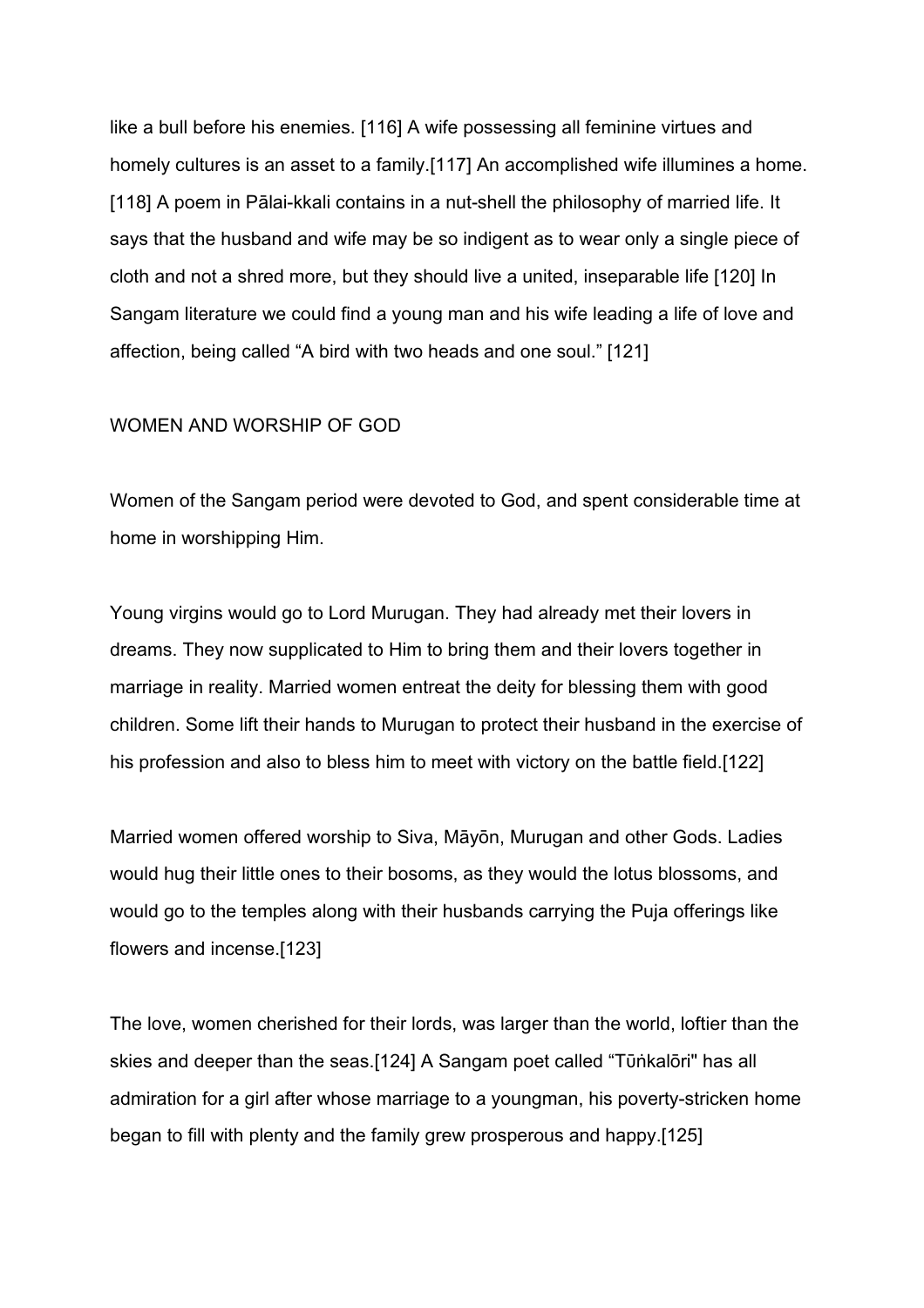The hair of a person has not turned grey despite his advanced years. To inquisitive questioners, he discloses that the secret of his youth was his cultured and devoted Wife at home.[126]

A loving wife would naturally disdain to prolong her life after her husband's death. Tiruvalluvar takes us to the bed chamber of a young couple where delicate drama is enacted. The husband promises not to leave her in the present birth. At once tears stream in the eyes of his wife. She cries, because she fears that she might get separated from in the future births [127]. Such was the great affection women possessed for their husbands.

Suttee was not widely prevalent in ancient Tamilagam. In some cases women committs suttee on the death of their husbands. Peruñkōppendu, the wife of Bhūdap-pāṇḍiyan wanted to die on the funeral pyre of her husband. Men of wisdom around her entreated her to give up her decision. She refused to comply with their request and addressed them in these words: "O men of Wisdom! You ask me not to follow my husband but to live. You are wise but you have hurt me. You want me to eat rice mixed with Seasamum seeds and Vēlai greens cooked with tamarind; you want me to sleep on hard, pebbled floor. Be assumed that I am not such a mean woman to live performing the "Kaimmai Nōnbu." (widowhood.) The funeral pyre may be frightening to you. But to me, you should know, it appears as cool as a beautiful lotus pond. [128]

A woman very intensely in love with her husband, died immediately she heard of his demise. This was considered to be top class chastity. Some women burnt themselves to death along with the remains of their husbands Their affection was considered to be of the second sort. Many women chose to lead a life of widow with all the sufferings it entailed. Their affection was considered to be of the lowest. This information is furnished by Manimēkalai[129], an epic belonged to a later period.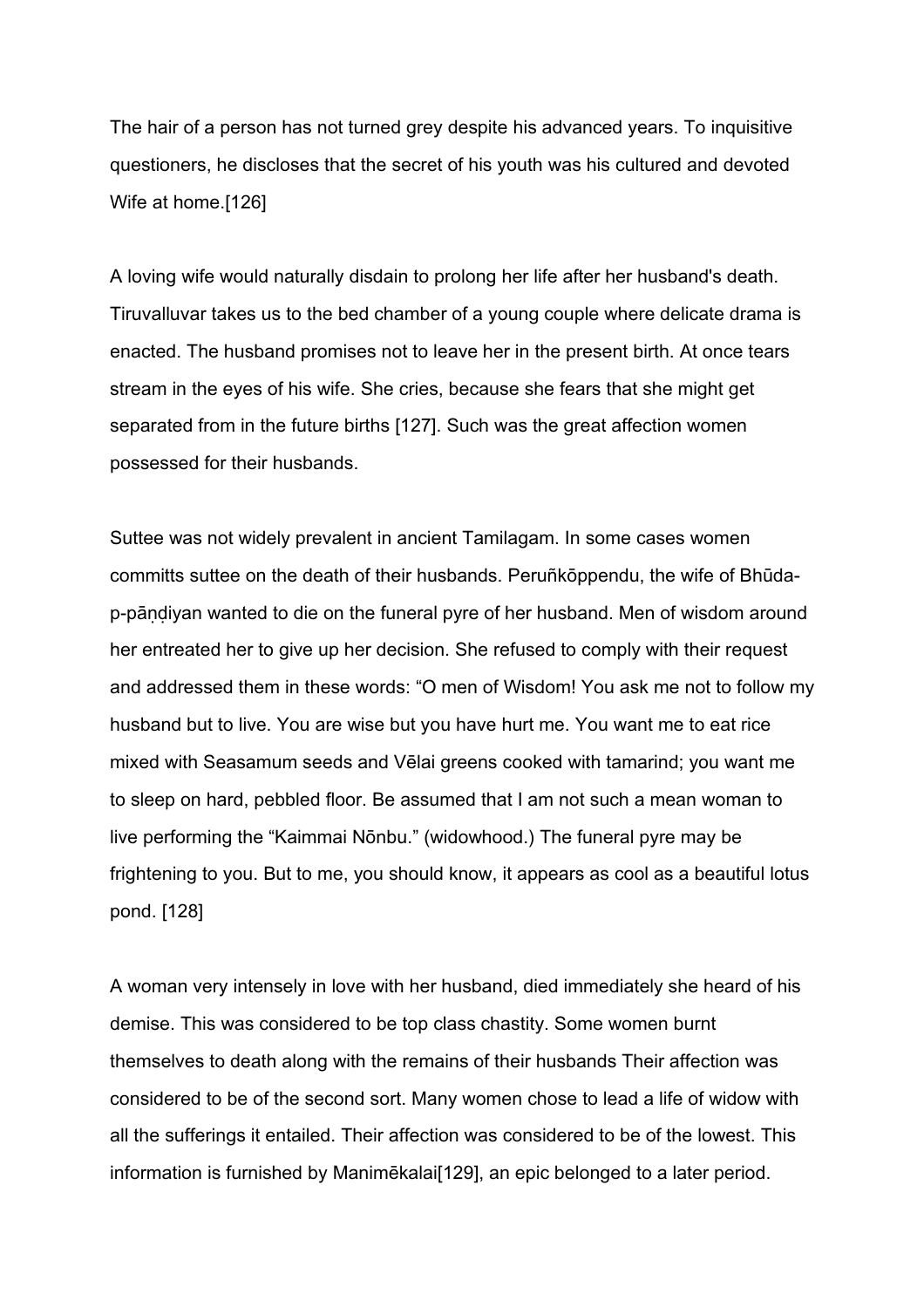Kōperundevi, who died the moment she saw her husband roll to his death, belongs to the first category. Bhuāda-pāndiyan's wife, who died on the funeral pyre of her husband, falls into the second category. Women who live widowed life relate to the lowest category of women.

.

The relationship that existed between a husband and wife is extraordinary and unique. To chaste women none can be compared to her husband.[130] Therefore, Köpperundevi left the mundane world along with her lord. The ancient Tamils raised monuments over the remains of women who committed suttee.[131] We have various instances of women dying on the funeral pyre of their husband in Puranānūru.[132] Ay Andiran died. His wives died with him.[133]

The practice of committing suttee has continued during the medieval times according to the archaeological evidence.

The father of Tirunavukkarasu Nāyanār died, and his mother at once committed suttee.[134]

Sundara Cholan Parāntakan II (957-970) died. According to the information contained in the Tiruvalańkādu copper plates his queen Vănavan-Mā-Déviyar committed Suttee.[135] Similarly Viramā Devi, the queen of Kulothunga I committed herself to the flames that engulfed her husband's body."[136]

Women who chose to lead a widow's life were called "A lil Pendir." (That is, they have no proper persons to protect them.)[137]. These widows earned their livehhood by spinning. Hence they were called "Paruththippendir" (Cotton women). [138]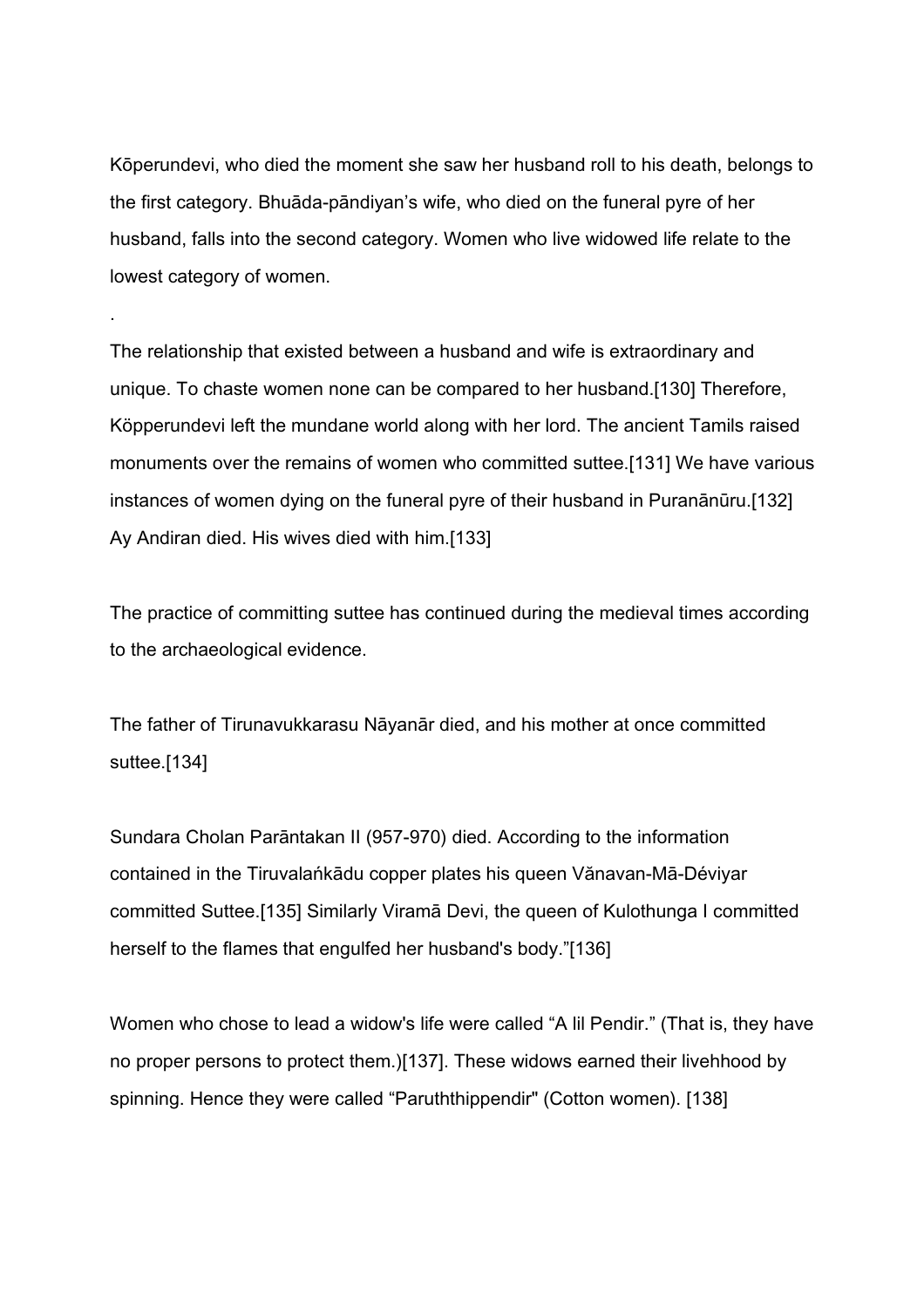As the widows removed their jewels they were called "Kali Kala Maka!ir" (கழி கல மகளிர்).[139]. They also tonsured their heads. This practice appears to have been widely prevalent in many countries of the world in the olden days.[140] Western scholars are of the opinion that women cut off their hair to add to the strength to the departed.

Sir J. G. Fraser, while discussing the reason for shearing of locks as an offering for the dead, says "still it is to be remembered that in the opinion of some people, the hair is the special seat of its owner's strength, and that accordingly in cutting their hair and presenting it to the dead they may have imagined that they were supplying him with a source of energy not less ample and certain than when they provided with their blood to drink". [141] (Folk tales in the old Testament, P. IV. Ch. iv. p. 397).

The old Testament says that "virtuous woman is a crown to her husband".[142]

Gentlemen and Ladies! in concluding for the day I may say that the ancient Tamil woman was considered the loved one for her husband in early days, in the middle age his lifes companion, and his nurse in old age.[143]

The English poet Pope says: \*\*All other goods by Fortune's hands are given, A wife is the peculiar gift of heaven".[144]

Another Poet Otwayn exclaims in raptures thus: "O woman, lovely woman, nature made thee to temper men, we had been brutes without you". [145]

There is a verse in the New Testament that says "giving honour unto the wife as unto the Weaker vessel". [146]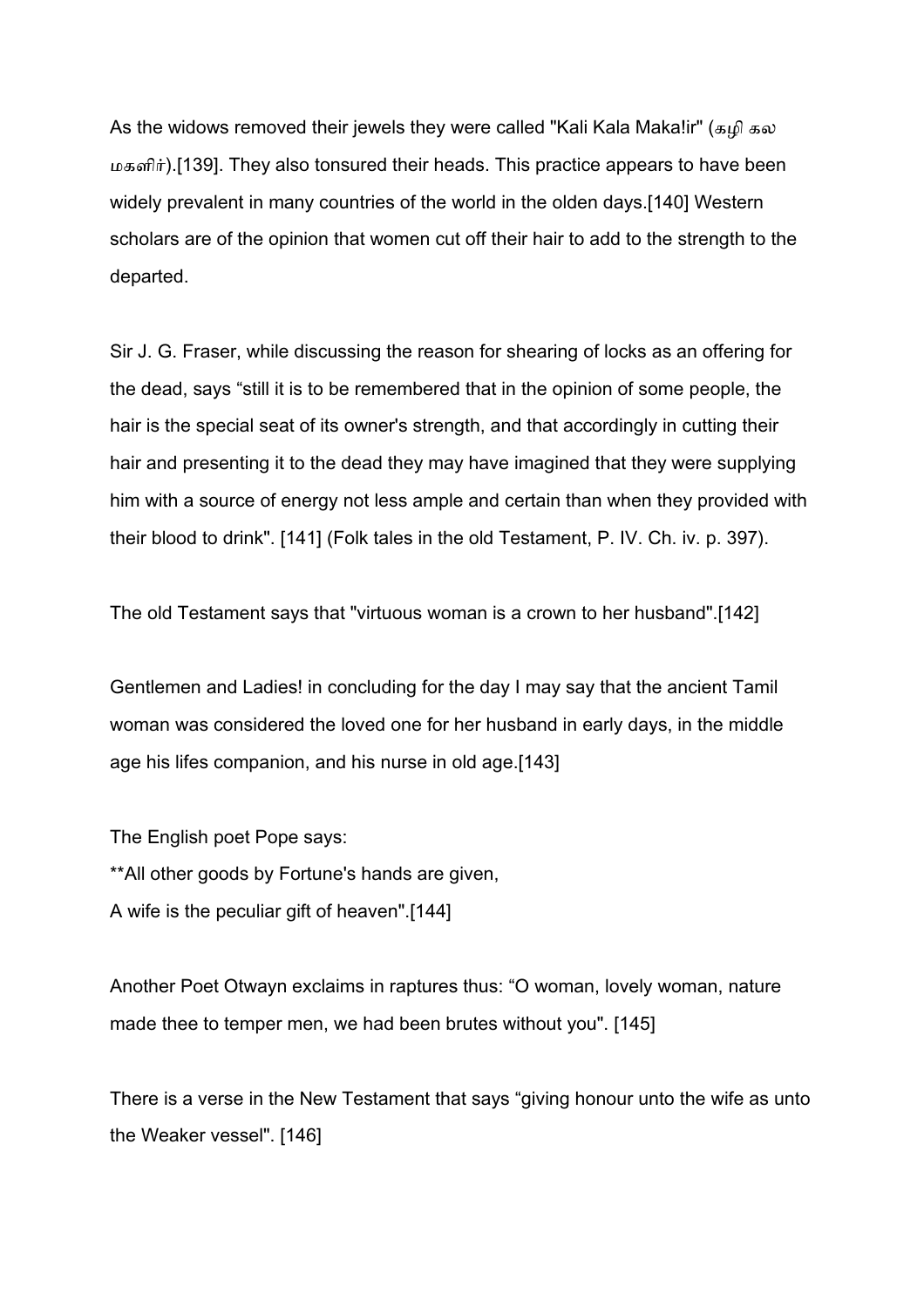The love of the husband toward his wife must be sustained and ever tender. There should be no paucity in its course at all. Tiruvalluvar says that a husbandman should be continuously supervising his lands. Otherwise it will yield no return. He compares this attention and care to that he must bestow on his wife. [147].

He would consider no wealth superior to the acquisition of a good wife.[148]

Ingersoll thinks that if only a person would occupy woman's heart as her emperor, and if only she sits in his heart as his empress, he can be content to die a beggar in a gutter.

The greatest bliss on the world is life of love and union of heart on the part of a husband and wife.[149]

Ladies and Gentlemen, with this I conclude my today's lecture. Thank you for your patiently bearing with me.

Tomorrow, I shall be discussing the position of women and their status in detail during the glorious Sangam Age.

-------------------------------

Lecture II

Revered President, learned Colleagues, Ladies and gentlemen and my young friends!

My yesterday's talk dealt with the characteristics virtues and the degree of culture attained by the womanhood of ancient Tamilagam. We have seen, how women were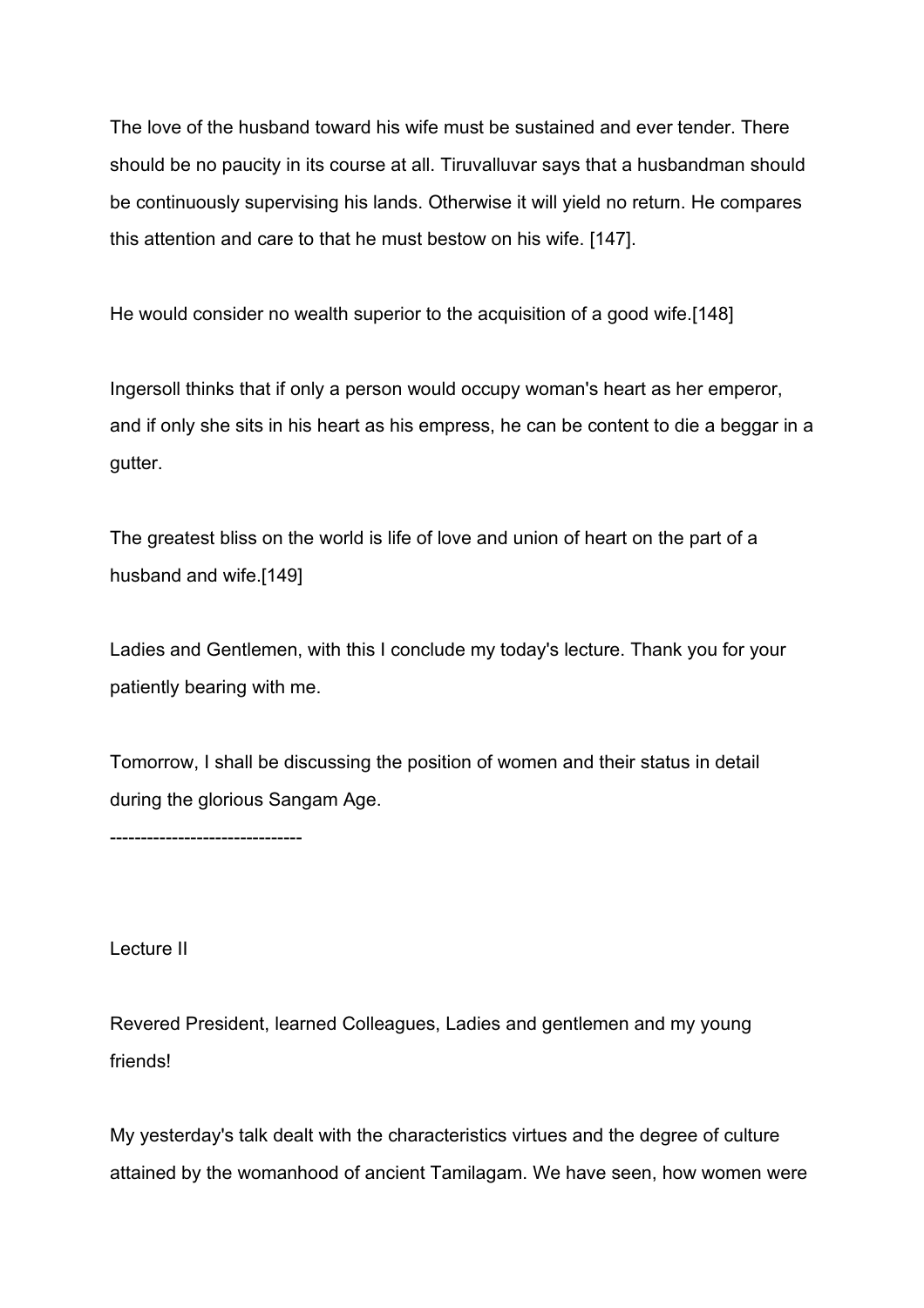equipped culturally to fit themelves into the vicissitudes of life that confronted them in their youth, in their adult age, and in their old age

In today's talk | propose to discuss the high status and position they had occupied in the ancient Tamilagam.

It has been generally agreed to, by the scholars all over the world that the Tamil society is one of the most ancient societies in the world. Scholars who have given a shape to the Lemurian theory have always maintained that the present territorial portion of South India, and, a long stretch of land to the South of it, which submerged under deluges thousands of years back, have been the cradle of human civilisation. Father Heras has been maintaining that the civilisation of the Dravidians had dawned long long back, and that the civilisation, that prevailed in the Indo-Gangetic plain seven thousand years back, was definitely that of the Dravidlans. He says that "being Dravidians, the inhabitants of Mohenjo baro and Northern India naturally spoke a Dravidian language." [1] Purapporul venpä Mālai, a latter composition exults the fact that the Tamil Community was born "when rocks appeared on the face of the earth and sand was not yet formed." [2] It is such an ancient ore. In this context it will be interesting to consider that, of all the women belonging to the ancient civilisation all the world over, the Tamil women had been enjoying certain higher status, privileges and freedom in life. Thiru V. Kanakasabai Pillai says in his pioneer book "Tamils one thousand eight hundred years ago." that the Tamil women "mixed freely, though modestly, in the business and a musements of social life."[3] Thiru K. A. Nilakanta Sastri has remarked in his book "The History of the Tamils and their Culture" that women of the ancient Tamilagam enjoyed considerable privileges, and that may many poetesses distinguished themselves in the literary field.[4]

Thiru. V. Kalyanasundaranar, who was one of the heralds in Tamil Nadu to have raised the standard of independence of women early in this century, says: "It is not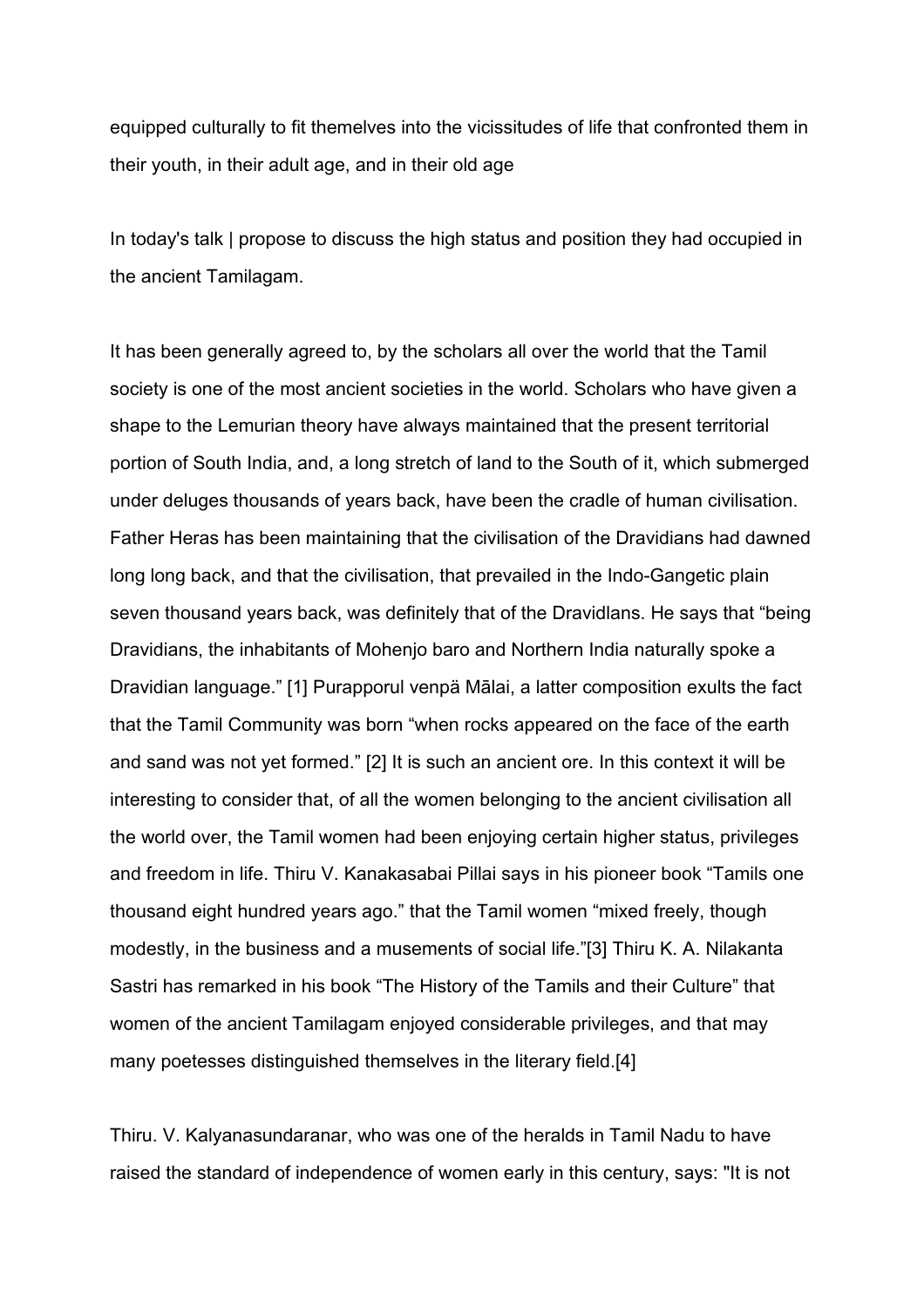an exaggeration to assert that the ancient Tamilagam was a symbol of independent womanhood. This fact can be substantiated by any amount of evidence collected from the ancient Sangam works. None, in those days, felt that woman was inferior, less equipped, and a slave to man. What is it that stands in relief in all the Sangam Works? Is it not the pleasure of home? How can there be enjoyment when there is no independence? The very manifestation of independence is nothing but pleasure. The lover and his loved-one should have been equally placed in their enjoyment of domestic pleasure. There were no disparities of any sort between them. Both of them enjoyed equal privileges and equal status. The characteristics and accomplishments of both the lover and his loved-one should be balanced and matched. According to Nachinārkkiniyar the lover and the loved-one should function as the pair of horns adorning the head of a cow. The ancient Tamils practised love marriages. The very fact that a girl could select her own lord is a proof positive for the large amount of freedom enjoyed by women."[5]

Prof. M. Varadarajanar, the Vice chancellor of Madurai University writes in his book "Penmai Välka" (பெண்மை வாழ்க), as follows:- "During the period called \*\*Sangam Age"—that is the period prior the 2nd Century A. D. Tamil Nadu had attained a very high status in political, social and commercial spheres. A study of the literature of those days would amply prove that the women enjoyed a good deal of esteem and respect. More than thirty women poets have flourished at various times in the ancient Tamilagam. There have been poetesses like Avvaiyār who had the privilege of being employed on ambassodorial duties- Royal Ladies like the wife of Bhūda-p-pāndiyan were erudite scholars. Women well accomplished in the acts of music and drama have been living in every town. In many other fields women distinguished along with men to a considerable degree" [6].

Dr. V. Sp. Manickam who has made a special study of the condition of women of Sangam period, emphasises that "The woman of the ancient Tamil Society had the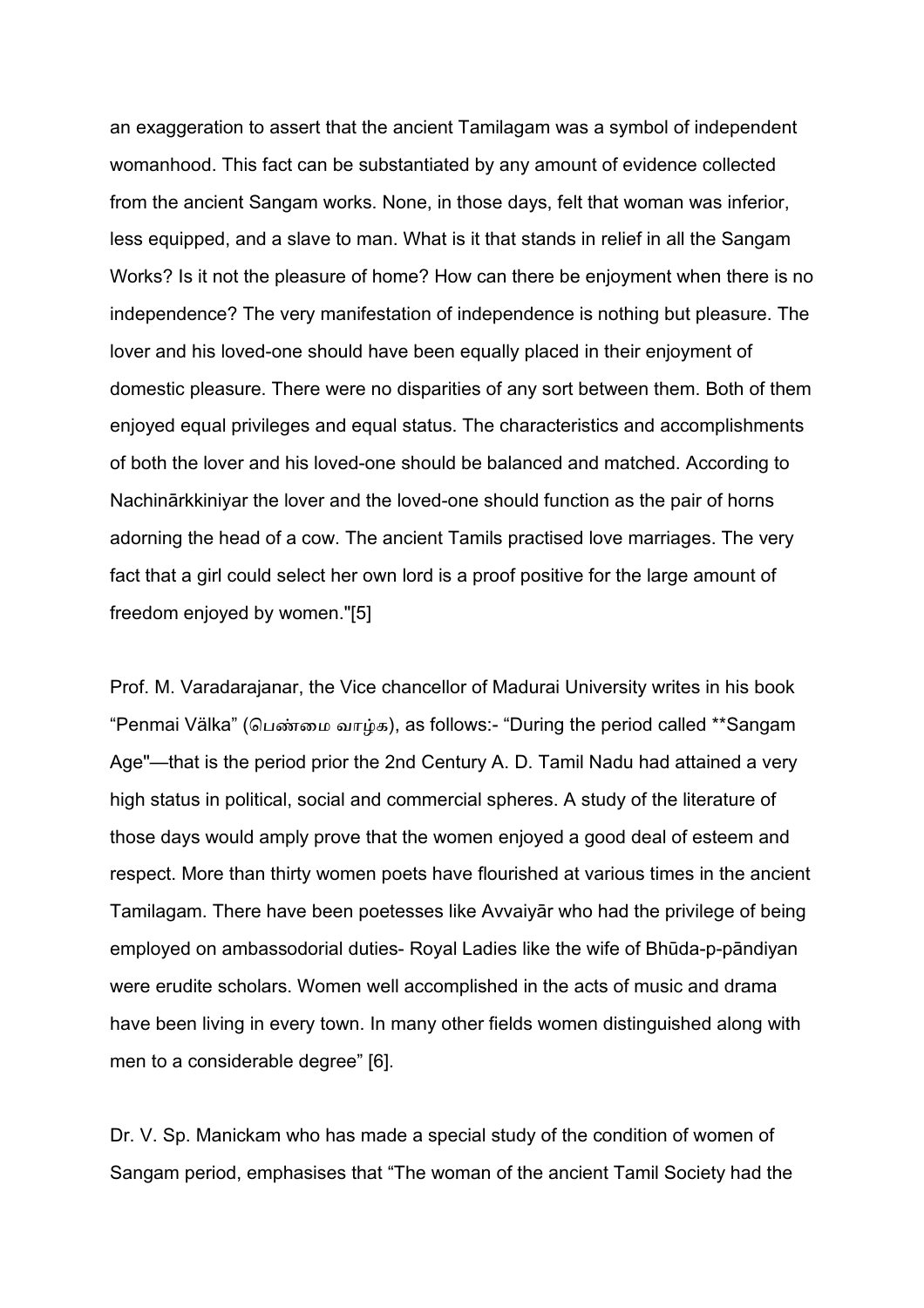privilege to seek for educational equipments, to compose poems, to love and marry, to rebuke her lover, to pursue her domestic functions without any hindrance and to command a status in all these equal to men." [7]

Dr. K. K. Pillay has observed in his "Social history of the Tamils:-Vol. 1 —that "women were treated with consideration in view of their comparatively weaker physical capacity and power of resistance." [8]

Dr. N. Subramaniyam declares that "the position of women of Sangam age was not as it is today; and at the same time, it was not widely different from the one as it obtains today." [9] In one of his articles he further states that "the Sangam Society from the point of view of the sexes, was not an egalitarian Society, and the men granted a markedly inferior status to their women, who consciously or by habit accepted that position. There was no contemporary demand for a revision of that status on philosophical or even practical grounds, and, till recently, that position has remained without appreciable change,"[10]

Jawaharlal Nehru, remarks in his "Discovery of India" as follows: "The legal position of women according to Manu, the earliest exponent of the law, was definitely bad. They were always dependent on somebody-on the father, the husband or the son. They were treated in law almost as chattels. And yet from the numerous instances in the Epics this law was not applied very rigidly and they held an place in the home and in society. Bad as the legal position of women was in ancient India, judged by modern standards, it was far better than in ancient Greece, and Rome; in early Christianity, in the canon law of medieval Europe; and, indeed, right up to comparatively modern times at the beginning of the nineteenth century."[11]

Thirumathi K. Gnanambal states in her book on ''Home life among the Tamils in the Sangam Age" that "woman is the fountain head of love. She was free, independent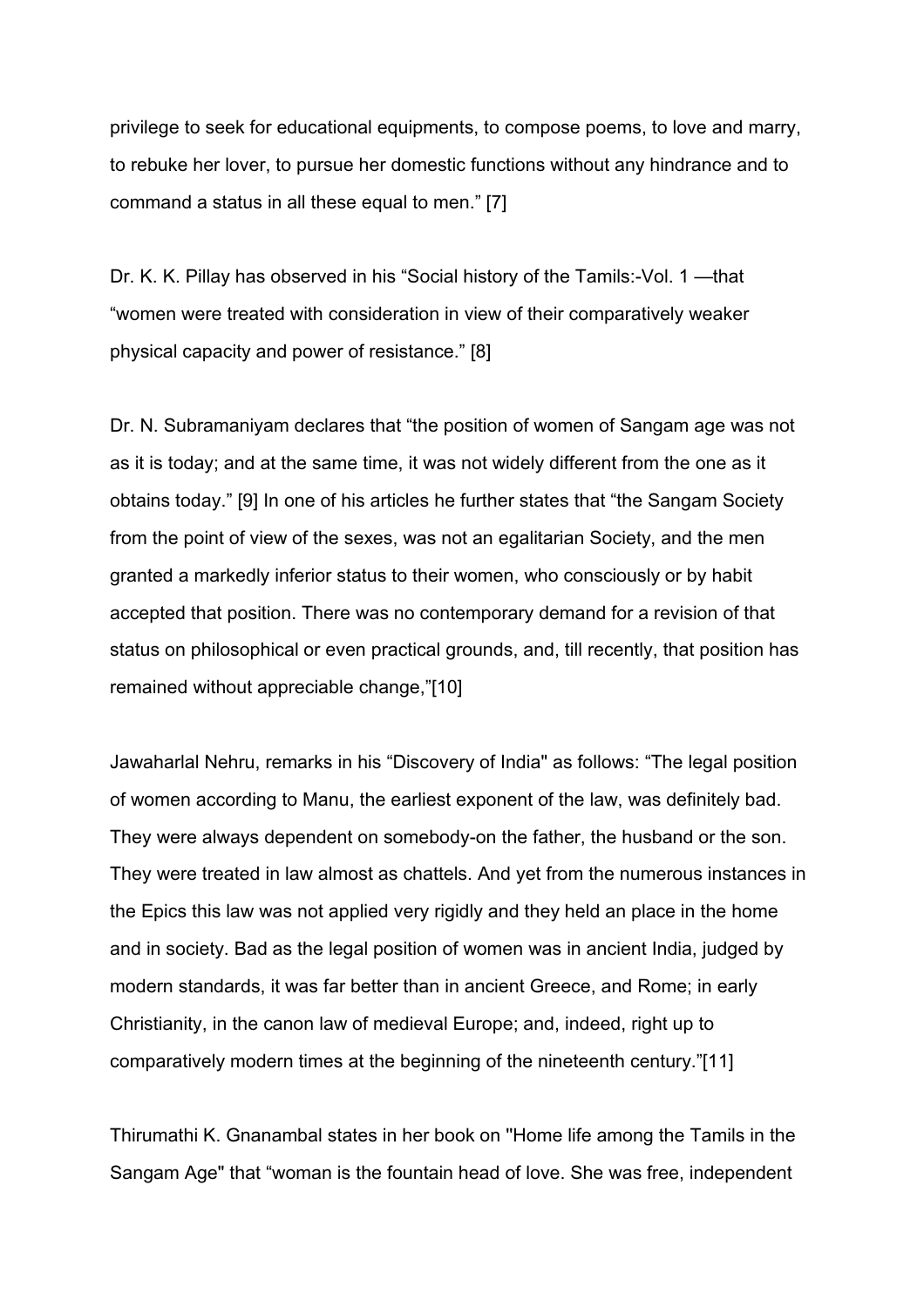and the equal of man, and she was treated with uniform courtesy and respect. She was not a mere household beast of burden. She was indispensable and the vital half of man. She was held in reverence and adoration in the Tamil Land of the Sangam Age."[12]

We shall now see how far the remarks of the scholars and historians quoted above are supported by Sangam classics.

Yesterday, we saw how the lover and his loved-one should agree in birth, nobility, capacity, age, personal charms, affection, humility, grace, wisdom and wealth.[13] The couple who possesses all these ten characteristics are called by Tolkāppiyanār "Oththa kilavan and kilaththi" (ஒத்த கிழவனும் கிழத்தியும்)[14]

The degree of civilisation a society has attained can be very well understood from the words of the language spoken. Language never lets down a civilisation.

.

It is a peculiar excellence and sublimity of the Tamil language that the words "தலைவன் - தலைவி", "காதலன் - காதலி and "கிமவன் - கிமத்தி" have found their usage in it.

A young man and a young woman established in a life of love and affection were not only called man and wife, but they were also " Thalaivan " and "Thalaivi" which appellations connote that they had been endowed with equal position and honour in the society. Because they shared their privileges equally they were called "Kilavaṉ" (he who had rights) and "Kilaththi" (she who had rights). Love manifests itself in the rights and freedom enjoyed by both of them." [15]

In the west, women, after their marriage, lose their birth identity. They take the name of their husbands. Such a practice indicative of inferior status of women does not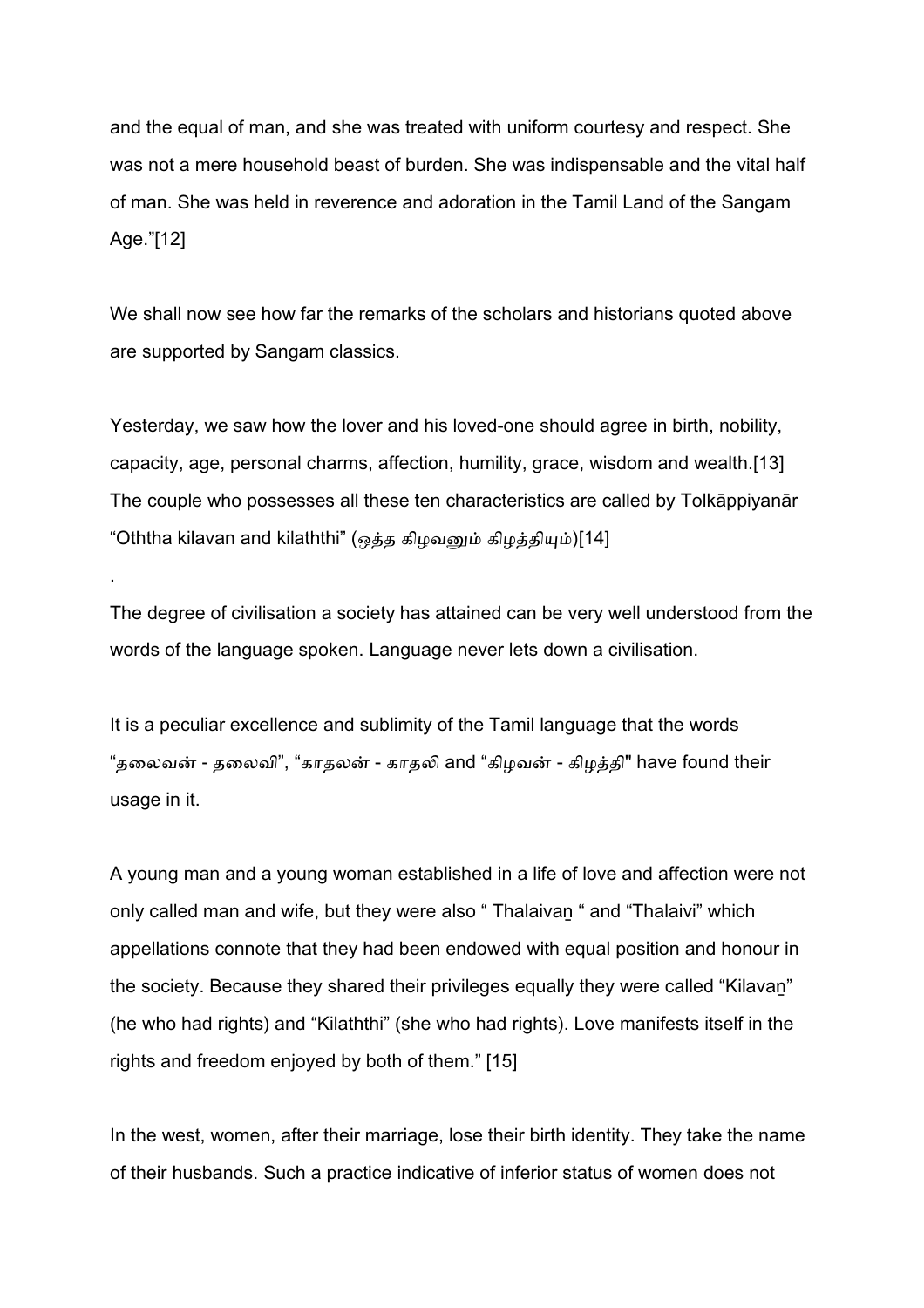obtain in this country. [16] Here the women continues to bear her maiden name even after her marriage.

Tolkāppiyanār would permit marriage between a young man and a young woman even though he may be superior to the lady in certain respects, which may be, according to Nachchinārkkiniyar, parentage, education, age, etc.

The practice of a young man marrying a lady elder to him is not prevalent in Tamil Nadu. A woman matures and grows much more early than a man. The life time of women was divided into seven catagories, Pédai (பேதை) to Périlam pen (பேரிளம் பெண்). The upper limit of the last category Périlampen is forty years. It has been considered a natural virtue that a person who loves a woman should continue to protect her even in her old age.

A lady companion ( $\Im \pi_{\mathfrak{p}}(t)$ ) of the loved-one arranges for her elopement with her lover, and, at that time, commands the lover not to forsake the girl even when she grows old, her firm round breasts sag, and the long lustrous tresses grow grey." [17]

Bharatidasan in one of his poems says: "Her body is not soft like a newly opened blossom; it is like a bundle of grass; she no more walks with a dancing gait; she totters while she walks; her face does not shine like the full moon any more: it is like a withered piece of land; her eyes are dark pits. None of these changes afford me comport. It is only the thought that "she is yet alive" that gives me contentment." [18]

The characteristics and functions of a male are in many ways different from those of a female. Tolkāppiyanār lays down that nobility of birth and physical and rnental strength are made virtues.[19]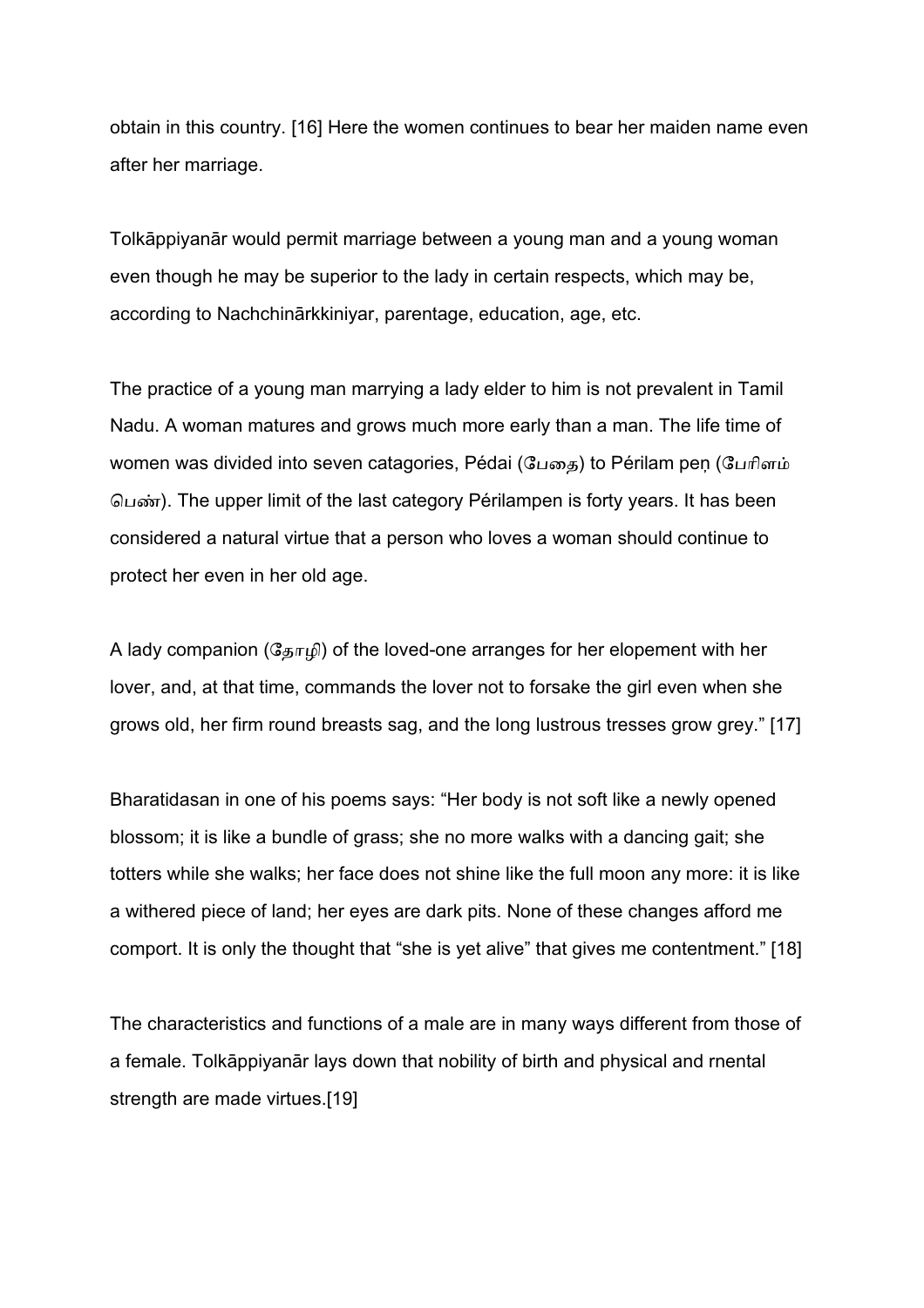Nachchinārkkiniyar defines nobility of birth (பெருமை) as including the characteristics of wisdom, strength, fame. generosity, faculty of discrimination, culture, friendliness, and avoiding sin and shame. He further defines "Uran" (உரன்) as an inflinching stand against odds and the faculty of coming to right decisions in difficult situations.[20]

Tolkāppiyanār assigns the characteristics fear, shyness, and reservation to women.[21] Nachchinărkkiniyar defines "Achcham" (fear) as the one that is born out of affection: "Nanam" (shyness) as the self restraint natural to women during love advances, and "Madam" as the continued compliance with the counsels of the ladycompanions.

Shyness (Nānam) is a greater virtue than love of life; and chastity surpases Nānam, [22] Above all the feminine virtues are enlarged to include humility, self restraint during amoros moments, an unbending mind, e\*xquisitiness of expression and manners when in the act of wooing, a knowledge of good and bad, and the power of asserting it; and depth of mind."[23]

We find here that the virtues of a woman conform to her physical limitations and capacity.

The ancient Tamils called love and marriage "Aham" (அகம்). The terms "Aham" can be interpreted to mean both the mind and the house. Dr. Rev. Thani Nayagam finds that of all literatures dealing in love episodes of young men and women all the world over, the "Aham treatment in Tamil Grammar is the most outstanding and incomparable." [24]

He further states that if any one has declared that a particular individual has fathomed the feminine mind better than Shakespeare he should be either an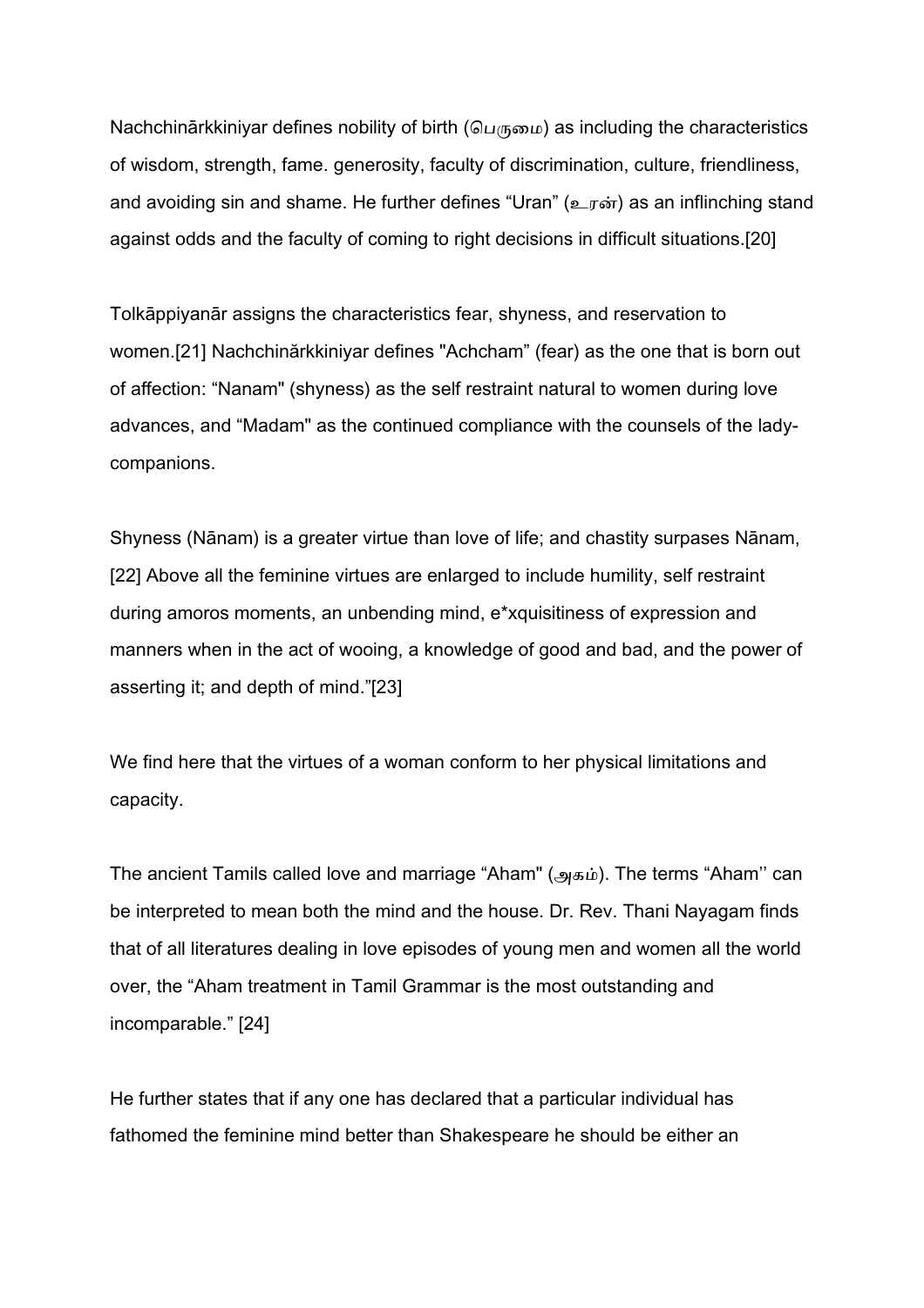ignoramus or a great scholar.[25 As the Sangam poets have assessed women's mind as no others have done, they have to be deemed to be great men of wisdom.

The literary places designated as Sangam literature include Paththuppāttu and Ettuththogai anthologies and consist of 2381 verses on the whole. Of these verses 1862 relate to Aham topics. Naṭrinai contains 500, Paripādal 8, Kaliththogai 149, Ahanānūru 400, and Paththuppāttu 4,

Most of the Aham songs revolve around the lady-love. The actors who take part in the thrilling dramas of the Aham life are Thalaivi (தலைவி). Thalaivan (தலைவன்), Thōli (தோழி), Sevili (செவிலி), Narrrāi (நற்றாய்), and Pāngan (பாங்கன்). The Aham songs most of them, portrays the warm feelings of love, the throbbings of expectation and mental ecstasy etc, of the loved-ones.¨

Dr. V. Sp. Manickam concludes his article with the following words: A literature, the object of which is the treatment of general behaviours of human beings, cannot but show respect for women in general. Indeed in the Sangam epoch, there was no superiority or inferiority of sexes. The Tamils regarded man and woman as two different beings of the class "உயர்திணை" or rational beings. They, as the Greeks did, entrusted the managemant of the family and the bringing up of children to women, while outside came to be responsibility of man. Monogamy and chastity were strictly enjoined on woman for the uninterrupted continuation of family life, and for the procreation of good and pure progeny. Thus society depended upon and consciousness of women of their responsibility for its stability and existence."[26]

I shall now proceed with the songs, the themes of which fall into Aham type: These poems declare unequivocally the extraordinary measure of freedom, women enjoyed in the domestic and social set up.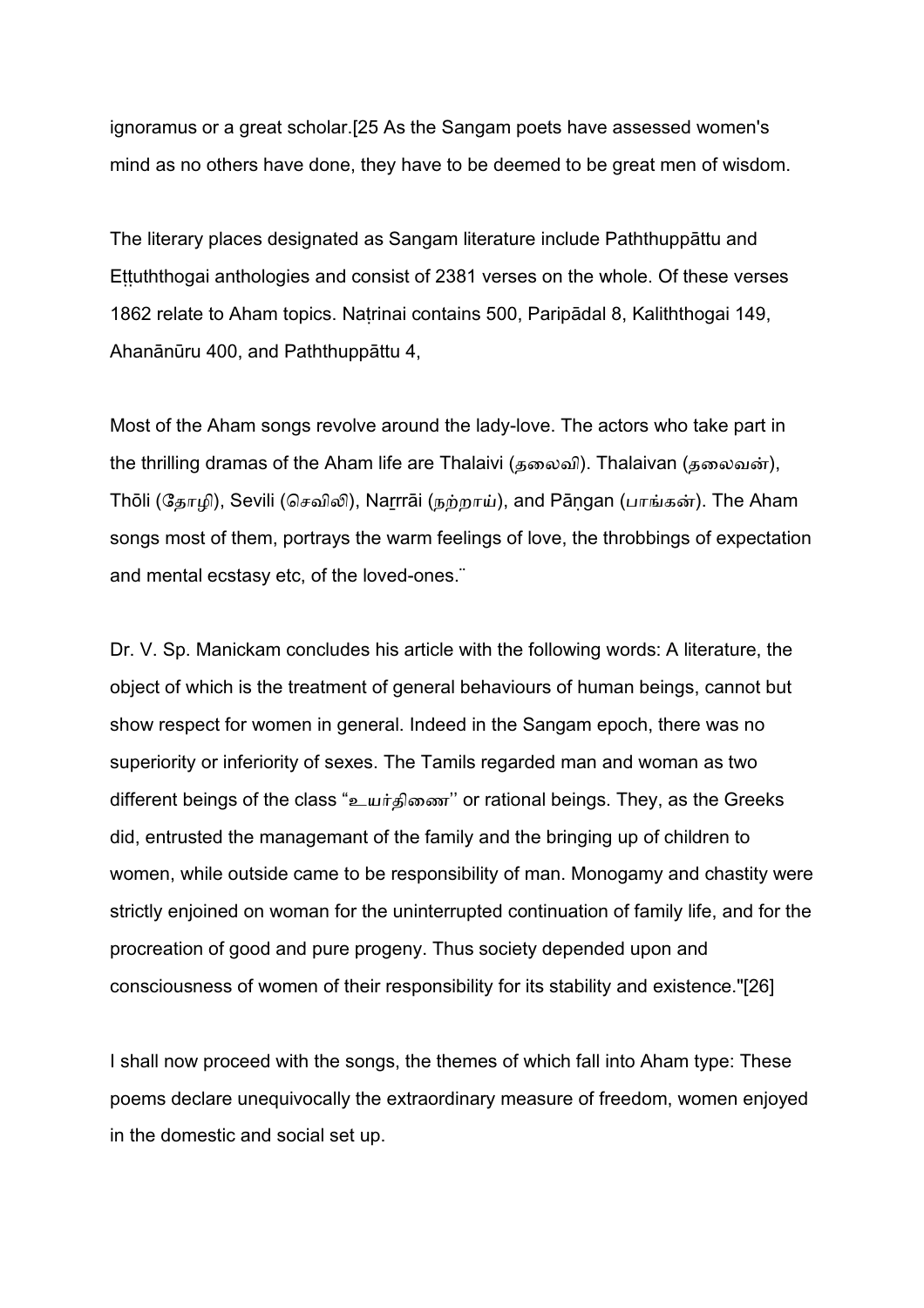"An interesting information is furnished by a 'Kurinci-k-kali' song. "The parents of a young girl who has already fallen in love with a young man have been proposing her in marriage to another one. The 'Tholi' is anxious to see that the "Thalaivi" is not forced by circumstances to lose her virtues. She would very delicately disclose her friend's love to her mother either impliedly or openly. The mother will reveal the information to her husband, and sons. They might spend a day or two in irritation and disappointment; but finally after careful consideration agree to the girl's selection. When the parents after sufficient enquiry found out that their daughter had after all accepted a suitable, eligible young man as her lover, they were ashamed of their anger and hung their heads in shame." [27]

The tact and ingenuity displayed by the Thōḷi (lady companion) in her recommendations of the choice of the lady love are applaudable. She tells the parents of the girl stricken with love that a young man had saved her from being carried away by floods while bathing in a river, that while she was being rescued by him her young breasts crushed against his embrace, that she, at that very ecstatic moment decided to love him and accept him as her lord, and herself as his wedded wife, and that she could not sacrifice her chastity by being married to another person. She further warns the parents of the girl that if the people of the Kurinci village decided against the dear wishes of the girl a curse will strike the mountain side. The Valli creeper will not yield tubers; the bees will not build their fat hives; the ear of the Thinai corn will be very thin. The Kurinci girls have never swerved from the path of virtue. Because they worship their husbands as the lord of their hearts, even their brothers enjoy the uncanny gift of aiming faultless arrows on their quarries.

But for the tireless efforts of the "Tholi" (lady companion) the lady-in-love would not have married the youngman who had been the object of her affections and care.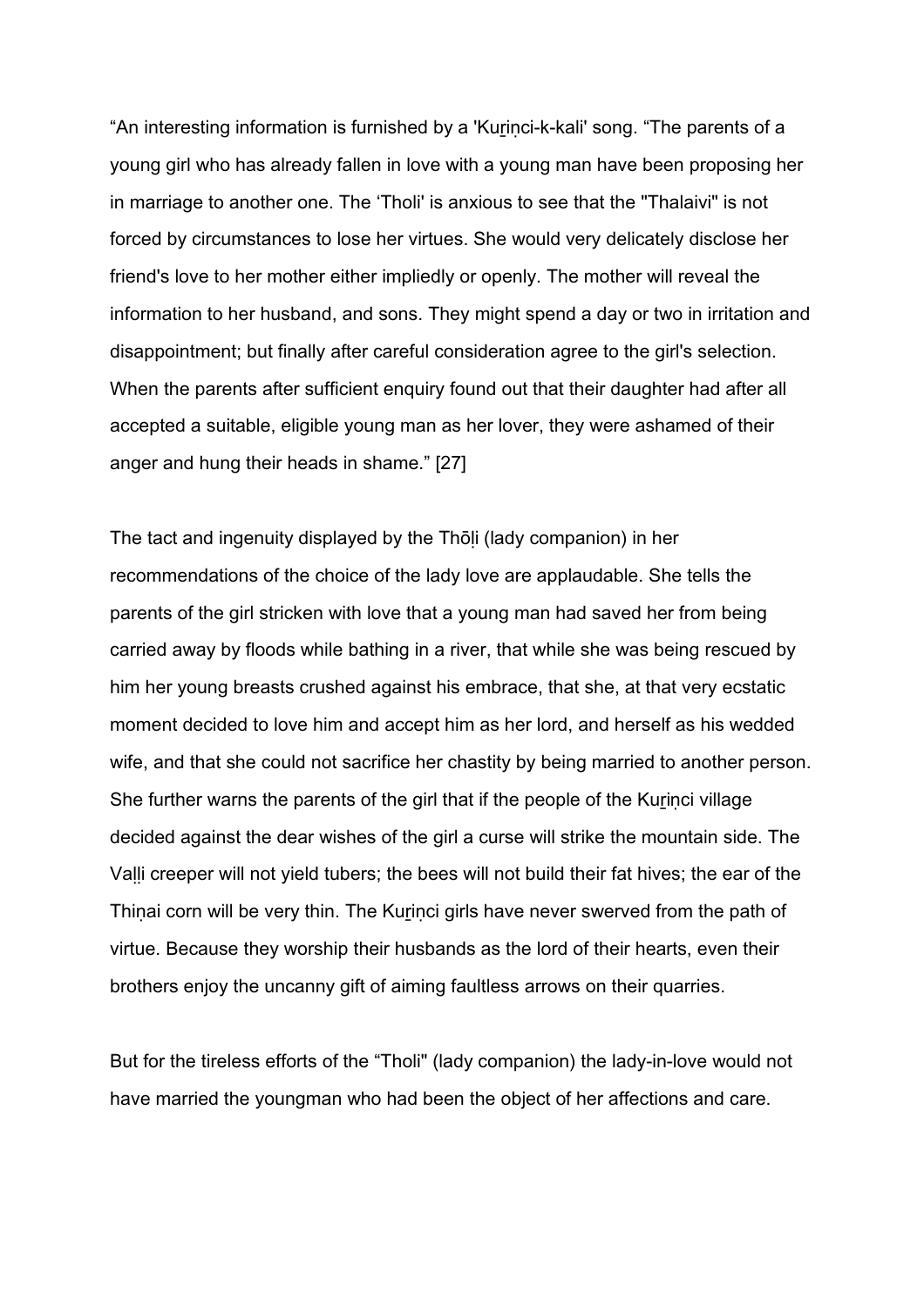In another Kurunthogai song we learn that when the relatives of the lover approached the parents of the loved-one asking her hand in marriage to the same young man, the lady in love enquires inquisitively her maid friend whether her parents had signified their acceptance of the match. [28] She is being assured by the lady companion that they had consigned her to the rightful ownership of the lover.[29]

On this poem Dr. U.V. Swaminatha Ayyar comments as follows: Of all the persons and things that are owned by a person the wife claims a special position and status. Hence she is said to have been consigned to the rightful ownership of the lover. [30]

It was the practice in those ancient days to send elderly emissaries to ask for the hand of the loved-one at the instance of the lover. As these messengers were instrumental in bringing together these lovers in marriage they were called the "Agents" who made the young couple to speak together in marriage.[31]

A young man and his lady-love had eloped. The foster mother of the girl searches for her in the cruel grim palai tract. She had rambled far and wide. She was dead tired and could walk no more. She saw many couples on her path going or coming hand in hand. Not one of them was the one she had been in search after. The lady companion wonders that those who have been eloping count more than the stars in the wide skies.[32]

It is a pleasant surprise for the Tamils of the 20th century to learn from those literary records that their ancestors practised elopement so very widely.

Here is another instance of elopement. A lady-love elopes with her lover and they both proceed along the hot Palai tract. The foster mother goes in search after the missing couple. On her way she meets with Tiridandi Sanyasis (திரிதண்டி சந்நியாசிகள்). She hails them, and asks them if they had seen a young girl, her own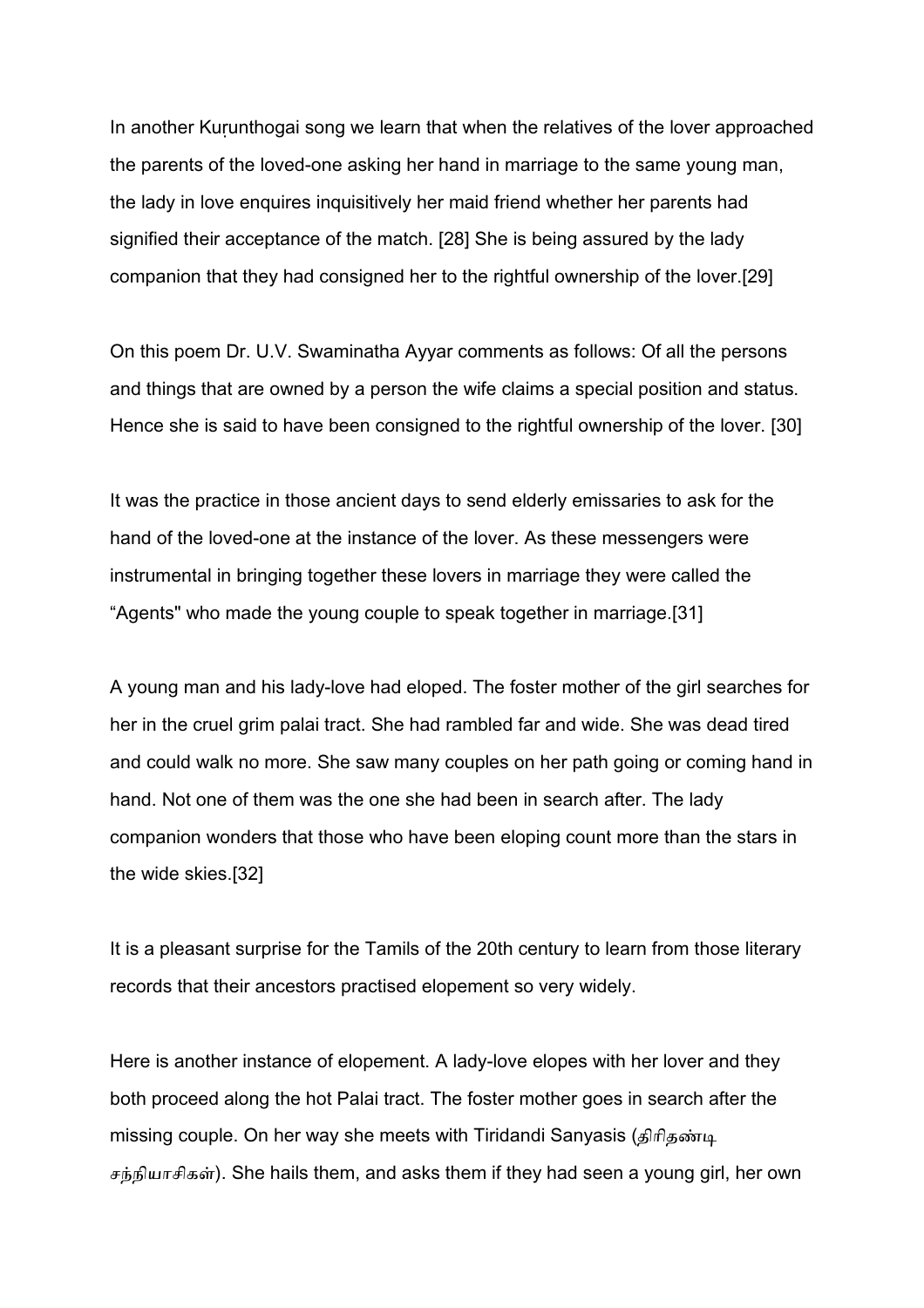daughter, and a young man the son of another woman, who had loved one another walking together.

The reply given by the Sanyasis is the most interesting piece of information that has gone in Tamil literature as a priceless literary gem. The more it has been quoted the more lustre it has gathered. Well, this is their reply.

"O venerable mother. You may return home happily. We did behold a handsome youngman in the company of a beautiful girl; you should be proud of being the mother of the girl who had the strength of heart to follow her lord in these terrible Palai tracts The Sandal tree is born on the slopes of mountains. But it gives pleasure to those who smear its rubbings on their chests and not to the mountains. Your daughter is likewise too.

The priceless pearls though born of the deep sea are of no use to the place of their birth, but are worn with pleasure by persons knowing their value. Your daughter is also a pearl to you but valuable to her lover.

The sweet music arising from the seven strings of a yal ( $\mu$  $\pi$  $\dot{\mu}$ ) is enjoyable not by the yāḷ but only by a listener. So also daughter is of exquisite value not to you but to her lover only.

Therefore, O mother, do not feel sorry for the elopement of your daughter. Do not pursue her any further, she is a gem of chastity. She has gone away in the company of her lover. What she has done is accepted by canon of feminine virtues and moral law. [32]

The women of ancient Tamilagam knew and appreciated the value of their married status. They had understood that they had more to do with the duties of their husband's homes than singing the glory of their parents' houses.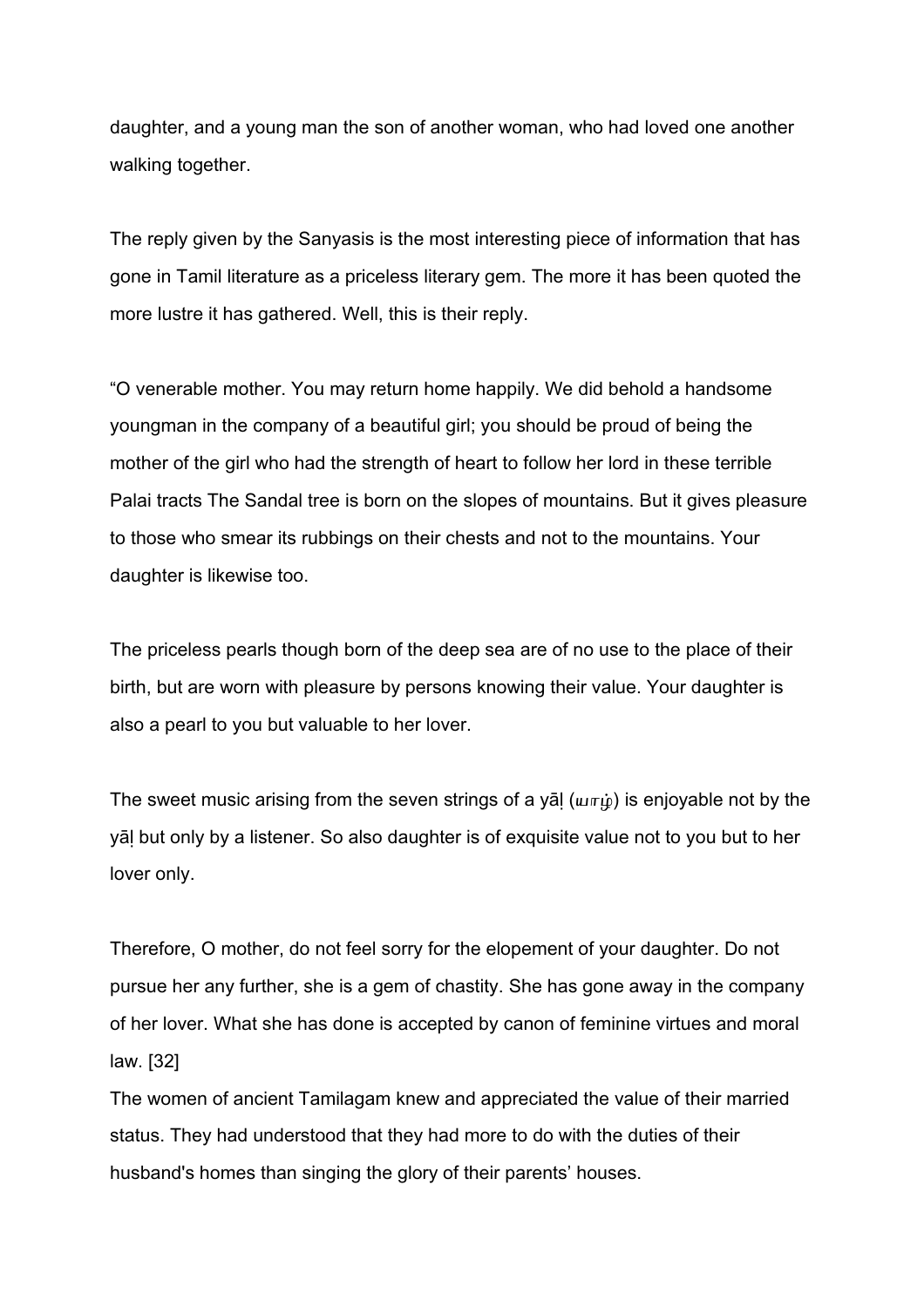They had realised that the life in their husband's house was natural and a part of feminine virtues.

"We have already seen how the parents, the neighbours, the sages and the hero bowed their heads in reverence to the noble quality of chastity. We have also seen that a girl after her association with a youth keeps her loyalty at all costs, even disregarding her parents and experiencing any amount of hardships. Therefore the main figure in Ahaththinai (அகத்திணை) around which all other figures revolve and the chief quality to which all other qualities are attached are the heroism and her chastity,"[33]

The Aham songs inform us that the practice of the bridegroom paying a price for the hand of the girl he was marrying existed largely in Tamilagam. A poem in Aiṅkuṟunῡru states that a lady companion happily assures the lady love that her lord has assigned her parents his very kingdom in return for her hand.[34] The old commentator of the anthology goes a step further and says that the youngman wanted to gift the entire world to her loved one, but as that was not possible, he parted with his country.

The  $\bar{A}$ yar's (shepherds) did not value the bride price (breast) Price or ( $\mu$ ைவிலை) very much. But they valued the high valour of a young man who could plunge in between the two sharp horns of a bull, as he would in between the breasts of his love, and bring it under control in the bull fighting sports [35] Two verses in Akanānūru" [36] bear evidence to the practice of receiving brideprice.

A lover, resident of the Neydal tract thinks within himself thus : "My Iove is a most beautiful one. She is too valuable a gift that I can obtain even though l could exchange boat loads of the best wealth possess in return for her."[37]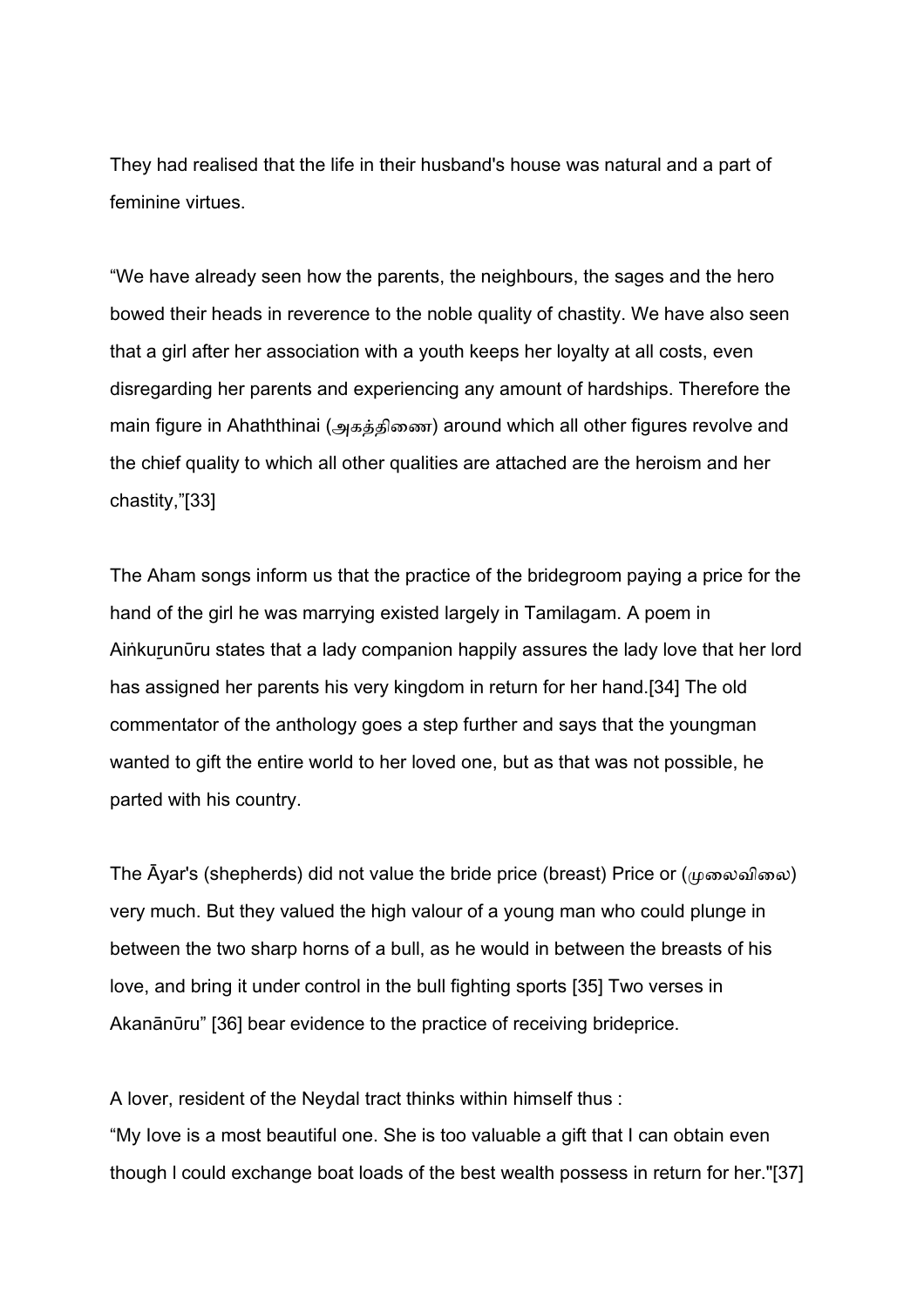From the instances quoted above we have to infer that during the Sangam period girls were considered as pieces of property owned by a person. Contrary to this practice in modern Tamil Nadu bridegrooms insist on receiving large sums of money as Sridhanam from the bride's parents.

The entry of a bride into her husband's house hold as an important member thereof is hailed as a fortunate occasion. [38] Instances have been quoted which reveal that a household. that was being carried on the mere pittance obtained from the sale of a single cow's milk, now after the auspicious arrival of the bride has blossomed into one of fairs and festivities.

We may recall, in this connection the proverb, widely circulated in Modern Tamil Nadu, which says "what can do he plougher? The fortune follows the woman who handles his cooking utensils." (ஏர் பிடித்தவன் என்ன செய்வான்; பானை பிடித்தவள் பாக்கியம்)

But all bride prices however much sumptuous they might have been, have not fetched the brides. There have been cases when parents have refused to give their daughter in marriage to a young man inspite of his offer of valuable gifts as he was otherwise ineligible to her. [39]

Sometimes the lover would go out to earn enough bride money to be offered to his loved-one. The marital act the bride groom locking his hand with that of his bride was called "Kodai" (கொடை). [40]

IN THE LOVE-LIFE OF IN THE SETTING (BACKGROUND OF THE FIVE TRACTS OF LAND)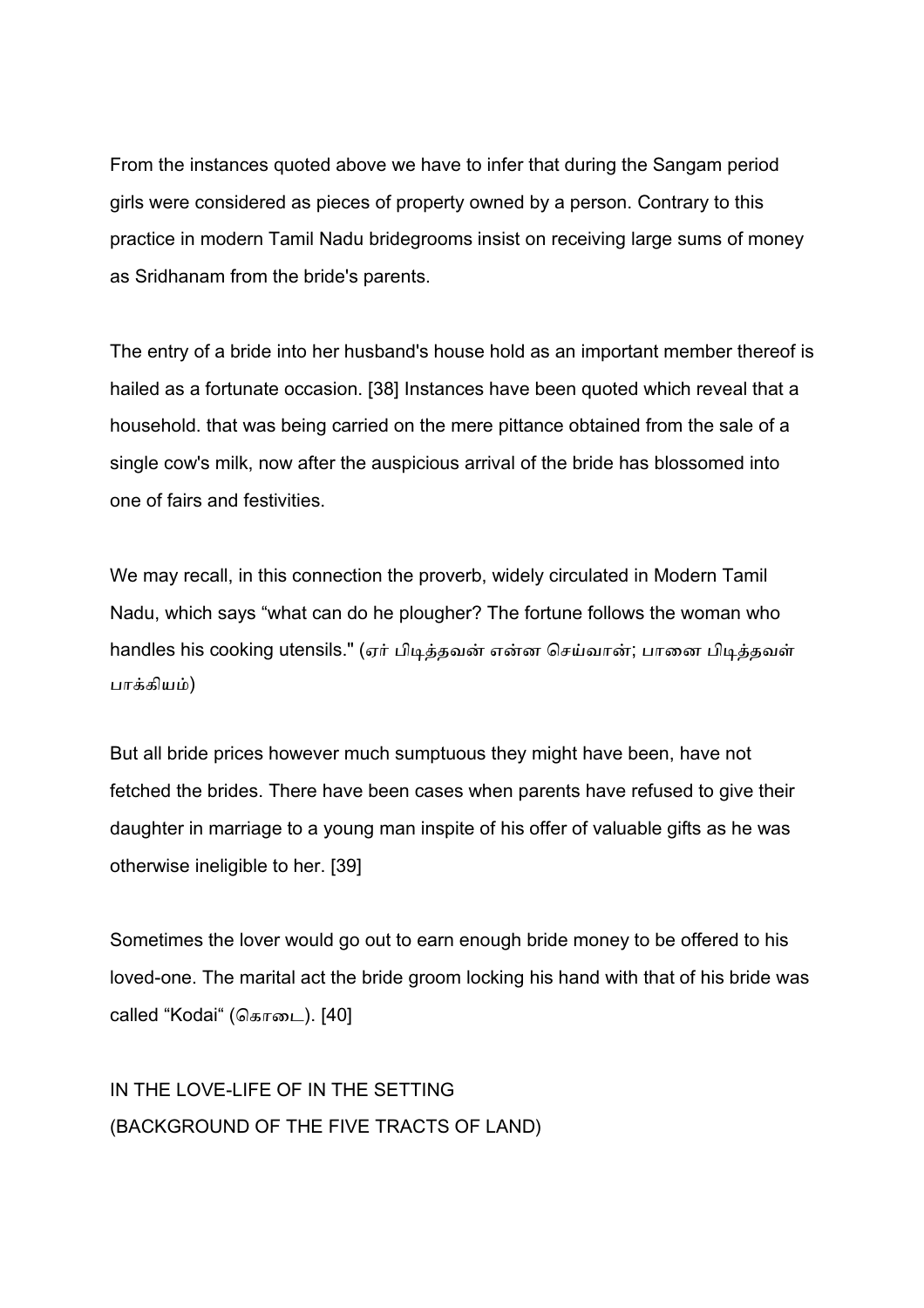A loved one exalts the love she bore toward her lord as large than the world, deeper than the seas and loftier than the skies. [41]

Another young girl in love asserts that though her lover had not yet pleasured her she feels ecstatic by merely keeping on looking at him. [42] A loved-one finds comfort in her lover's wiping her tears and whispering words of endearment into her ears. [43]

There is a species of water-birds called "Mahanril" ( $\mu$ கன்றில்): The mating couples always keep together closely. As they float about swimming on the streams even if a flower used to pass in between them, they will consider the interference several years long. Similarly a lady love laments for her separation from her lord, though it might have been only a momentary one. [44]

One lady love questions whether she will feel happy at home while her lord will feel insecure and meet with dangers in the forests if he leaves her for a while on any mission. [45]

A woman declares that the husbands are the life and soul of young women who live at home [46]

A lady companion ( $\Im F_{\mu}(\hat{\theta})$  is surprised at the tiny spark of life in the lady-love bearing the huge love for her lord even as a tiny twig stands supporting the big jackfruit. [47]

These affectionate and amorous experiences and expressions of the lady-love are reciprocated by the lovers also. A lover declares that the liquid charms of his loved one have extinguished his fiery tempers. [48] Another would never lose the affections of his loved one even though he might be offered in exchange the whole world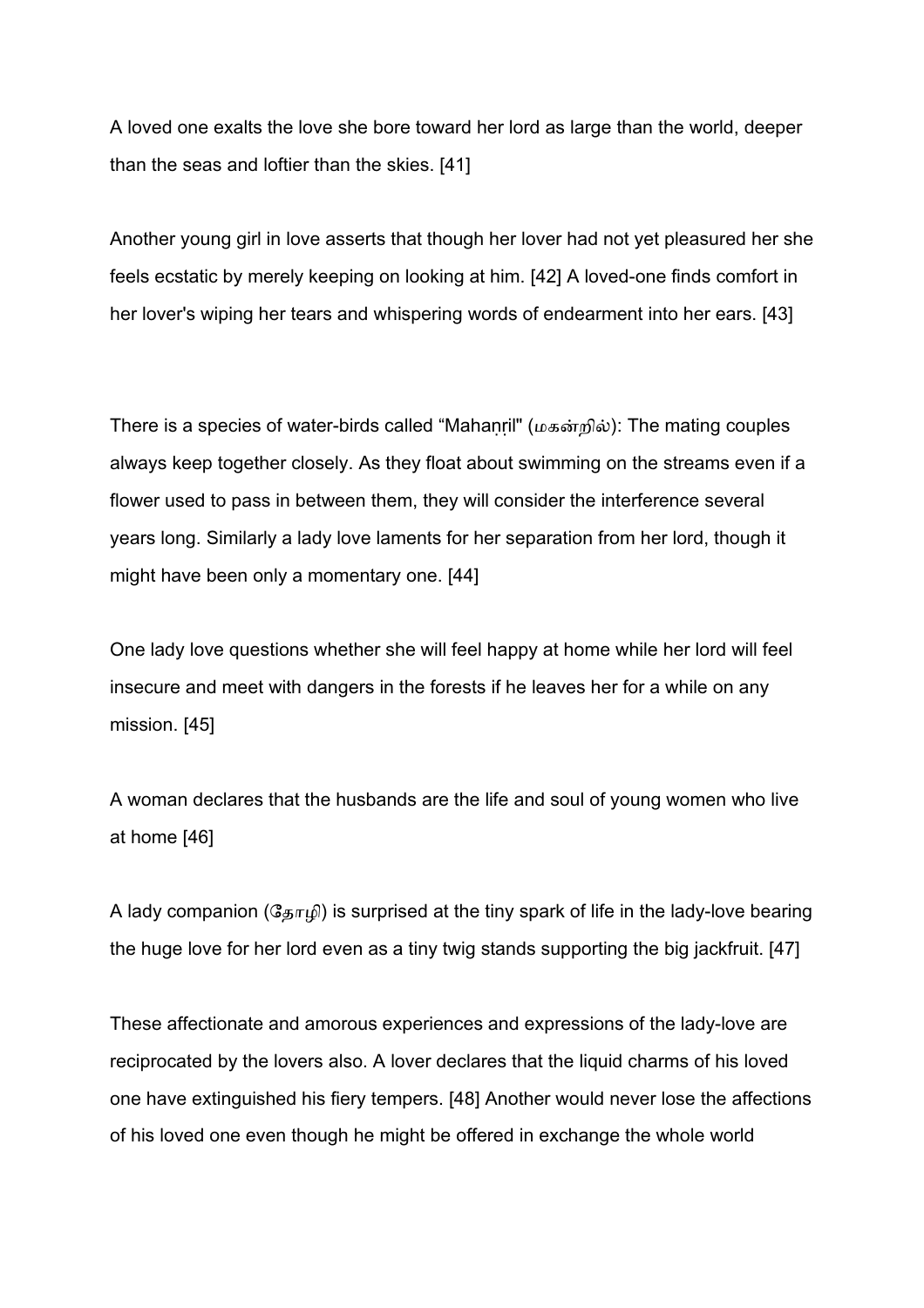surrounded by the seas. [49] Yet another one thinks that the days spent in sleeping with his love are the most useful one, and the other days are futile. [50]

Here is another lover who would be happy to spend a single happy, pleasant day with his lover, and he does not want even half a day longer. [51] A lover in Pattin appalāi refuses to get separated from his loved-one even though he may be offered the entire city of the flourishing Kāviri p-pūmpattinam [52]

## THE LOVE THAT DOES NOT WEAR OUT

A young woman says that her husband continues to show her the same love and affection which he exhibited at the time of their marriage.53 Another lady is very happy that the affections of her lord have actually increased since their marriage. [54] In these instances one could see a thread of a philosophical import running through. As the married life of the young couple advances the physical attraction slowly wears out, but the union of their hearts gathers strength step by step,

### ΤΗΕ LΑΜΡ ΟF ΤΗΕ ΗΟΜΕ

We have already seen that because a woman adds illumination to a home she is called the lamp of the home ( $\mu$ ைனக்கு விளக்கு) because a woman rules over the hearth she is called the ruler of the house  $(Q\hat{\omega}\omega\pi\hat{\omega})$  because she is the head of the house she is called the "Manai Mutalvi ' (மனை முதல்வி), and because she constituted life's inseparable campanion she was called "Vālkkaithunaivi" (வாழ்க்கைக் துணைவி).

There are no comparative male appellations such as "Illān" (இல்லான்), "Maņaivaņ" (மனைவன்), or "Manai Mudhalvan" (மனை முதல்வன்) in Tamil language.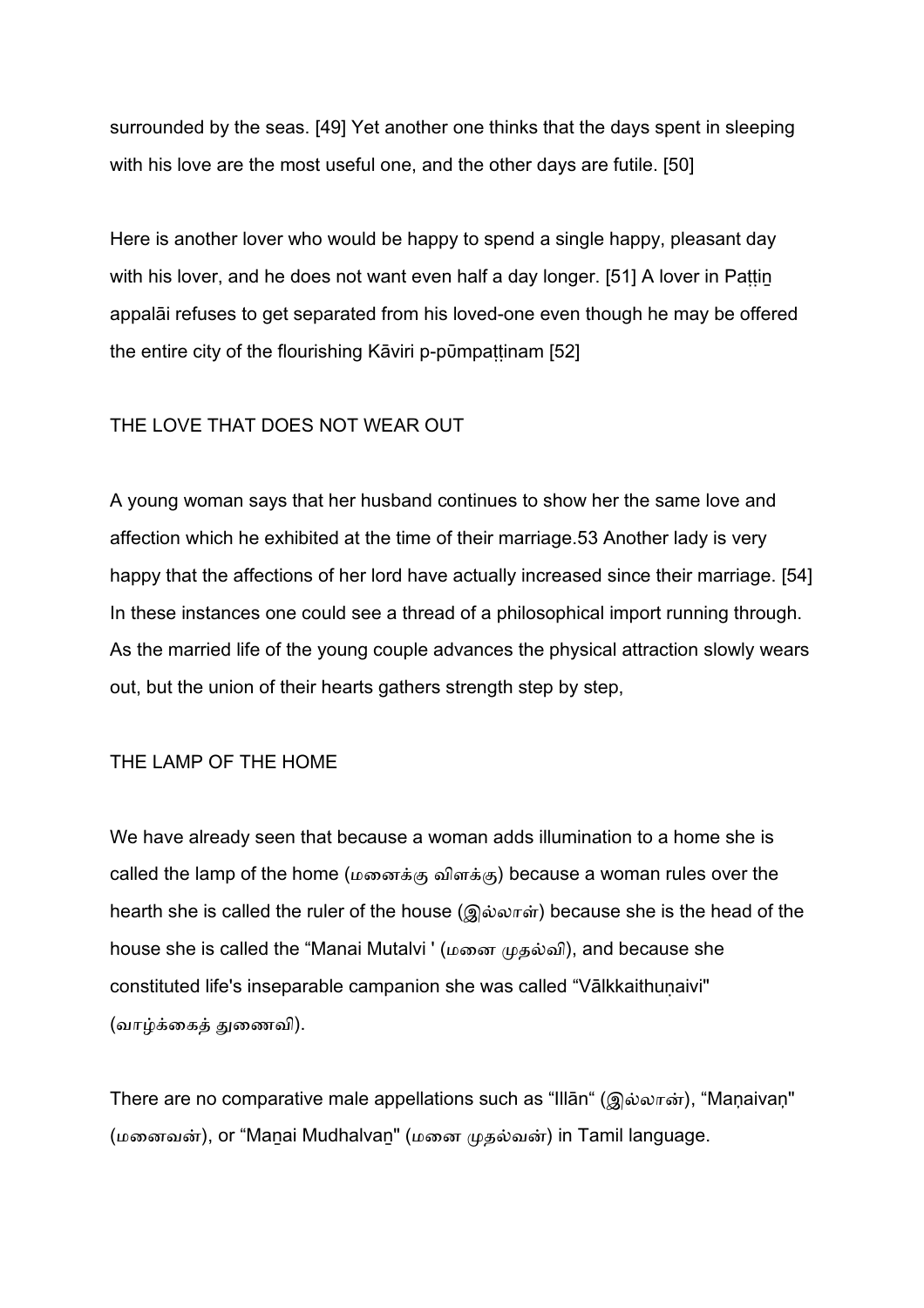The back portion of the houses was considered a place of importance, because it is presided over by the lady of the house, and it was the main entrance to the house, because the front portion of the house, where the men-folk sojourned was considered less important when compared to the back portion. This fact is borne out by literary evidences Well, here is an evidence. The famous author of "Sirupānārruppadai" gives us a life-like description of the family of a Pānan struck by chill penury and suffering from indigence and want, says the author — "Little puppies which have not even opened their eyes yet are suckling the dry nipples of their mothers, and they are crying of anguish because no milk comes; the strings which kept the bamboo rafters bound with the roof of the house are worn out and cut into pieces, the fireplace in the kitchen which has not seen fire for a long time has fallen into disuse. It is infested with fungus. It has become a place for dogs to sleep. The lady of the house with her body withered due to interminable fire of hunger, with a lean waist and with emaciated bangled arms plucks little heads of volai (ேவைள) greens, found grown on the dust heap, with her nails and cooks them without salt. The lady was shy that unscrupulous persons, ignorant of the fact that poverty was but a natural occurrence, could talk low of her. She therefore hurries to the "kadai"  $(55)$  shuts it and shares the poor fare with her starving relatives. [55] Here the terms "shut the kadai" has been interpreted by Nachchinārkkiniyar as "shut the Thalaivāsal" (main entrance).

#### WΟΜΕΝ ΑND CΗΑSΤΙΤΥ

In the Sangam works a woman is always spoken of along with her chastity. We have references to "a good woman who, distinguished for her divine virtue of chastity, has acquired additional censideration by begetting a good child which shines like a lamp in the house, [56] and then again to a woman with the assets of chastity and a lustrous forehead." [57]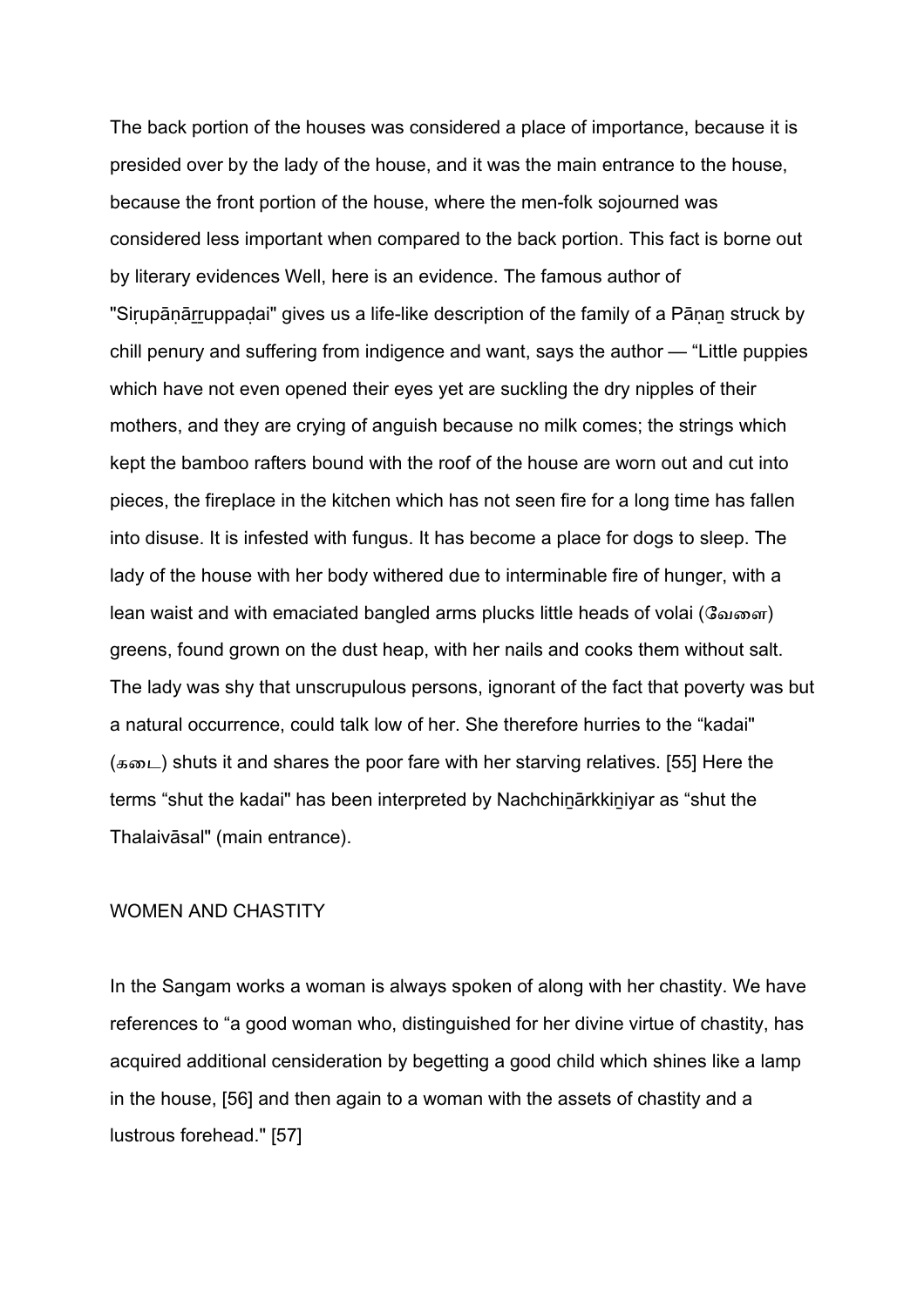Women are praised in the Sangam literature as always uttering sweet and useful words, as possessing beautiful red mouths yielding the divine nectar and as blessed with beautiful eyes, lustrous forehead and a swaying gait. [58]

Women are always referred to as மங்கள மகளீர். [59] மனையோள், [60] வெய்யோள்  $[61]$ , வசையில் மகளிர்,  $[62]$  மெல்லியல் மகளிர்  $[63]$  சேயிழை மகளிர்  $[64]$  They are also described as exemplary women whom even Arundadhi worshipped. [65]. Here again I shall like to echo the words of my learned Professor Dr. Varadarajanar. He says that—"No other language than Tamil language contains literary works glorifying the freedom of women. To doubt the fidelity of one's wife was considered the height of one's foolishness (கயமை). This foolishness does not find a place in Tamil literature. But it can be found in the works of other languages including English. But the Aham works always refer to the Lady suspecting the fidelity of her lover or husband. That is why the stature of women is found raised in Tamilaham. That is why the women were called "Nallar" (நல்லார்) [66].

# PETTY CONJUGAL QUARRELS AND THE PRIVELEGES OF WOMEN (ஊடல் உரிமை)

We come across many instances of petty quarrels between the husband and wife in the treatment of Marudattiņai (மருதத்திணை) in Tamil literature.

A marudam woman, angry at her husband returning to her from the house of a harlot, asks him wildly "who asked you go over here?" [67] Another lady aggressively questions "How are you related to us? You are a big man. I am trembling with sorrow and suffering. Am I your wife? Get away from me. [68]" A third woman retorts in a rage "who are you that comes here and touches my tresses. It is cruelty on your part. Do not go to my house. Return as you came." [69] Another woman of certain amount of tragic humour remarks: " O, you who enters into my house! Who are you? I knew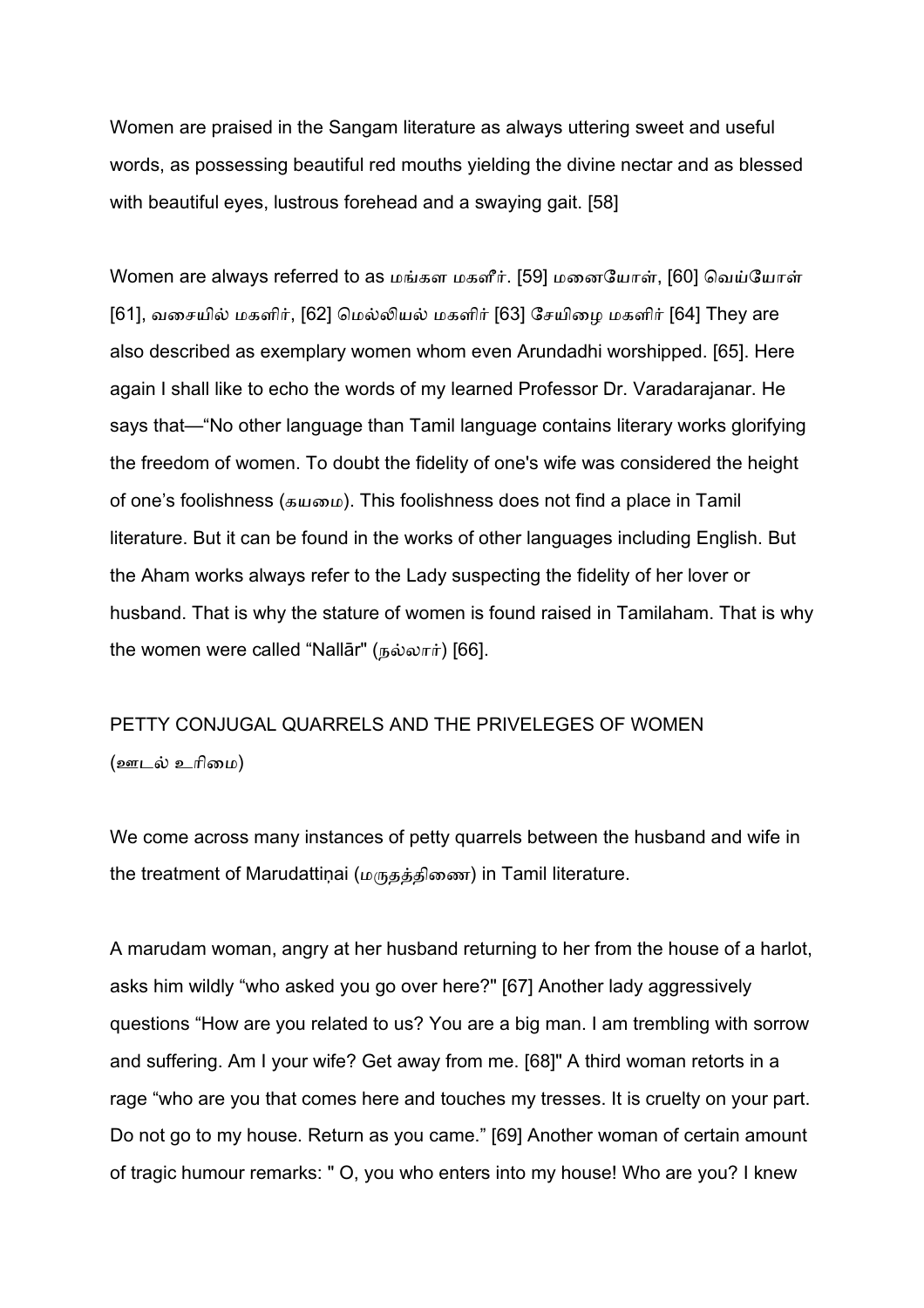you. You always appear in marriage embellishments, even as a honey bee endlessly search for nectar from blossom to blossom." [70]

The lady has been head of the domestic establishment. The house belongs to her. She always refers to it as "my house." Whereas, the husband never calls it as "his house." The exalted position which the Sangam women claimed for themselves is perhaps due to their unflinching virtue of chastīty, strength of mind and a sense of righteousness. [71]

It has been always considered a great privilege to be born in a family characterised by these virtues and culture. Hence a woman is eulogised as possessing the highest quality of chastity, [72] and, as godly enough to be worshipped by even Arundati, the northern star [73].

### ΜΕΝ ΑΝD CΗΑSΤΙΤΥ

Poet Bhāratiyār has called the virtue of chastity the common property of woman as well as man. [74]

Some scholars have considered that during the Sangam period only women were required to be chaste and not men. I am afraid they have not perhaps perused the poem of Chölan Nalaṅkilii (சோழன் நலங்கிள்ளி). He raises words of vengence and declares: If they go to me in supplication and humility I shall give away to them not only my Kingdom, but also my life, Whoever taunts foolishly my valour shall suffer destruction like a blind man who steps on the tail of a reposing tiger. Like a bamboo shoot bent at the foot of an elephant I shall pursue my enemy upto his own place and destroy him. If I fail in what I have declared, let me embrace loveless public women and let my garland fade away." [75]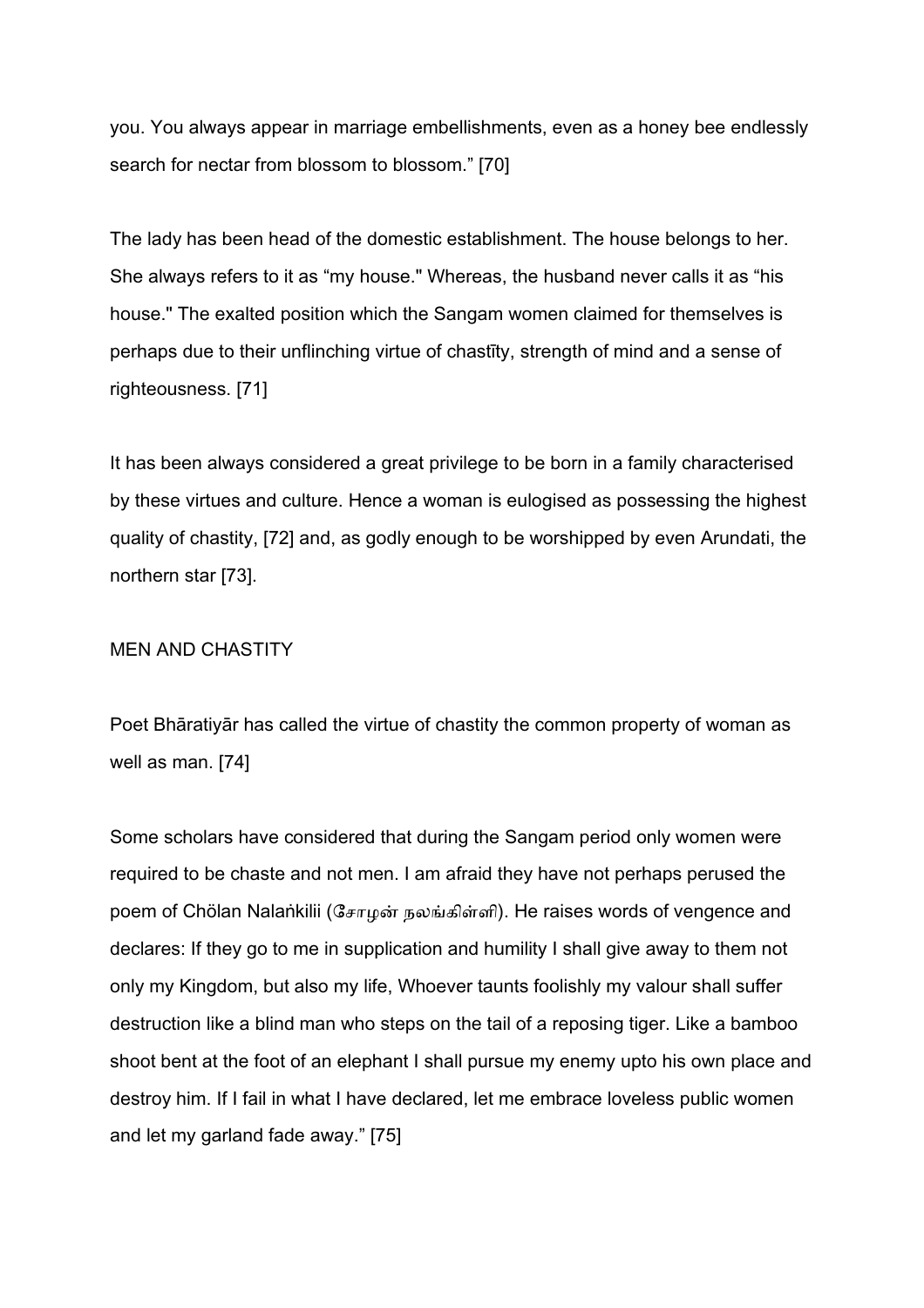If a Chola monarch could have praised the male chastity so much, how much value ordinary folk would have placed on it, we have only to imagine and estimate. Ollaiyūr Thantha Bhūdappāṇdiyan (ஒல்லையூர் தந்த பூதப்பாண்டியன்) had an occasion to declare thus:-

"I will inflict crushing defeat on my enemies who may spring on me like the raging lions. If I fail in my efforts. I shall sever myself from the company of my wife.[76]

Because this monarch was so much attached to his wife, she decided upon committing suttee on his death, which I referred to in my talk yesterday. [77] Because some scholars are of the opinion that the practice of "Suttee" shows the state of slavery of women of those period.

## LOVE OF ANIMALS

We find in one of the Kurunthogai songs a depiction of manifestation of love among animals too. The maid companion entreats the lover not to meet his lady love in night trysts; but to marry her as early as possible.

In that connection she recalls to a mind of the lover certain traits observed in mountain monkeys She says:

"The male monkey is dead. Its mate, a beautiful animal, could not bear a lonely widowed life. The young one in her arms is too tender to climb the trees and seek for food. Therefore, the female monkey hands over the young one to the care of its relatives and rolls down the slopes of a high his to death. You are the chief of the hill where such virtue is being displayed even by irrational beings. Do not go to your love during night hours, We are all afraid very much that some danger may overtake you on your way. Blessed by you." [78]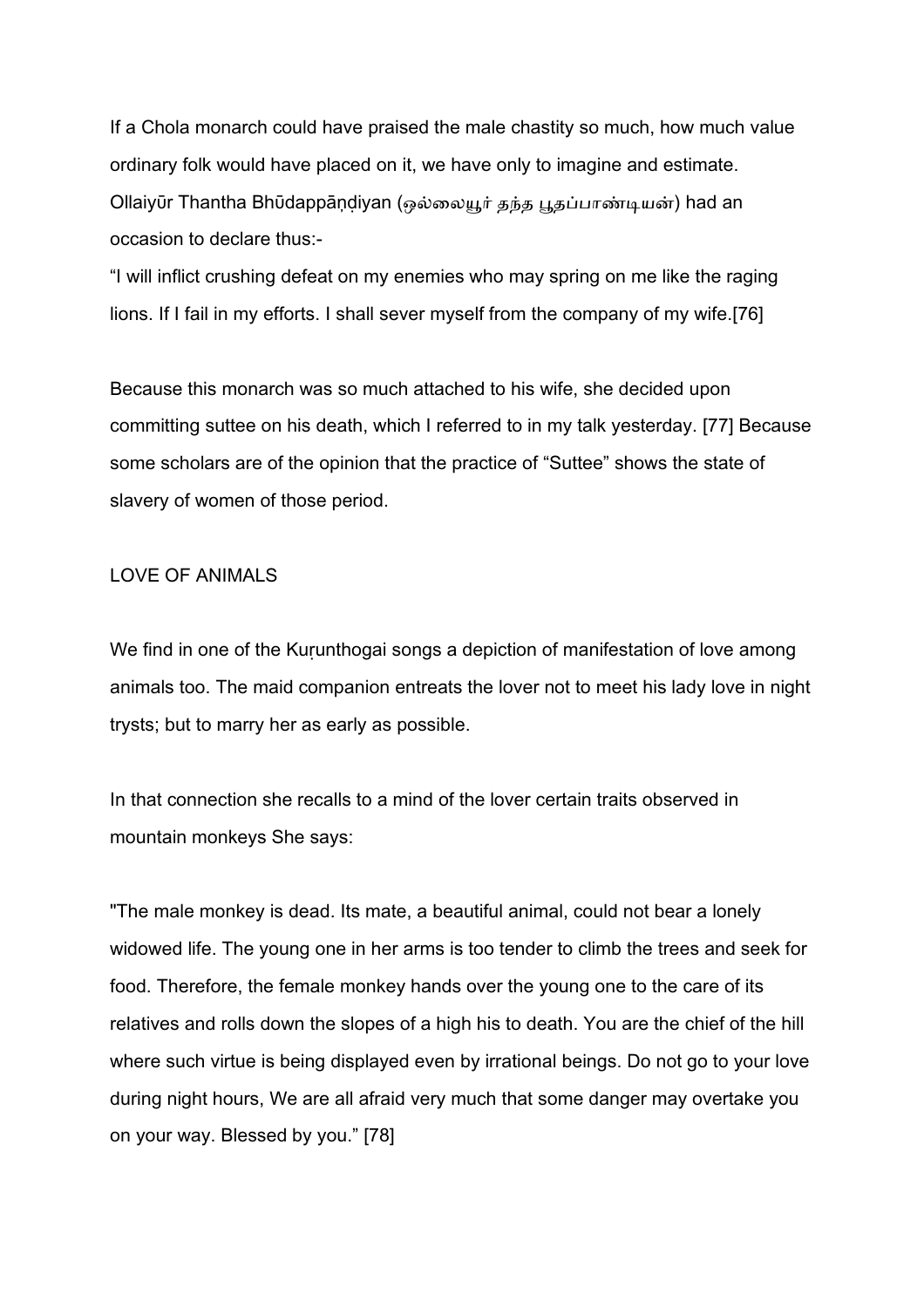## ΤΗΕ FΟLLΥ ΟF LUSΤΙΝG FΟR ΑΝΟΤΗΕR'S WΙFΕ

Selva-k-kaduṅgō Vāliyādaṇ (செல்வக் கடுங்கோ வாழியாதன்) is the hero of the poem forming the seventh decade of Padhirruppattu sung by Kapilar. He attributes to the monarch the rare virtue of exposing his chast to none but his own wives. [79]

Tiruvalluvar exalts the male chastity to a very high rank, He calls the virtue the summation of manhood not yielding to the temptations of looking at another person's wife with amorous intentions. [80]

Though it might not been possible for a person not to tread the path of righteousness in his life, his life would yet be a straight one, if only he does not covet his neighbour's wife. [81]

But there has been a black sheep also among the ancient Tamil kings. Bégan (பேகன்), a chieftain abandoned his wife Kannaki, embarked on a loose life, and, for that act of loneliness and contempt, poets like Kapilar. [82] , Paranar [83], Arsil Kilār [84], and Perunkunrūrkilār [85] have raised their hands in reproach.

In the course of domestic life certain occasions are bound to arise when the husband would have to submit to his wife simply without any remonstrance. Such occasions will arise during the course of conjugal differences according to Tolkippiyanár. [86]

The wife is sulking. Her husband is trying to humour her. His wife asks him not to waste his precious time and not be uttering lies to her. She asks him to go and tempt any lady who would listen to him. The lord says: "My dear girl unless you direct your gracious glance upon me I shall not live." From this instance we have to infer that it is the husband, who may sometimes swerve from the path of virtue, and never the wife;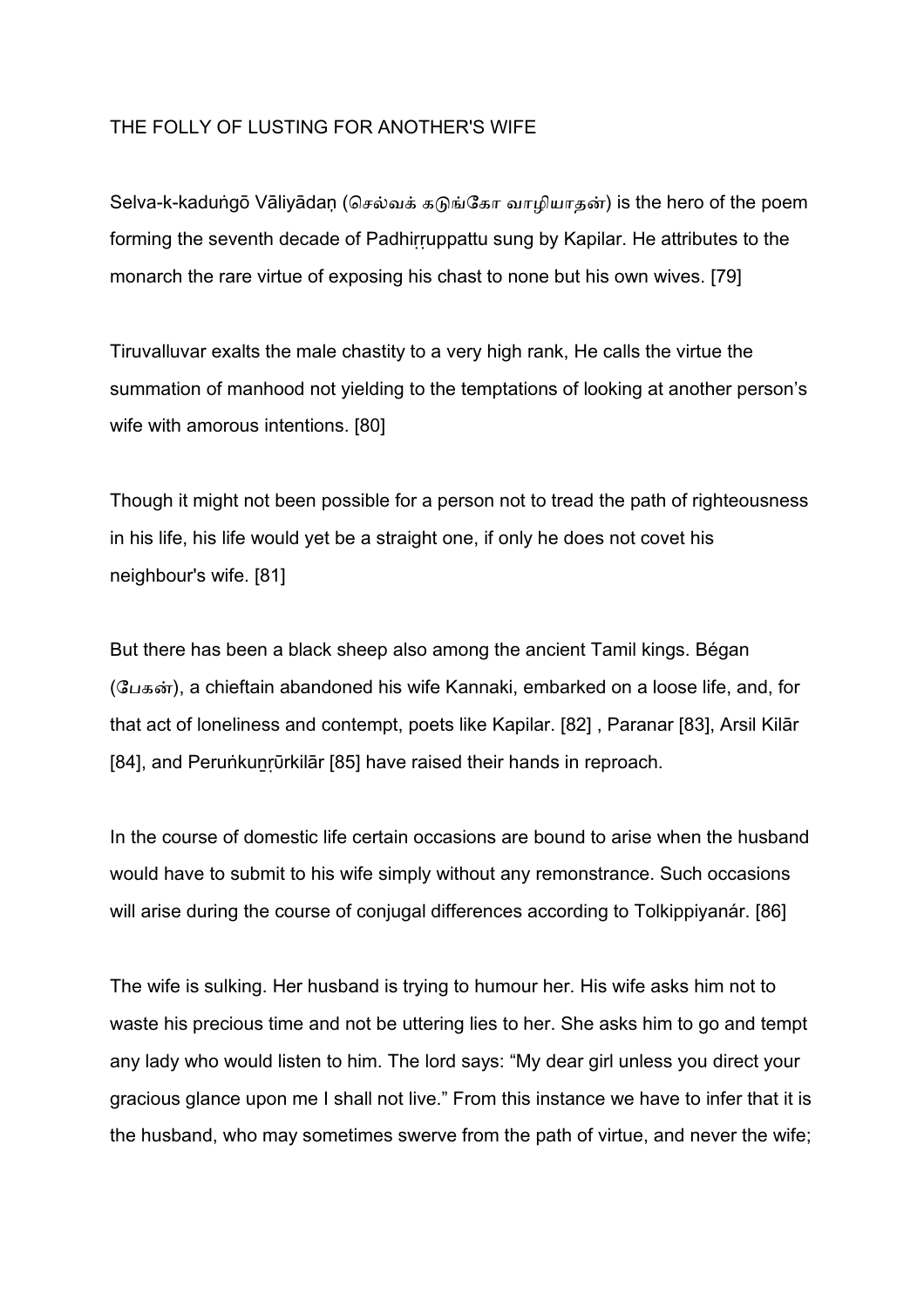and, that, during the times of conjugal quarrels the husband will abjectly submit to his wife. [87]

Some times the husband may fall flat at the feet of his wife. She will re nonstrate that his conduct was bad, and that it may give an occasion to his harlot friends to laugh at him. We find such instances related in later Tamil works. [88]

A Kurunthogai verse relates an incident involving a harlot, she say that the lover was acting as if he surrendered himself to her absolutely, but after returning to his wife he is behaving as though he was a mere image in a mirror moving its limbs. [89]

Tolkāppiyalir calls chastity the right of a woman much to be admired and feared by others [90]. According to Nachchinārkkiniyar, a wife engaged in running a home during her married life, possesses the capacity of domestic management, generosity to give to others, and mighty virtue of chastity.

Tolkāppiyanār denies the right of women accompanying their husbands to battlefields. [91]

Pāndiyan Neduṅcheḷiyaṉ was embarked on his war actions. He continued to fight even when the fierce cold north wind commenced to blow,

Before starting an attack on the enemy. a warning used to be proclaimed by the raiding King. He will ask cattle, Andhanars, women, sick people, those who had not begotten any children to be removed to a safer place. Similarly Kannaki, before she proceeded to consign Madurai to flames by the curse, commanded that the God of fire should not harm Andhanars, men of renunciation and wisdom, chaste women, elderly people and children, but he should consume only evil doers [92]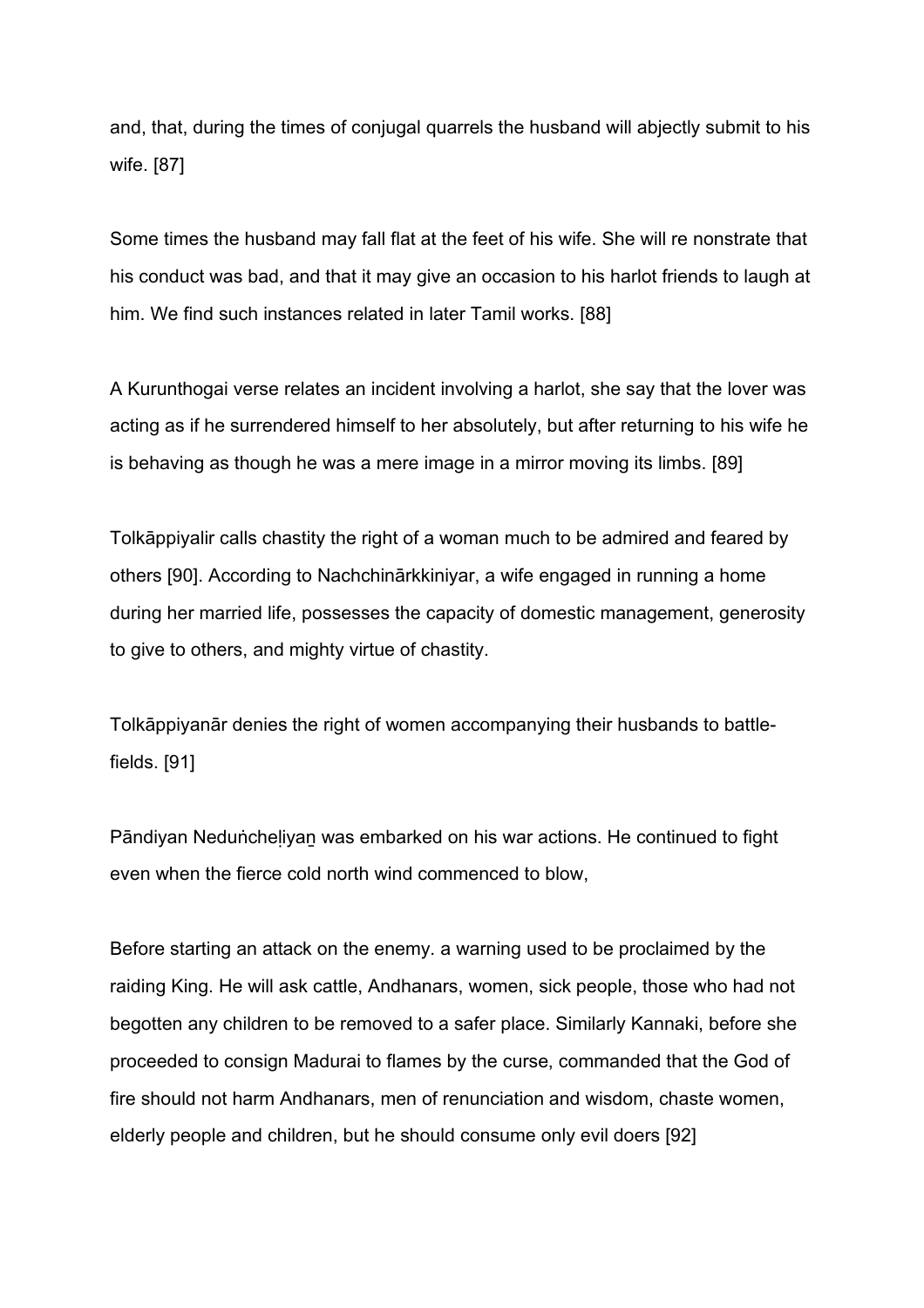### NANNAN WHO MURDERED A WOMAN

Killing a woman was considered a most heinous and abominable crime [93].

A young woman went to a stream to bathing. A mango fruit belonging to Nannan, a chieftain, was coming floating on the stream. Not knowingly it belonged to Nannan, the girl ate the fruit. Nannan was angry and killed her, even though, gold equal to her weight and eighty one bull elephants were offered to him in compensation of the loss of the mango fruit. Hence Nannan fell headlong into the hell for the crime of killing a woman. [94]

The old commentator of Puranānūru states, that because of Nannan's detestable crime his descendants were all excommunicated by men of wisdom. [95]

During the Sangam period Kosars noted for their wisdom and truthfulness were inhabiting in various places in Tamilaham. They got very angry at the outrageous crime of Nannan, cut down his totem tree and wreaked their vengence on Nannan's Kingdom. [96]

# WOMEN PROHIBITED FROM THE EXTREME ACT OF EXHIBITION OF LOVE CALLED "MADALERUTHAL"

Whatever calamity might occur, women were not eligible to perform the act of "Magaléruthal" [97] There have been references in Sangam works to the threats of lovers to perform the extreme act, if they did not win their loved-ones. But there has not been even a single instance of a person having performed the act, or of having lost his life thereby.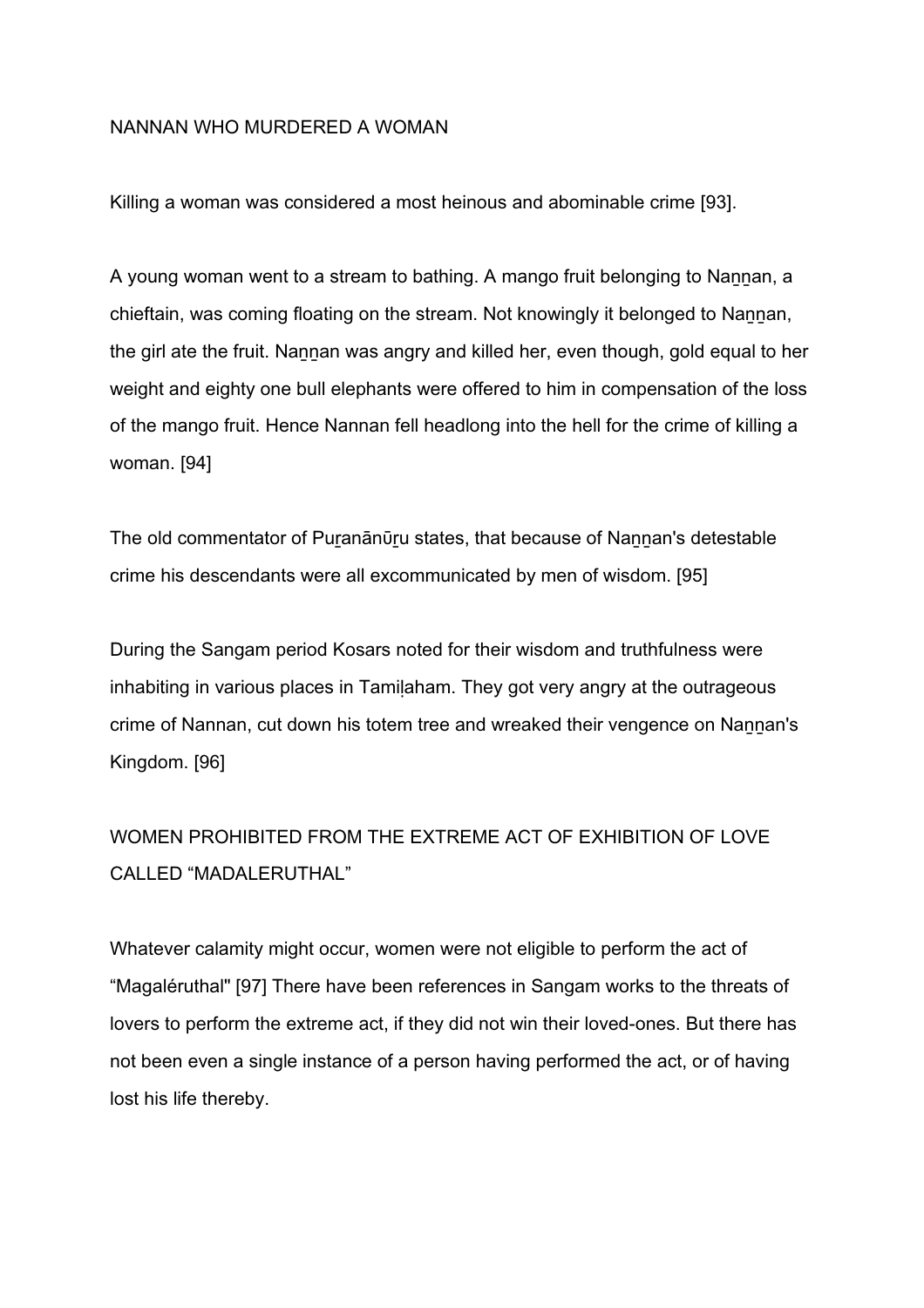Tolkāppiyanar lays down that, as a rule, a young man does not take with him his loved-one on high seas [98]. Perhaps the young man was anxious that his lady-love should not undergo the troubles and travails as he would be subject on sea voyages.

## CHILDREN

Tiruvalluvar says that a woman of virtue is an auspicious possession of a family; and that good children are ornaments of the family. [99]

The wife adds a glow to the home. Her children make her glorious. Ilanāganār (இளநாகனார்), a Sangam poet extols the virtues of a wife who has given to the family a good progeny [100]. Ālaṅgudi Vanganār, another poet blesses women who are chaste and bring forth good children [101].

In Marudam Tinai poems we find that it is the son who brings together his father and mother, who had quarrelled on account of the loose morals of the former.

The husband spends the whole day in the company of a harlot, but returns home for the night. Not minding the rebukes of his wife he hugs his little boy to his bosom and feion going to bed. The enraged wife orders him out of the house and not to touch her son. But the culprit tells her that the boy bears the name of his father, and he would hug him, and that mattered nothing for her.[102]

A poem in Akanānūru describes a similar event. [103]

THE SPORTS OF YOUNG WOMEN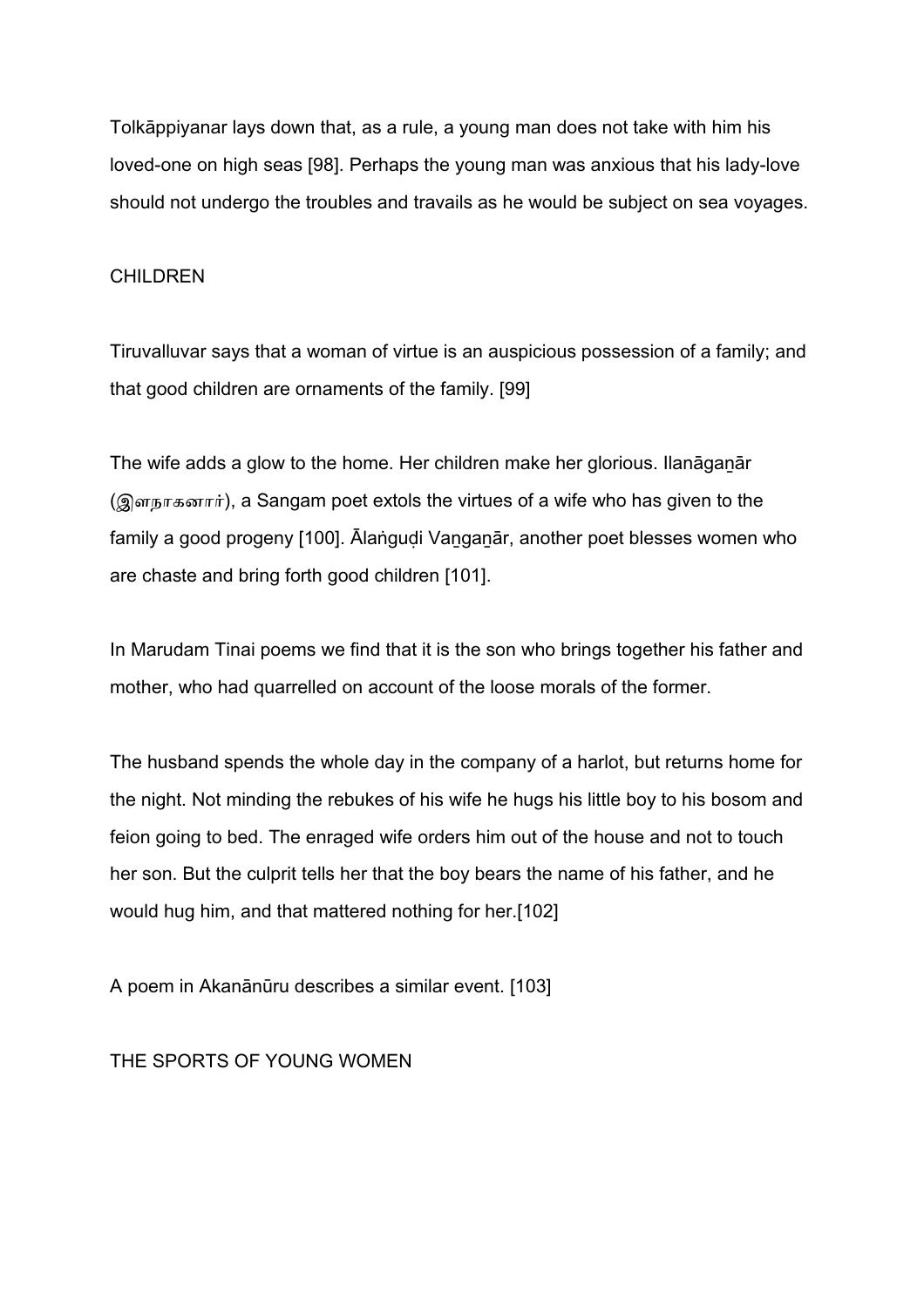Women practised "Thunaṅgai dance'104 (துணங்கைக் கூத்து) when the season for the entertainment arrived. [105] They would play the first round with the person they Ioved. [106]

The Tamil women exhibited extraordinary pleasure in bathing in ponds and streams [107]." This sport is described not only in Sangam literature but also in later Purānās. Before their marriage, the women of Saṇgam age were accompanied by their maidcompanions to plunge in water, and after their marriage their husbands took the places of the lady companions ( $\mathcal{G}_{\pi\Gamma}$  $\mathcal{G}_{\pi\Gamma}$  $\mathcal{G}_{\pi\Gamma}$ ). The young women appear to have been endowed with a large amount of freedom is going about for seeking pleasures of entertainment, and not to have been bound to their hearth like slaves. [108] There were also certain religious rites prescribed for young girls such as "Pävai-Nōnbu" (பாவை நோன்பு) which entailed arising before dawn and going to a river or a pond to bathe and perform the rites, at the same time, praying to their Gods for the gift of a good husband. [109]

There is an interesting account in Maduraikkāṇchi of women resorting to Tirupparaṅkunram, and worshipping at the temple of God Murugan with their hands locked with those of their husbands and children. This shows that they had been moving about freely and could visit any place of their choice [110]. Paripādal also gives us a graphic account of families and relations gathering at Tirumāl-Iruñcholai (திருமாலிஞ்சோலை) for worshipping Thirumål (திருமால்) [111].

A lord of the Kuriñchi tract is reported to have performed severe penance and had a daughter born to him [112]. The great poet Pisirandaiyar (பிசிராந்தையார்), when questioned how he could have continued to sport his dark hair, even in his advanced years, replied that it was possible for him, because, he had the fortune of possessing a wife \*was very good to him possessing exemplary character. [113]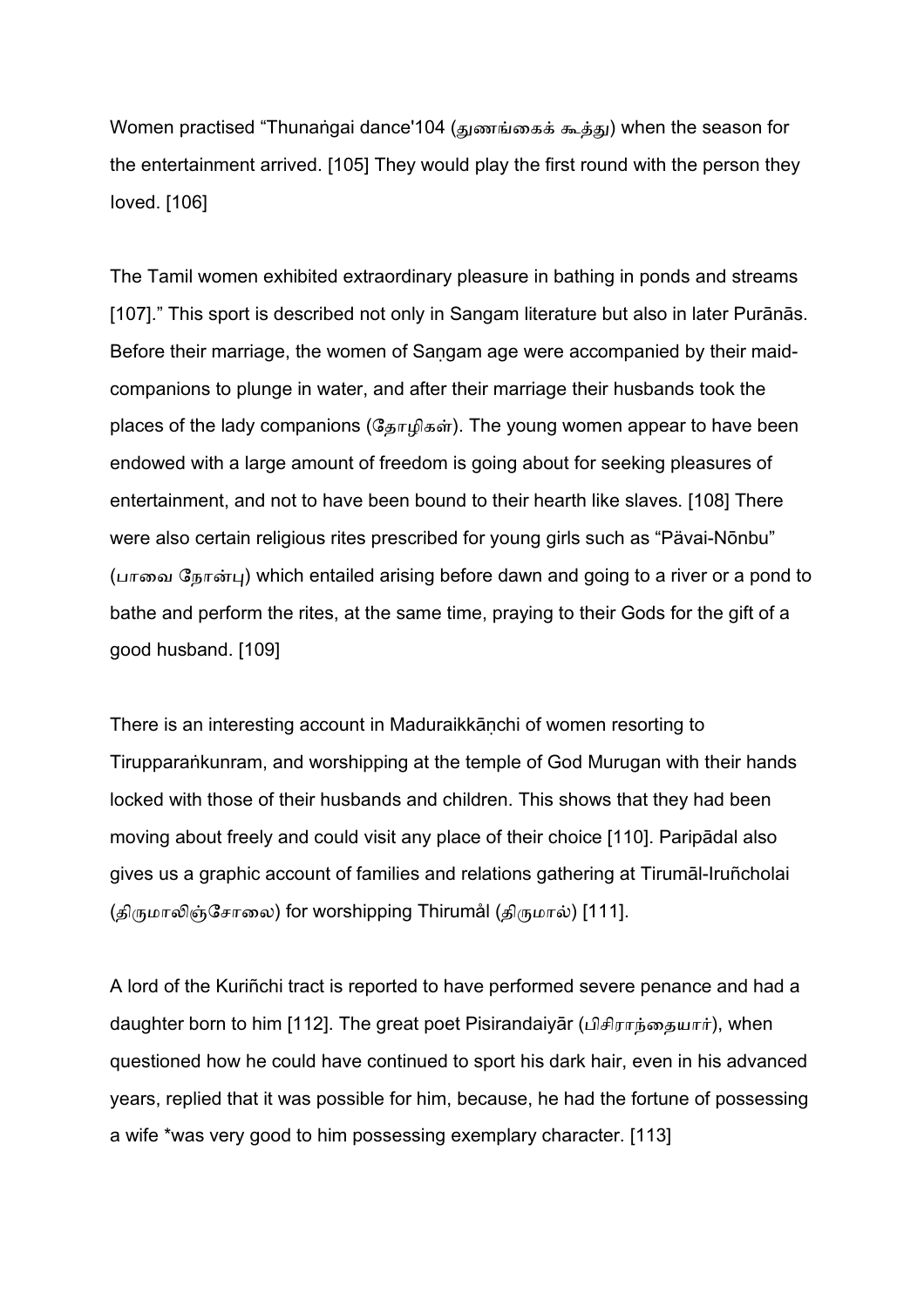We have already seen that more than fifty women poets have contributed to the enrichment of the Sangam literature. Women appear to have been aware of the cultural and other possibilities afforded by education and many of them have excelled in enlargement of their knowledge. Poet Avvaiyār was a scholar respected and revered by chieftains and monarchs. King Adhigamān held her in such honour and reverence that he presented her a rare Nelli fruit (நெல்லிக்கனி) which had the divine attribute of prolonging life even though he might have tasted the Karpa drug (கற்பம்). [114] The poetess. In her turn, exercised her good offices to see that the proposed war between Adhigaman and Thondaimān did not happen at all. [115]

### STOOPING TO WIFE (பெண்வழிச் சேறல்)

This term has been explained by Parimēlaḷakar, a renowned commentator of Tirukkural, as connoting a person following a wife who had her own predilections and ways of life.[116] . Dr. M. Varadarajanar has the following remarks to offer in the matter in one of his expositions of Tirukkural. "A man has certain family duties to attend, and also certain public duties. A woman who has been depicted by: Tiruvalluvar in his Araththuppäl as a life's companion, and in Porutpāl as a colleague facilitating the performance of his public functions. Tiruvalluvar has a word of disapprobation only when the woman stands as an obstruction to the efficient discharge of the duties of her husband. Even then it is interesting to note, he does not rebuke the wayward woman herself, but proceeds to rectify her husband only. He expresses emphatically against a woman crossing the path of her husband's duties to the public. Tiruvalluvar has always offered to women an equal status with men. The frailty of a woman bending to all the whims of her husbands will disrupt a family. Similarly a man becoming a slave to the caprices of his wife will hurt his public iife."1 [117]

### THE ULTIMATE LOWERING OF WOMEN'S STATUS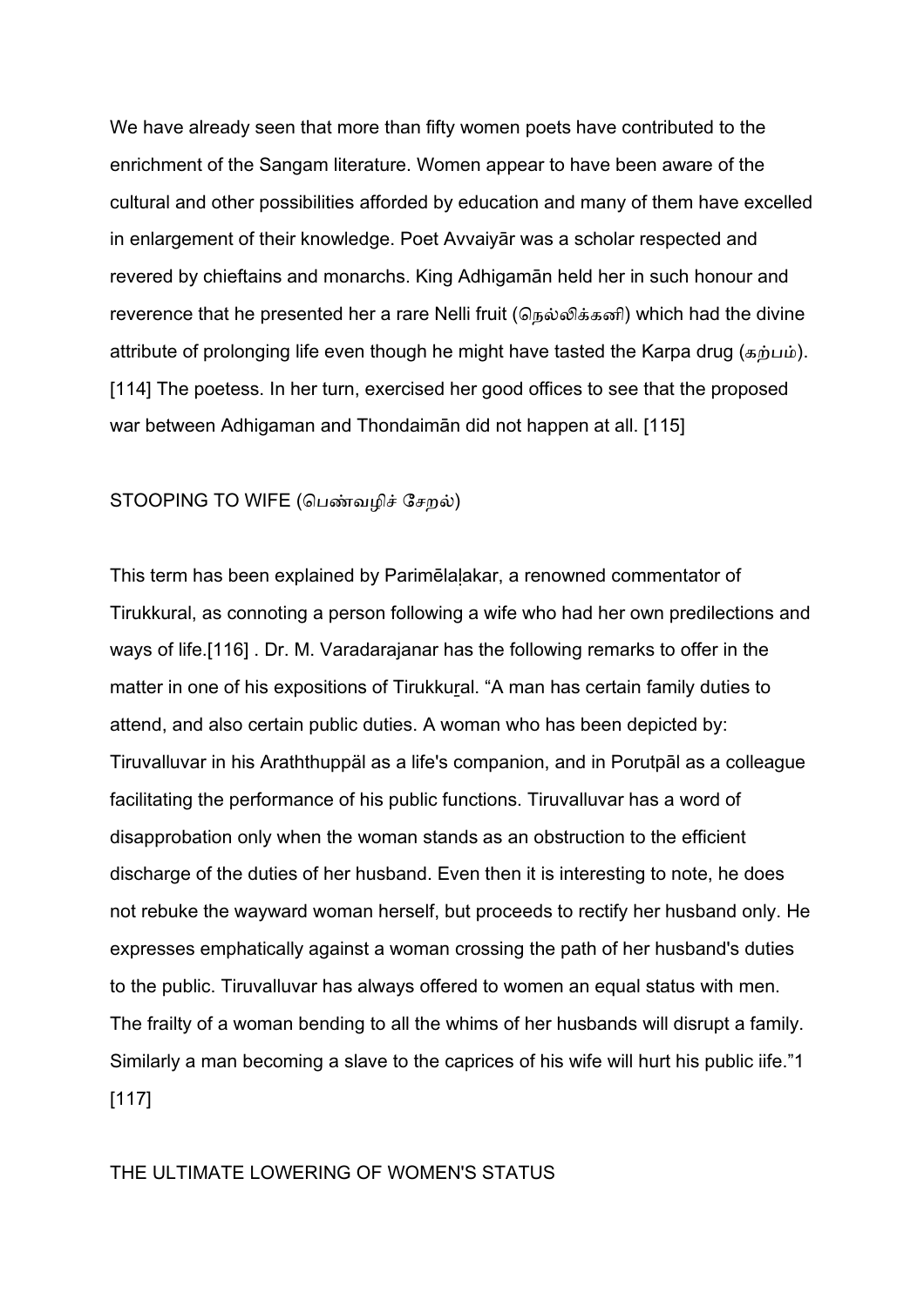Subsequently at the end of the Sangam epoch the status of women in Tamil society appears to have suffered a fall.

The domestic virtue of the husband valuing his duties as his life, and the wife considering her husband as her life, began to lose its meaning and importance. Because in some of the Pathinen-kilkkanakku (பதினெண்கீழ்க்கணக்கு) compositions we are distressed to find the following remarks:

"Innā Nāṛpathu" says that a man should shun as poison a woman with soft, rounded, bamboo like a shoot.[118]

Blemished and implaceable women have been beaten with sticks.[119]

A termagent wife,[120] a woman involving herself in legal fights,[121] and a man always living in fear of his wife have all come under the condemnation of the later day moralists.[122]

Various reasons have been adduced for the fall of women from their high pedestal in society. One of them is that the Jain and Buddhistic Doctrines spread widely in Tamilaham during the 5th, 6th and 7th centuries A.D. and that these faiths carried a propaganda that women stood on the path of the spiritual progress of man.

# THE GREATNESS ACHIEVED BY MEN THROUGH WOMEN

Whenever a man, whether a king or a chieftain has been spoken of the Sangam literature by the poets they are mostly referred to as the husband of such and such a lady. This fact is an important one and has to be assessed adequately.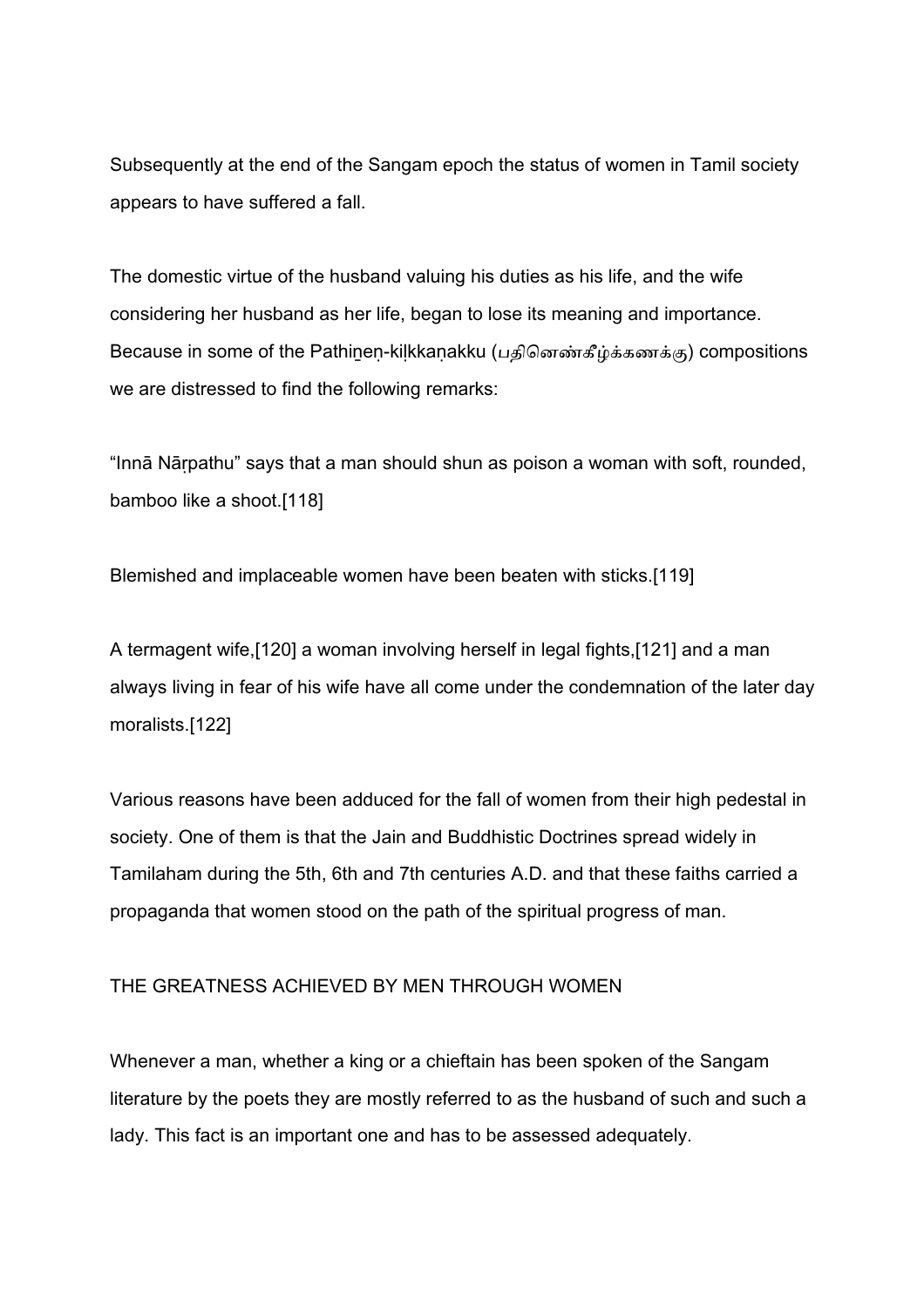The poets of Pathirruppaththu have hailed the heroes of the compositions with the following attributes:

"Nallōļ Kaṇavan" (நல்லோள் கணவன்) [124] "Puraiyōļ Kaṇavan" (புரையோள் கணவன்) [125] "Sēyilai Kaṇavan" (சேயிழை கணவன்) [126] and "Ondoti-k-Kaṇavan" (ஒண்டொடிக் கணவன்) [127]

In one of the love episodes of "Aham" life, we are informed that a maid-companion to the lady-in-love refuses to bring the Thalaivi (தைலவி) to her lover. The lover then threatens that he would ride the palmyra horse (மடலேறுதல்) and proclaim to the wide world that his love had brought him to this plight with her unrequired love; If people saw in the painted picture, he was carrying, the images of both himself and his loved-one together, they will find out which good girls lord he was. He is proud to refer himself as the lord of a "good girl" (நல்லோள்) [128]

Nakkirar calls God Murugan as the husband of Deiva Yānai, of unblemished chastity, perhaps because of the traditional attributes of virtues and goodness given to women.[129]

Thiruñāṇna Sambandar, refers to Lord Siva as the father of Murugan, the husband of Valli in his Thirumaraikkädu hymn (திருமறைக்காட்டுத் திருப்பதிகம்). [130]''

## **CONCLUSION**

### Ladies and Gentlemen,

I believe it is time for me to conclude. I have placed before you enough material these two days to enable a study of the high status and position women had attained during the Sangam period. We have seen how they had the extraordinary privilege and freedom of choice in selecting their life's partners, how they had been offering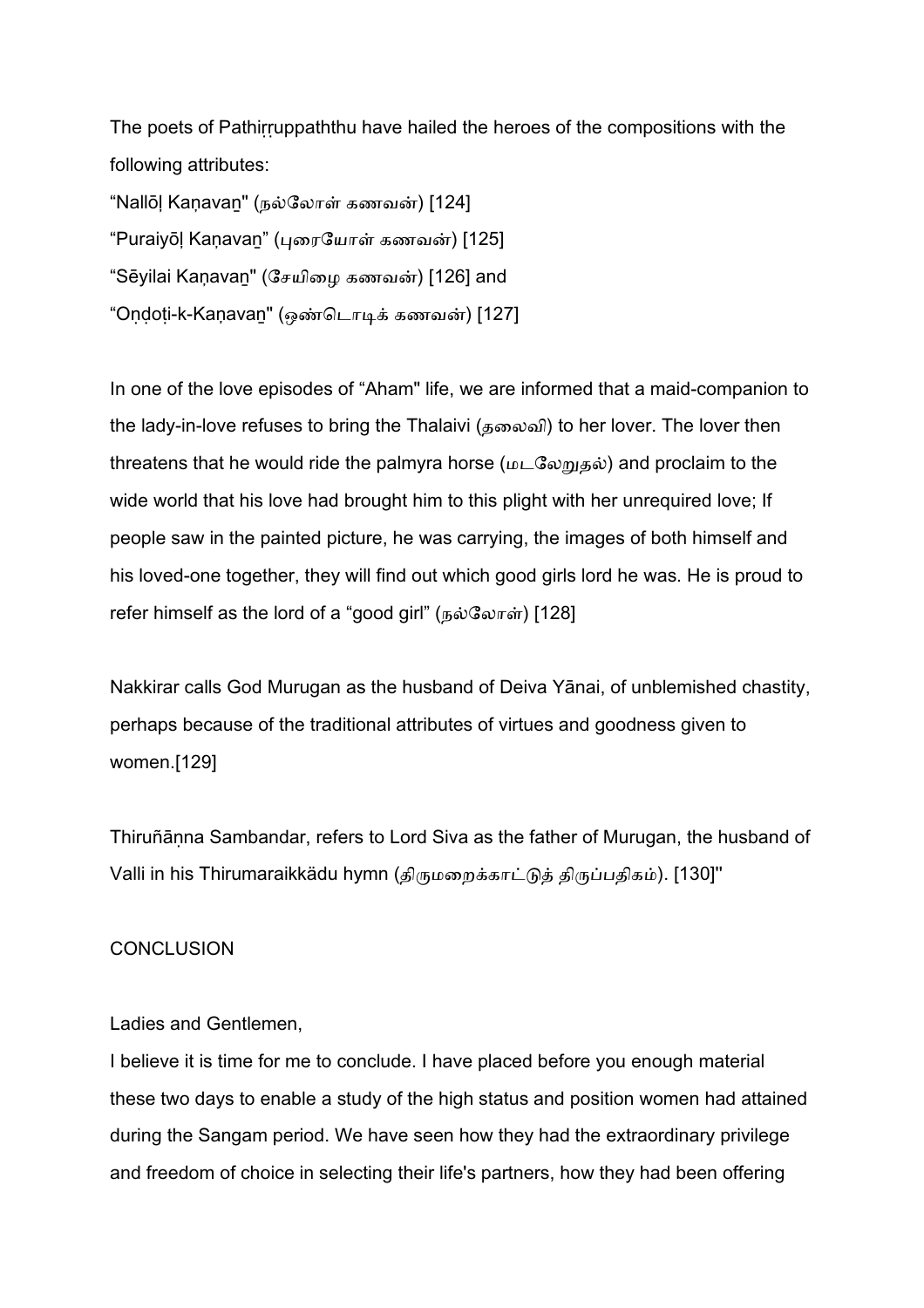their husbands conjugal pleasures and the counsels of a minister, and above all how they had been treated as the queens of the home.

Even a person, given to occasional moral lapses like friendship with Paraththais, returns like a black sheep to his wife ultimately. Though she is angry with him she employs words of moral authority and rebuke. The husband admits that she has a right to reprimand him for his act of infidelity.

While in the Iater literary compositions like Puranas, Kövais etc., it had become the custom of the poets to sing on the rapturous beauty of a feminine form, the Sangam poets mostly confined their attention to the mental equipment and cultural attainments of women. The Sangam poets had always been harping on the virtues of chastity, and culture.

The late lamented Rājāji has pronounced that to become a gentleman, one requires a man's brain, a woman's heart and the feeling of a child.

The Bible contains a sage advice that a cultured wife is the crown of her husband. In concluding I wish to emphasise on the fact that the women of ancient Tamilagam were in enjoyment of higher privileges, freedom, scope and opportunities than at any time later.

Ladies and Gentleman, it had been my privilege to deliver these endowment lectures and I know the audience is a discriminating, critical and at the same time an appreciative

I hope Ladies and Gentlemen that I have not trespassed on your patience and forbearance.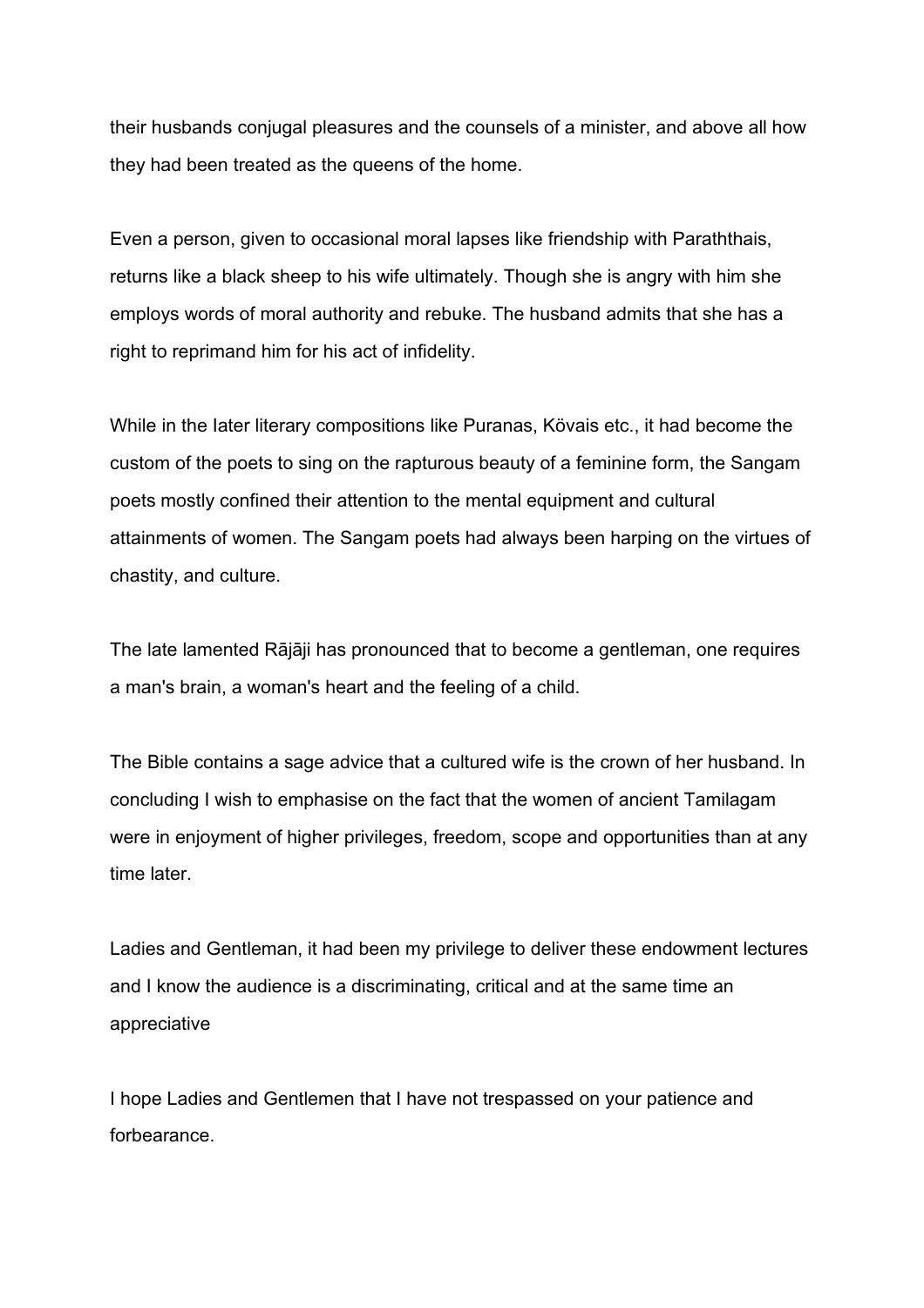Mr. President, you had been very kind and considerate to me these two days, and it was my rare and good fortune to deliver my first endowment lectures under your auspices.

I am very happy that my chief Dr. Sanjeevi, has always been insisting on me, as on all research scholars that a research worker should go deep into a matter and then make a comparative study of it. "The two mottos he has coined are"  $\omega_{\text{H}}$ நோக்குவோம்) and உற்று நோக்குவோம்." These mottos have been stimulating and inspiring students of Tamil like me and have served to d\*escipline and regulate research work.

I am grateful very much to the Ladies especially who have graced this occasion in large numbers and \*bent their patient ears to my talk.

At the risk of repetition, I should like to thank again Dr. M. Varadarajanar but for whose insistent efforts to mould me in my formative years and instil into me a sense of duty. love of Tamil and power of expression; I should not have been what I am now.

---------------

References, Notes for Part 1

- 1. Kavimaņi Dēsika Vināyakam Piļļais "Malarum Mālaiyum." - பெண்ணின் உரிமைகள், p. 148
- 2. Bhāratīdāsaņ: "Bhāratidāsaņ Kavitaikaļ." -- Volume 1. "Penkalaipparri Bernard Sha"
- 3. Bhāratidāsaņ: \*BhāratidasenKavitaikal"—Volume-1.

-- பெண்குழந்தை தாலாட்டு,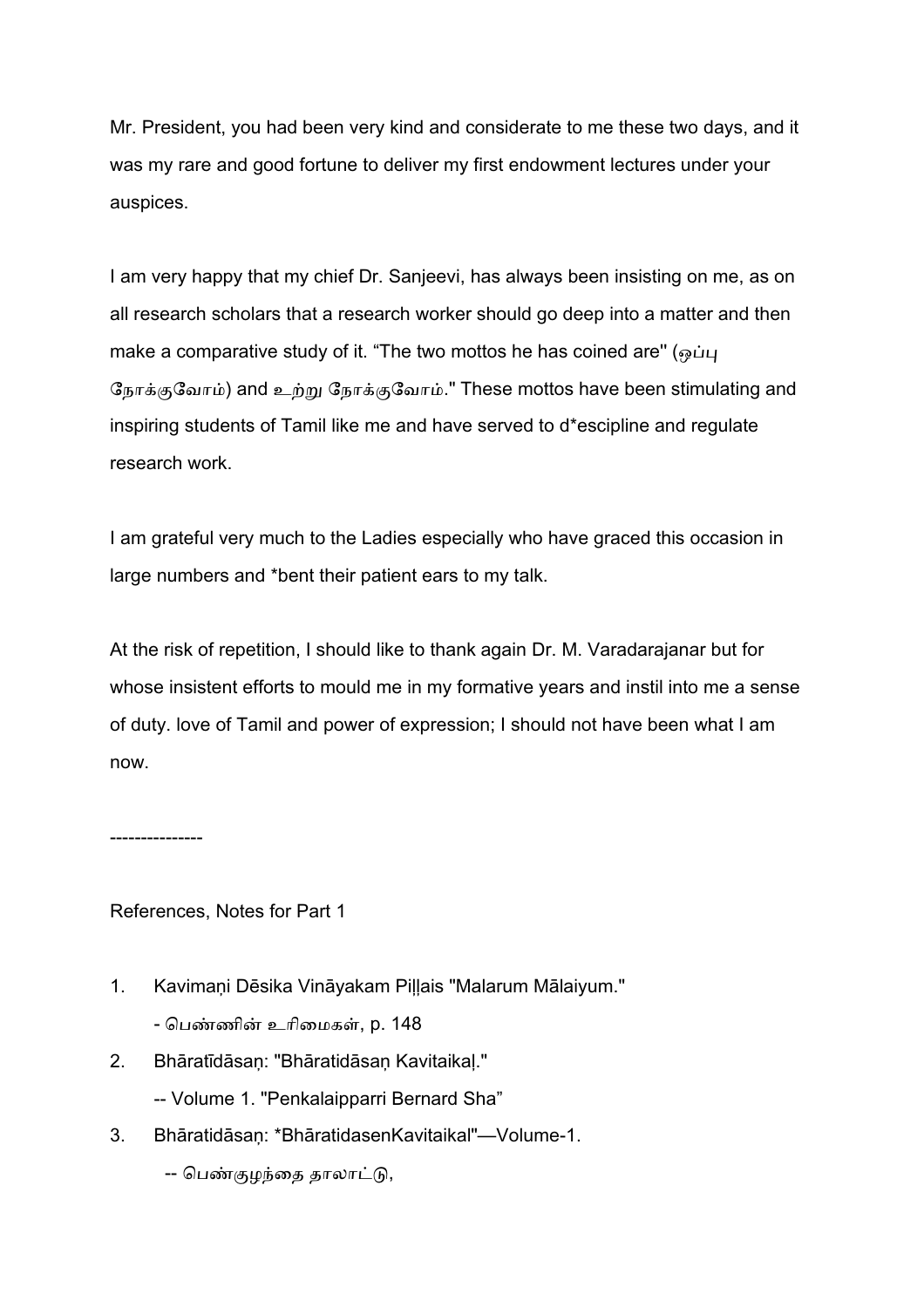- 4. Bhāratidāsan, குடும்ப விளக்கு, பாகம். 1, p. 16
- 5. " நாடா கொன்றோ காடா கொன்றோ அவலா கொன்றோ மிசையா கொன்றோ எவ்வழி நல்லவ ராடவர் அவ்வழி நல்லை வாழிய நிலனே." - ஔவையார், புறநானூறு, 187
- 6. 'அச்சமும் நானும் மடனுமுந் துறுத்த நிச்சமும் பெண்பாற் குரிய என்ப.'

தொல்காப்பியம், களவியல், 8

7 செறிவும் நிறையுஞ் செம்மையுஞ் செப்பும் அறிவும் அருமையும் பெண்பா லான."

- தொல்காப்பியம், பொருளியல், 15 .

8. "மாதர் காதல்'

-- தொல்காப்பியம்,, உயிரியல், 32

9. உயிரினுஞ் சிறந்தன்று நாணே நாணினுஞ் செயிர்திர் காட்சிக் கற்புச்சிறந் தன்றெனத் தொல்லோர் கிளவி புல்லிய நெஞ்சமொடு காமக் கிழவ னுள்வழிப் படினுந் தாவில் நன்மொழி கிழவி கிளப்பினும் ஆவகை பிறவுந் தோன்றுமன் பொருளே.

- தொல்காப்பியம்,, களவியல், 23

10. "பெருமையும் உரனும் ஆடூஉ மேன."

- தொல்காப்பியம், களவியல், 7

11. "நீரோ ரன்ன சாயல்

தீயோ ரன்னவென் னுரனவித் தன்றே'

- குறுந்தொகை, 95:4-5

12. "நீரோ ரன்ன சாயல்"

- குறுந்தொகை, 95:4

13. பயிலியது கெழிஇய நட்பின் மயிலியற்

-- குறுந்தொகை,, 2:3

14. "நறுந்தண் ணியளே நன்மா மேனி'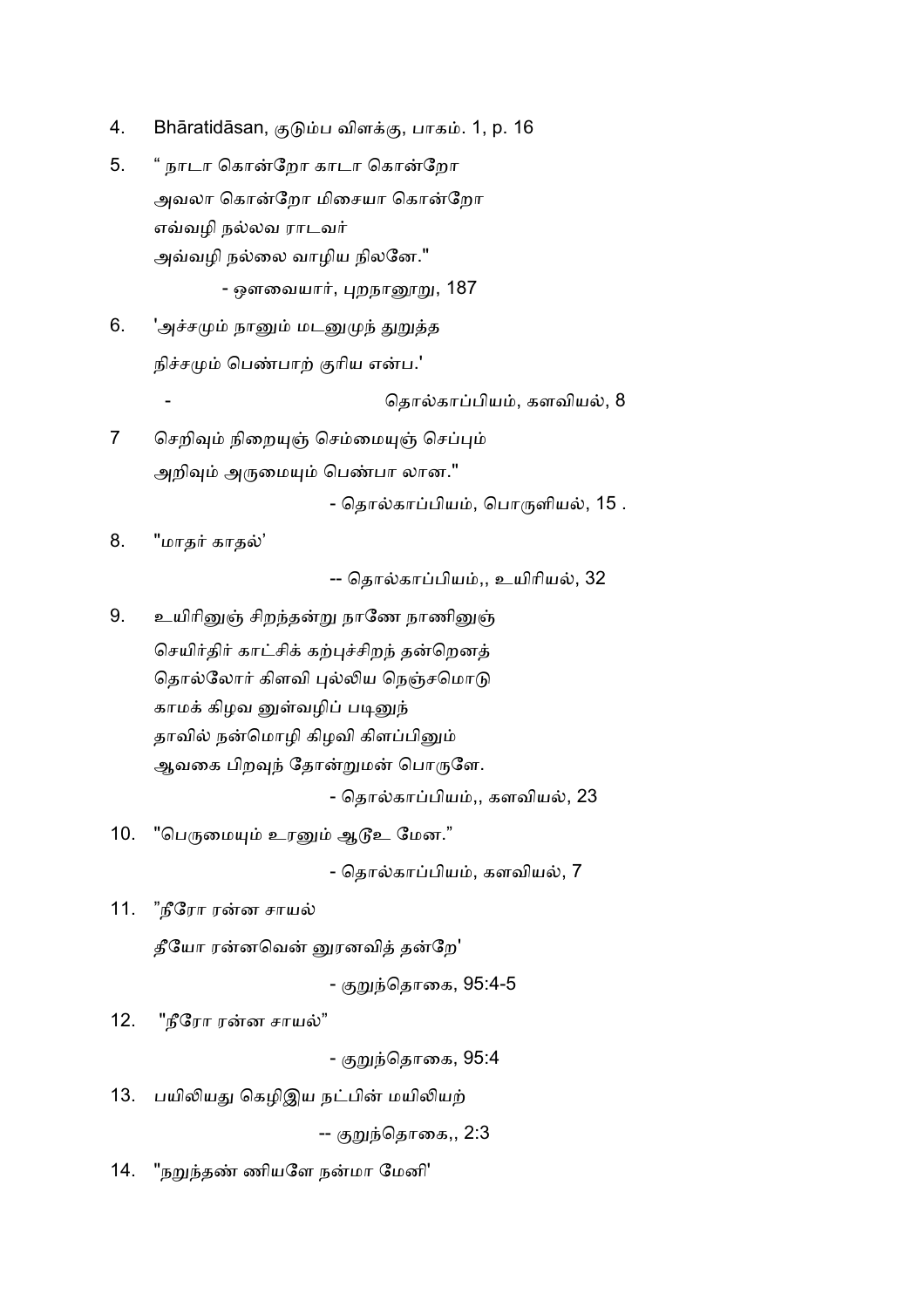-- குறுந்தொகை,, 168:4

15. "செறியெயிற் றரிவை கூந்தலின் நறியவு முளவோ நீ யறியும் பூவே'

-- குறுந்தொகை,, 2:4-5

16. "யாயா கியளே மாஅ யோளே'

- - குறுந்தொகை, 9

மையீ ரோதி மாஅயோள்வயின்."

- - குறுந்தொகை, 199

- 17. பூவொடு புரையுங் கண்ணும் வேயென விறல்வனப் பெய்திய தோளும் பிறையென மதிமய
/Gஉ HதI --- /<(ெதாைக, 226:1-3
- 18. வேயெனத் திரண்டதோள் வெறிகமழ் வணரைம்பால் மாவென்ற மடநோக்கின் மயிலியல் தளர்பொல்கி ஆய்சிலம் பரியார்ப்ப அவிரொளி யிழையிமைப்பக் கொடியென மின்னென அணங்கென யாதொன்றுந் தெரிகல்லா இடையின்கட் கண்கவர் பொருங்கோட வளமைசா லுயர்சிறப்பின் நுந்தைதொல் வியனகர் இளமையான் எறிபந்தோ டிகத்தந்தாய் கேளினி.'"

கலித்தொகை, குறிஞ்சிக்கலி - 21: 1-7

19. பிறப்பே குடிமை ஆண்மை யாண்டோ

டுருவு நிறுத்த காம வாயில் நிறையே யருளே உணர்வொடு திருவென முறையுறக் கிளந்த ஒப்பினது வகையே."

--தொல்காப்பியம், மெய்ப்பாட்டியல், 25

20. "ஒன்றே வேறே என்றிரு பால்வயின் ஒன்றி உயர்ந்த பால தாணையின் ஒத்த கிழவனுங் கிழத்தியும் காண்ப மிக்கோ னாயினுங் கடிவரை யின்றே.'

- தொல்காப்பியம், களவியல், 2

21. "ஒளிறுவா ளருஞ்சம முருக்கிக் களிறெறிந்து பெயர்தல் காளைக்குக் கடனே."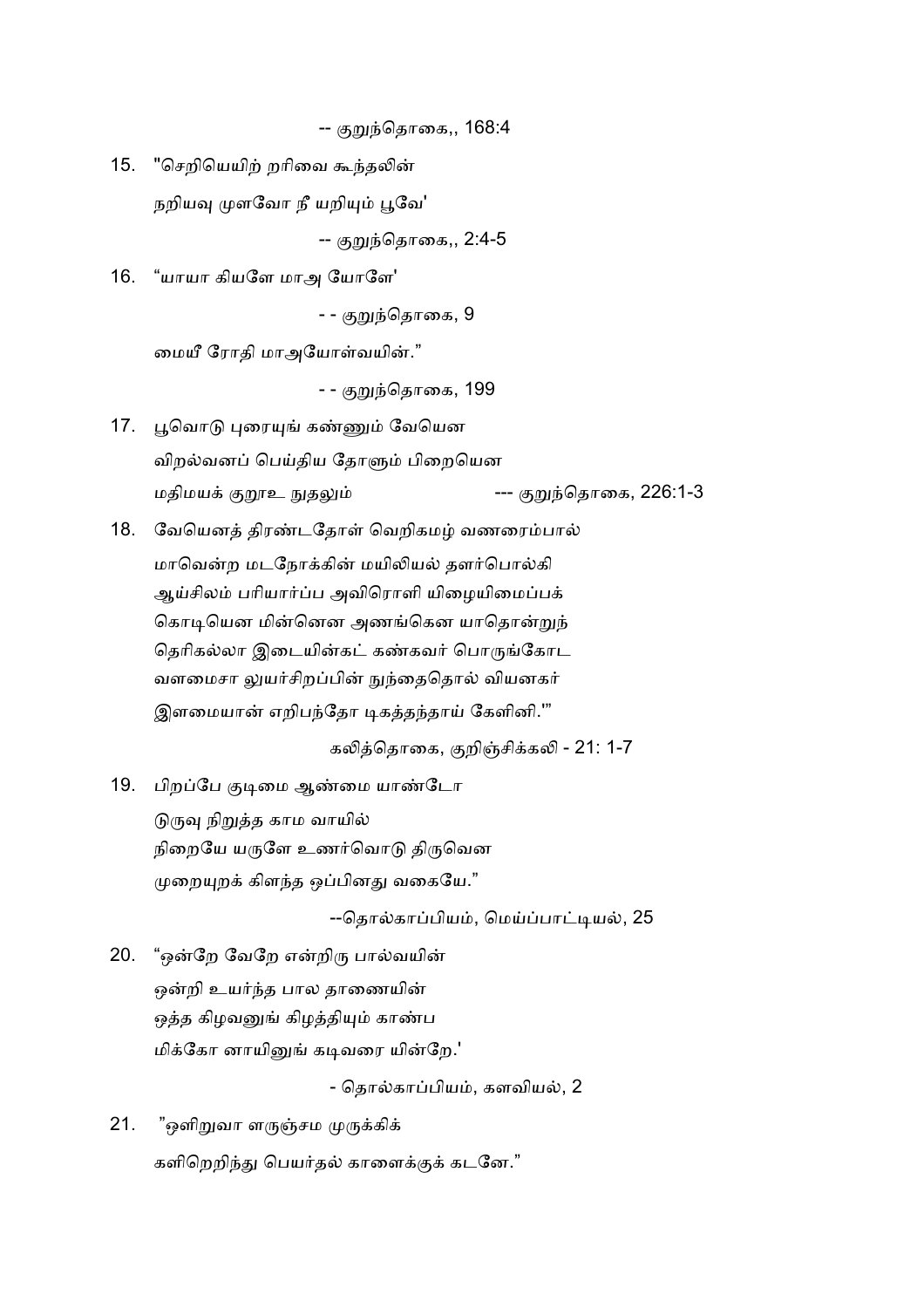- புறநானூறு, 31 2:5-6

22. "முனைக்குவரம் பாகிய வென்வே னெடுந்தகை."

- புறநானூறு, 314-2

23. "ஈன்ற வயிறோ விதுவே தோன்றுவன் மாதோ போர்க்களத் தானே."

- புறந<u>ாரைறு,</u> 86:5-6

24. "பொய்யா நாவிற் கபிலன் பாடிய,"

- புறநாரைறு, 174:10

25. "குறியிறைக் குரம்பைக் குறவர் மாக்கள் வாங்கமைப் பழுனிய தேறன் மகிழ்ந்து வேங்கை முன்றிற் குரவை யயரும் தீஞ்சுளைப் பலவின் மாமலைக் கிழவன் ஆ.அ யண்டிர னடுபோ ரண்ணல் இரவலர்க் கீத்த யானையிற் கரவின்று வான மீன் பல பூப்பி னானா தொருவழிக் கருவழி யின்றிப் பெருவெள் ளென்னிற் பிழையாது மன்னே."

<u>- புறநானூறு,</u> 129

26. "குன்றக் குறவன் கடவுட் பேணி இரந்தனன் பெற்ற எல்வளைக் குறுமகள் ஆயரி நெடுங்கண் கலுழச் சேயதாற் றெய்யநீ பிரியு நாடே."

-ஐங்குறுநூறு, 257

27. "சுனைப்பூக் குற்றுத் தொடலை தை.இப் புனக்கிளி கடியும் பூங்கட் பேதை."

- குறுந்தொகை, 142:2-1

28. "விளையா டாயமொடு ஒரை யாடாது இளையோர் இல்லிடத் திற்செறிந் திருத்தல் அறனும் அன்றே ஆக்கமுந் தேய்ம்மெனக் குறுநுரை சுமந்து நறுமலர் உந்திப் பொங்கிவரு புதுநீர் நெஞ்சுண ஆடுகம்." - நற்றிணை, 68:1-5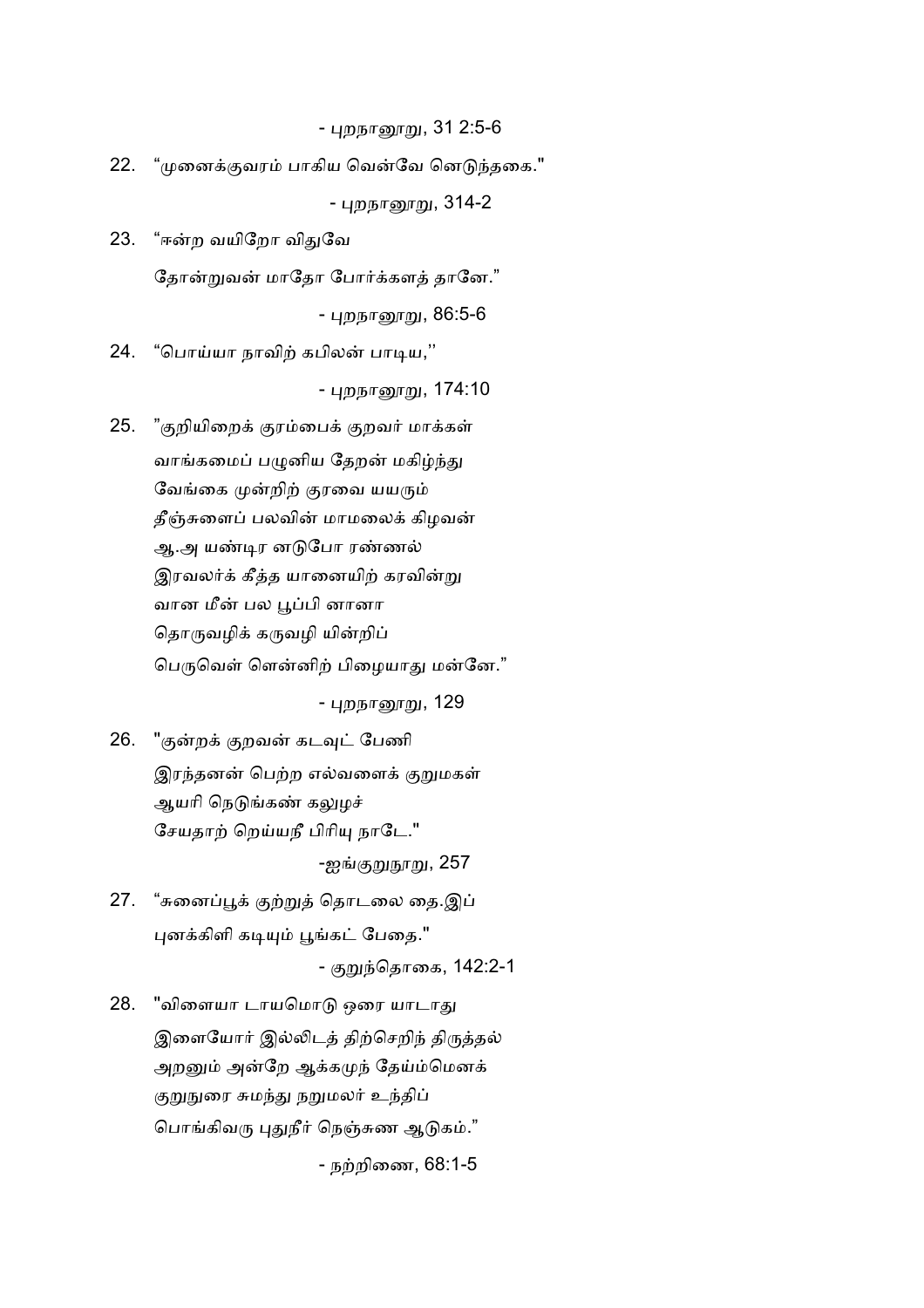29. "பணைத்தோட் குறுமகள் பாவை தை இயும் பஞ்சாய்ப் பள்ளஞ் சூழ்ந்து மற்றிவள்."

- - குறுந்தொகை, 276:1-2

30. "தாதிற் செய்த தண்பனிப் பாவை காலை வருந்துங் கையா றோம்பென ஒரை யாயங் கூறக்கேட்டும்."

<u>- - குறுந்தொகை,,</u> 48:1-3

- 31. "உறாஅ வறுமுலை மடாஅ உண்ணாப் பாவையை யூட்டு வோளே." - ஐங்குறுநூறு, 128:2-3
- 32. "சுடர்விரி வினைபாய்ந்த தூதையும் பாவையும் விளையாட அரிப்பெய்த அழகமை புனைவினை." - கலித்தொகை, குறிஞ்சிக்கலி, 23:5-6
- 33. "வையெயிற் றவர்நாப்பண் வகையணிப் பொலிந்துநீ தையில் நீ ராடிய தவந்தலைப் படுவாயோ."

-கலித்தொகை, குறிஞ்சிக்கலி, 23:12-13

34. "பொய்தல மகளையாய்ப் பிறர் மனைப் பாடிநீ யெய்திய பலர்க்கீத்த பயம்பயக் கிற்பதோ ஆய்தொடி யைதுயிர்த் திவனுண்ணோய் யாதென்னும் நோயிலை யிவட்கென நொதுமலர் பழிக்குங்கால்."

- கலித்தொகை, குறிஞ்சிக்கலி, 23.16- 19

35. "பாசவ லிடித்த கருங்கா \*ழுலக்கை ஆய்கதிர் நெல்லின் வரம்பணைத் துயிற்றி ஒண்டொடி மகளிர் வண்ட லயரும்."

- - குறுந்தொகை, 2.38:1.3

36. "அவலெறிந்த வுலக்கை வாழைச் சேர்த்தி I வளைக்கை மகளிர் வள்ளி கொய்யும்."

- பதிற்றுப்பத்து, 29:1-2

37. செறியரிச் சிலம்பிற் குறுந்தொடி மகளிர் பொலஞ்செய் கழங்கிற் றெற்றி யாடும்.'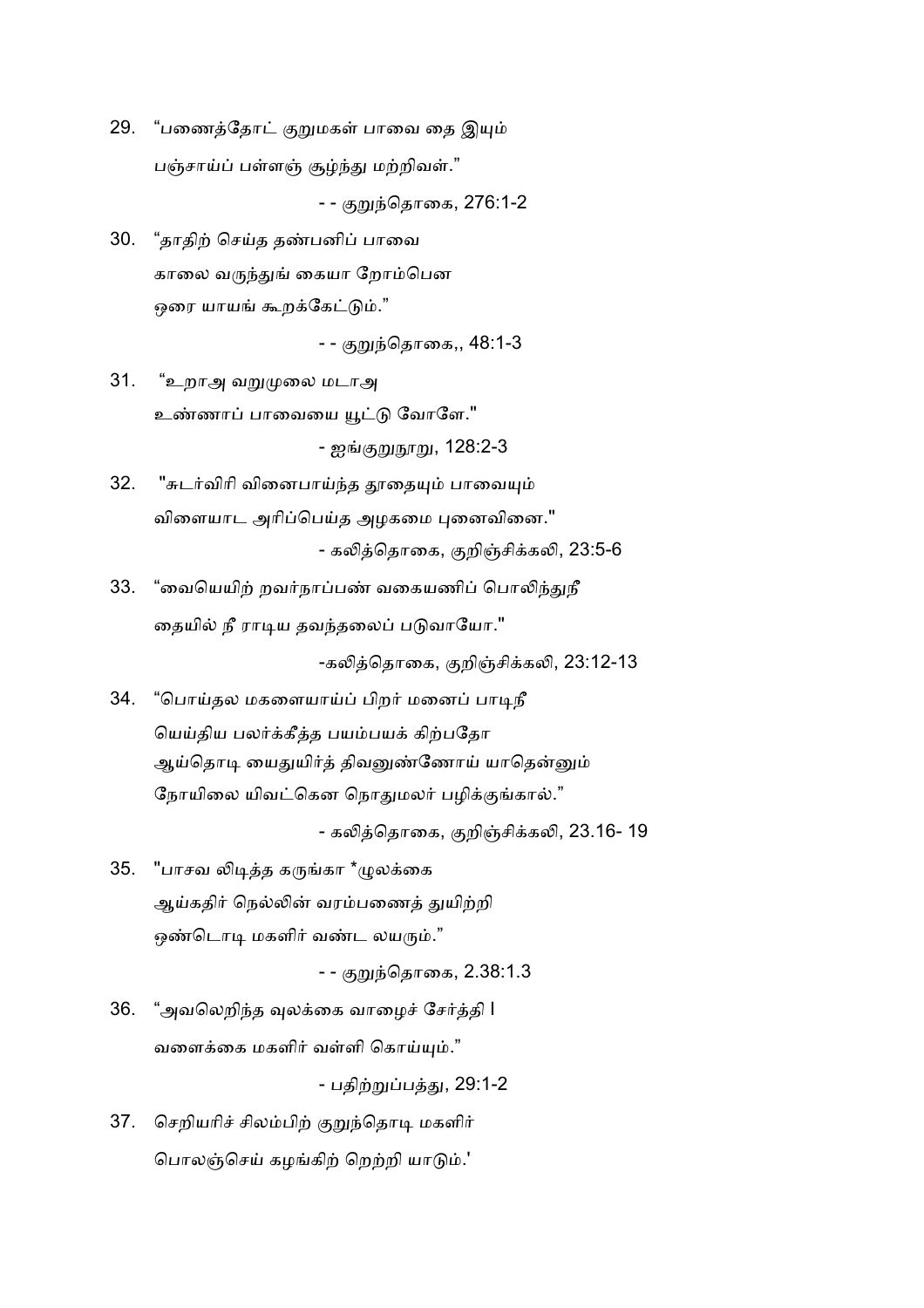<u>- புறநானூறு,,</u> 36:3-4

38. Narrinai; 79:2-3.

39. காமர் கடும்புனல் கலந்தெம்மோ டாடுவாள் தாமரைக் கண் புதைத்தஞ்சித் தளர்ந்ததனோ டொழுகலான். - கலித்தொகை, முல்லைக்கலி, 3:1-2

40. அறிவுடை யோனா றரசுஞ் செல்லும். அறிவு

<u>- புறநானூறு,</u> 18347

41. தோழிதானே செவிலி மகளே."

- தொல்காப்பியம், களவியல், 35

42. குறுந்தொகை, 42:1-4.

 $43.$  யாயா கிழளே விழவுமுத லாட்டி."

- - குறுந்தொகை, 10:1

44. சிறுமுது குறைவிக்குச் சிறுமையும் செய்தேன்.'

- சிலப்பதிகாரம், கொலைக்களக்காதை, 68

45. "ஒலியல் வார்மயிர் உளரினள் கொடிச்சி பெருவரை மருங்கிற் குறிஞ்சி பாடக் குரலுங் கொள்ளாது நிலையினும் பெயராது படாஅப் பைங்கண் பாடுபெற் றொய்யென மதம்புகல் மழகளிறு உறங்கும் நாடன்."

- அகநானூறு, 1 02:5-9

46. "ஆறலை கள்வர் படைவிட வருளின் மாறுதலை பெயர்க்கு மருவின் பாலை."

-பெருநாறாற்றுப்படை, 21 -22

47. "வேந்துறு விமுமந் தாங்கிய

பூம்பொறிக் கழற்கா னெடுந்தகை புண்ணே."

- புறநாரைறு, 281:8-9

48. கொடுவரி பாய்ந்தெனக் கொழுநர் மார்பின் நெடுவசி விழுப்புண் தணிமார் காப்பென அறல்வாழ் கூந்தற் கொடிச்சியர் பாடல்."

- மலைபடுகடாம், 302-304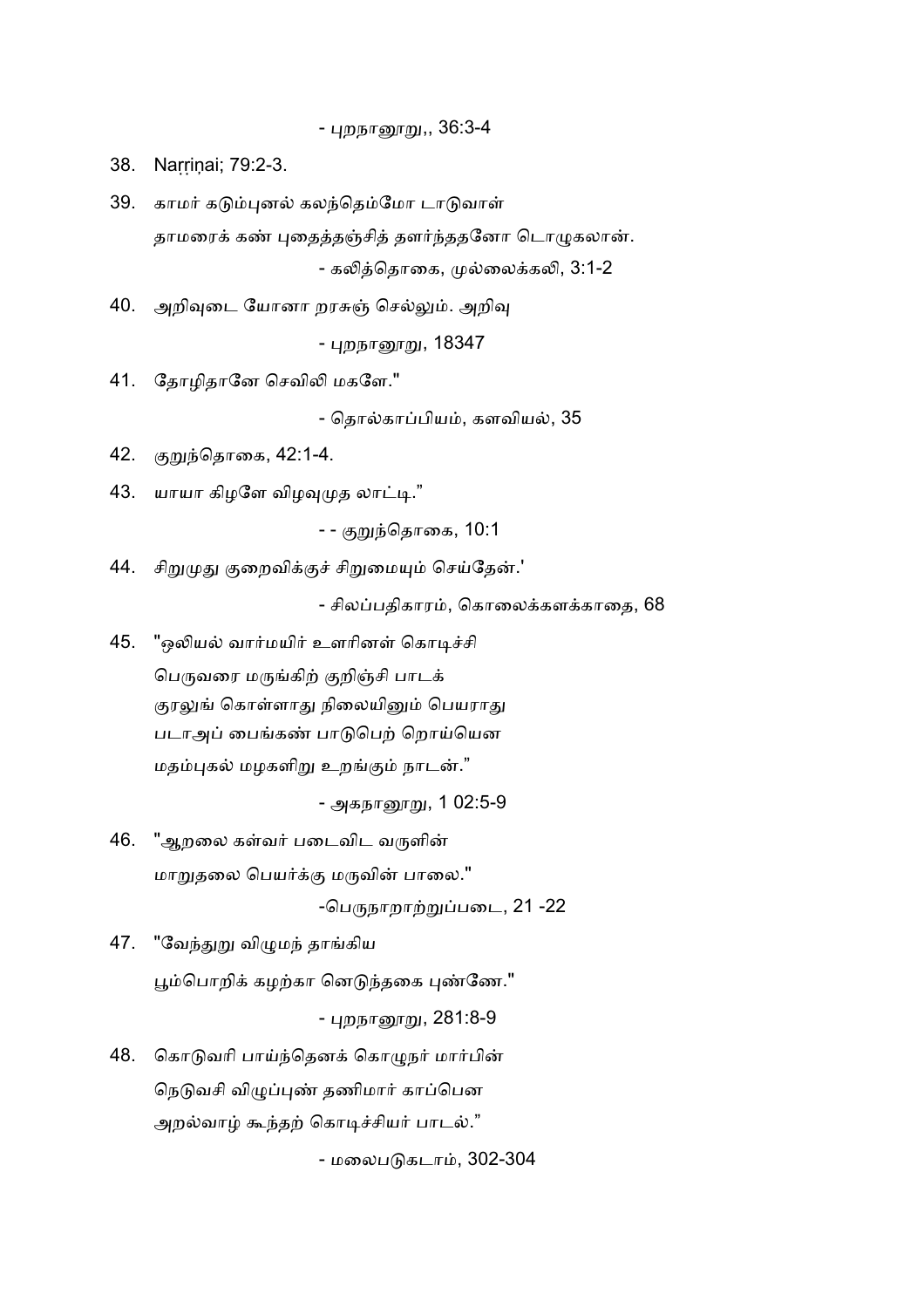49. "இவனிவ ளைம்பால் பற்றவு மிவளிவன் புன்றலை யோரி வாங்குநள் பரியவும் காதற் செவிலியர் தவிர்ப்பவுந் தவிராது ஏதில் சிறுசெரு வுறுப மன்னோ நல்லைமன் றம்ம பாலே மெல்லியற் துணைமலர்ப் பிணைய லன்ன விவர் மணமகி ழியற்கை காட்டி யோயே..'

- குறுந்தொகை,, 229

50. "யாயு ஞாயும் யாரா கியரோ எந்தையு நுந்தையு மெம்முறைக் கேளிர் யானு நீயு மெவ்வழி யறிதும் செம்புலப் பெயனீர் போல அன்புடை நெஞ்சந் தாங்கலந் தனவே."

- குறுந்தொகை,, 40

51. "குன்றக் குறவன் காதன் மடமகள் வண்டுபடு கூந்தற் றண்டழைக் கொடிச்சி வனையள் முளைவா ளெயிற்றள் இளைய ளாயினும் ஆரணங் கினளே.'

- ஐங்<u>குறுநூறு,</u> 259

52. 'கொல்லேற்றுக் கோடஞ்சு வானை மறுமையும் புல்லாளே ஆய மகள்.'

- கெதாைக, 103:63-64

53. கொல்லேறு சாட இருந்தார்க்கெம் பல்லிருங் கூந்த லணைகெடுப்பேம் யாம்.'

- முல்லைக்கலி. 1:41-42

54. "முழங்குகடன் முழவின் முசிறி யன்ன நலஞ்சால் விழுப்பொருள் பணிந்துவந்து கொடுப்பினும் புரைய ரல்லோர் வரையல ளிவளெனத் தந்தையுங் கொடான்.

- பறநாரைறு, 383:10-13

55. "அருமழை தரல் வேண்டில் தருகிற்கும் பெருமையளே".' -- கலித்தொகை, குறிஞ்சிக்கலி, 3, 6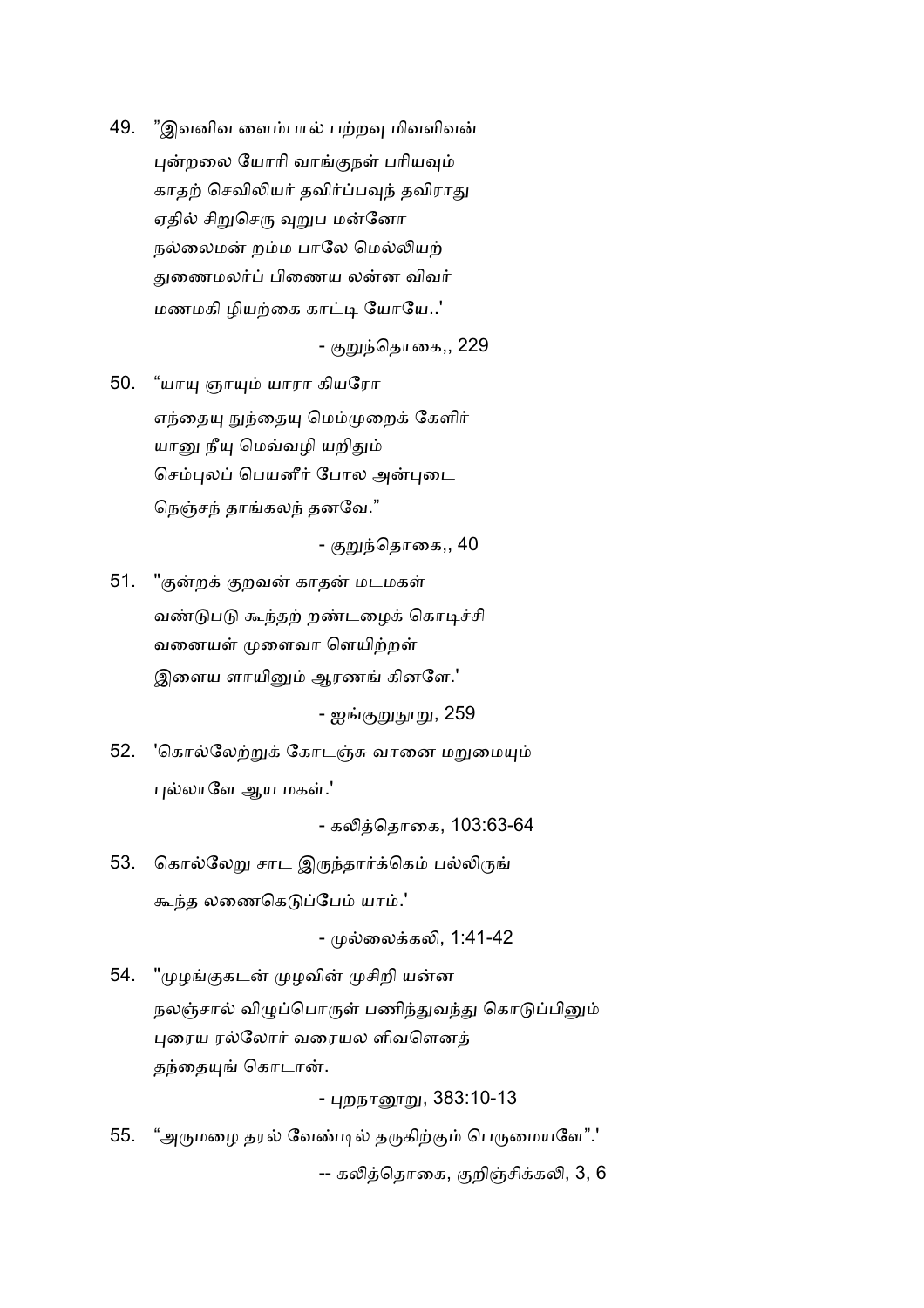56. "தெய்வம் தொழாஅள் கொழுநன் தொழுதெழுவாள் பெய்யெனப் பெய்யும் மழை.'

- திருக்குறள், 55

57. 'காந்தள் கடிகமழுங் கண்வாங் கிருஞ்சிலம்பின் வாங்கமை மென்றோட் குறவர் மடமகளிர் தாம்பிழையார் கேள்வர்த் தொழுதெழலாற் றம்மையருந் தாம்பிழையார் தாந்தொடுத்த கோல்."

--கலித்தொகை, குறிஞ்சிக்கலி, 3:15-18

- 58. "வரிமணன் முன்னுறைச் சிற்றில் புனைந்த திருநுதல் ஆயத்தார் தம்முட் புணர்ந்த ஒருமணந் தானறியு மாயின் எனைத்துந் தெருமால் கைவிட் டிருக்கே அலர்ந்த விரிநீர் உடுக்கை யுலகம் பெறினும் அருநெறி ஆயர் மகளிர்க்கு இருமணங் கூடுதல் இல்லியல் பன்றே. - கலித்தொகை முல்லைக்கலி, 14:15-21
- 59. "ஆயர் மகனாயின் ஆயமகள் நீயாயின் நின் வெய்ய னாயின் அவன்வெய்யை நீயாயின் நின்னைநோ தக்கதோ இல்லைமன் நின்நெஞ்சம் அன்னைநெஞ் சாகப் பெறின்."

- கலித்தொகை, முல்லைக்கலி, 7:20-23

60. "அகலிரு விசும்பின் மீனினும் பலரே மறைவிவ் வுலகத்துப் பிறரே."

- - குறுந்தொகை,, 44:3-4

61. "கற்புங் காமமும் நற்பால் ஒழுக்கமும் மெல்லியற் பொறையும் நிறையும் வல்லிதின் விருந்துபுறந் தருதலுஞ் சுற்றம் ஒம்பலும் பிறவும் அன்ன கிழவோள் மாண்புகள்."

-தொல்காப்பியம், கற்பியல், 11

62. "காதலொருவனைக் கைப்பிடித்தே யவன் காரியங்கள் யாவினுங் கைகொடுத்து மாதரறங்கள் பழமையைக் காட்டிலும்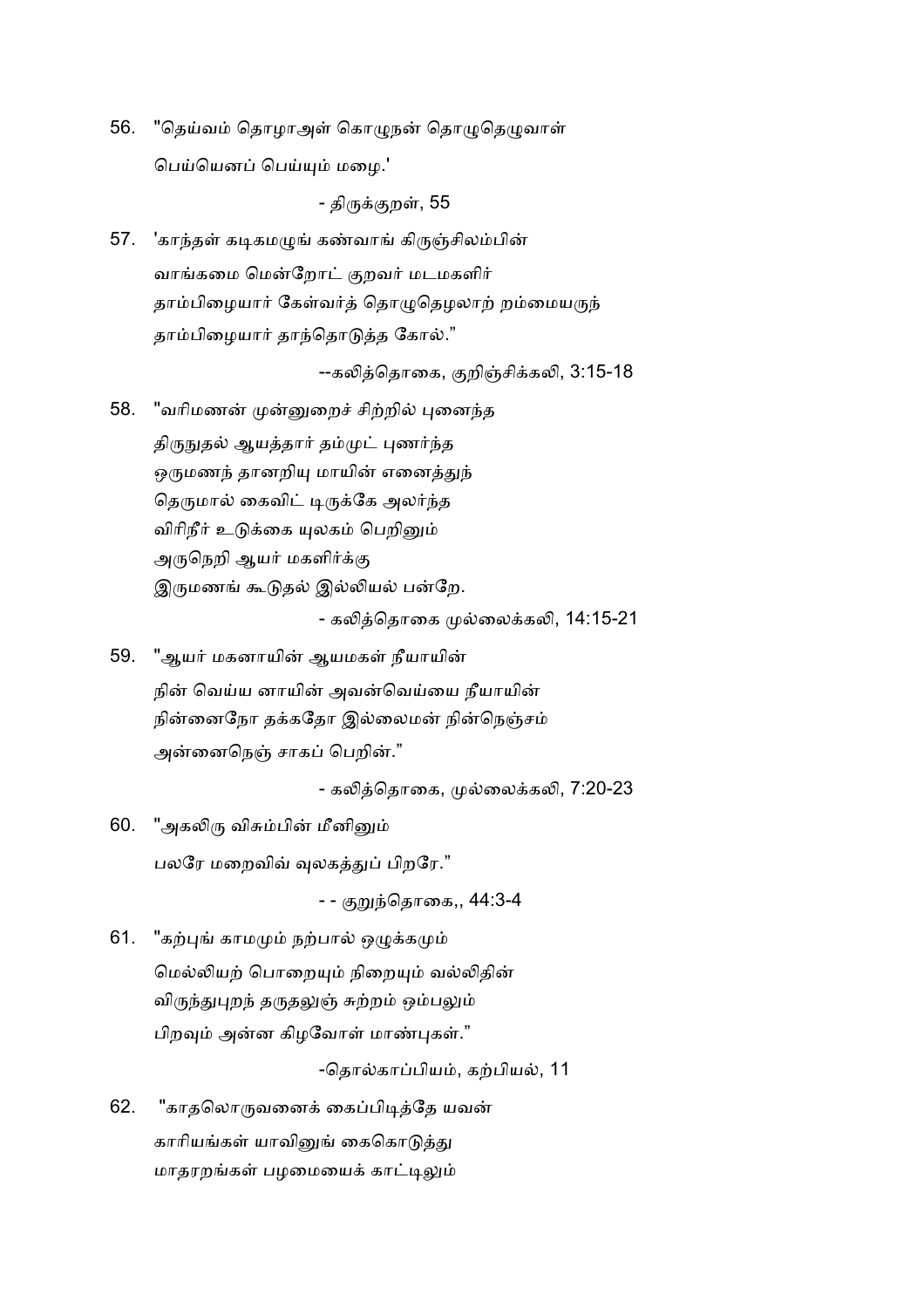மாட்சிபெறச் செய்து வாழ்வமடி."

- பாரதியார் கவிதைகள், விடுதலைக்கும்மி , 8

63. "ஒருமை மகளிரே போலப் பெருமையும் தன்னைத்தான் கொண்டொழுகின் உண்டு."

- திருக்குறள், **974** 

64. "மனைத்தக்க மாண்புடையள் ஆகித்தற் கொண்டான் வளக்கக்காள் வாம்க்கைக் குணை.<sup>"</sup>

- திருக்குறள், 51

65. "வாழி யாத வாழி யவினி

வேந்துபகை தணிக யாண்டுபல நந்துக எனவேட் டோளே யாயே யாமே மலர்ந்த பொய்கை முகைந்த தாமரைத் தண்டுறை யூரன் வரைக எந்தையும் கொடுக்க வெனவேட் டேமே."

- ஐங்குறு நூறு வேட்கைப்பத்து, 6

- 66. "ஈண்டுந் தலைவியை யாயென்றது எதிர்ப்பட்ட ஞான்றே கற்புப் பூண்டொழுகிநின்ற சிறப்பை நோக்கி" - ஐங்குறு நூறு பழைய உரை
- 67. Dr. V. SP. Manickam: Tamil-k-Kāthal:
- 68. "கற்பெனப் படுவது கரணமொடு புணரக் கொளற்குரி மரபிற் கிழவன் கிழத்தியைக் கொடைக்குரி மரபினோர் கொடுப்பக்கொள் வதுவே. - தொல்காப்பியம், கற்பியல், 1
- 69. "கொடுப்போர் இன்றியுங் கரணம் உண்டே புணர்ந்துடன் போகிய காலை யான."

- தொல்காப்பியம், கற்பியல், 2

70. "பொய்யும் வழுவும் தோன்றிய பின்னர் <u>ஜ</u>யர் யாக்கனர் கரணம் என்ப."

- தொல்காப்பியம், கற்பியல், 4

- 71. ToIkäppiyam: Karpiyal- Ilampüranar Commentary.
- 72. "உயிரினுஞ் சிறந்தன்று நானே நாணினுஞ்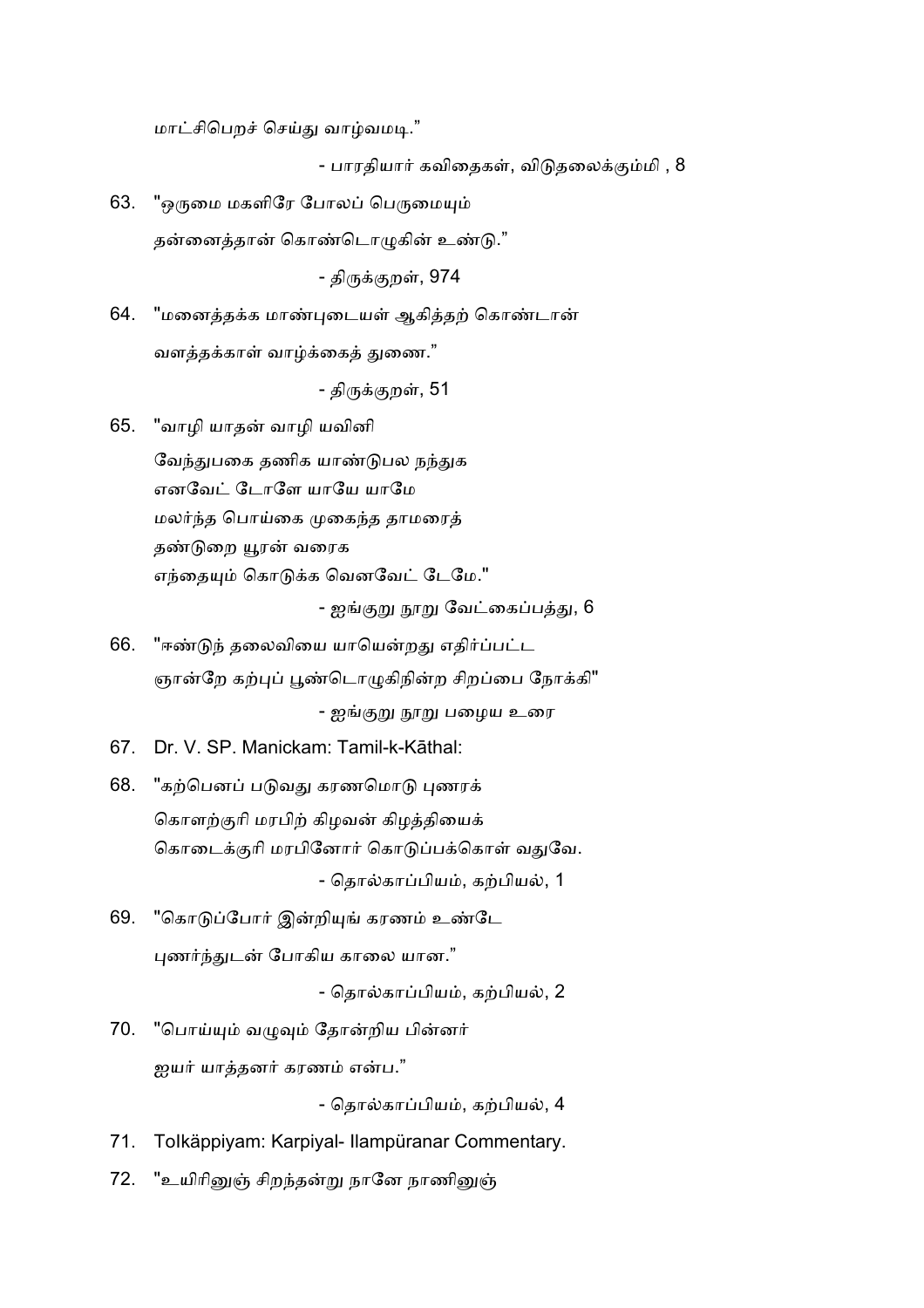செயிர்தீர் காட்சிக் கற்புச்சிறந் தன்றெனத் தொல்லோர் கிளவி புல்லிய நெஞ்சமொடு காமக் கிழவ னுள் வழுப் படி னுந் தாவில் நன்மொழி கிழவி கிளப்பினும் ஆவகை பிறவுந் தோன்றுமன் பொருளே."

-தொல்காப்பியம், களவியல் , 22

73. "பெண்ணின் பெருந்தக்க யாவுள கற்பென்னும் திண்மை உண்டாகப் பெறின்."

- திருக்குறள், 54

74. " இன்துணை மகளிக் கின்றி யமையாக் கற்புக்கடம் பூண்ட இத்தெய்வ மல்லது பொற்புடைத் தெய்வம் யாங்கண் டிலமால்."

- சிலப்பதிகாரம், அடைக்கலக்காதை, 142-144

75. "நீரின் றமையா வுலகம் போலத் தம்மின் றமையா நந்நயந் தருளி."

- நற்றிணை, 1:6-7

76. "உடம்பொ டுயிரிடை என்ன மற் றன்ன மடந்தையொ டெம்மிடை நட்பு."

- திருக்குறள், 1122

- 77. "வினையே யாடவர்க் குயிரே வாணுதல் மனையுறை மகளிர்க் காடவ ருயிரென." - - குறுந்தொகை,, 135:1-2
- 78. குறுந்தொகை, 79.
- 79. "அன்னையு மத்தனு மல்லரோ தோழி புலவியஃ தெவனோ அன்பிலங் கடையே." - - குறுந்தொகை, 93:3-4
- 80. "காலை யெழுந்து கடுந்தேர் பண்ணி வாலிழை மகளிர்த் தழீஇய சென்ற மல்ல லுரெ னெல்லினன் பெரிதென மறுவருஞ் சிறுவன் றாயே தெறுவ தம்மவித் திணைப்பிறத் தல்லே." - - குறுந்தொகை, 45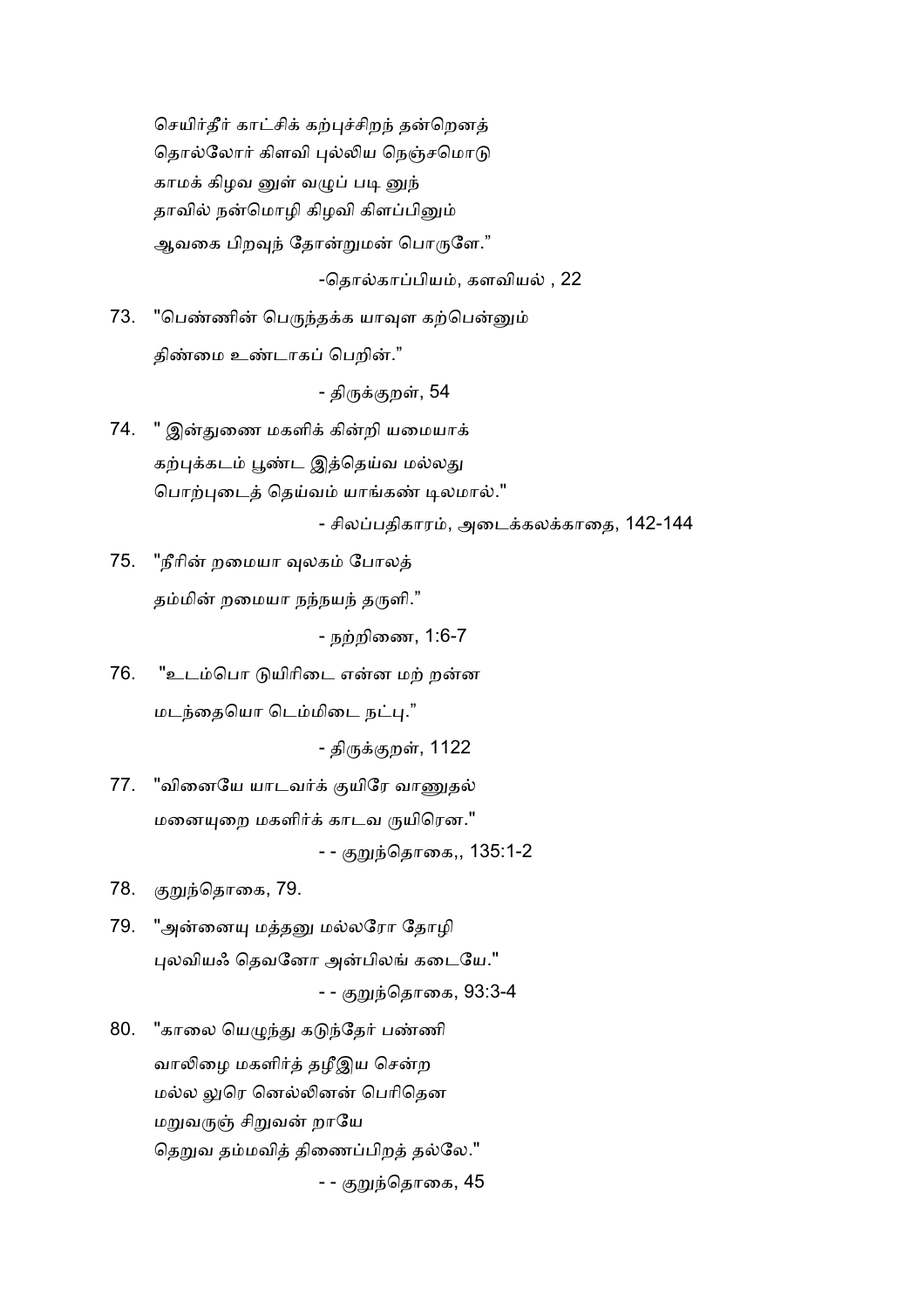81. "சாதல் அஞ்சேன் அஞ்சுவல் சாவிற் பிறப்புப் பிறிதா குவது ஆயின் மறக்குவேன் கொல்லென் காதலன் எனவே."

- நற்றிணை, 397

82. "இம்மை மாறி மறுமை யாயினும் நீரா கியயென் கணவனை யானா கியர்நின் னெஞ்சுநேர் பவளே."

- - குறுந்தொகை, 49:3-5

83. "போற்றா வொழுக்கம் புரிந்தீர் யாவதும் மாற்றா உள்ள வாழ்க்கையே னாகலின் ஏற்றெழுந் தனன்யான்...... ..."

- சிலப்பதிகாரம், கொலைக்களக் காதை, 81-83

84. "சேக்கை இனியார்பாற் செல்வான் மனையாளாற் காக்கை கடிந்தொழுகல் கூடுமோ கூடா தகவுடை மங்கையர் சான்றாண்மை சான்றார் இகழினுங் கேள்வரை யேத்தி இறைஞ்சுவார்."

- பரிபாடல் , 20;86-89

- 85. "பிரசங் கலந்த வெண்சுவைத் தீம்பால் விரிகதிர்ப் பொற்கலத்து ஒருகை ஏந்திப் புடைப்பின் சுற்றும் பூந்தலைச் சிறுகோல் உண்ணென்று ஒக்குபு புடைப்பத் தெண்ணீர் முத்தரிப் பொன்சிலம்பு ஒலிப்பத் தத்துற்று அரிநரைக் கூந்தல் செம்முது செவிலியர் பரிமெலிந் தொழியப் பந்தர் ஒடி ஏவல் மறுக்குஞ் சிறுவிளை யாட்டி அறிவும் ஒழுக்கமும் யாண்டுணர்ந் தனள்கொல் கொண்ட கொழுநன் குடிவறன் உற்றெனக் கொடுத்த தந்தை கொழுஞ்சோறு உள்ளாள் ஒழுகுநீர் நுணங்கறல் போலப் பொழுதுமறுத்து உண்ணுஞ் சிறுமது கையளே." - நற்றிணை, 1 10
- 86. "அன்னாய் வாழிவேண் டன்னை நம் படப்பை தேன் மயங்கு பாலினு மினிய வவர்நாட்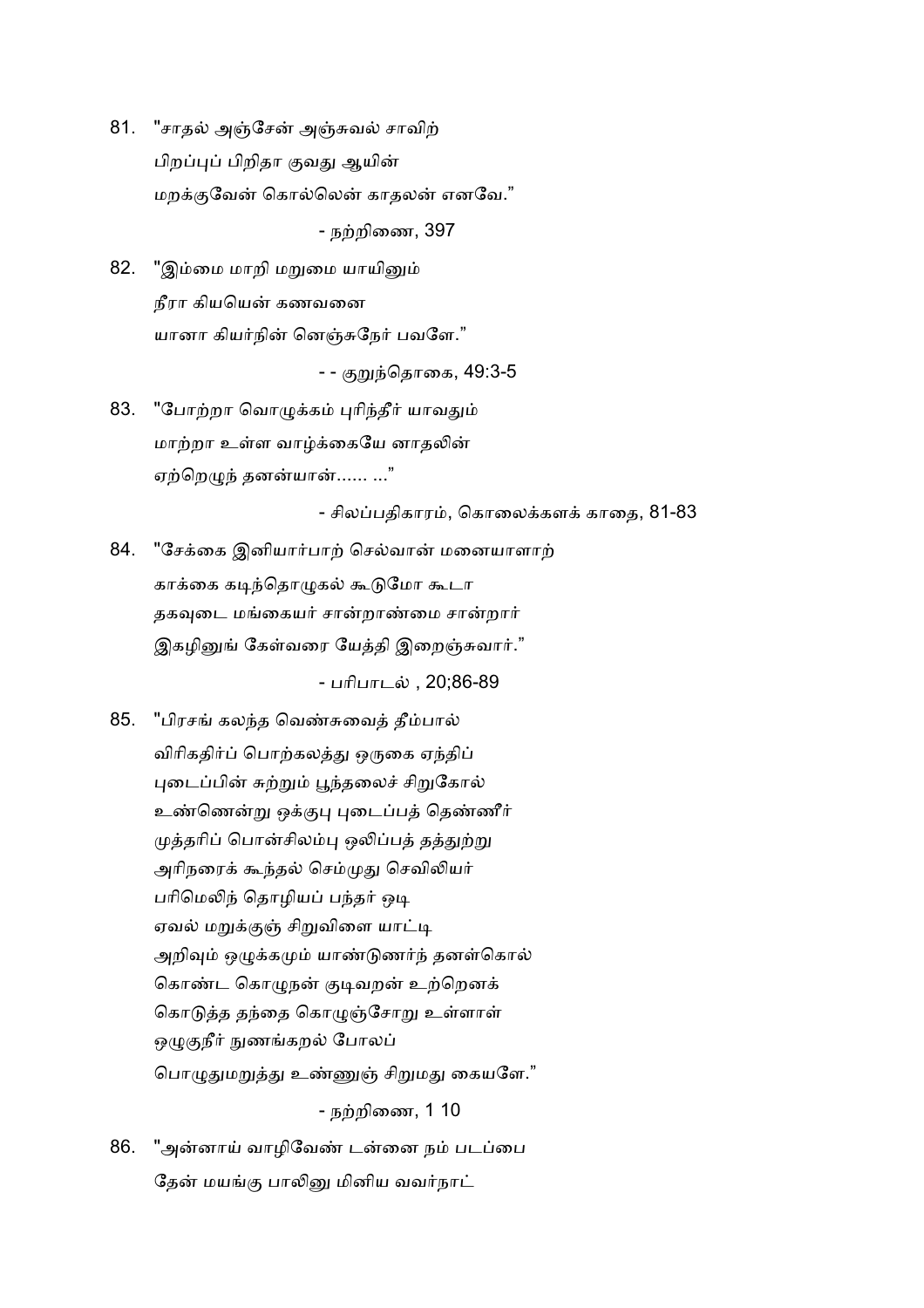டுவலைக் கூவற் கீழ மானுண் டெஞ்சிய கலிமி நீரே."

- ஐங்குறுநூறு, 203

87. "அகழ்வாரைத் தாங்கும் நிலம்போலத் தம்மை இகழ்வார்ப் பொறுத்தல் தலை." - திருக்குறள், 151

88. "தாயுடன் றலைக்குங் காலையும் வாய்விட் டன்னா யென்னும் குழவி போல இன்னா செயினு மினிதுதலை யளிப்பினும் நின்வரைப் பினளென் றோழி தன்னுறு விழுமங் களைஞரோ விலளே."

- - குறுந்தொகை,, 397:4.8

- 89. "அன்புடைக் கணவ ரழிதகச் செயினும் பெண்பிறந் தோர்க்குப் பொறையே பெருமை." - பெருங்கதை, 4, 14 (98-99)
- 90. "விற்பெருந் தடக்கை வீர வீங்குநீ ரிலங்கை வெற்பின் நற்பெருந் தவத்த ளாய நங்கையைக் கண்டே னல்லேன் இற்பிறப் பென்பதொன்று மிரும்பொறை யென்பதொன்றும் கற்பெனும் பெயர தொன்றுங் களிநடம் புரியக் கண்டேன்."

- கம்ப இராமாயணம், சுந்தர காண்டம், தொலுடைய படலம்

- 91. "அன்னை தயையும் அடியாள் பணியும் மலர்ப் பொன்னின் எழிலும் புவிப்பொறையும் வன்னவுடல் வேசித்துயிலும், விறல் மந்திரி அறிவும் பேசில் இவையுடையாள் பெண்."
- 92. "கட்கிணியாள், காதலன் காதல் வகைபுனைவாள் உட்குடையாள், ஊர்நாண் இயல்பினாள்-உட்கி இடனறிந் துடி இனிதின் உணரும் மடமொழி மாதராள் பெண்."

- நாலடியார், 384

93. "நிறையும் மறைபுலப் படாமை நிறுக்கும் நெஞ்சுடைமையும்."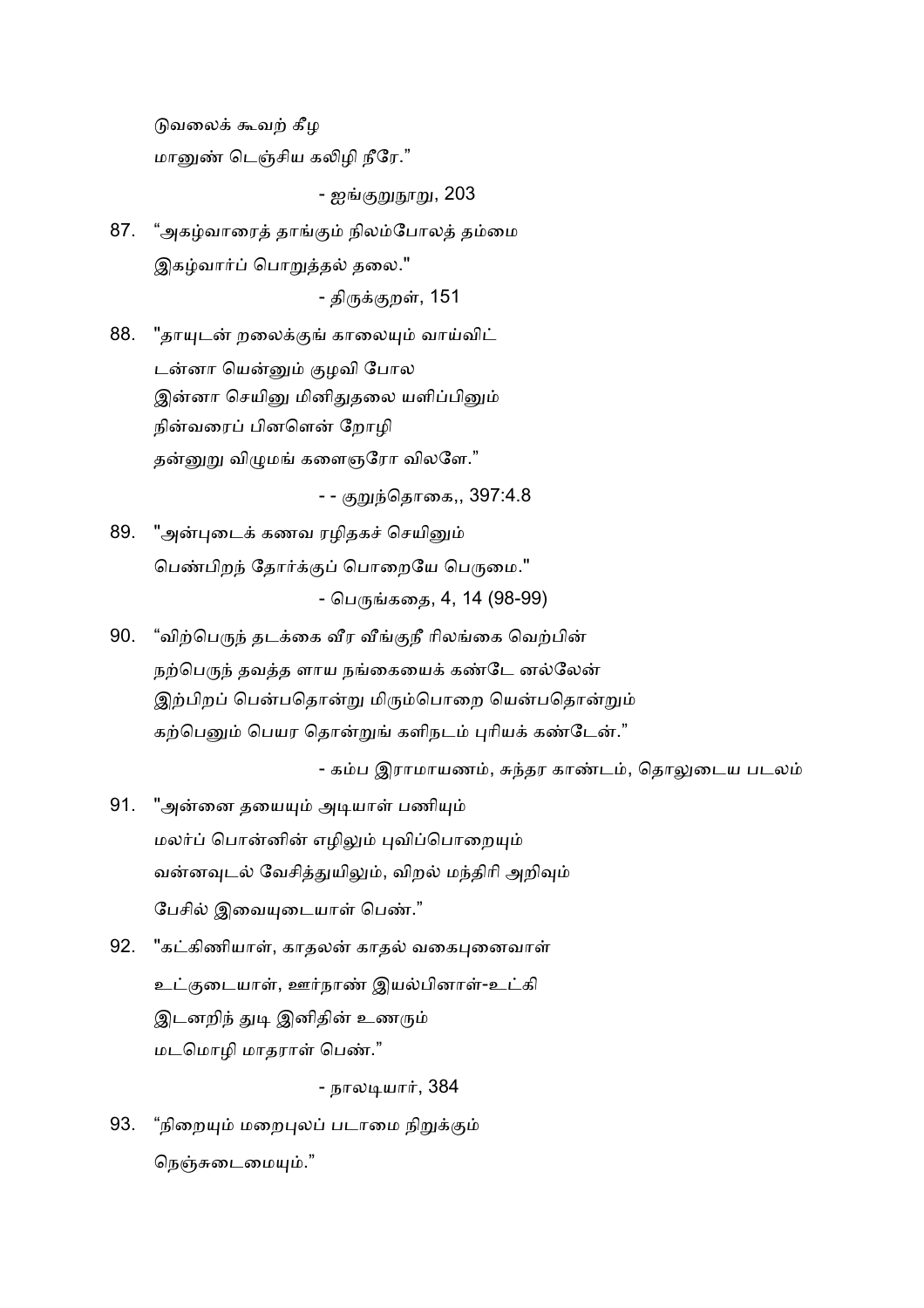- தொல்காப்பியம், களப்பியல், நச்சினார்கினியர் உரை

94. "யாயா கியளே மாஅ யோளே மடைமாண் செப்பிற் றமிய வைகிய பெய்யாப் பூவின் மெய்சா யினளே பாசடை நிவந்த கணைக்கா னெய்தல் இனமீ னிருங்கழி யோத மல்குதொறும் கயமூழ்கு மகளிர் கண்ணின் மானும் தண்ணந் துறைவள் கொடுமை நம்மு னாணிக் கரப்பா டும்மே."

- குறுந்தொகை, 9

- 95. "யாயா கியளே விழவுமுத லாட்டி பயறுபோ லிணரப் பைந்தாது படீஇயர் உழவர் வாங்கிய கமழ்பூ மென்சினைக் காஞ்சி யூரன் கொடுமை கரந்தன ளாகலி னாணிய வருமே."
	- குறுந்தொகை , 10
- 96. "விருந்தே தானும்

புதுவது புனைந்த யாப்பின் மேற்றே."

- தொல்காப்பியம், செய்யுளியல், 231

97. "மறப்பரும் கேண்மையோ டறப்பரி சாரமும் விருந்துபுறந் தரூஉம் பெருந்தண் வாழ்க்கையும்."

- சிலப்பதிகாரம், மனையறம் படுத்த காதை, 85-86

98. "அறவோர்க் களித்தலும் அந்தண ரோம்பலும் துறவோர்க் கெதிர்தலும் தொல்லோர் சிறப்பின் விருந்தெதிர் கோடலும் இழந்த என்னை."

- சிலப்பதிகாரம், கொலைக்களக் காதை, 71-73

99. "விருந்து கண்டபோ தென்னுறுமோ வென்று விம்மும்."

- கம்ப இராமாயணம், சுந்தர காண்டம், காட்சிப் படலம் , 15

100. "அல்லில் ஆயினும் விருந்துவரின் உவக்கும் முல்லை சான்ற கற்பின் மெல்லியல் குறுமகள் உறைவின் ஊரே."

- நற்றிணை, 142, 9-11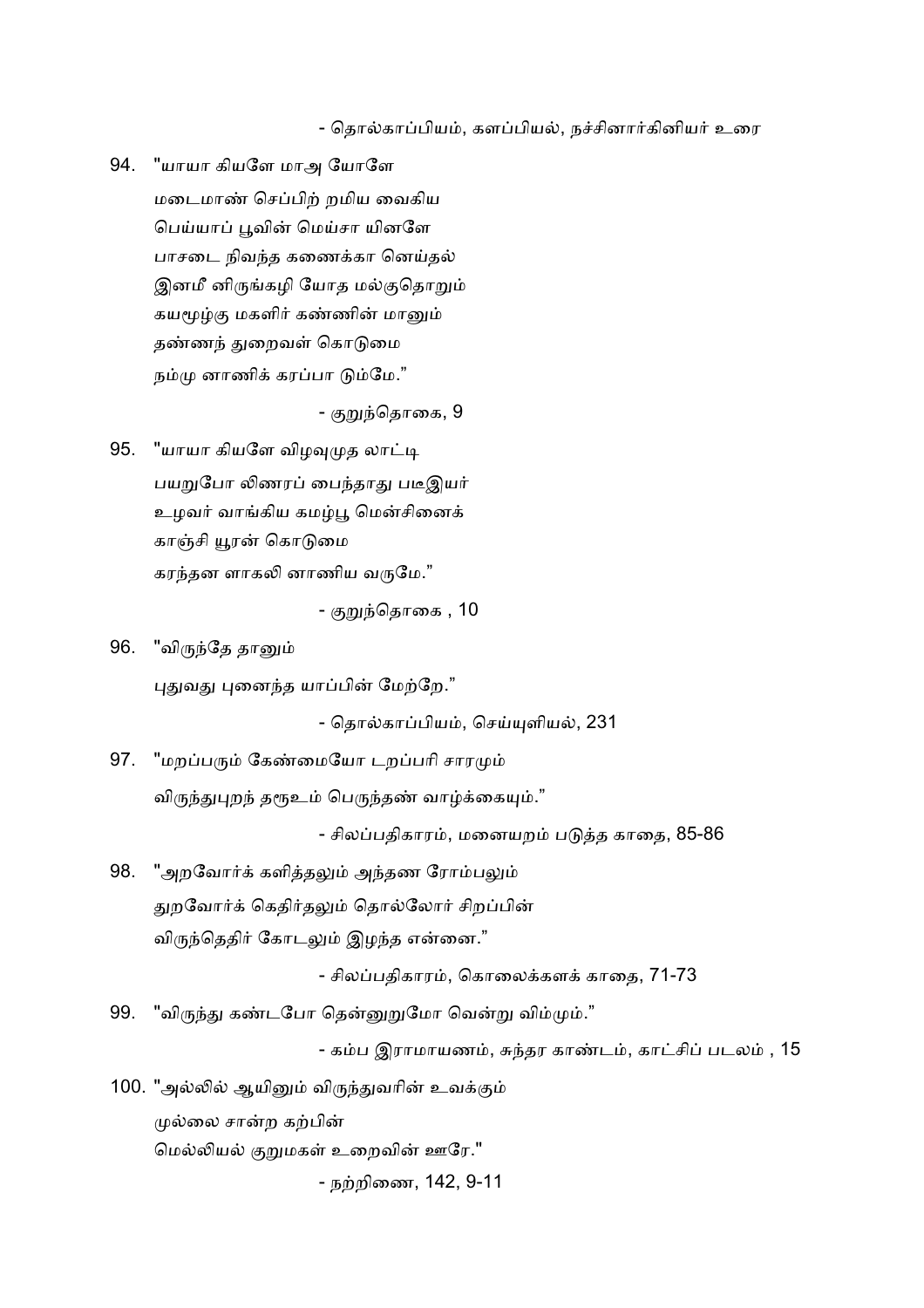101. "பலர்புகு வாயி லடைப்பக் கடவுதர் வருவீ ருளீரோ வெனவும் வாரார் தோழிநங் காத லோரே..."

- குறுந்தொகை, 1 18:2-5

102. "வருநர்க்கு வரையா வளநகர் பொற்ப மலரத் திறந்த வாயில் பலருண."

- குறிஞ்சிப்பாட்டு, 202-3

103. "உலகுபுகத் திறந்த வாயிற் பலரோ டுண்டல் மரீஇ யோனே."

- புறநானூறு, 234:5-9

104. Nambiyakaporul: Akatinaiyiyal.

- 105. ToIkäppiyam: Karpiyal-11, Commentary- Naccinarkkiniyar.
- 106. "முளிதயிர் பிசைந்த காந்தண் மெல்விரல் கழுவுறு கலிங்கங் கழாஅ துடீஇக் குவளை யுண்கண் குய்ப்புகை கமழத் தான்றுழந் தட்ட தீம்புளிப் பாகர் இனிதெனக் கணவ னுண்டலின் நுண்ணிதின் மகிழ்ந்தன் றொண்ணுதன் முகனே."

- குறுந்தொகை, **167** 

107. "உண்டனன் உண்ணக் கண்ட

நகைமுத்தோ உவப்பை உண்டாள்."

- குடும்ப விளக்கு, பாகம் 3

108. "அருந்து மெல்லடகு ஆரிட வருந்துமென் றழுங்கும்."

- கம்ப இராமாயணம், சுந்தர காண்டம், காட்சிப் படலம் -15:1

109. "ஏனது சுவைப்பினு நீகை தொட்டது வானோ ரமுதம் புரையுமா லெமக்கென அடிசிலும் பூவுந் தொடுதற் கண்ணும்.''

- தொல்காப்பியம், கற்பியல், 5

110. ''வேம்பின் பைங்காயென் றோழி தரினே தேம்பூங் கட்டி யென்றணி ரினியே."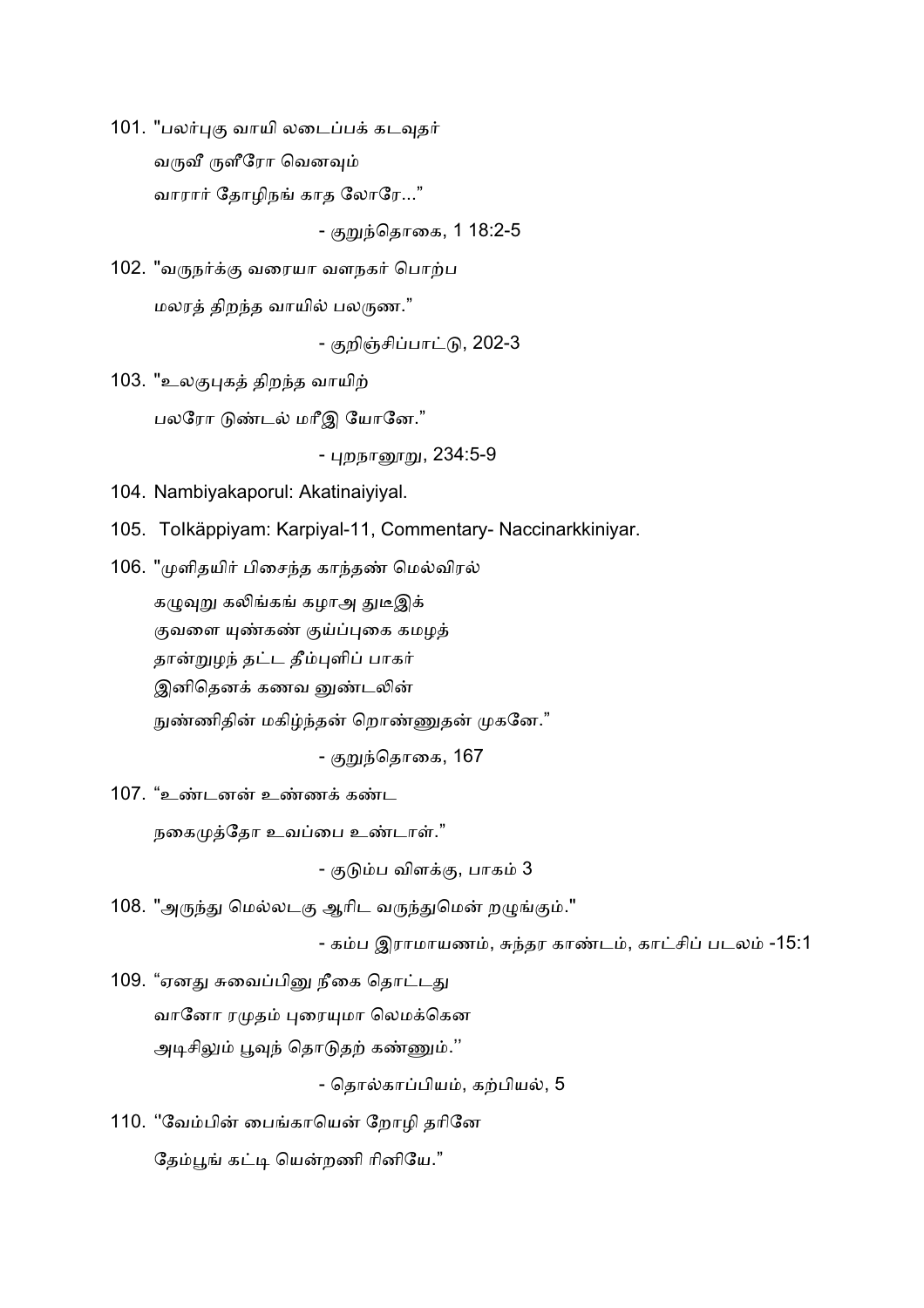- குறுந்தொகை, 196:1-2

111. Tiruveňgaikkövai: 403.

112. Tolkāppiyam, Purattinaiyiyal 4. Ilampüranar's commentary.

113. "கெடுக சிந்தை கடிதிவள் துணிவே மூதின் மகளி ராதல் தகுமே மேனா லுற்ற செருவிற் கிவள்தன்னை யானை யெறிந்து களத்தொழிந் தனனே நெடுந லுற்ற செருவிற் கிவள்கொழுநன் பெருநிரை விலங்கி யாண்டுப்பட் டனனே இன்றும், செருப்பறை கேட்டு விருப்புற்று மயங்கி வேல்கைக் கொடுத்து வெளிதுவிரித் துடீஇப் பாறுமயிர்க் குடுமி யெண்ணெய் நீவி ஒருமக னல்ல தில்லோள் செருமுக நோக்கிச் செல்கென விடுமே."

- புறநானூறு, 279

114. "மனைக்குவிளக் காகிய வாணுதல்."

<u>- புறநானூறு, 314:1</u>

115. "மனைக்கு விளக்கம் மடவாள்."

- நான்மணிக்கடிகை, 1 05:1

116. "மனைக்குப்பாழ் வாள்நுத லின்மைதான்."

- நான்மணிக்கடிகை, 22:1

117. "புகழ்புரிந் தில்லிலோர்க் கில்லை இகழ்வார்முன் ஏறுபோல் பீடு நடை."

- திருக்குறள், 656

118. "இல்லதென் இல்லவள் மாண்பானால்."

- திருக்குறள், 52

119. "மங்கலம் என்ப மனைமாட்சி"

-திருக்குறள், 60

120. "ஒன்றன்கூ றாடை யுடுப்பவரே யாயினும் ஒன்றினார் வாழ்க்கையே வாழ்க்கை."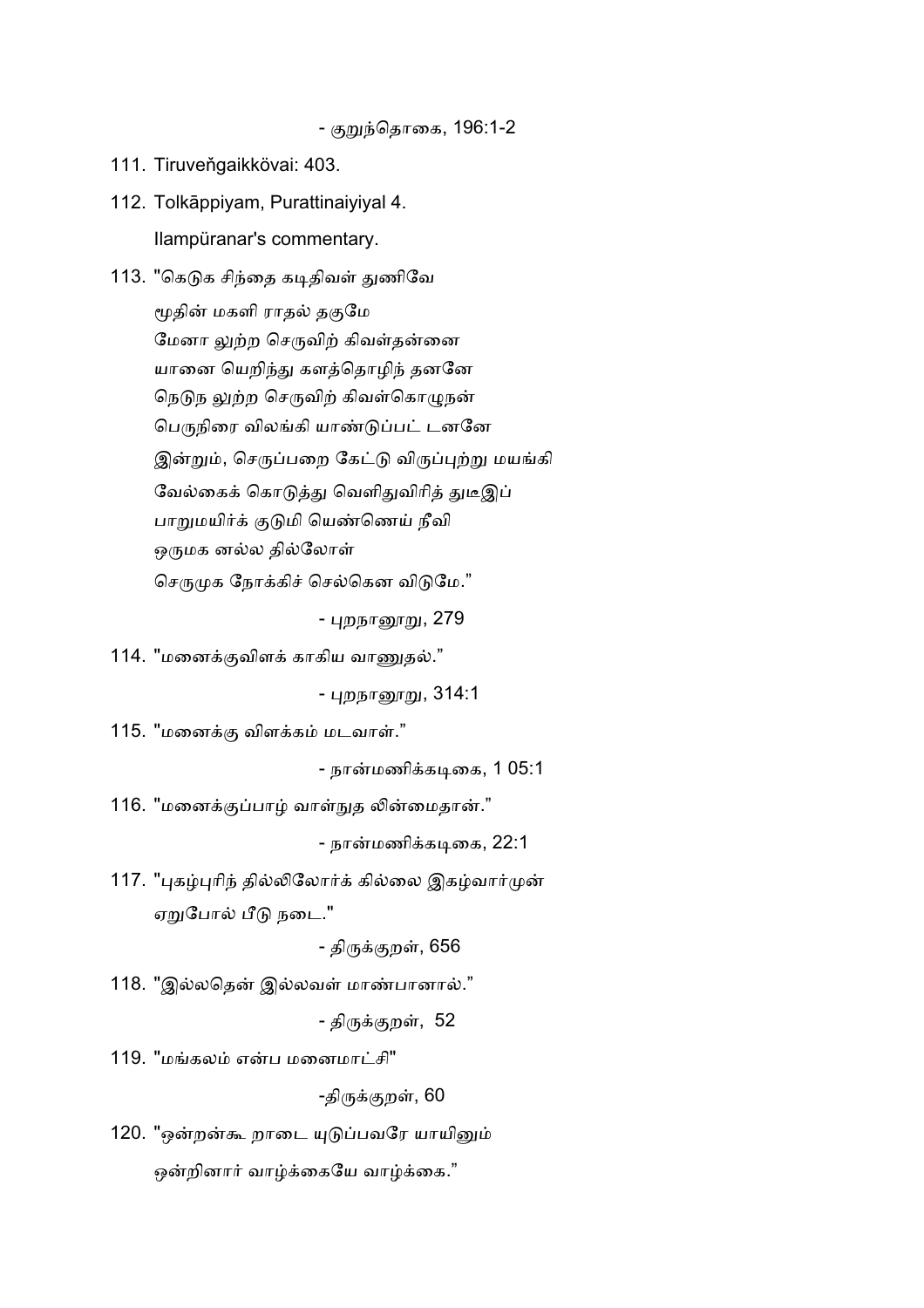- கலித்தொகை பாலைக்கலி, 18:9-11

121. "இருதலைப் புள்ளின் ஒருயி ரம்மே."

<u>- அகநானூறு; 12:5</u>

122. "அருவரைச் சேராத் தொழுநர் கனவிற் றொட்டது கைபிழை யாகாது நனவிற் சேஏப்பநின் னளிபுனல் வையை வருபுனல் அணிகென வரங்கொள் வோரும் கருவயி றுறுகெனக் கடம்படு வோரும் செய்பொருள் வாய்க்கெனச் செவிசார்த்து வோரும் ஐயம ரடுகென வருச்சிப் போரும்."

- பரிபாடல், 8:102

123. "திண்கதிர் மதாணி யொண்குறு மாக்களை ஒம்பினர்த் தழி இத் தாம்புணர்த்து முயங்கித் தாதணி தாமரைப் போதுபிடித் தாங்குத் தாமு மவரும் ஒராங்கு விளங்கக் காமர் கவினிய பேரிளம் பெண்டிர் பூவினர் புகையினர் தொழுவினர் பழிச்சிச் சிறந்துபுறங் காக்குங் கடவுட் பள்ளி."

- மகுரைக்காஞ்சி, 461-467

124. "நிலத்தினும் பெரிதே வானினு முயர்ந்தன்று நீரினு மாரள வின்றே சாரற் கருங்கோற் குறிஞ்சிப் பூக்கொண்டு பெருந்தே விழைக்கு நாடனொடு நட்பே."

- குறுந்தொகை, 3

125. "ஒரான் வல்சிச் சீரில் வாழ்க்கை பெருநலக் குறுமகள் வந்தென இனிவிழ வாயிற் றென்னு மிவ்வூரே."

- குறுந்தொகை , 265:4-6

126. "யாண்டுபல வாக நரையில வாகுதல் யாங்கா கியரென வினவுதி ராயின் மாண்டவென் மனைவியொடு மக்களு நிரம்பினர்."

- பறநாரைறு, 191:1-3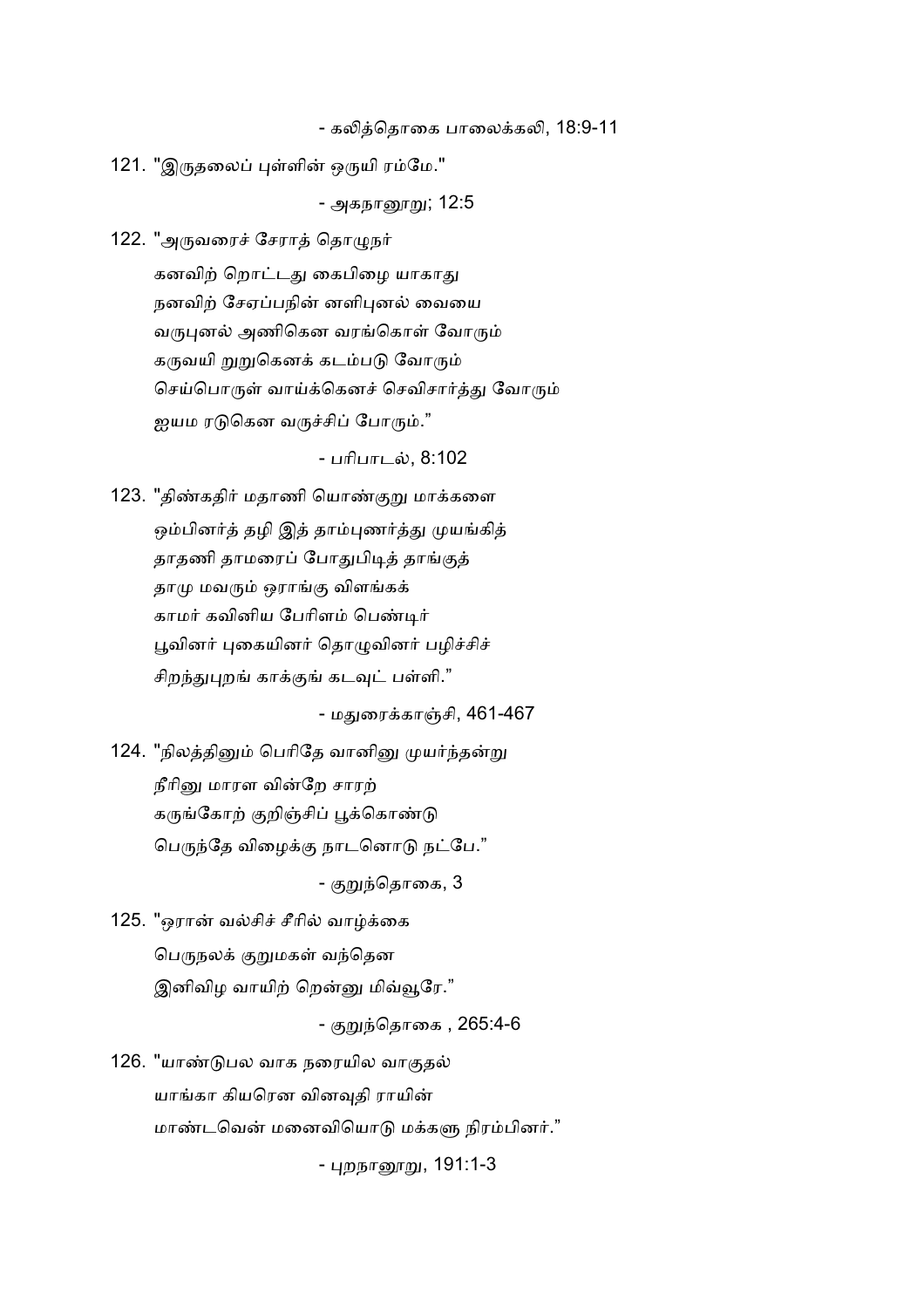127. "இம்மைப் பிறப்பில் பிரியலம் என்றேனாக் கண்நிறை நீர்கொண் டனள்."

- திருக்குறள், 1315

128. "பெருந்தோட் கணவன் மாய்ந்தென வரும்பற வள்ளித ழவிழ்ந்த தாமரை நள்ளிரும் பொய்கையுந் தீயுமோ ரற்றே."

<u>- புறநானூறு, 246:13-15</u>

129. "காதல ரிறப்பிற் கனையெரி பொத்தி ஊதுலைக் குருகின் உயிர்த்தகத் தடங்காது இன்னுயி ரீவர் ஈயா ராயின் நன்னீர்ப் பொய்கையின் நளியெரி புகுவர் நளியெரி புகாஅ ராயின் அன்பரோடு உடனுறை வாழ்க்கைக்கு நோற்றுடம் படுவர்."

- மணிேமகைல, 21 42-47

130. "கணவனை யிழந்தோர்க்குக் காட்டுவதில்."

- சிலப்பதிகாரம், வழக்குரை காதை, 80

131. "ஒருங்குடன் மாய்ந்த பெண்டிர்க் காயினும்

….. …… ….. …… …..

சுடுமண் ஓங்கிய நெடுநிலைக் கோட்டம்." - மணிேமகைல, 6:55-59

132. "உடன்வீழ்ந் தன்றா லமரே பெண்டிரும் பாசடகு மிசையார் பனிநீர் மூழ்கார் மார்பகம் பொருந்தி யாங்கமைந் தனரே..."

- புறநானூறு, 62:13-15

133. புறநானூறு, 240

- 134. Periya Puránam-Tirunavukkarasu Náyanár Puránam.
- 135. M. E. R.

136. M. E. R.

137. "பருத்திப் பெண்டின் பனுவ லன்ன."

- புறநாரைறு, 125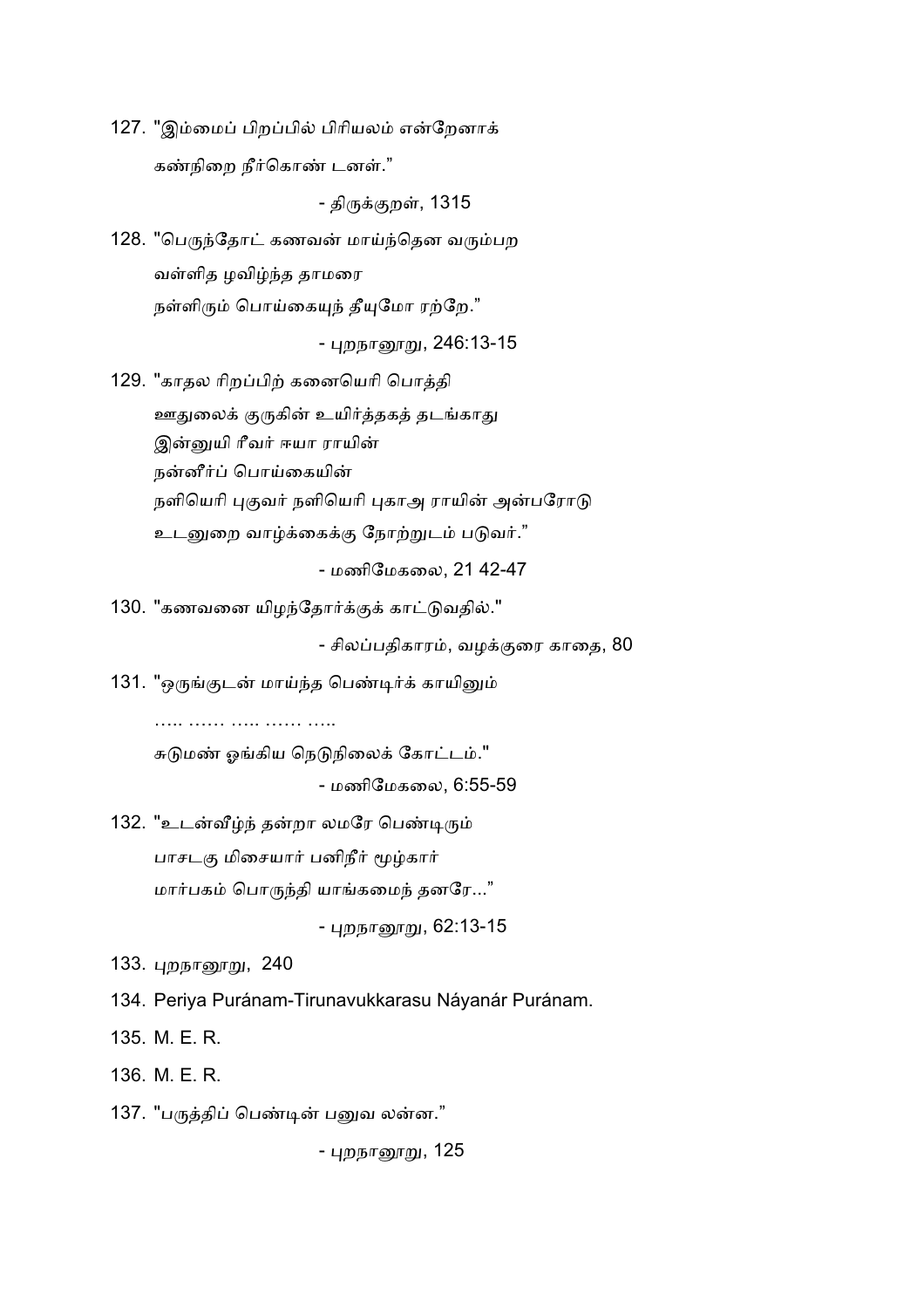138. "ஆளில் பெண்டிர் தாளின் செய்த நுணங்குநுண் பனுவல் போல."

-Narrinai, 353

139. "கழிகல மகளிர் போல வழிநினைந் திருத்த லதனினு மரிதே."

- புறநானூறு, 289:14-15

140. புறநானூறு, 25, 250, 26 1, 280

141. Folklore in the Old Testament, Part I., P. 377 .

142. "A virtuous woman is a crown to her husband."

- Old Testament, Proverbs., XII. 4

143. ''Wife's are young men's mistresses

Companion for middle age and old men's nurses".

- Francis Bacon. In Marriage and Simple Life

144. "All other good by Fortune's hands are given

A wife is the peculiar gift of heaven".

—Рope: January and Мау

145. "O Woman! lovely Woman! Nature made thee to tempər man; we had seen brutes without you".

-Otway, Venice Preserved. I-1

146. "Giving honour unto the wife; as unto the weaker vessel."

- New Testament, I. Peter. Il-7

147. "செல்லான் கிழவன் இருப்பின் நிலம்புலந் தில்லாளின் ஊடி லிடும்."

-திருக்குறள், 1039

148. "இல்லதென் இல்லவள் மாண்பானால் உள்ளதென் இல்லவள் மாணாக் கடை."

-திருக்குறள், 53

149. Avvaiyār, Tanippādal Tirațtu, Part 1. P. 63.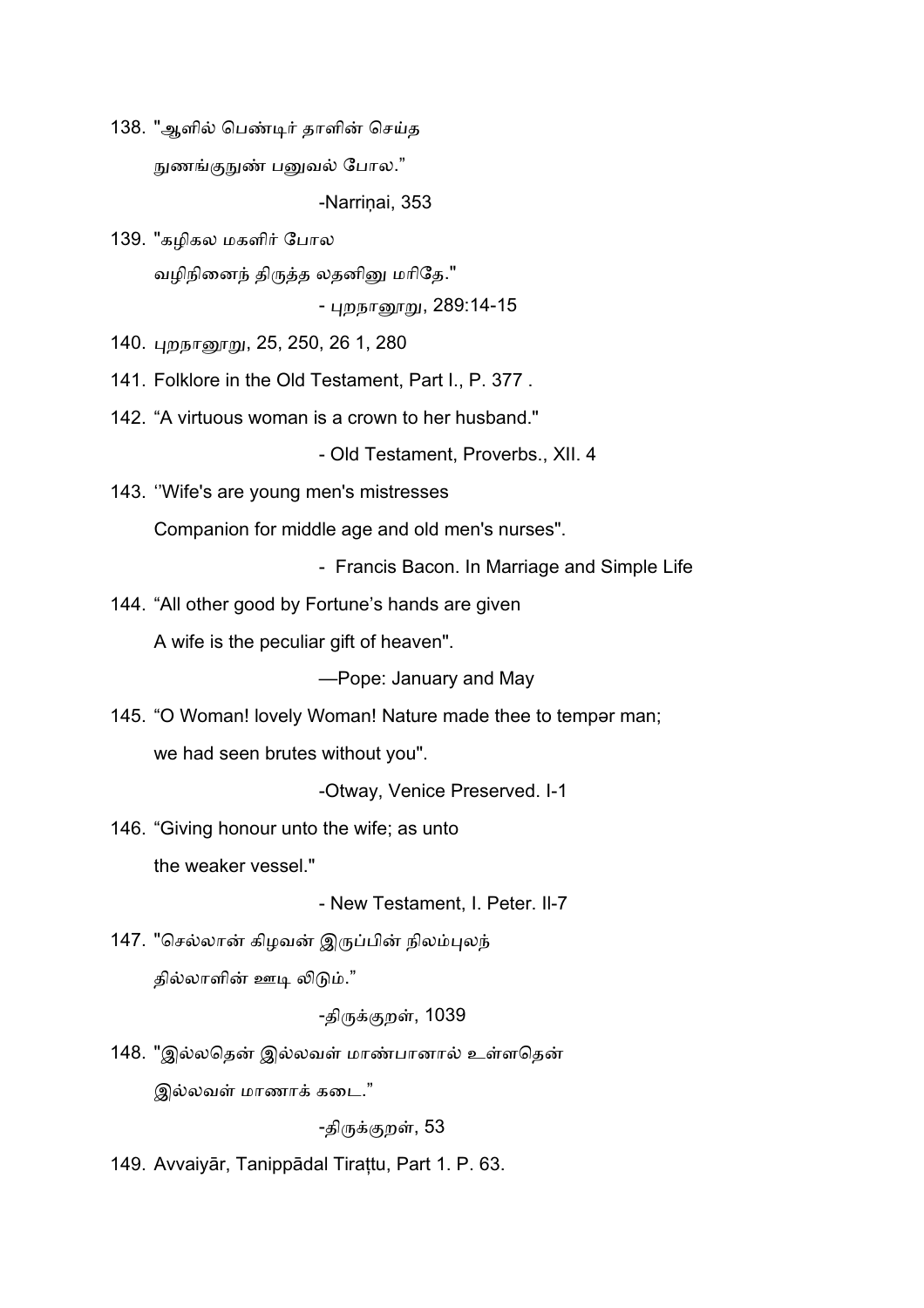## Notes : Part II

1 "Being Dravidian, the inhabitants of Mohanjo-Daro and Northern India, naturally spoke of a Dravidian Language."

- Rev. Fr., Heras, Light on the Mohanjo Daro Riddle, 1

- 2. Pura-p-porul Venbã mālai, Karantaippatalam, 14
- 3. V. Kanagasabai Pillai, The Tamil Eighteen Hundred Years Age, p. 120
- 4. K. A. Nilakanta Sastri. Tamilar Paņpāțum Varalārum," p. 115
- 5. T. V. Kalyana Sundaranar, "Peņņiņ Perumal, (or) Vālkkaittuņai" p. 39-40
- 6. Dr. M. Varadarajan. "Peņmai Vāļka,' p. 11-12
- 7. Dr. V. Sp. Manickam. "Tamilkkātal,' p. 152
- 8. Dr. K. K. Pillai, 'A Social History of the Tamils,' Part I, p. 385
- 9. Dr. N. Subramaniyam. -"Sangam Polity," p. 285
- 10. Dr. N. Subramaniyam, -"Journal of Indian History", Vol. XXXVIII, Part 1, April 1960, Serial No: 112, Page 487
- 11. Jawaharlal Nehru.

—"The Discovery of India.' p. 107

12. K. Gnanambal,

- "Home life among the Tamils in Sangam age.' p. 107

13. 'பிறப்பே குடிமை ஆண்மை யாண்டோடு உருவு நிறுத்த காம வாயில் நிறையே யருளே உணர்வொடு திருவென முறையுறக் கிளந்த ஒப்பினது வகையே."

தொல்காப்பியம், மெய்ப்ப்பாட்டியல் 25

14. "ஒன்றே வேறே என்றிரு பால்வயின் ஒன்றி உயர்ந்த பால தாணையின் ஒத்த கிழவனுங் கிழத்தியுங் காண்ப மிக்கோ னாயினுங் கடிவரை யின்றே.' o

-தொல்காப்பிய, களவியல் , 2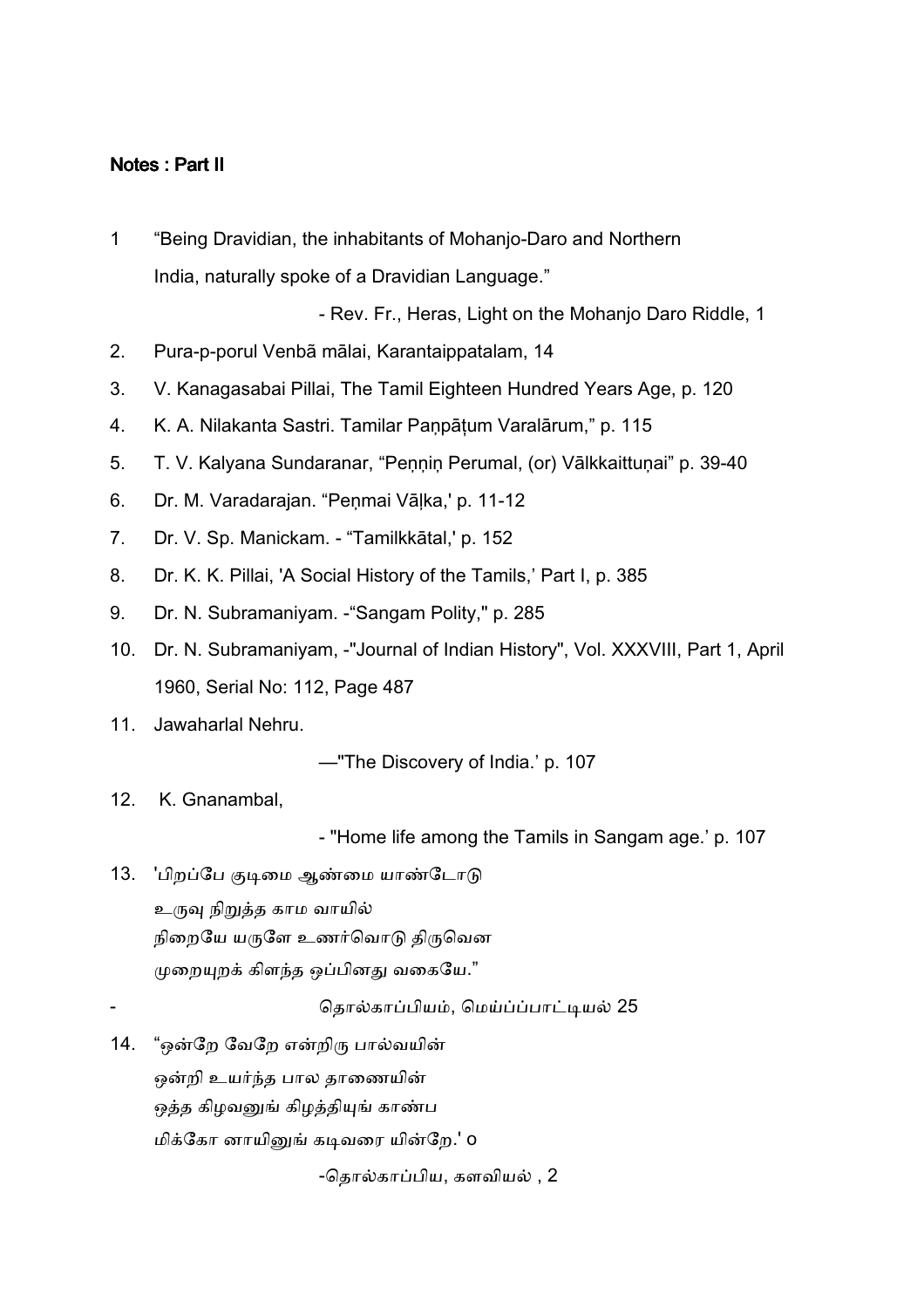14A. Dr. V. Sp. Manickam, - \*Tamil-k-kātail," p. 152

15. Dr. M. Varadarajan, - "Penmai Vālka,' p. 26

16. Dr. M. Varadarajan, - "Peņmai Vālka" p. 25

- 17. அண்ணாந் தேந்திய வனமுலை தளரினும் பொன்னேர் மேனி மணியிற் றாழ்ந்த நன்னெடுங் கூந்தல் நரையொடு முடிப்பினும் நீத்த லோம்புமதி பூக்கே மூர! - நற்றிணை, 10:1-4
- 18. 'புதுமலர் அல்ல; காய்ந்த

புற்கட்டே அவள் உடம்பு

சதிராடும் நடையாள் அல்லள்

தள்ளாடி விமும் மூதாட்டி

மதியல்ல முகம் அவட்கு

வறள் நிலம்; குழிகள் கண்கள்

எது எனக்கு இன்பம் நல்கும் -

இருக்கின்றாள்' என்பதொன்றே."

- பாரதிதாசன் குடும்ப விளக்கு, முதியோர் காதல்

19. 'பெருமையும் உரனும் ஆடுஉ மேன."

- தொல்காப்பியம், களவியல். 7

20. Tolkáppiyam, Kalaviyal, 7 Commentary.

- 21. ToIkáppiyam, Kalaviyal, 8 Commentary.
- 22. உயிரினுஞ் சிறந்தன்று நாணே நாணினுஞ் செயிர் தீர் காட்சிக் சற்புச்சிறந் தன்றென."

-தொல்காப்பியம், களவியல் , 22, 1.2

23. செறிவும் நிறையுஞ் செம்மையுஞ் செப்பும் வம்பையும் பெண்பா லன." H அறிவும் அரு

-தொல்காப்பியம், பொருளியல், 15

24. அகத்துறை இலக்கியங்களில் எல்லாம் உலகிலேயே ஒப்பற்று விளங்குவது தமிழில் உள்ள அகத்துறை இலக்கியமே."

-அறிஞர் தனி நாயக அடிகளார், தமிழ்த்தூது, p. 44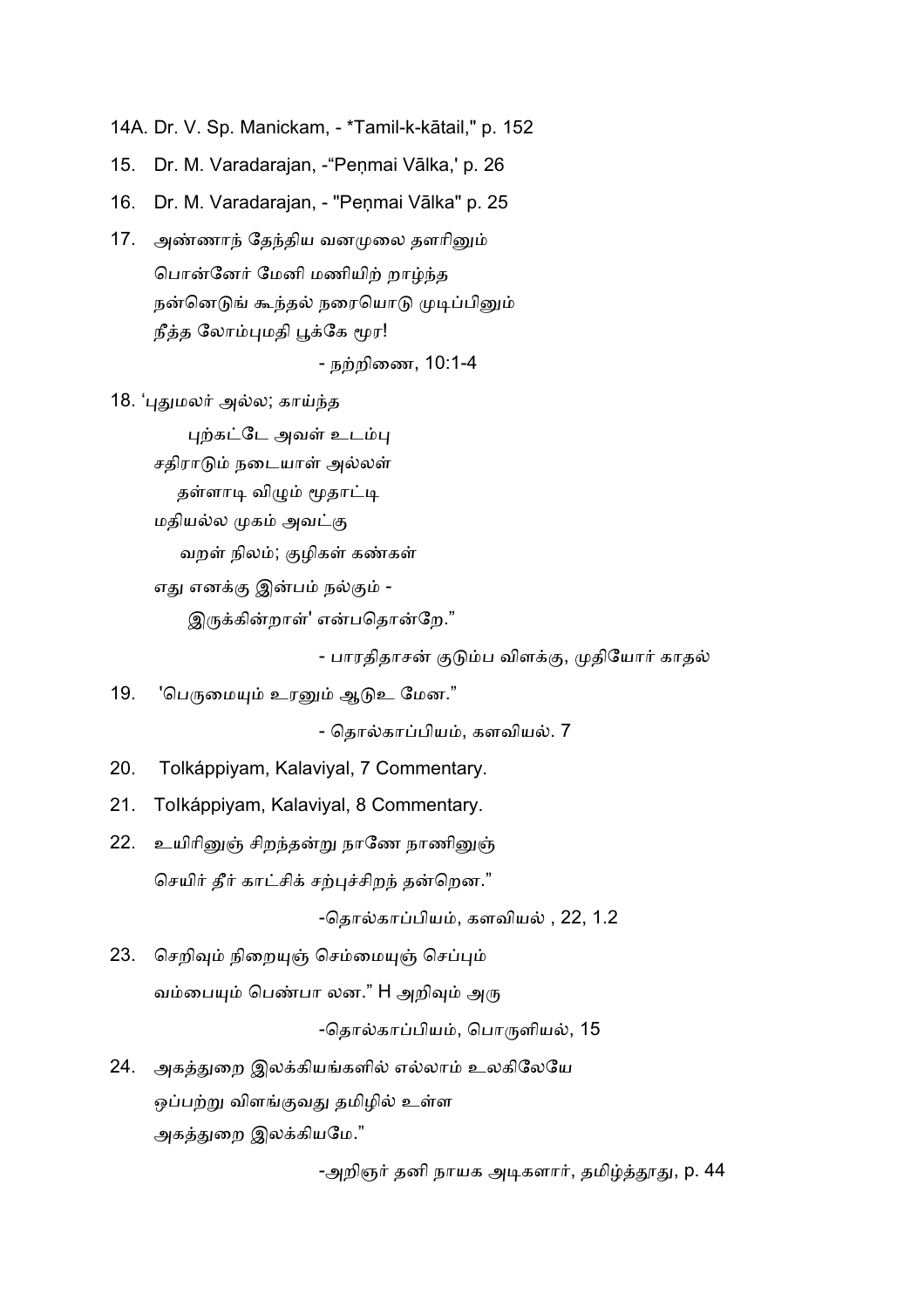25. பெண்ணின் இயல்பை சேக்ஸ்பியரைத் தவிர வேறு எவரேனும் அறிவரெனக் கூறுவாரெனின் அவர் அறிவிலர் அன்றேல் பேரறிஞர் என்ப.'

- அறிஞர் தனி நாயக அடிகளார், தமிழ்த்தூது, p. 46

26. Dr. V. Sp. Manickam, The Tamil Concept of Love, pp. 317-318.

27. அறத்தொடு நின்றேனைக் கண்டு திறப்பட என்னையர்க் குய்த்துரைத்தாள் யாய்; அவருந், தெரிகணை நோக்கிச் சிலை நோக்கிக் கண்சேந் தொருபக லெல்லாம் உருத்தெழுந் தாறி இருவர்கட் குற்றமும் இல்லையால் என்று மந்து சாய்த்தார் தலை; தெருமந்து ததார் த

- கலித்தொகை, குறிஞ்சிக்கலி, 3:20-25

28. ………. துறைவர்க்கு

உரிமை செப்பினர் நமரே...... H H

- குறுந்தொகை 351:4-5

29. Dr. U. V Swaminatha Aiyar, Kuruntokai, 351, Commentary.

- குறுந்தொகை

30. 'அம்ம வாழி தோழி நம்மூர்ப் பிரிந்தோர்ப் புணர்ப்போ ரிருந்தனர் கொல்லோ தண்டுடைக் கையர் வெண்டலைச் சிதலவர் நன்றுநன் றென்னு மாக்களோ டின்றுபெரி தென்னு மாங்கண தவையே."

- குறுந்தொகை. **146** 

31. காலே பரிதப் பினவே கண்ணே நோக்கி வாளிழந் தனவே அகவிரு விசும்பின் மீனினும் பலரே மன்றவிவ் வுலகத்துப் பிறரே."

-குறுந்தொகை , 44

- 32. கலித்தொகை, பாலைக்கலி, 8.
- 33. Dr. V. Sp, Manickam, The Tamil Concept of Love, p. 318.
- 34. எக்கர் ஞாழன் மலரின் மகளிர்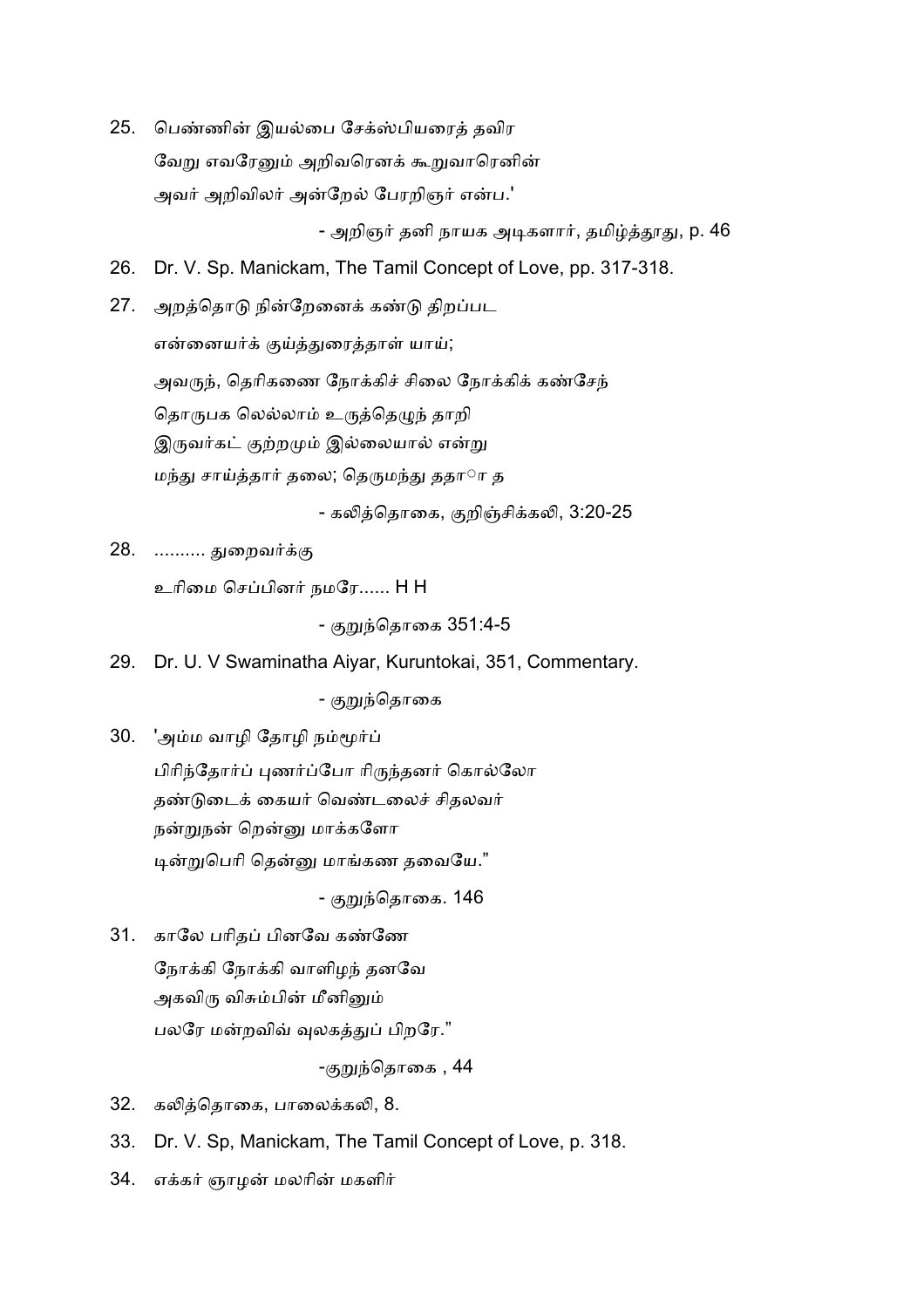ஒண்டழை யயருந் துறைவன் தண்டழை விலையென நல்கினன் நாடே."

35. விலைவேண்டா ரெம்மினத் தாயர் மகளிர் கொலையேற்றுக் கோட்டிடைத் தாம் வீழ்வார் மார்பின் முலையிடைப் போலப் பகின்."

- கலித்தொகை, முல்லைக்கலி, 371 -73

36. அகநானூறு, 280 Et 390.

37. …. … …ஆய்தொடிக் குறுமகள் நலஞ்சால் விழுப்பொருள் கலநிறை கொடுப்பினும் பெறலருங் குரைய ளாயின்..... ."

- அகநானூறு, 280, 4-6

38. "ஒரான் வல்சிச் சிரில் வாழ்க்கை பெருநலக் குறுமகள் வந்தென இணிவிழ வாயிற் றென்னுமிவ் வூரே."

-குறுந்தொகை , 265:4-6

39. "முழங்குகடன் முழவின் முசிறி யன்ன நலஞ்சால் விழுப்பொருள் பணிந்துவந்து கொடுப்பினும் புரையரல்லோர் வரையல ளிவளெனக் தந்தையுங் கொடாஅ னாயின் வந்தோர்."

-பறநாரைறு 343:10-13

 $40.$  (1) நற்றிணை: 393; 10, நமர் கொடை நேர்ந்தனர்"

(2) ஐங்குறுநூறு: 300; 2-3

\*அஞ்சிறை விரிக்கும் பெருங்கல் வெற்பன்

வந்தன னெதிர்ந்தனர் கொடையே."

(3) அகநானூறு:282; 13-"எந்தையும் எதிர்ந்தனம் கொடையே.''

41. நிலத்தினும் பெரிதே வானினு முயர்ந்தன்று

நீரினு மாரள வின்றே சாரற்

கருங்கோற் குறிஞ்சிப் பூக் கொண்டு

பெருந்தே னிழைக்கு நாடனொடு நட்பே.

- குறுந்தொகை, 3

42. குறுந்தாட் கூதளி யாடிய நெடுவரைப்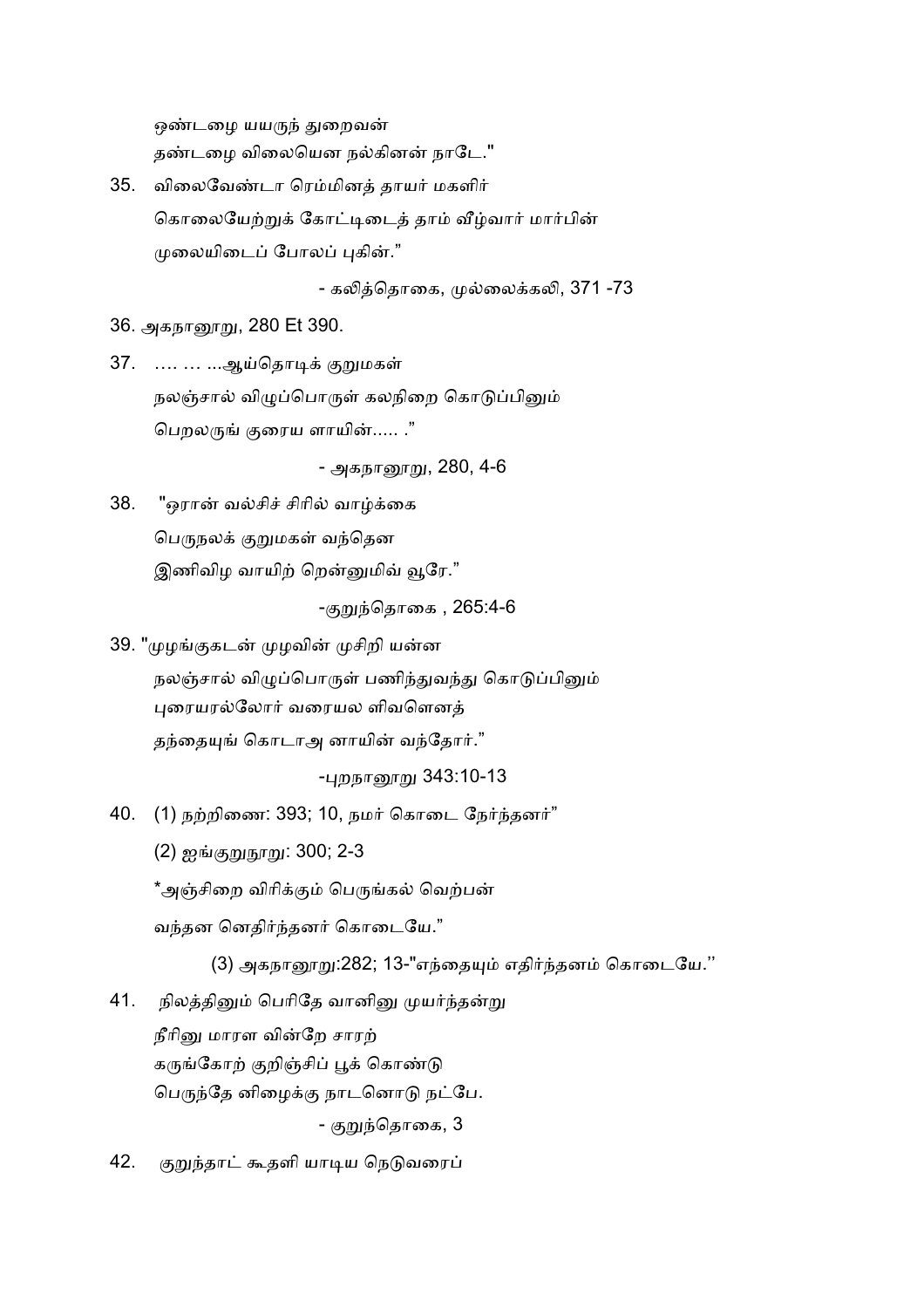பெருந்தேன் கண்ட விருங்கை முடவன் உட்கைச் சிறுகுடை கோலிக் கீழிருந்து சுட்டுபு நக்கி யாங்குக் காதலர் நல்கார் நயவா ராயினும் பல்காற் காண்டலு முள்ளத்துக் கினிதே. - குறுந்தொகை 60

43. வாருறு வனர்கதுப் புளரிப் புறஞ்சேர்பு அழாஅ லென்றுநம் மழுதகண் டுடைப்பார் யாரா குவர்கொல் தோழி.'

- குறுந்தொகை, 82:1-3

44. "பூவிடைப் படினும் யாண்டுகழிந் தன்ன நீருறை மகன்றிற் புணர்ச்சி போலப் பிரிவரி தாகிய தண்டாக் காமமொ டுடனுயிர் போகுக தில்ல கடனறிந் திருவே மாகிய வுலகத் தொருவே மாகிய புன்மைநா முயற்கே."

- குறுந்தொகை, 57

- 45. 'உமணர் சேர்ந்து கழிந்த மருங்கி னகன்றலை ஊர்பாழ்த் தன்ன வோமையம் பெருங்காடு இன்னா வென்றி ராயின் இனியவோ பெரும தமியோர்க்கு மனையே.' - குறுந்தொகை, 124
- 46. 'வினையே யாடவர்க் குயிரே வாணுகல் மனையுறை மகளிர்க் காடவ ருயிரென நமக்குரைத் தோருந் தாமே அழாஅ றோழி யழுங்குவர் செலவே."

- குறுந்தொகை 135

47. "வேரல் வேலி வேர்க்கோட் பலவின் சார னாட செவ்வியை யாகுமதி யாரஃ தறிந்திசி னோரே சாரற் சிறுகோட்டுப் பெரும்பழந் தூங்கி யாங்கிவள் உயிர் தவச் சிறிது காமமோ பெரிதே - குறுந்தொகை, 18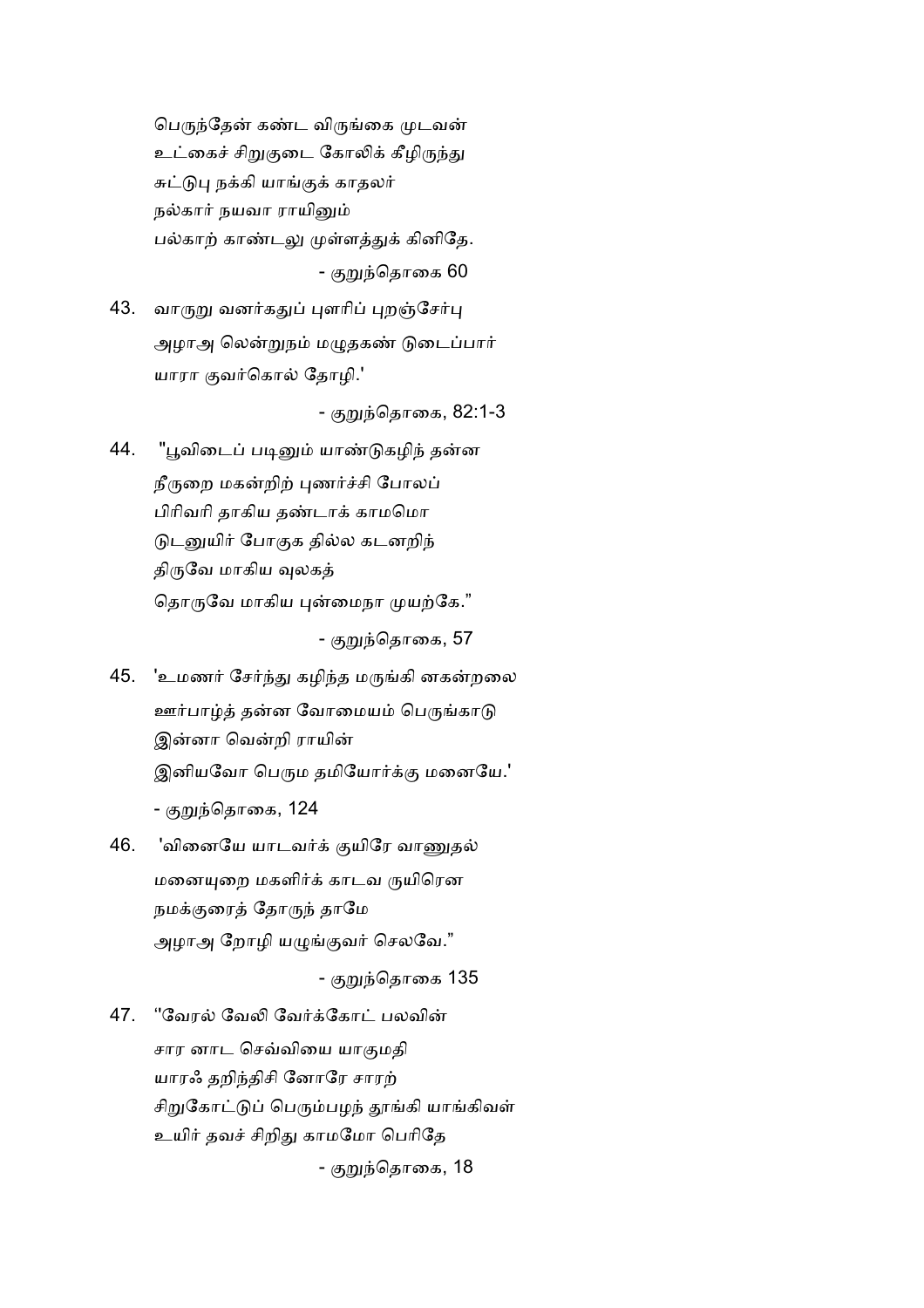48. "மால்வரை யிழிதருந் துவெள் ளருவி கன்முகைத் ததும்பும் பன்மலர்ச் சாரற் சிறுகுடிக் குறவன் பெருந்தோட் குறுமகள் நீரோ ரன்ன சாயல் தீயோ ரன்னவென் னுரணவித் தன்றே.'

- குறுந்தொகை, 95

- 49. "கடல் சூழ் மண்டிலம் பெறினும் விடல்சூழ லனா னின்னுடை நட்பே." - குறுந்தொகை, 300:7-8
- 50. எல்லா மெவனோ பதடி வைகல் பாணர் படுமலை பண்ணிய வெழாலின் வானத் தெழுஞ்சுவர் நல்லிசை வீழப் பெய்த புலத்துப் பூத்த முல்லைப் பசுமுகைத் தாது நாறு நறுநுதல் அரிவை தோளிணைத் துஞ்சிக் கழிந்த நாளிவண் வாழு நாளே.

- குறுந்தொகை , 323

51. "ஒருநாள் புணரப் புணரின்

அரைநாள் வாம்க்கையும் வேண்டலன் யானே."

-குறுந்தொகை , 280:4-5

52. 'முட்டாச் சிறப்பின் பட்டினம் பெறினும் வாரிருங் கூந்தல் வயங்கிழை யொழிய வாரேன் வாழிய நெஞ்சே."

-பட்டினப்பாலை, 218-20

53.  $(1)$  அன்றை யன்ன நட்பினன்."

- குறுந்தொகை 385:6

(2) தலைநாள் அன்ன பேணலன்'

- நற்றிணை 332:8

(3) தண்டாக் காதலும் தலைநாள் போன்மே"

- அகநாரைறு, 332:15

(4) அன்றை யன்ன விருப்போடு"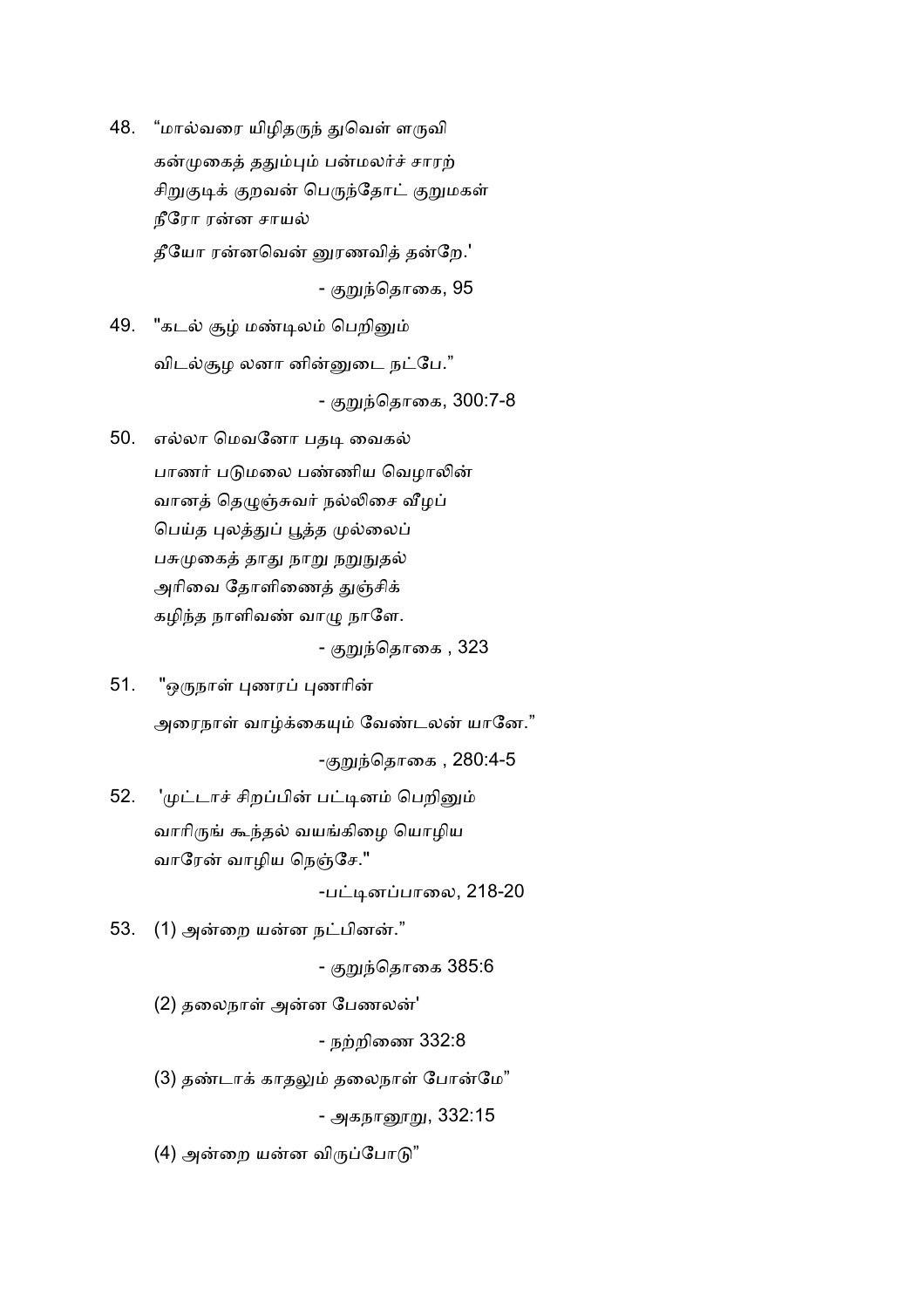- குறிஞ்சிப்பாட்டு, 238

54. "பாமக

எண்ணுமுறை நிறுத்தயாழ் பண்ணினுள்ளும் புதுவது புனைந்த திறத்தினும் வதுவை நாளினும் இனியனால் எமக்கே."

- அகநானூறு, 352:16-17

55. "திறவாக் கண்ண சாய்செவிக் குருளை கறவாப் பால்முலை கவர்தல் நோனாது புனிற்றுநாய் குரைக்கும் புல்லென் அட்டில் காழ்சோர் முதுசுவர்க் கணச்சித லரித்த பூழி பூத்த புழற்கா ளாம்பி ஒல்குபசி உழந்த ஒடுங்குதுன மதுகுல இளைக்கைக் கிணைமகள் வள்ளுகிர்க் குறைத்த குப்பை வேளை உப்பிலி வெந்ததை இடவோர் காட்சி நாணிக் கடையடைத்து இரும்போர் ஒக்கலொ டொருங்குடன் மிசையும்."

- சிறுபாணாற்றுப்ப்படை, 13-139 56.

56. "துன்னருங் கானமுந் துணித லாற்றாய் பின்னின்று பெயரச் சூழ்ந்தனை யாயி னென்னிலை யுரைமோ நெஞ்சே."

- அகநானூறு, 181 : 1-3

57. அடங்கிய கற்பி னாய்நுதன் மடந்தை உயர் நிலை யுலக மவன்பக வார.'

- புறநாரைறு 249:10-11

58. ஆறிய கற்பி னடங்கிய சாயல் ஊடினு மினிய கூறு மின்னகை அமிர்து பொதிதுவர் வாயமர்த்த நோக்கிற் சுடர்நுத லசை நடை யுள்ளலு முரியள்.

- பதிற்றுப்பத்து, 2:6:10-13

59. மங்கல மகளிரொடு மர்லை சூட்டி."

- புறநானூறு 332:5

60. சென்றதற் கொண்டு மனையோள் விரும்பி."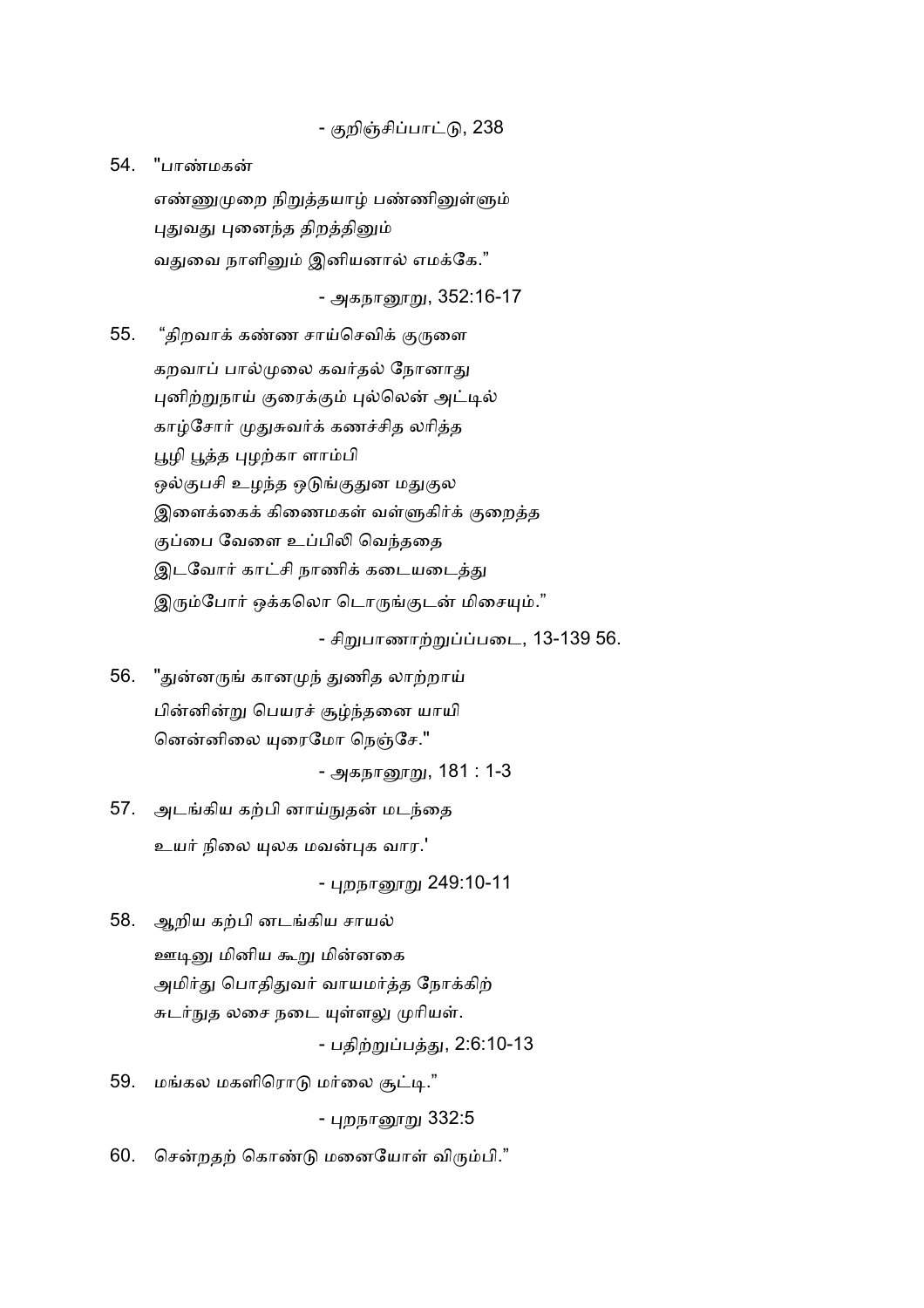<u>- புறநானூறு</u> 333:8

61. நிழலினும் போகாநின் வெள்யோள் பயந்த."

- புறநானூறு , 222:2

 $62.$  வசையில் மகளிர்.'

- பதிற்றுப்பத்து, 12:23

 $63.$  மெல்லியல் மகளிர்."

- பதிற்றுப்பத்து, 40-23

 $64.$  சேயிமை மகளிர்.'

-பதிற்றுப்பத்து , 43:2

65. வடமீன்போல் தொழுதேத்த வயங்கிய கற்பினாள்.'

- கலித்தொகை, பாலைக்கலி, 1:21

- 66. Kalitiokai Corpolivukaļ. p. 63-64.
- 67. " .......தைம

வருகென்றார் யார்கொலோ ஈங்கு.

- கலித்தொகை, மருதக்கலி, 20:30-31

68. "தொடிய எமக்குநீ யாரை பெரியார்க் கடியரோ ஆற்றா தவர்."

- கலித்தொகை, மருதக்கலி , 23:3-4

69. "யாரிவன் எங்கூந்தல் கொள்வான் இதுவுமோர் ஊராண்மைக் கொத்த படிறுடைத் தெம்மனை வாரல்நீ வந்தாங்கே மாறு."

- மருதக்கலி , 24:1-3

70. 'யாரை நீ பெம்மில் புகுதர்வா யோரும் புதுவ மலர்தேரும் வண்டே போல் யாழ வதுவை விழவணி வைகலும் காட்டினையாய்."

- மருதக்கலி , 33:1-3

71. "தெறுவ தம்மவித் திணைப்பிறத் தல்லே." -குறுந்தொகை , 45:5

72. Akanāņūru. 190:12

73. 'வடமீன் போல் தொழுதேத்த வயங்கிய கற்பினாள்.'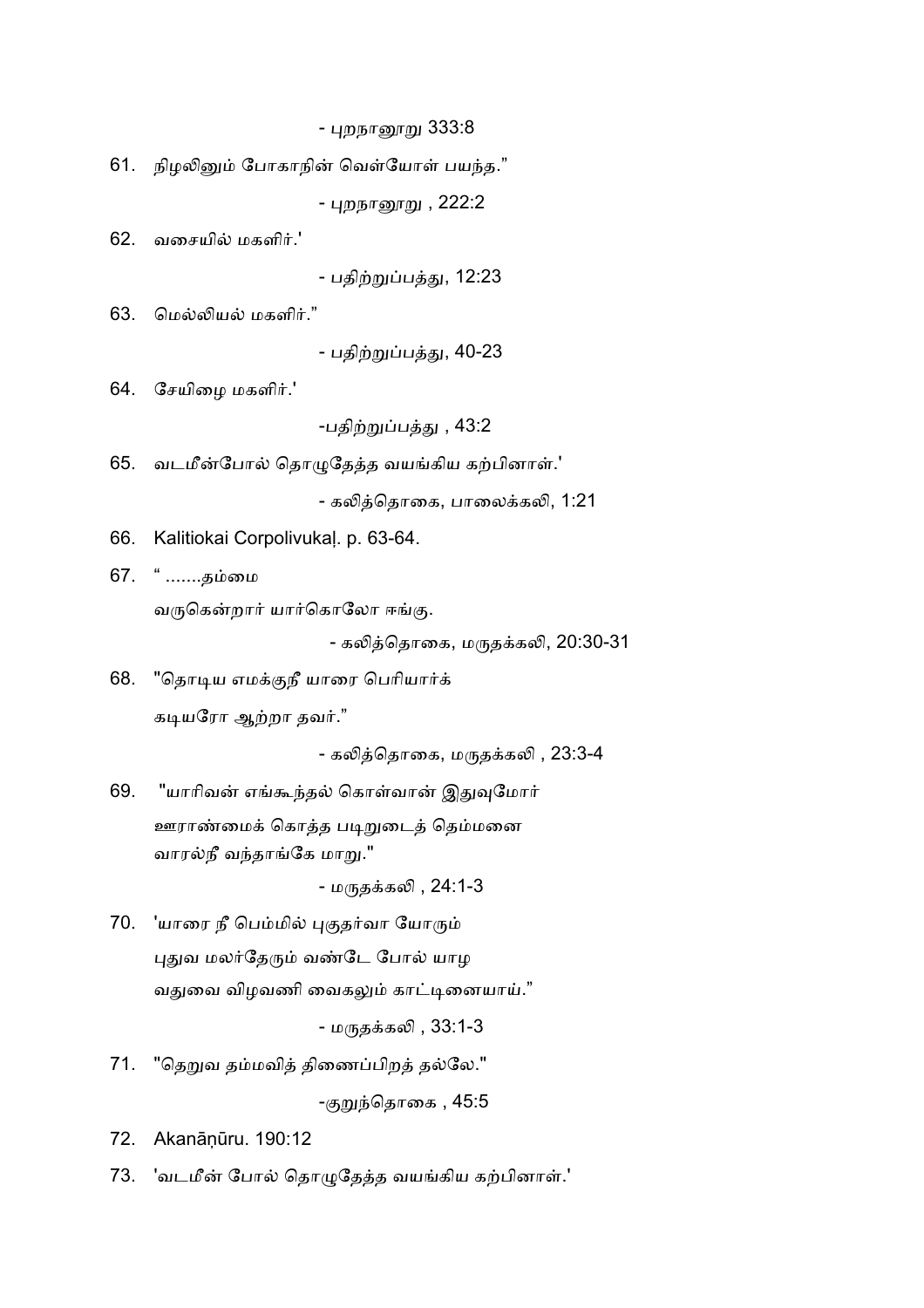-கலித்தொகை, பாலைக்கலி, 1:21

- 74. Bharathiyar Kavithaikal, Peņkaļ vitutalaik kummi.
- 75. 'பல்லிருங் கூந்தன் மகளிர்

ஒல்லா முயக்கிடைக் குழைகவென் றாரே."

- புறநானுறு, 73:13-14

76. 'மடங்கலிற் சினை.இ மடங்கா வுள்ளத் தடங்காத் தாளை வேந்த ருடங்கியைந் தென்னொடு பொருது மென்ப வவரை ஆரம ரலறத் தாக்கித் தேரொ டவர்ப்புறங் காணே னாயிற் சிறந்த பேரம ருண்க னிவளினும் பிரிக."

- புறநானுறு, 71:1 -6

- 77. புறநானுறு. 246
- 78. "கருங்கட் டாக்கலை பெரும்பிறி துற்றெனக் கைம்மை யுய்யாக் காமர் மந்தி கல்லா வன்பறழ் கிளைமுதற் சேர்த்தி ஓங்குவரை யடுக்கத்துப் பாய்ந்துயிர் செகுக்கும் சார னாட நடு நாள் வாரல் வாழியோ வருந்துதும் யாமே." -குறுந்தொகை, 69
- 79. அகலம் மகளிர்க் கல்லது மலர்ப்பறி யலையே."

-பதிற்றுப்பத்து, 713; 4-5

80 பிறன் மனை நோக்காத பேராண்மை சான்றோர்க்கு அறனொன் றோ ஆன்ற வொழுக்கு."

-திருக்குறள், 148

81. அன்பகத் தில்லா உயிர்வாழ்க்கை வன்பாற்கண் வற்றல் மரந்தளிர்த் தற்று.' ão

-திருக்குறள், 78

- 82. புறநானூறு 143.
- 83. புறநானூறு, 1448 145.
- 84. புறநானூறு, 146.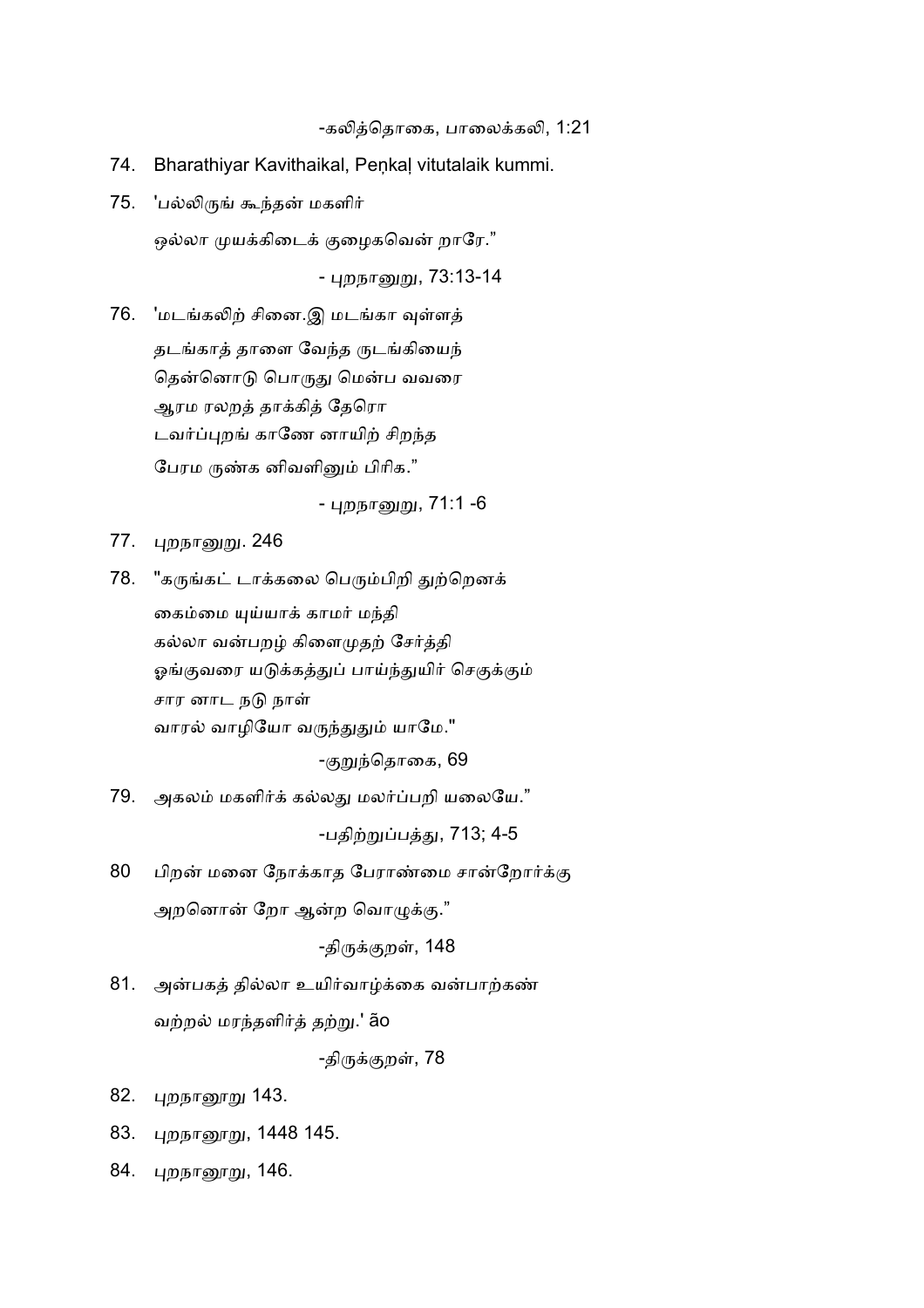- 85. புறநானூறு, 147.
- 86. மனைவி உயர்வுங் கிழவோன் பணிவும் நினையுங் காலைப் புலவியு ளுரிய." - தொல்காப்பியம், பொருளியல், 31
- $87.$ ைத
கா:சி , 23.
- 88. தஞ்சை வாணன் கோவை, 398.
- 89. 'கழனி மாத்து விளைந்துகு தீம்பழம் பழன வாளை கது உ மூரன் எம்மிற் பெருமொழி கூறித் தம்மிற் கையுங் காலுந் துாக்கத் துாக்கும் ஆடிப் பாவை போல மேவன செய்யுந் தன் புதல்வன் தாய்க்கே.'

-குறுந்தொகை 8

90. "அஞ்ச வந்த உரிமைக் கண்ணும்."

- தொல்காப்பியம், கற்பியல், 54

91. எண்ணரும் பாசறைப் பெண்ணொடு புணரார்.

-தொல்காப்பியம், கற்பியல், 131

92. ஆவு மானியற் பார்ப்பன மாக்களும் பெண்டிரும் பிணியுடை யீரும் பேணித் தென்புல வாழ்நர்க் கருங்கட னிறுக்கும் பொன்போற் புதல்வர்ப் பெறாஅ திரும் எம்மம்பு கடிவிடுது நும்மரண் சேர்மினென அறத்தாறு துவலும் பூட்கை மறம்.'

<u>புறநானூறு,</u> 91 1-6

93. பார்ப்பார் அறவோர் பசுப்பத் திணிப்பெண்டிர் மூத்தோர் குழவி யெனுமிவரைக் கைவிட்டுத் தீத்திறத்தார் பக்கமே சேர்கென்று காய்த்திய பொற்றொடி ஏவப் புகையழல் மண்டிற்றே."

- சிலப்பதிகாரம், வஞ்சின மாலை, 53-56

94. 'கள்ளிற் கேளி ராத்திரை யுள்ளுர்ப் பாளை தந்த பஞ்சியங் குறுங்காய்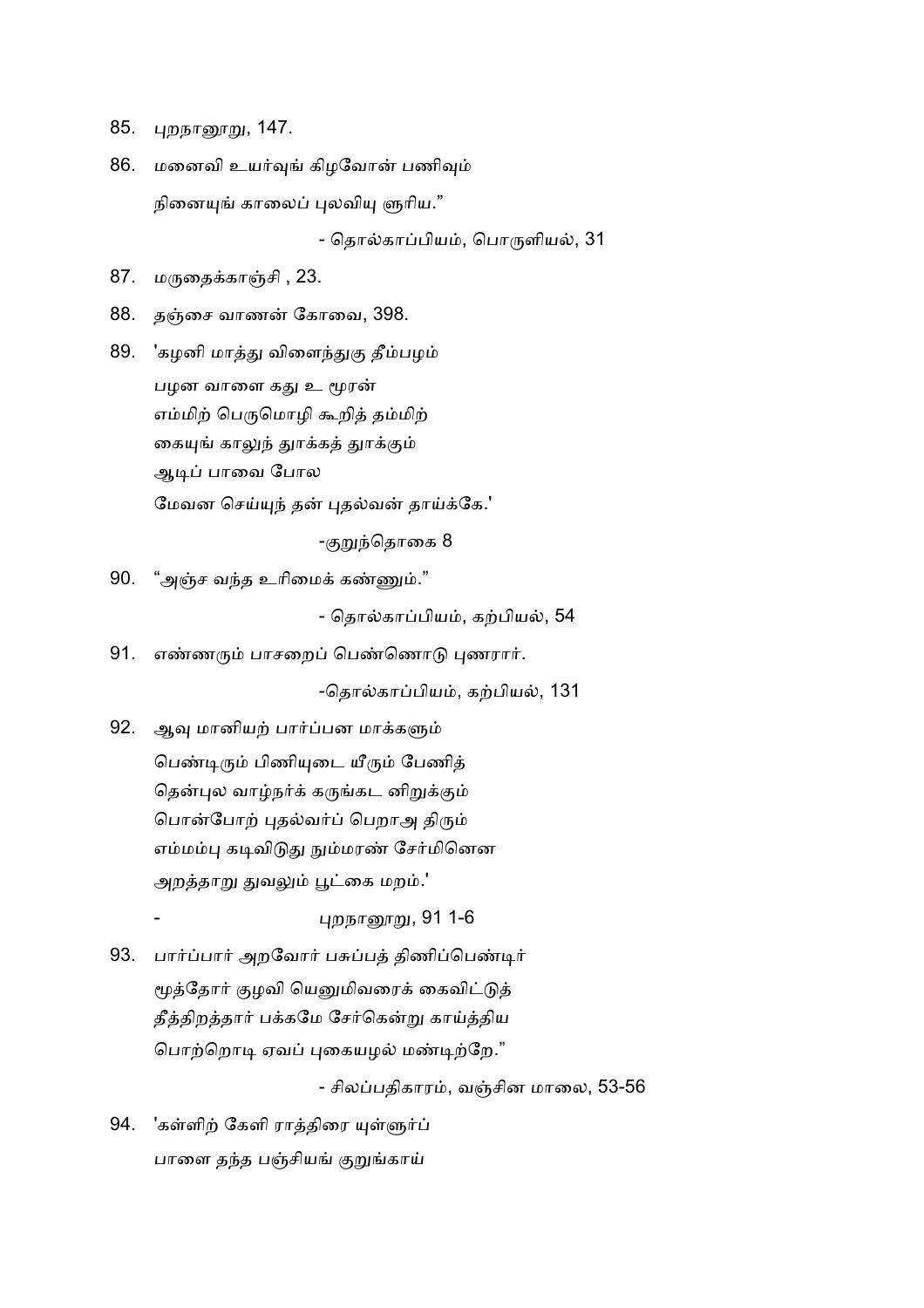ஓங்கிரும் பெண்ணை நுங்கொடு பெயரும் ஆதி யருமன் மூதுாரன்ன அயவெள் ளாம்ப லம்பகை நெறித்தமை தித்திக் குறங்கி னூழ்மா றலைப்ப.'

-குறுந்தொகை 293:1-6

95. Puranänüru, 151: Commentary.

96. "மகிழ்நன் மார்பே வெய்யை யானி அழியல் வாழி தோழி நன்னன் நறுமா கொன்று நாட்டிற் போகிய ஒன்று மொழிக் கோசர் போல வன்கட் சூழ்ச்சியும் வேண்டுமாற் சிறிதே." - குறுந்தொகை 73

97. "எத்திணை மருங்கினும் மகடூஉ மடற்மேல் பொற்புடை மரபின் இன்டிை யான."

- தொல்காப்பியம், அகத்திணையியல், 35

- 98. முந்நீர் வழக்கம் மகடுவோ\_டில்லை.' -தொல்காப்பியம், அகத்திணையியல் 34
- 99. மங்கலம் என்ப மனைமாட்சி மற்றதன் நன்கலம் நன்மக்கட் பேறு.

- திருக்குறள், 60

- 100. அகநானூறு 184
- 101. நற்றிணை, 330.
- 102. கலித்தொகை, 86.
- 103. அகந<u>ாரை</u>று, 66.
- 104. "முழவிமிழ் துணங்கை துரங்கும் விழவின்." -அகநானூறு, 336:16
- 105. "மகளிர் தழிஇய துணங்கை யானும்." -குறுந்தொகை 312;
- 106. (1)."நிரைதொடி நல்லவர் துணங்கையுள் தலைக் கொள்ளக் கரையிடைக் கிழிந்தநின் காழகம்வந்துரையாக்கால்"

--கெதாைக , 73:16:17

(2). "மெல்லிணர்க் கண்ணி மிலைந்த மைந்தர்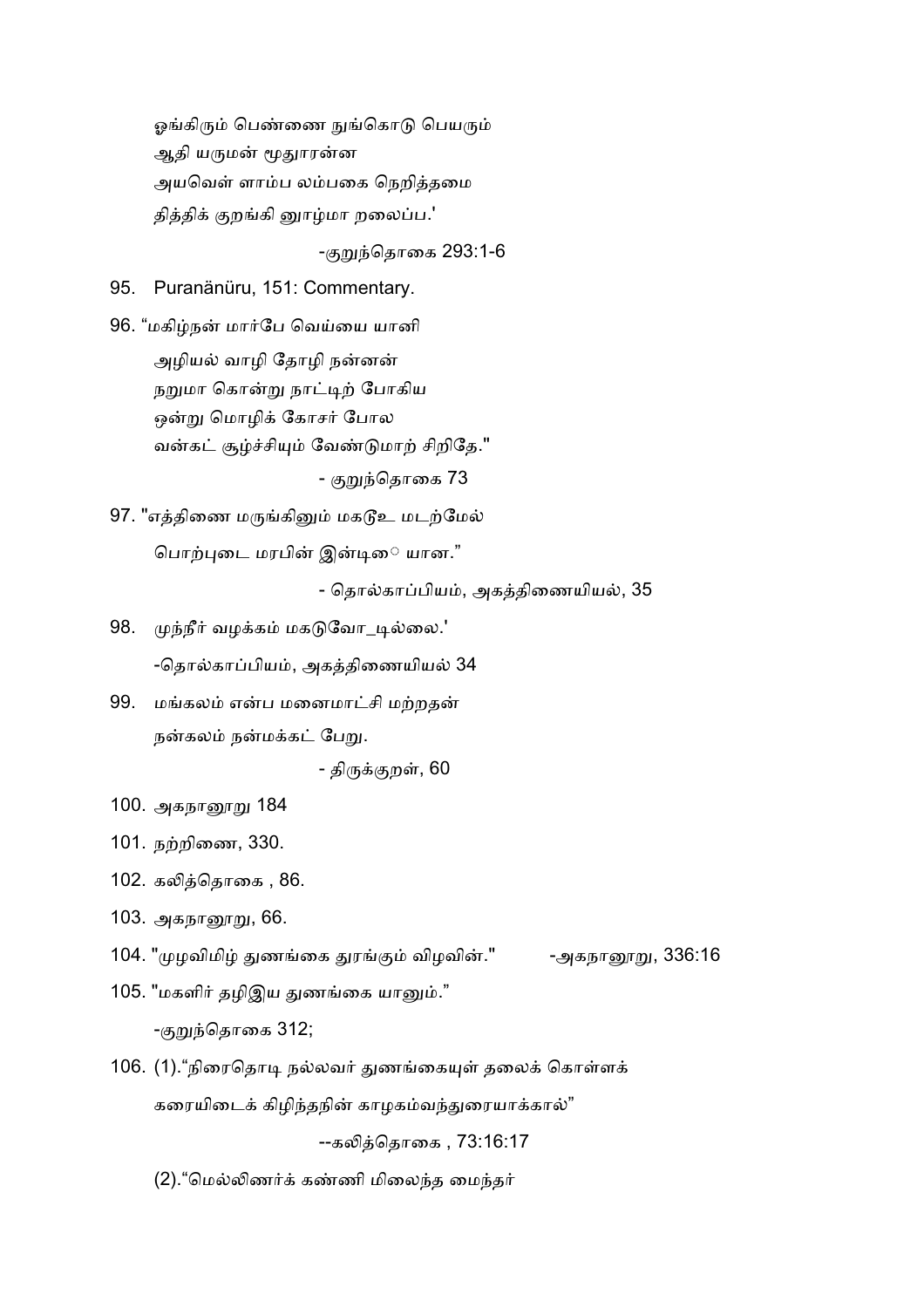எல்வளை மகளிர் தலைக்கை தர<u>ூஉற்ற</u>ா"

- புறந<u>ாரைறு,</u> 24:8;9

107. "மடவரல் மகளிரொடு பகல்விளையாடிப் பெறற்கருந்தொல்சீர்த் துறக்க மேய்க்கும்."

- பெரும்பாணாற்றுப்படை, 387-388

108. "We may infer that women of the period had a free social life, and enjoyed themselves sporting in the river."

--J.V. Chellaiah, Pattuppattu, Translation p.46

109. 'வையெயிற் றவர் நாப்பண் வகையணிப் பொலிந்துநீ தையினீ ராடிய தவந்தலை படுவாயே."

- கலித்தொகை .59

110. "அந்தி விழவிற் றூரியங் கறங்கக் திண்கதிர் மதாணி யொண்குறு மாக்களை ஓம்பினர்த் தழீஇத் தாம்புணர்ந்து முயங்கித் தாதணி தாமரைப் போதுபிடித் தாங்குத் தாமு மவரும் ஓராங்கு விளங்கக் காமர் கவினிய பேரிளம் பெண்டிர் பூவினர் புகையினர் தொழுவனர் பழிச்சிச் சிறந்து புறங்காக்குங் கடவுட் பள்ளியும்."

- மதுரைக்காஞ்சி . 460-467

111. "தைய லவரொடுந் தந்தா ரவரொடும் கைம்மக வோடுங் காதலவரொடும் தெய்வம் பேணித் திசை தொழுதனர் சென்மின் - பரிபாடல், 15: 46-48

112. ஐங்குறுநூறு, 257

113. "யாண்டுபல வாக நரையிலவாகுதல் யாங்கா கியரென வினவுதி ராயின் மாண்டவென் மனைவியொடு மக்களு நிரம்பினர் யான்கண் டனையரென் னிளையரும் வேந்தனும் அல்லவை செய்யான் காக்கும் அதன்றலை ஆன்றன்விந் தடங்கிய கொள்கைச் சான்றோர் பலர்யான் வாமு மூரே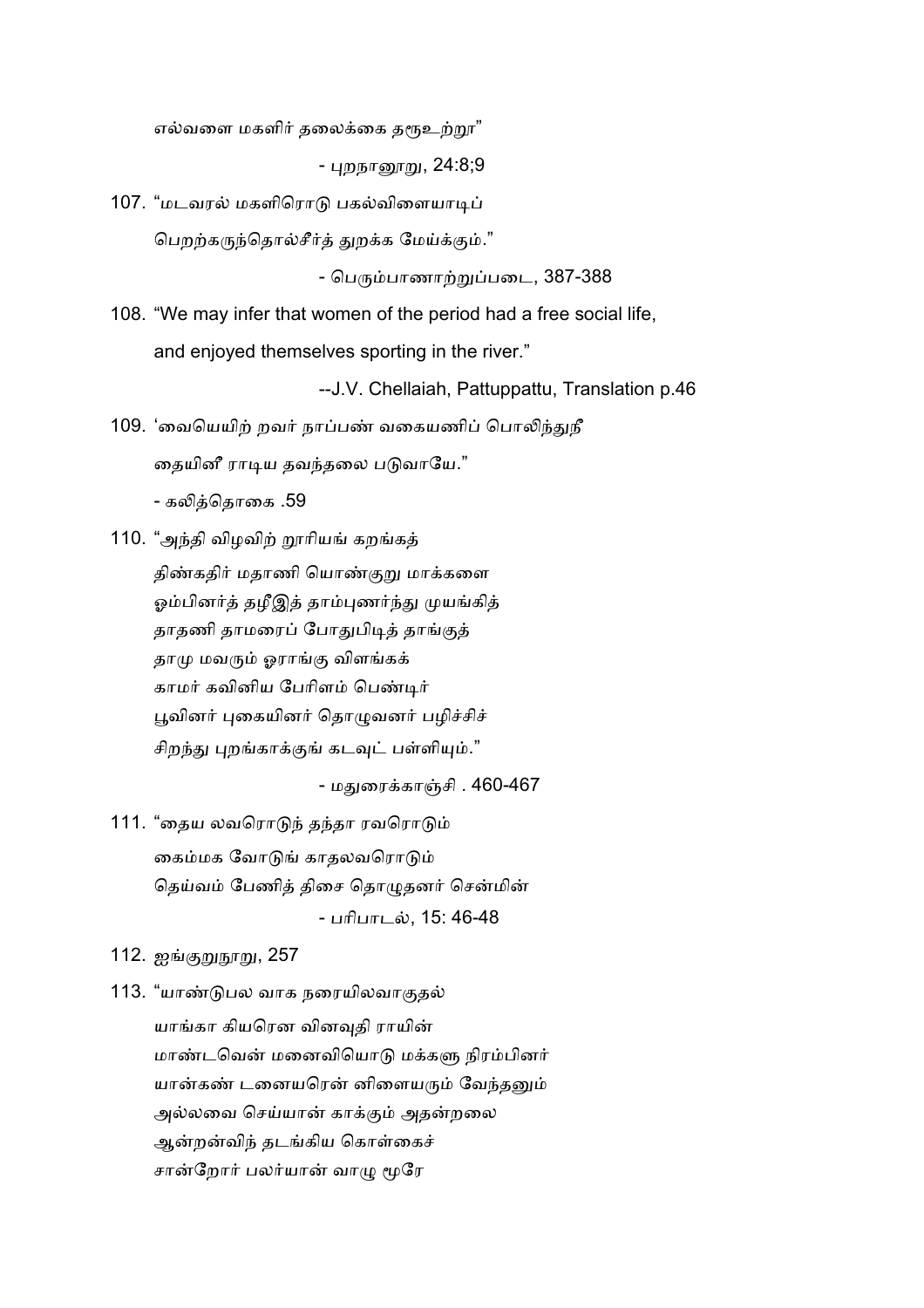<u>- புறநானூறு,</u> 191

114 "மன்னுக பெரும நீயே தொன்னிலைப் பெருமலை விடரகத் தருமிசைக் கொண்ட சிறியிலை நெல்லித் தீங்கனி குறியா தாத னின்னகத் தடக்கிச் சாத னீங்க வெமக்கீத் தனையே"

-- புறநானூறு,91:7-11

115. புறநானூறு, 95

- 116. திருக்குறள் பெண்வழிச்சேரல் பரிமேலழகர் உரை
- 117. திருவள்ளுவர் அல்லது வாழ்க்கை விளக்கம் p.206-210
- 118. இன்னா நாற்பது, 37, 3-4
- 119. "காழ்கொண்ட இல்லாளைக் கோலாற் புடைத்தலும்."

- கிரிகடுகம், 3

120. "எதிர் நிற்கும் பெண்ணும்."

- திரிகடுகம் 67

121. "உடுத்தாடை யில்லாதார் நீராட்டும் பெண்டிர்

தொடுத்தாண் டவைப்போர் புகலும்-கொடுத்தளிக்கும் ஆண்மை யுடையவர் நல்குரவும் இம்மூன்றும் காண அரியவென் கண்.

- திரிகடுகம் ,71"

122. "பழியஞ்சான் வாழும் பசுவும் அழிவினால் கொண்ட அருந்தவம் விட்டானும்- கொண்டிருந் தில்லஞ்சி வாழும் எருதும் இவர் மூவர் நெல்லுண்டல் நெல்லுண்டல் நெஞ்சிற்கோர் நோய்

- திரிகடுகம், 78

- 123. K.K.Pillai, The Social History of the Tamils. Part -1, p. 390-391
- 124. ஒவத்தன்ன வினைபுனை நல்லிற் பாவையன்ன நல்லோள் கணவன்

- பதிற்றுப்பத்து 7.1:-\*84

125. பெண்மை சான்று பெருமட நிலைஇக்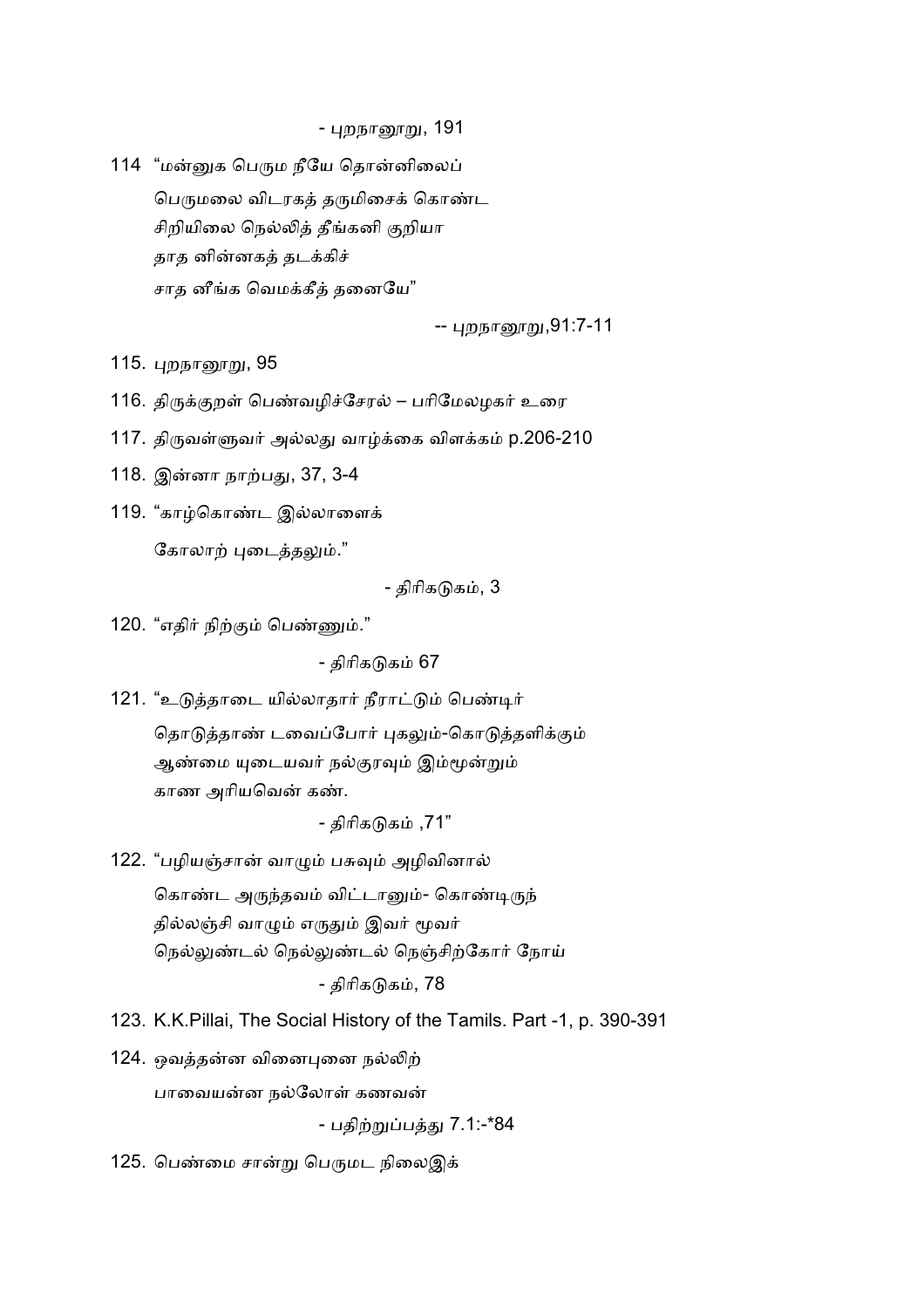கற்பிறை கொண்ட கமழுஞ் சுடர்நுதற் புரையோள் கணவ."

- பதிற்றுப்பத்து, 7:10:14-16

126. சேனாறு நல்லிசைச் சேயிழை கணவ.'

- பதிற்றுப்பத்து, 9:8:36

127. "செழும்பல விழுந்த கொழும்பஃ றண்பனைக் காவிரிப் படப்பை நன்னா டன்ன வளங்கெழு குடைச்சூ லடங்கிய கொள்கை ஆறிய கற்பிற் றேறிய நல்லிசை வண்டார் கூந்த லொண்டொடி கணவ.'

- பதிற்றுப்பத்து, 9;1 O;46-50

128. 'நல்லோள் கணவ னிவனெனப்

பல்லோர் கூறயா நாணுகஞ் சிறிதே."

- குறுந்தொகை , 14:5-6

129. "மறுவில் கற்பின் வாணுதல் -

- திருமுருகாற்றுப்படை 6

130. 'நம் செந்தில்மேய வள்ளி மணாளர்க்குத் தாதை கண்டாய்."

- திருஞானசம்பந்தர் தேவாரம், திருமுறைகாட்டுப் பதிகம்

-----------------------

## டாக்டர் சி. பாலசுப்பிரமணியன் நூல்கள்

சேரநாட்டுச் செந்தமிழ் இலக்கியங்கள் தமிழ் இலக்கிய வரலாறு சங்க இலக்கியம் சில பார்வைகள் மண்ணில் நல்ல வண்ணம் வாழலாம் இலக்கிய அணிகள் மனோன்மணியம் உருவும் திருவும் கட்டுரை வளம் மலர் காட்டும் வாழ்க்கை இலக்கியக் காட்சிகள் சான்றோர்கள் தமிழ் பாரதியும் பாரதிதாசனும்